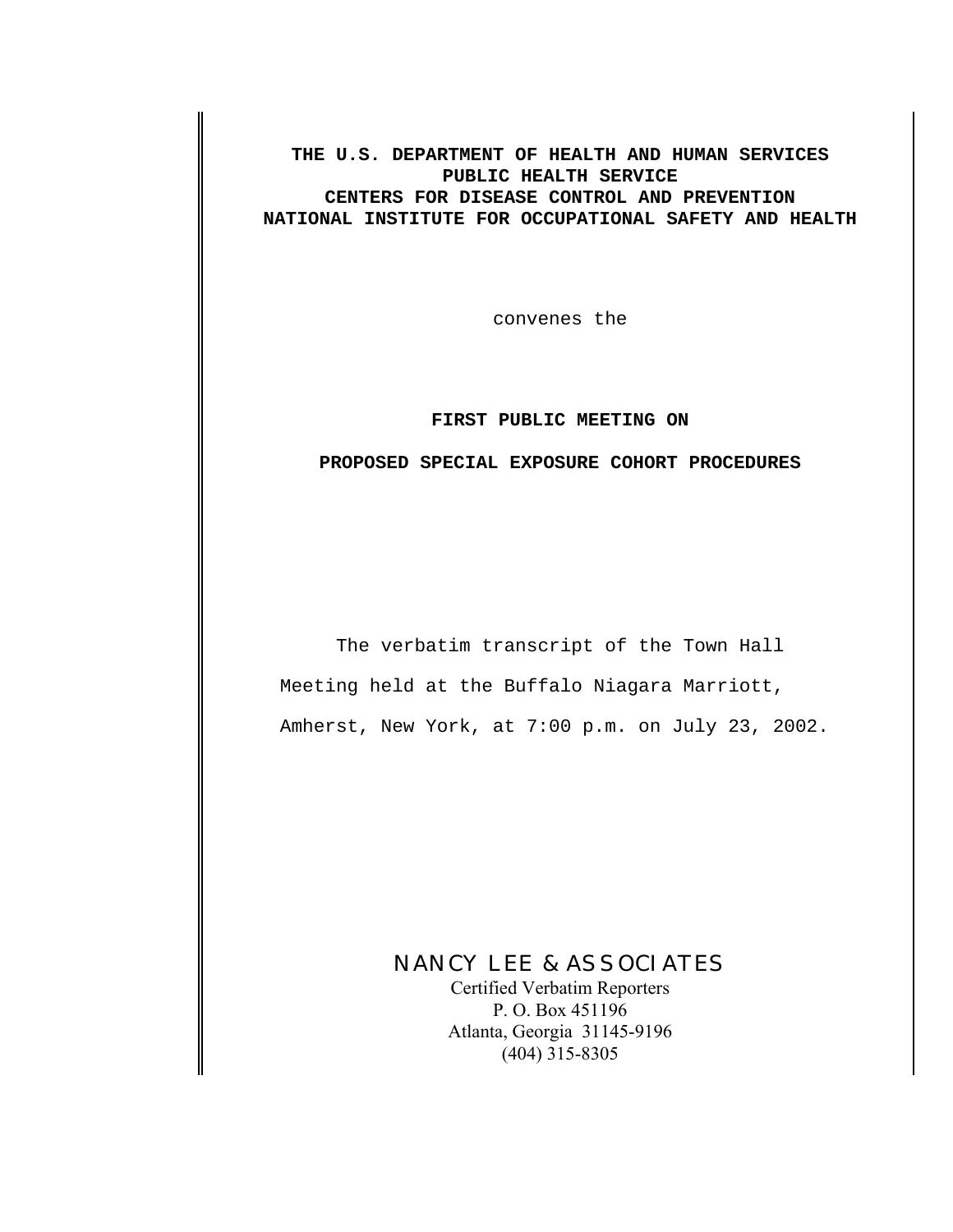| $\mathbf 1$    | <u>PROCEEDINGS</u>                                |
|----------------|---------------------------------------------------|
| $\overline{2}$ | DR. NETON: Good evening, ladies and               |
| 3              | gentlemen. I think it's time to get started.      |
| 4              | I'd encourage everyone to move up if you are      |
| 5              | sitting in the back. There's plenty of room here  |
| 6              | this evening for all.                             |
| 7              | Welcome to this public meeting on the             |
| 8              | Department of Health and Human Services proposed  |
| 9              | rule that outlines the procedures for considering |
| 10             | petitions for adding classes of workers to the    |
| 11             | Special Exposure Cohort. If you haven't done so   |
| 12             | yet, sometime during the meeting or before you    |
| 13             | leave we'd ask that you register at the table on  |
| 14             | the right, to the right of the door at the back   |
| 15             | of the room. If you would please do that we       |
| 16             | would appreciate it.                              |
| 17             | My name is Jim Neton, and I will serve as the     |
| 18             | moderator this evening for this meeting. I am an  |
| 19             | employee of the National Institute for            |
| 20             | Occupational Safety and Health -- NIOSH -- and    |
| 21             | I'm the Health Science Administrator for the      |
| 22             | Office of Compensation Analysis and Support in    |
| 23             | Our office is based out of Cincinnati,<br>NIOSH.  |
| 24             | Ohio.                                             |
| 25             | With me this evening is Ted Katz, to my left      |
|                |                                                   |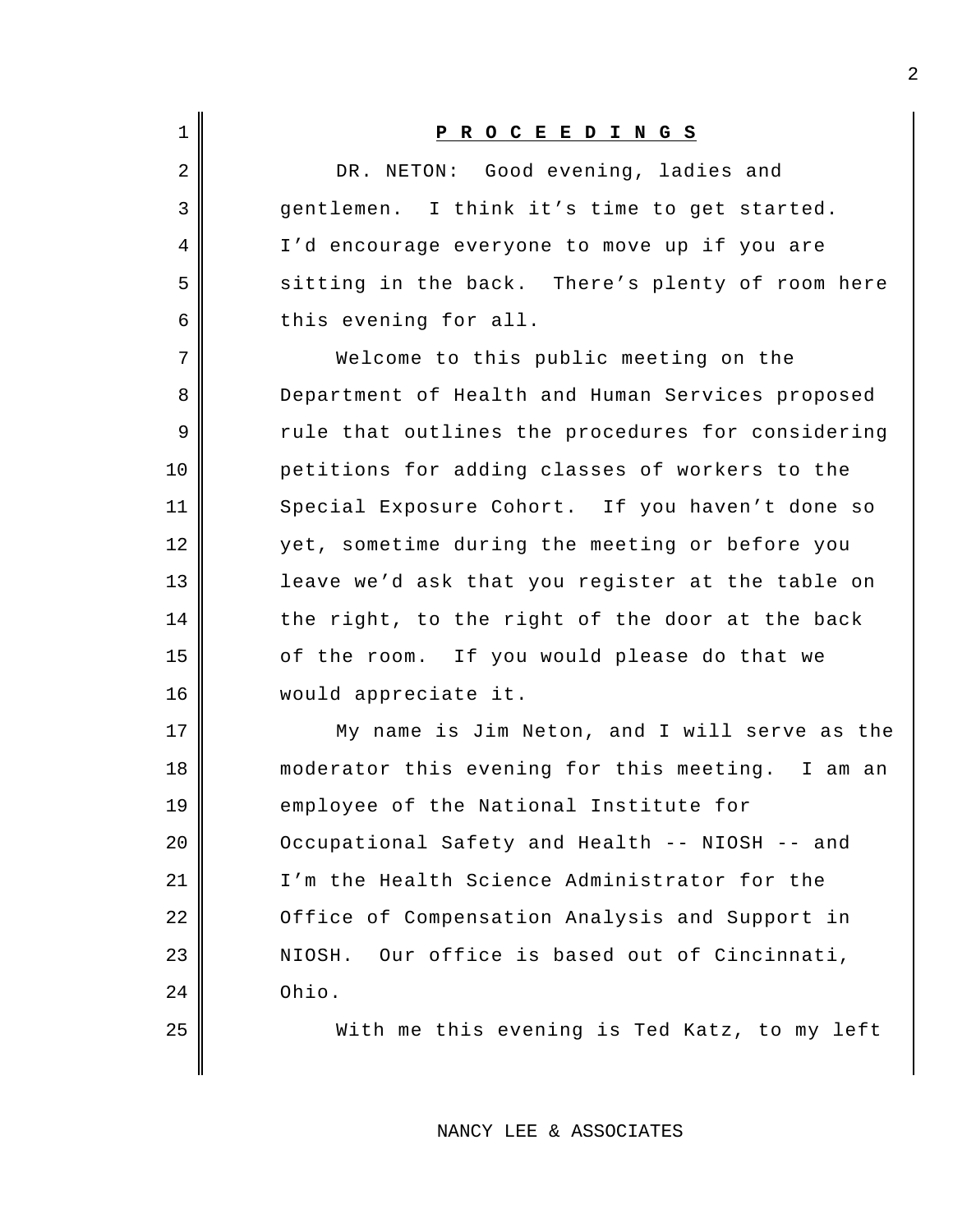1 || here, who will be providing a presentation a 2 || little later to present an overview of the 3 proposed rule for you.

4 The purpose of our meeting is to provide 5 NIOSH the opportunity to present and discuss the 6 procedures outlined in the proposed rule that was published on June 25th 7 in the *Federal Register.*  8 As you likely know, the proposed procedures, as I 9 mentioned, will be used by NIOSH to consider 10 petitions for classes of workers to be added to 11 | the Special Exposure Cohort.

12 During the meeting we welcome questions and 13 comments on the rule. All comments made during 14 the meeting will be recorded and considered in  $15$  the finalization of the rule itself. Transcripts 16 of the meeting will be available for viewing on  $17$   $\parallel$  our web site. We anticipate that those 18 transcripts will be available within about a 19 couple of weeks. We also encourage written 20 comments on the proposed rule. These can be 21 submitted to the regulatory docket via means 22 described in the fact sheets that are provided at  $23$   $\parallel$  the back table.

24 || If you haven't been back there yet, there is  $25$  a fact sheet on the town meeting. There's also

#### NANCY LEE & ASSOCIATES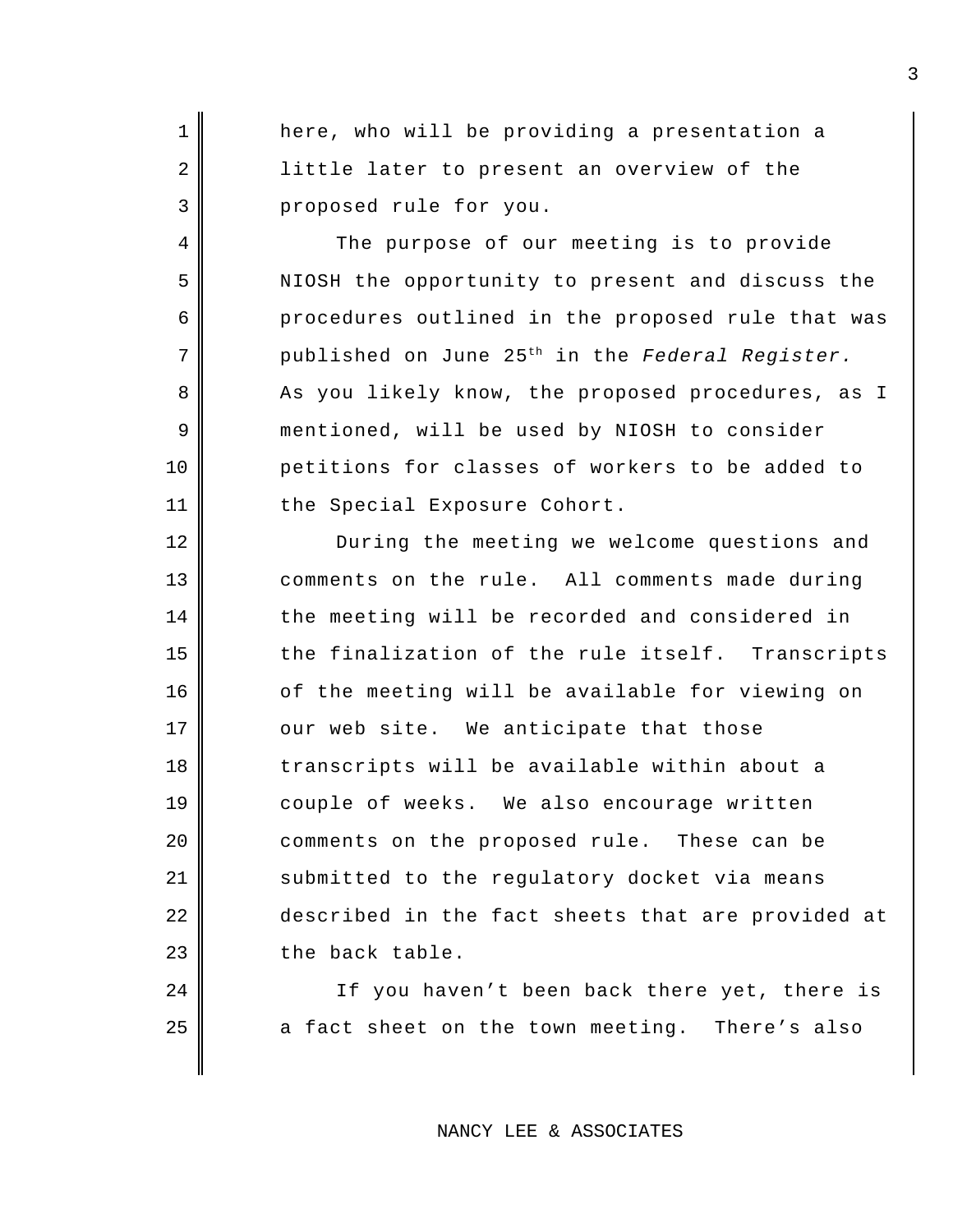1 Some other information on the, I think, copy of 2 the *Federal Register* notice, a copy of the 3 overheads that Ted will be presenting this  $4  $\parallel$  evening, as well as a couple of other additional$  $5$  fact sheets that may be of interest to those in  $6$  attendance this evening.

7 Now I would like to briefly go over the 8 format of our meeting this evening. As I 9 mentioned earlier, after my introductory remarks 10 Ted will provide an overview presentation of the 11 Special Exposure Cohort rule. And then at the 12 conclusion of Ted's prepared remarks we'll have a 13 question and answer session to answer any 14 questions or comments you may have on the 15 presentation itself, and then we will follow that 16 | by an open comment period.

17 We ask that you queue up during the question 18 || and answer and comment periods at the microphones  $19$   $\parallel$  that are located in the aisles, and identify 20 yourself before you speak for the record, and 21 | vour affiliation.

22 || After the meeting concludes, NIOSH staff will  $\parallel$  be available to answer -- briefly available for a short time to answer any questions that people may have after the meeting is over, which is

#### NANCY LEE & ASSOCIATES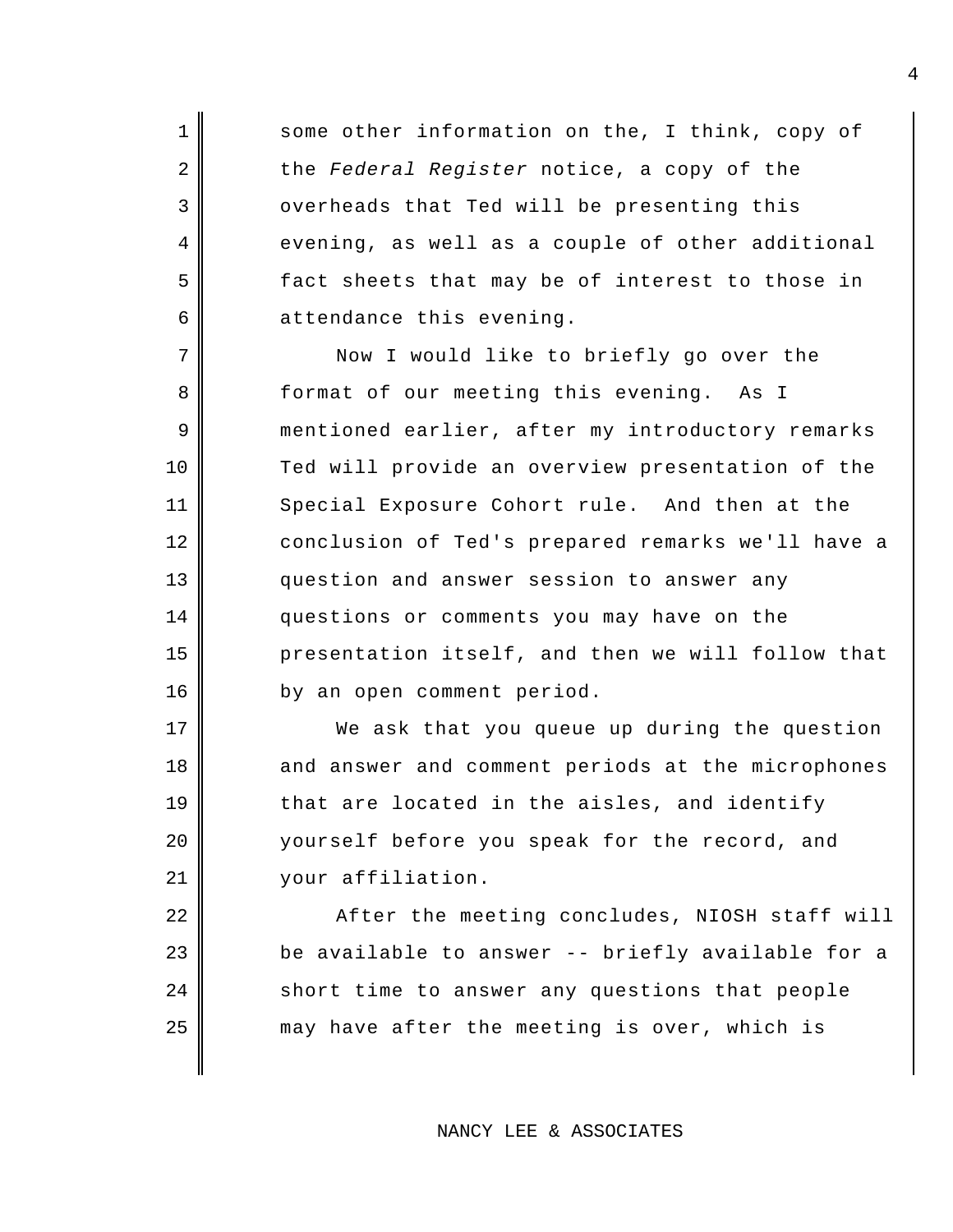1 Scheduled to be completed by 9:00 o'clock this 2 evening. 3 Are there any questions or comments before we 4 get started? No? 5 Yes. 6 MR. TOBIAS: My name is Francis Tobias. I 7 || filed a claim based on my father's exposure at 8 Bethlehem Steel and subsequent death after that. 9 || I think there may be some confusion as to the 10 purpose of this meeting. I know there are some 11 || other people that are here for the same reasons I 12 am, but is this just for a Special Cohort? 13 DR. NETON: That's correct. 14 MR. TOBIAS: Because there are a lot of other 15 questions that we came to get answered. Now are 16 || we going to be able to get those questions 17 answered in addition? 18 DR. NETON: Given the time available, we'll 19 do the best we can to answer those questions. 20 **But the purpose of the meeting, though, is to** 21 discuss the Special Exposure Cohort. 22 MR. TOBIAS: But why was -- can you tell me 23 || why there wasn't better publicity on this 24 meeting? 25 || DR. NETON: Well, it was publicized through

NANCY LEE & ASSOCIATES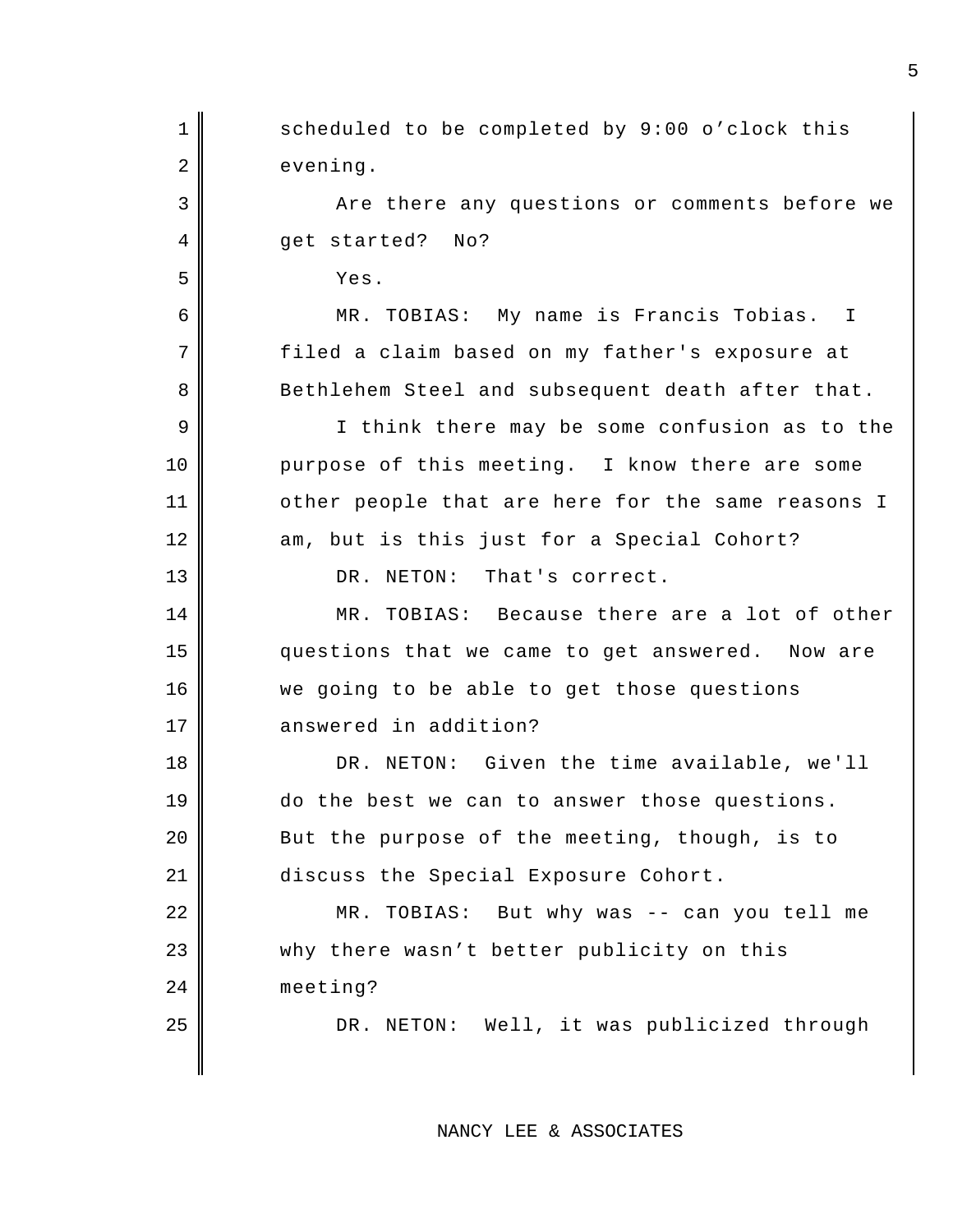| $\mathbf 1$ | the local media, the radio stations --            |
|-------------|---------------------------------------------------|
| 2           | MR. TOBIAS: Oh, it was?                           |
| 3           | DR. NETON: Yeah, the newspapers, television       |
| 4           | stations. I really don't have a sense for how     |
| 5           | well it got out. I'm sensing, from talking to a   |
| 6           | few people before the meeting, that it did not    |
| 7           | get well publicized, and I'm really not certain   |
| 8           | why. We'll certainly check into that and find     |
| 9           | out what occurred.                                |
| 10          | MR. TOBIAS: How long is your presentation,        |
| 11          | can you tell me?                                  |
| 12          | DR. NETON: Ted's presentation?                    |
| 13          | MR. KATZ: Yes, I'm going to try to keep my        |
| 14          | presentation to under half an hour.               |
| 15          | MR. TOBIAS: Okay.                                 |
| 16          | MR. KATZ: If you want to signal to me that        |
| 17          | I'm going too slowly I'll try to speed it up even |
| 18          | more, but I think there still will be really      |
| 19          | plenty of time for you. We will stay on beyond    |
| 20          | the $9:00$ o'clock to hear you, so $-$ -          |
| 21          | MR. TOBIAS: Okay, thank you.                      |
| 22          | DR. NETON: Just as a point of clarification,      |
| 23          | where NIOSH fits into all of this, the Department |
| 24          | of Health and Human Services is tasked with doing |
| 25          | the dose reconstructions for the workers. The     |
|             |                                                   |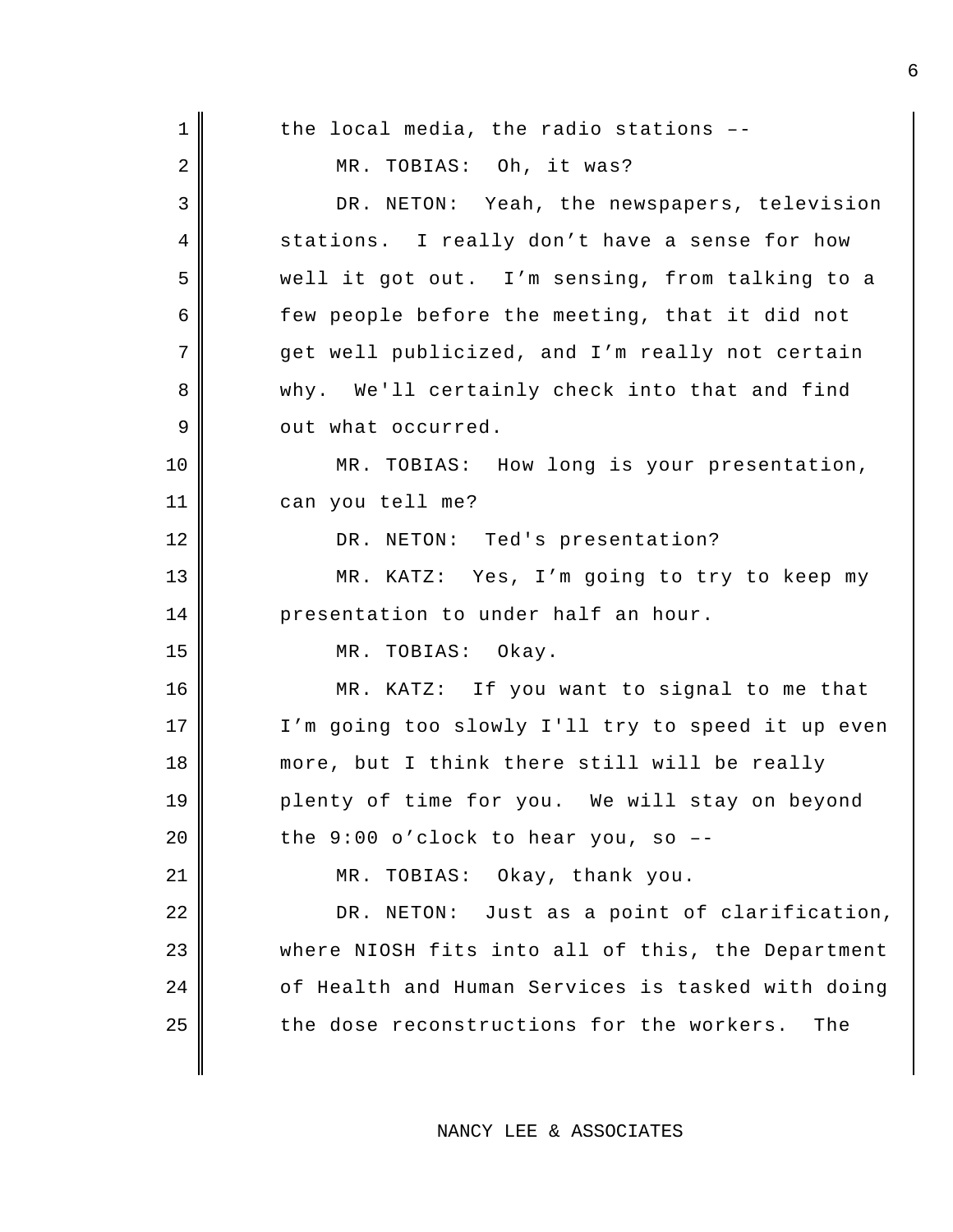1 Department of Labor administers the overall 2 program. Within the Department of Health and 3 Human Services there is the Centers for Disease 4 Control and Prevention, of which NIOSH is a part. 5 NIOSH has the lead role in the Department of  $6$  Health and Human Services in issuing the rules,  $7$   $\parallel$  regulations, and doing the dose reconstructions 8 for the Energy Employees Occupational Illness 9 Compensation Program Act.

10 So I guess with that I'll turn the 11 || presentation over to Ted to provide the overview 12 || of the Special Exposure Cohort.

13 MR. KATZ: Okay, so thank you, thank you for 14 coming. And I'll be walking you through these  $15$  procedures at a pretty extensive level, I think, 16 because I expect not all of you have read them. 17 || Maybe none of you have read them, I don't know. 18 And even if you have read them, I think this may 19 help you understand certain things that may not  $20$  | be that clear in reading the procedures. I know 21 | regulations aren't that much fun to read, but 22 we'll do the best we can.

23 || And then afterwards, after I present, we'll 24 spend some time where you can get clarification 25 | Trom me on things I said or things you read in

## NANCY LEE & ASSOCIATES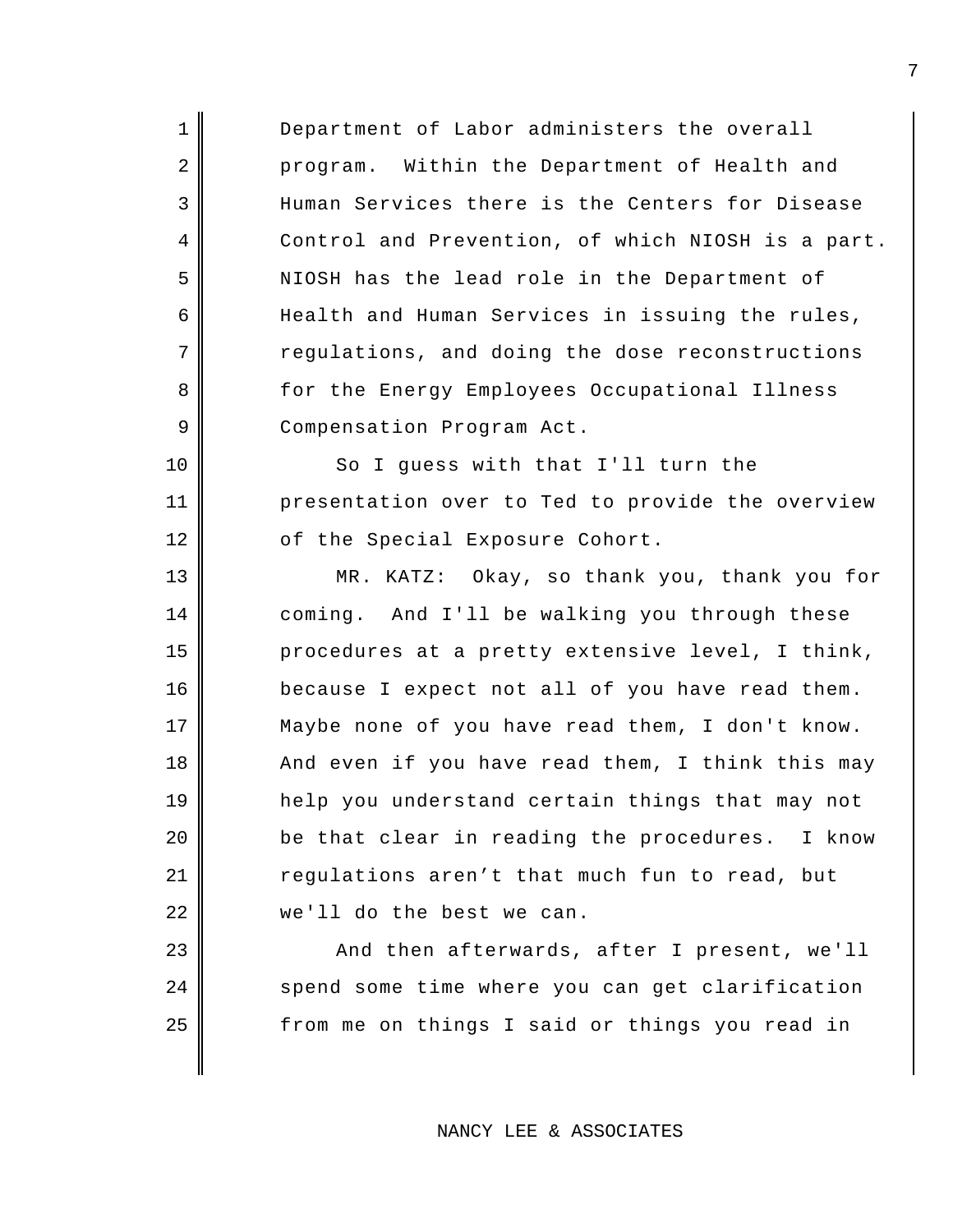| $\mathbf 1$ | the rule. And then we'll move on from there to    |
|-------------|---------------------------------------------------|
| 2           | getting your comments on the rule, any            |
| 3           | recommendations you have for things that can be   |
| 4           | improved before we issue this rule as an          |
| 5           | effective law.                                    |
| 6           | Now let me just -- a little background. I         |
| 7           | don't know -- this may be redundant for many of   |
| 8           | you -- but to talk about what is the cohort, the  |
| 9           | Special Exposure Cohort? It was actually          |
| $10 \,$     | established -- it exists already -- it was        |
| 11          | established under the Energy Employees            |
| 12          | Occupational Illness Compensation Program Act.    |
| 13          | I'm going to from now on pronounce that           |
| 14          | EEOICPA, because it is a ton of words to spit out |
| 15          | otherwise. Under EEOICPA I'm going to talk about  |
| 16          | the cohort, instead of spelling out the whole     |
| 17          | name when I talk to you about this.               |
| 18          | The Congress established this cohort in           |
| 19          | writing this law and put four groups into the     |
| 20          | cohort initially. Three of those groups are       |
| 21          | certain employees of the gaseous diffusion plants |
| 22          | of the Department of Energy, and the fourth group |
| 23          | are employees of a nuclear test site in Amchitka, |
| 24          | Alaska. So that established the cohort.           |
| 25          | And if you are in this cohort, if you are an      |
|             |                                                   |
|             |                                                   |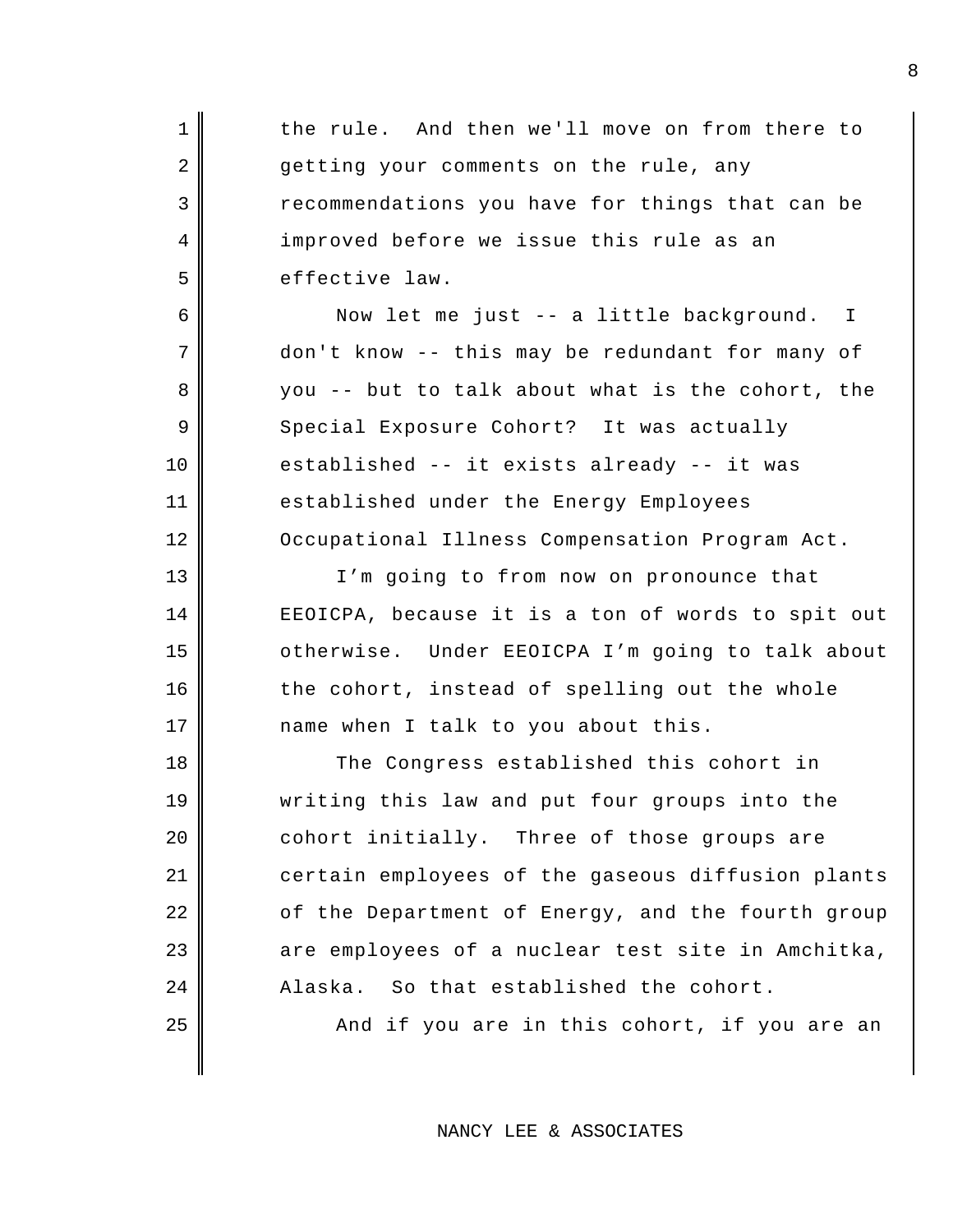1 employee in this cohort and you have one of 22 2 what are called specified cancers, then you can 3 apply for compensation with the Department of 4 Labor, and if you meet certain other basic 5 conditions you would be compensated. The 6 important point to make here is what's different  $7$   $\parallel$  for cancer claimants who are in the cohort is the 8 Department of Labor, in their case, does not have 9 to determine whether or not their cancer was at 10 least as likely as not caused by radiation, as it 11 does for all other cancer claims under EEOICPA. 12 So that's what makes this group special or 13 different.

14 || Now what is the purpose of the proposed rule? 15 Well, the administration and Congress realized 16 that there may be other circumstances where 17 employees will not be able to have dose 18 Teconstructions individually and have a 19 determination as to whether their cancer was at 20 | least as likely as not caused by radiation. And 21 | in those cases those individuals would need a 22 | Temedy as well. And we're talking about cases in 23 **particular where there is really a dearth of** 24 information on what their radiation exposures 25 | were.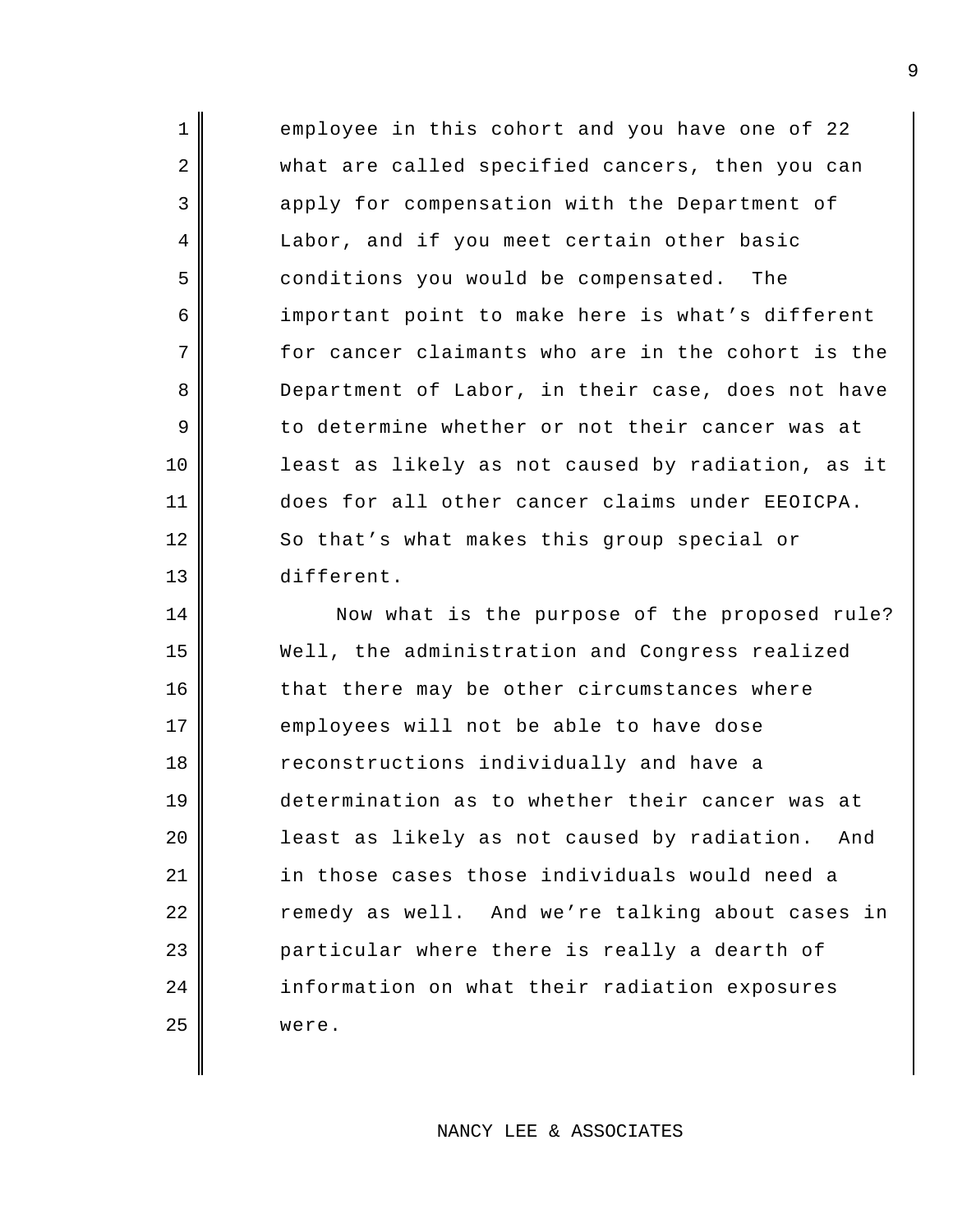1 || So the President was assigned by EEOICPA to 2 add classes of employees to the cohort, and he 3 was required to develop procedures for doing  $4 \parallel$  this. This was then delegated -- because the 5 President doesn't do this kind of work generally  $6 \parallel$  -- was delegated to the Secretary of Health and 7 Human Services, and has fallen to us. As Jim 8 explained, we are part of the Department of 9 Health and Human Services under the Centers for 10 Disease Control.

11 The reason that this has come to us as a 12 Tesponsibility is because we do, and have done 13 for a decade or so, health research on Energy 14 employees, and so we know a lot about Department 15 of Energy facilities, their operations, their 16 Tecord systems and so on, and about the health of 17 Energy employees. So this is why this came to 18 us.

19 || Now EEOICPA not only said, President, do this 20 and develop procedures for this; but it set out 21 Some basic requirements. Most importantly, it 22 set out some criteria for when you could add a  $23$  class to the cohort. And there are two of them,  $24$  | and they are listed here.

 $25$   $\parallel$  The first criteria is that you can only add a

NANCY LEE & ASSOCIATES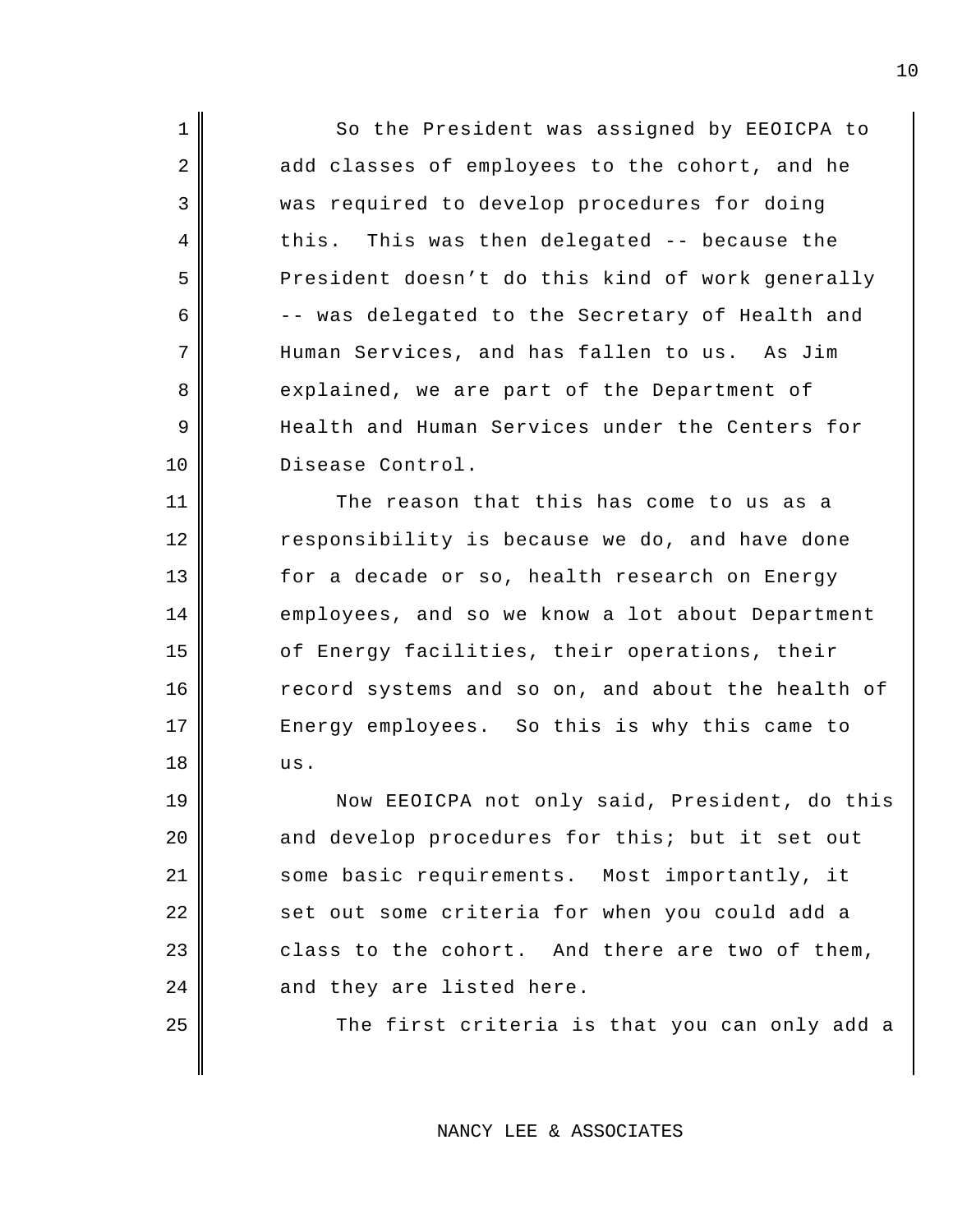1 class if NIOSH can't do dose reconstructions for 2 individuals with sufficient accuracy; and 3 secondly, even if you can't do those, you still 4 need to find that it's reasonably likely that the 5 The stadiation doses endangered the health of that 6 class, that group of workers that you are wanting  $7 \parallel$  to add. So those are the requirements that were 8 established by the law.

9 The law also required certain procedures to 10 be involved in this process of adding classes to 11 || the cohorts. It required the classes petition to 12 **be** added to the cohort.

13 || It also required that HHS obtain the advice 14 of the Advisory Board on Radiation and Worker 15 | Health. Now this is an Advisory Board that's 16 appointed by the President. It's standing; it 17 exists now. It advises the Secretary of HHS on a 18 variety of duties, but one very important 19 function of this Board is to advise us on Special 20 Exposure Cohort petitions. And the Board 21 consists of physicians who are expert about 22 || cadiation and health physicists, scientists who  $23$   $\parallel$  are -- as well as people who worked in the DOE 24 complex, so worker representatives.

25 || One other requirement that's important that

NANCY LEE & ASSOCIATES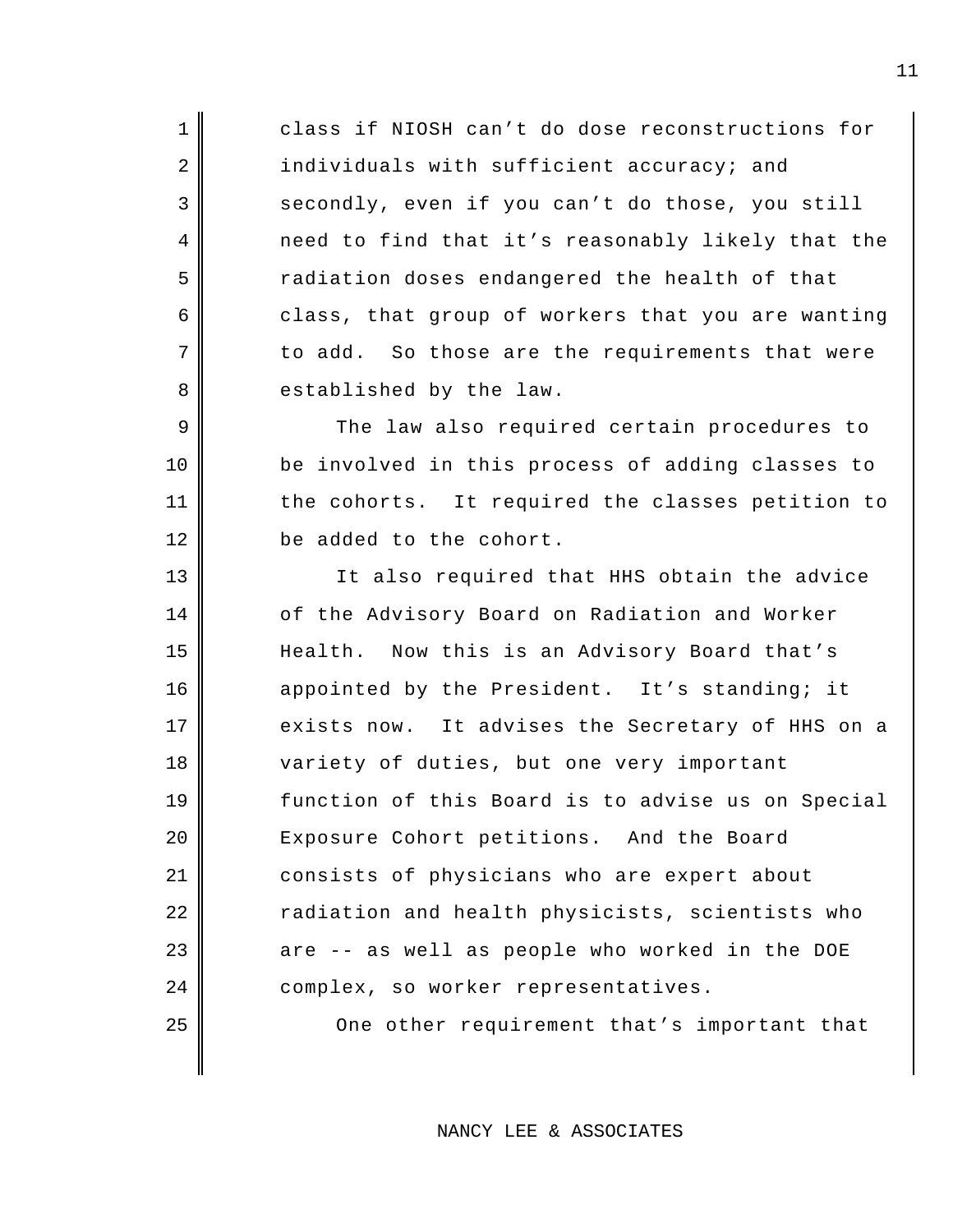1 || was set out by EEOICPA is that Congress was given 2 a 180-day review period. So the Secretary of HHS 3 will make decisions as to whether to add a class 4 to the cohort, but after the Secretary of HHS 5 makes that decision Congress basically said we 6 want 180 days to consider those decisions,  $7 \parallel$  positive decisions to add a class to the cohort, 8 before that becomes effective. That was a 9 | Tequirement of Congress.

10 || So let me just tell you a little bit about 11 what guided our thinking going into this, and 12 then I'll walk you through the procedures 13 themselves. But first of all, of course, we 14 considered the requirements of EEOICPA. That's 15 the law. Those are conditions under which we 16 have to do these procedures, develop these 17 | procedures.

18 || Our goal is really simply to have fair, 19 || openly decided decisions. And so we've set out a  $20$  | procedure that we think is open, and we hope is 21 | fair, and we will work with you, of course, to  $22$   $\parallel$  ensure that that is the case before these are 23 | finalized.

24 || And the last point I just want to make is  $25$   $\parallel$  that the decisions to add a class to the cohort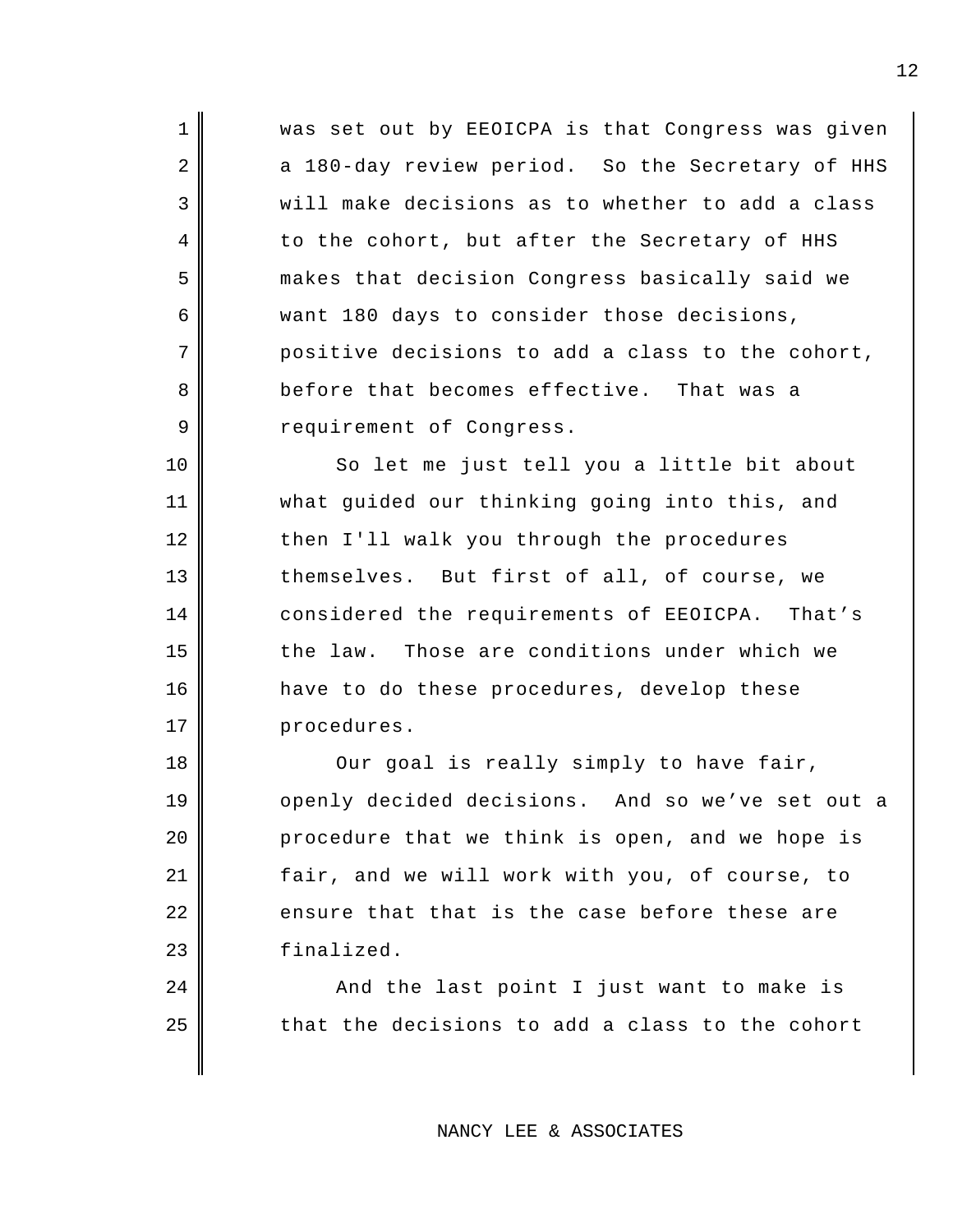| $\mathbf{1}$ | are really, in a sense, grave decisions, and we   |
|--------------|---------------------------------------------------|
| 2            | view them as grave decisions. They have           |
| 3            | important consequences because if you add a class |
| 4            | to the cohort, members of that class then can     |
| 5            | only be compensated for the 22 cancers that are   |
| 6            | specified cancers as allowed by EEOICPA, allowed  |
| 7            | by the law; and if you have a different cancer    |
| 8            | you cannot be compensated under this program --   |
| 9            | for example, if you have prostate cancer or skin  |
| 10           | cancer.                                           |
|              |                                                   |

11 So when we make decisions to add a class to 12 the cohort it's a grave decision. It's an 13 important decision. It has real implications for 14 some members of that class, in all likelihood, because some members of a class are likely to 16 have skin cancer or prostate cancer.

17 || So here I'm going to walk you through the 18 || procedures now. Who can petition, was the first question we had to answer with these procedures. | And we left it about as wide open as it could possibly be, I think. We didn't do as you would 22 | Tequire in a class action suit, when you talk about a class where you would have to organize all the individuals in the class and sign them || up, in effect, to bring suit. In this case just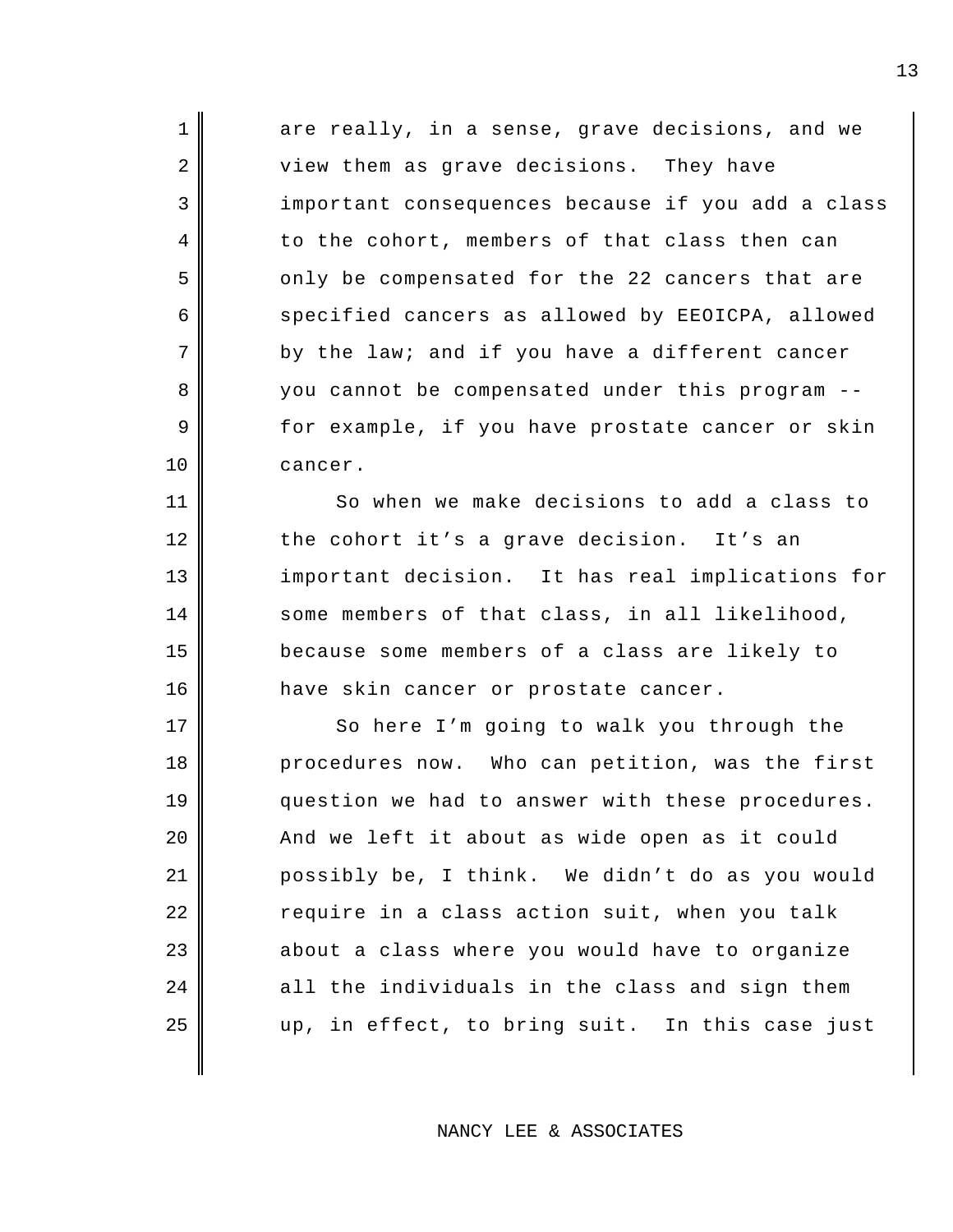1 one or more covered employees and/or their 2 survivors can file on behalf of a class. And 3 || likewise, we allowed unions to file on behalf of  $4 \parallel$  a class.

5 And how do you petition? Basically, decide 6 whether you can meet the petition requirements, 7 || complete and submit a petition format. We're 8 going to have a form that's going to be available 9 || over the Internet. You can complete it 10 electronically or in paper form, but either way. 11 || And we will be providing assistance.

12 ||<br>
Let me talk to you now about the petition 13 || requirements. The most important point about the 14 | petition requirements is they differ very 15 substantially based on whether or not you have 16 already submitted a claim for a cancer, and NIOSH 17 || has been unable to complete a dose reconstruction 18 because the records simply aren't there to do an 19 adequate dose reconstruction. So that's one 20 group of people, and the requirements for that 21 group are one thing. And then there are 22 || requirements for anyone who hasn't already done  $23$  | that, hasn't already attempted to get a dose 24 **Parameter** reconstruction from NIOSH.

 $25$   $\parallel$  But if we've attempted to do a dose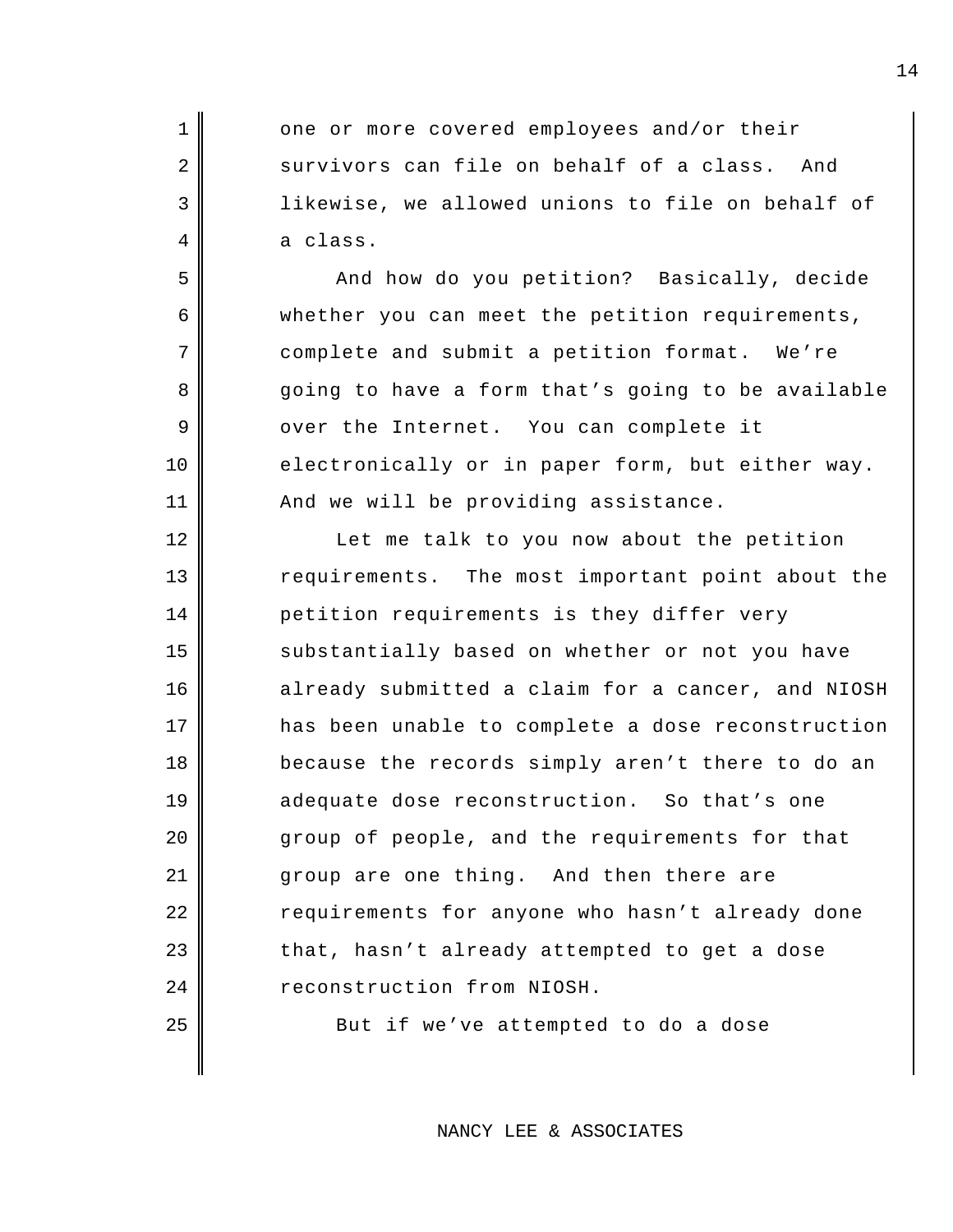1 || reconstruction and we were unable to complete a 2 dose reconstruction, we will encourage you to 3 petition for a class, and we will provide you 4 with the information to do it. And it's really 5 very simple. You will indicate on the petition 6 6 form that NIOSH was unable to complete a dose 7 reconstruction. You will provide otherwise --8 contact, and a variety of other information. You 9 have an opportunity to provide additional 10 information if you want. But really that's all 11 you have to do, indicate we couldn't do a dose 12 reconstruction. That petition, then, rests in 13 || our hands. There's no other requirements; very 14 | simple.

 Now let me talk about the situation where no 16 | one in the class has attempted to get a dose 17 || reconstruction. And perhaps -- as I point out at  $\parallel$  the bottom, you see at the bottom of this slide - $19 \parallel$  - it may be a case where no one in the class even **has incurred a cancer yet.** Then there are different requirements for what you would have to do to petition.

23 || You'll have to define the class -- what 24 facility are we talking about, what sort of job 25 || titles, duties, period of employment, and so on.

NANCY LEE & ASSOCIATES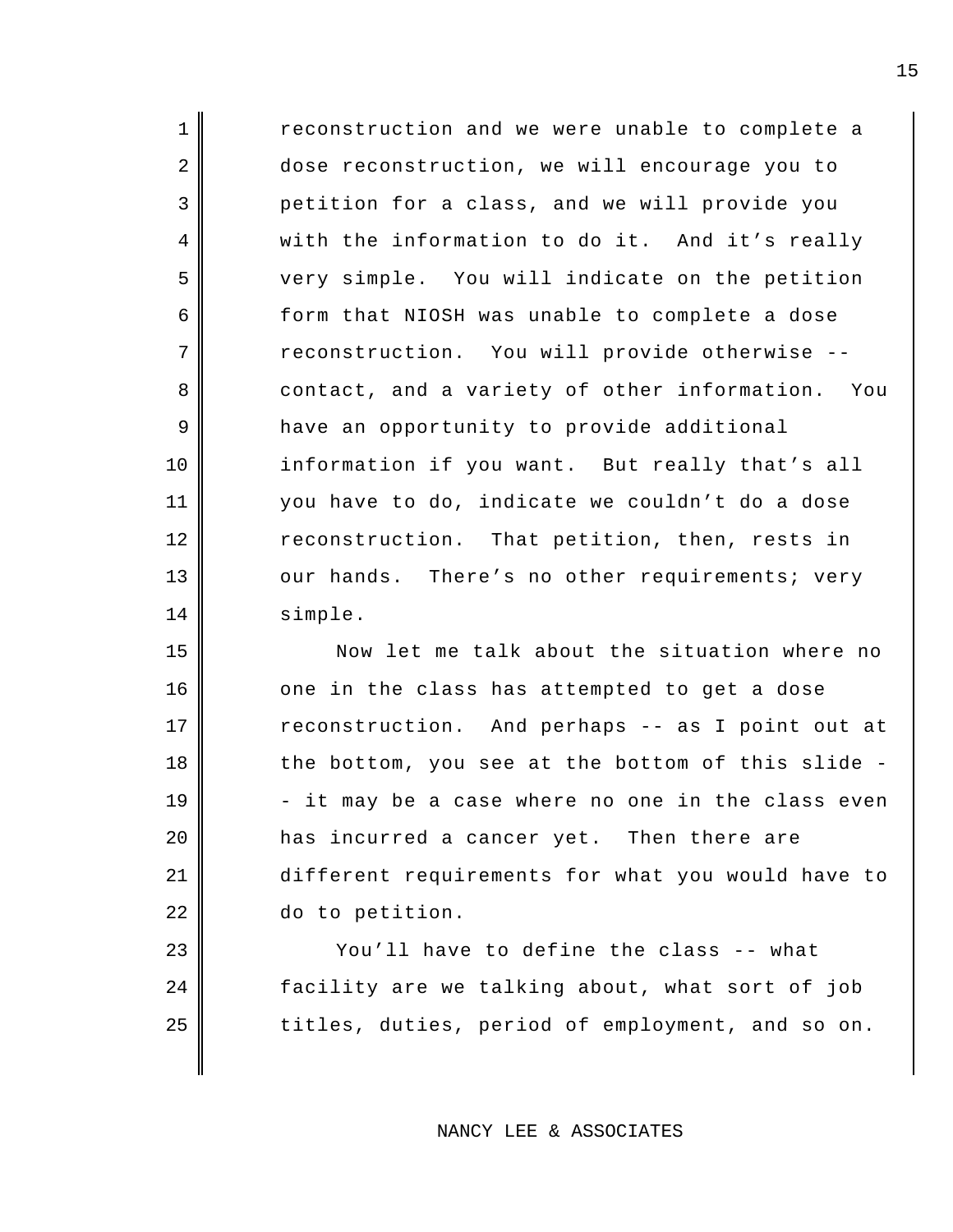1 || You'll have to document the reasons to believe  $2 \parallel$  that there was a health endangering radiation 3 exposure. And there are a variety of ways. The 4 form that we provide will pull this out of you,  $5 \parallel$  the details that you have to provide. 6 And thirdly, you'll have to document reasons  $7 \parallel$  to believe doses couldn't be estimated, do dose 8 reconstructions with sufficient accuracy. And 9 again, the form will pull this out of you, the 10 details that you have to provide in this case. 11 || And then the question becomes will you meet 12 the requirements, will your petition be 13 evaluated? Again, going back, if you attempted  $14$  to have a dose reconstruction, if we attempted to 15 do a dose reconstruction and we couldn't do a 16 dose reconstruction, your petition will be 17 evaluated. That's already a done deal. There's 18 nothing, no question about that. It will receive  $19$  a full evaluation from NIOSH, the Board, and HHS,  $20$  and a decision will be rendered. 21 || For other petitions, if no one has attempted 22 | to have a dose reconstruction, HHS will decide 23 whether or not you meet the requirements. You'll 24 be informed as to whether you don't meet the

NANCY LEE & ASSOCIATES

25 || equirements and why, what's lacking in the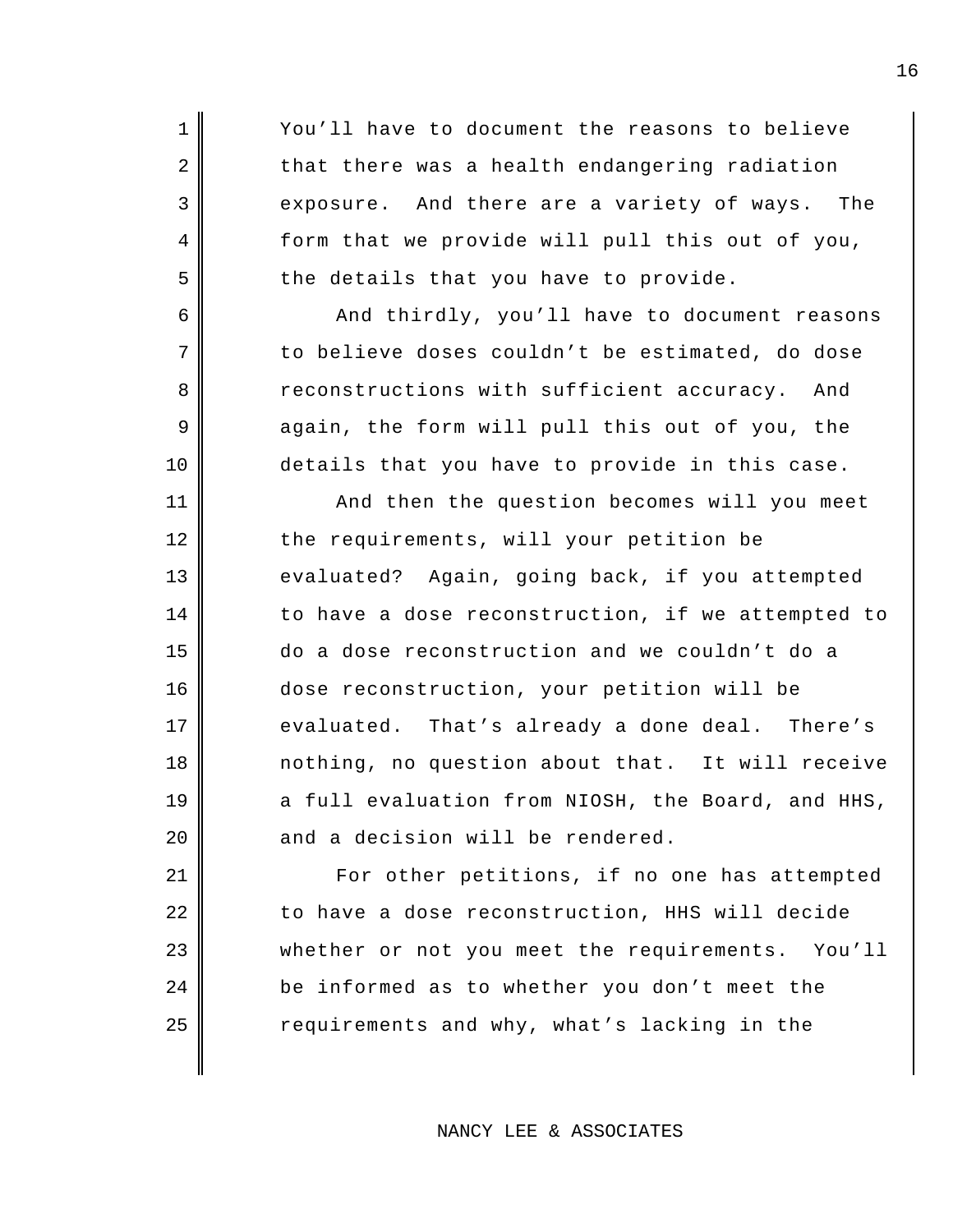1 petition. And you'll have 30 days to revise the 2 petition, and NIOSH will be available to guide 3 you through that process. And then HHS will make 4 final decisions on whether to evaluate those 5 petitions, and it will do it with the advice of  $6 \parallel$  this Board that I told you about.

7 Now how do we go about evaluating the 8 petition? We've already made the hurdle. You 9 meet the requirements. The petition meets the 10 Tequirements. We're going to evaluate the 11 petition. NIOSH, it will be on NIOSH's back, not 12 on petitioner's back, to obtain the full 13 information records from DOE and other sources  $14$   $\parallel$  that we would require to evaluate the petition. 15 And we will be coming to you, of course, the 16 petitioner, as one source of information. But we 17 will be going to DOE, to the AWEs, to our sources 18 from having done health research in this area, 19 from all possible sources to evaluate the 20 petition.

21 | And we will determine whether the dose 22 | Teconstructions are feasible, because that's the  $23$   $\parallel$  first issue. We have to find, in effect, that we 24 can't do dose reconstructions for the petition to  $25$  || be granted. And secondly, we will determine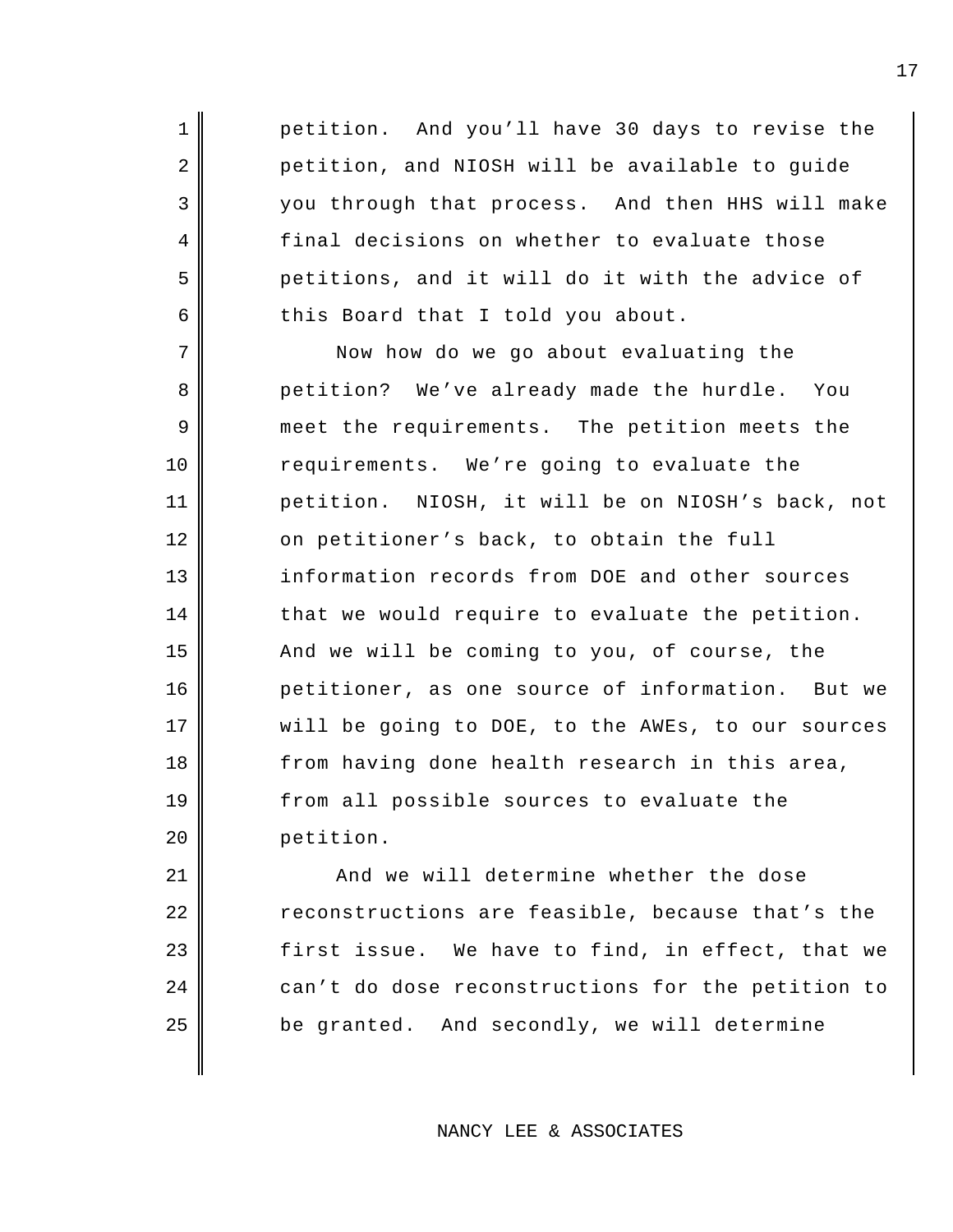1 Whether potential radiation dose levels, what the 2 potential radiation dose levels were and whether 3 they were likely to have endangered health. And 4 then we will report these results to petitioners 5 and the Board.

6 And now I'll get into more detail about how 7 || we go about this, how we determine potential 8 and 8 and 1 radiation dose levels. This is a case where we  $9 \parallel$  are talking about, in some of these cases, the 10 petitions that are going to be successful are 11 cases where we can't do individual dose 12 reconstructions, we don't have that level of 13 detail on people's exposures.

14 But we will get information on the radiation 15 sources potentially present, on their possible 16 quantities, on their possible characteristics of 17 employee exposures and use of radiation 18 protection. Much of this information will come 19 from workers themselves and managers in the 20 | Programs, as well as whatever information is 21 available from the records. And we continue to  $22$   $\parallel$  find records, more and more records that nobody 23 | knew existed. So we will have some success 24 there.

25 || And then NIOSH technical staff will judge

NANCY LEE & ASSOCIATES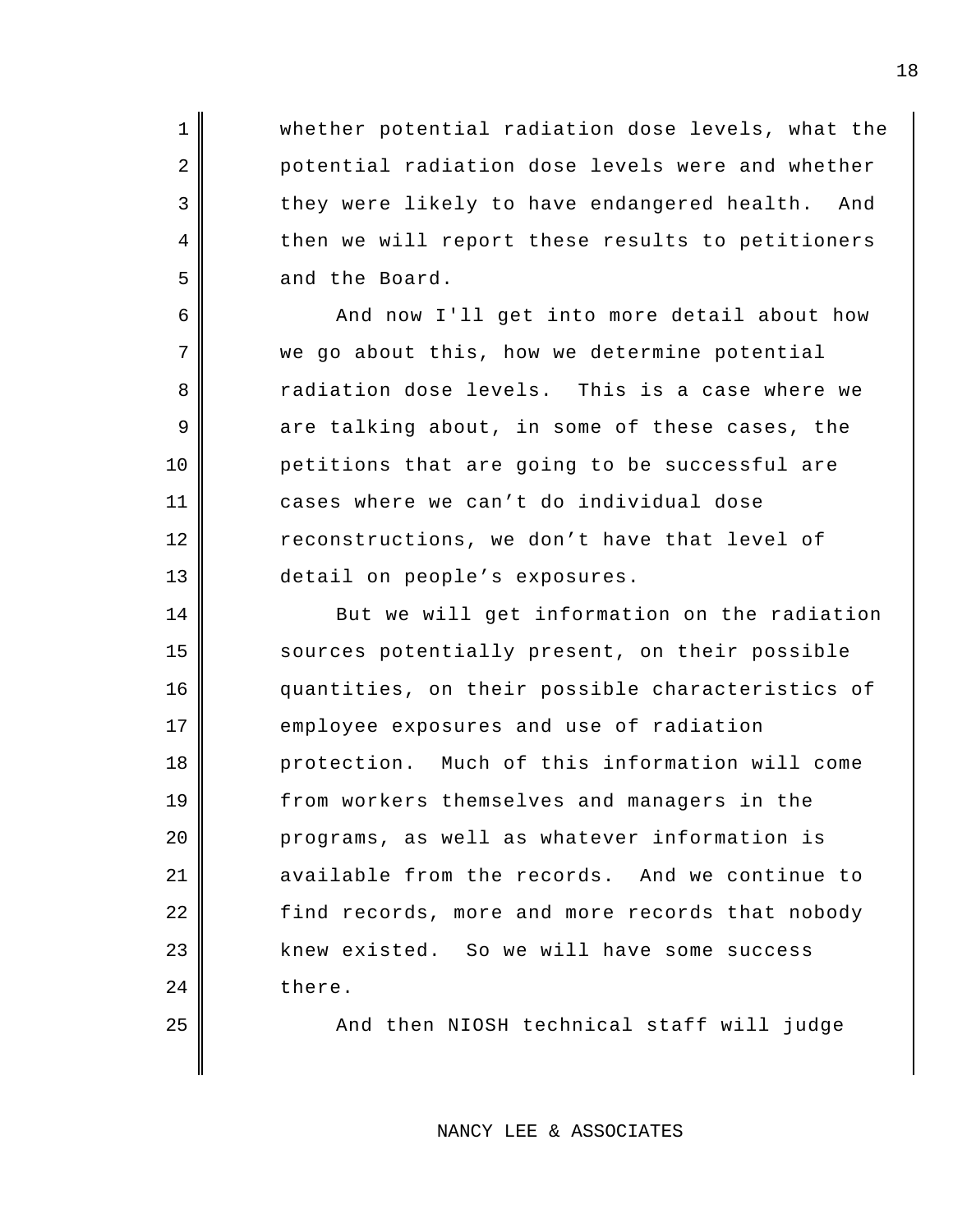1 **Whether the radiation doses could have reached**  $2 \parallel$  the level determined likely to endanger health, 3 as specified in the rule. I'll now explain what 4 that means. How do we determine what level of 5 || cadiation is reasonably likely to endanger  $6 \parallel$  health? That is what the law requires us to do. 7 NIOSH will determine the minimum dose of 8 a radiation reasonably likely to cause specified 9 cancers.

10 || So we have gone from the law said "endangered 11 health," and we have gone specifically to we are 12 || going to determine what level of radiation is 13 Teasonably likely to cause specified cancers. 14 Why are we doing that? We're doing that because 15 you can only be compensated under EEOICPA if 16 you're part of the Special Exposure Cohort for 17 specified cancers. No other health condition 18 will be compensated as part of the Special 19 Exposure Cohort. And also, we have a way of 20 determining likelihood that a cancer is caused.

21 | And one important point to make about this is  $22$   $\parallel$  that that dose -- there is no one dose we're  $23$  talking about here. The dose will differ, 24 | likely, for each class. And it differs for a 25 || mumber of reasons, because it depends on the

NANCY LEE & ASSOCIATES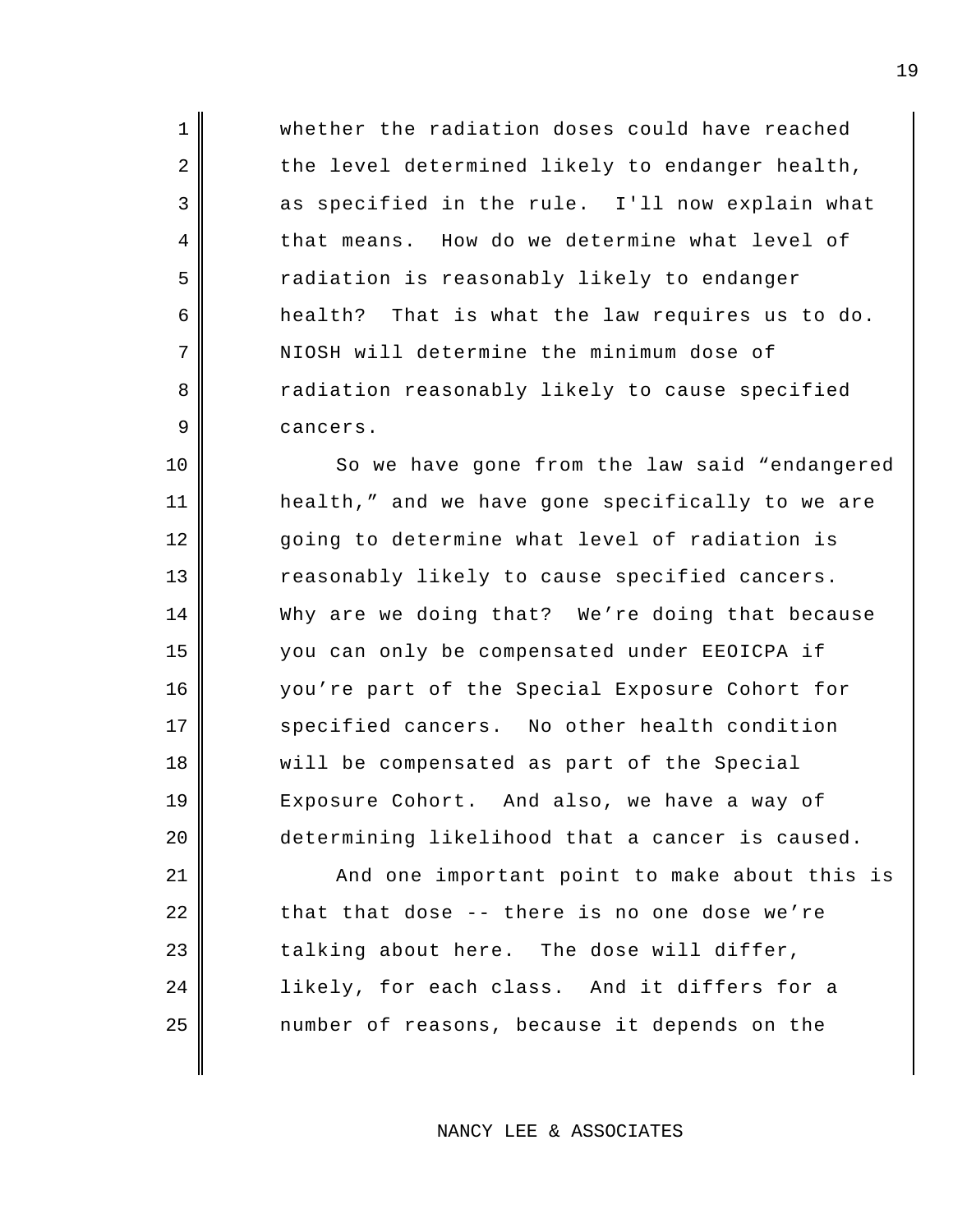1 Source and type of radiation; it depends on the 2 types of cancer that are related to the types of  $3$   $\parallel$  radiation that was incurred; it depends on the 4 characteristics of the class and other factors.  $5 \parallel$  So there are a variety of things that affect what  $6 \parallel$  that level might be.

7 NIOSH technical staff will calculate minimum 8 dose using factors that are favorable for the 9 petition. This is very important. There are a 10 || lot of factors, as you realize. Here we are 11 | talking about a level of generality in terms of 12 | our information on radiation doses. So there are 13 || lots of suppositions, assumptions that have to be 14 made. And what we are saying is we are going to 15 be making assumptions that are very favorable to 16 | the petition being granted.

17 || A key example to give you here is we are 18 going to be using the types of cancers among the 19 specified cancers that are related to the  $20$   $\parallel$  exposure that are most readily caused, caused at  $21$   $\parallel$  the lowest doses, to formulate our benchmark, 22 || your hurdle that you have to rise to, to be 23 granted the petition.

24 What happens after NIOSH does all this work, 25 evaluation work?

#### NANCY LEE & ASSOCIATES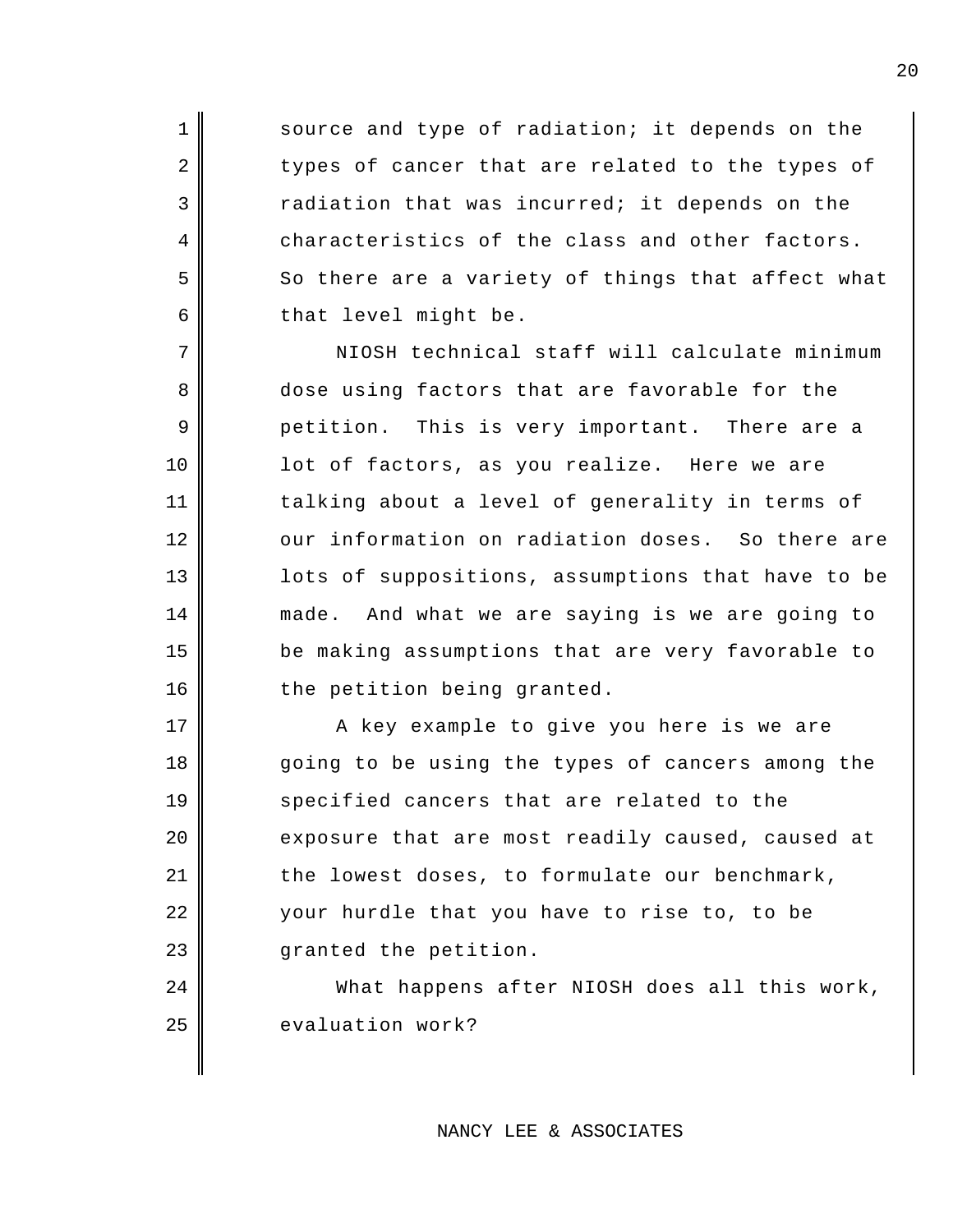| $\mathbf{1}$ | You would like to ask a question now?             |
|--------------|---------------------------------------------------|
| 2            | MR. TOBIAS: Can I ask a question?                 |
| 3            | MR. KATZ: Yes, yes, go ahead.                     |
| 4            | MR. TOBIAS: I'm just wondering whether your       |
| 5            | comments about the dose reconstruction, is it     |
| 6            | again specific to the Special Cohort group, or is |
| 7            | it general to all the groups? I think it's very   |
| 8            | important to --                                   |
| 9            | MR. KATZ: Can you just help me understand         |
| 10           | the question a little better?                     |
| 11           | MR. TOBIAS: Well, you talk about you're           |
| 12           | going to assign some dose reconstruction numbers  |
| 13           | from somewhere. You're going to get these --      |
| 14           | MR. KATZ: Estimate doses, yes.                    |
| 15           | MR. TOBIAS: But is it only for the Special        |
| 16           | Cohort group --                                   |
| 17           | MR. KATZ: No, no, we $--$                         |
| 18           | MR. TOBIAS: -- or atomic energy plants, or        |
| 19           | Department of Defense plants also?                |
| 20           | MR. KATZ: Absolutely.                             |
| 21           | TOBIAS:<br>Okay.<br>MR:                           |
| 22           | Absolutely.<br>KATZ:<br>MR.                       |
| 23           | TOBIAS: Oh, all right. Thank you.<br>MR.          |
| 24           | KATZ: So it's not just for people who<br>MR.      |
| 25           | work for the Department of Energy, but for all    |
|              |                                                   |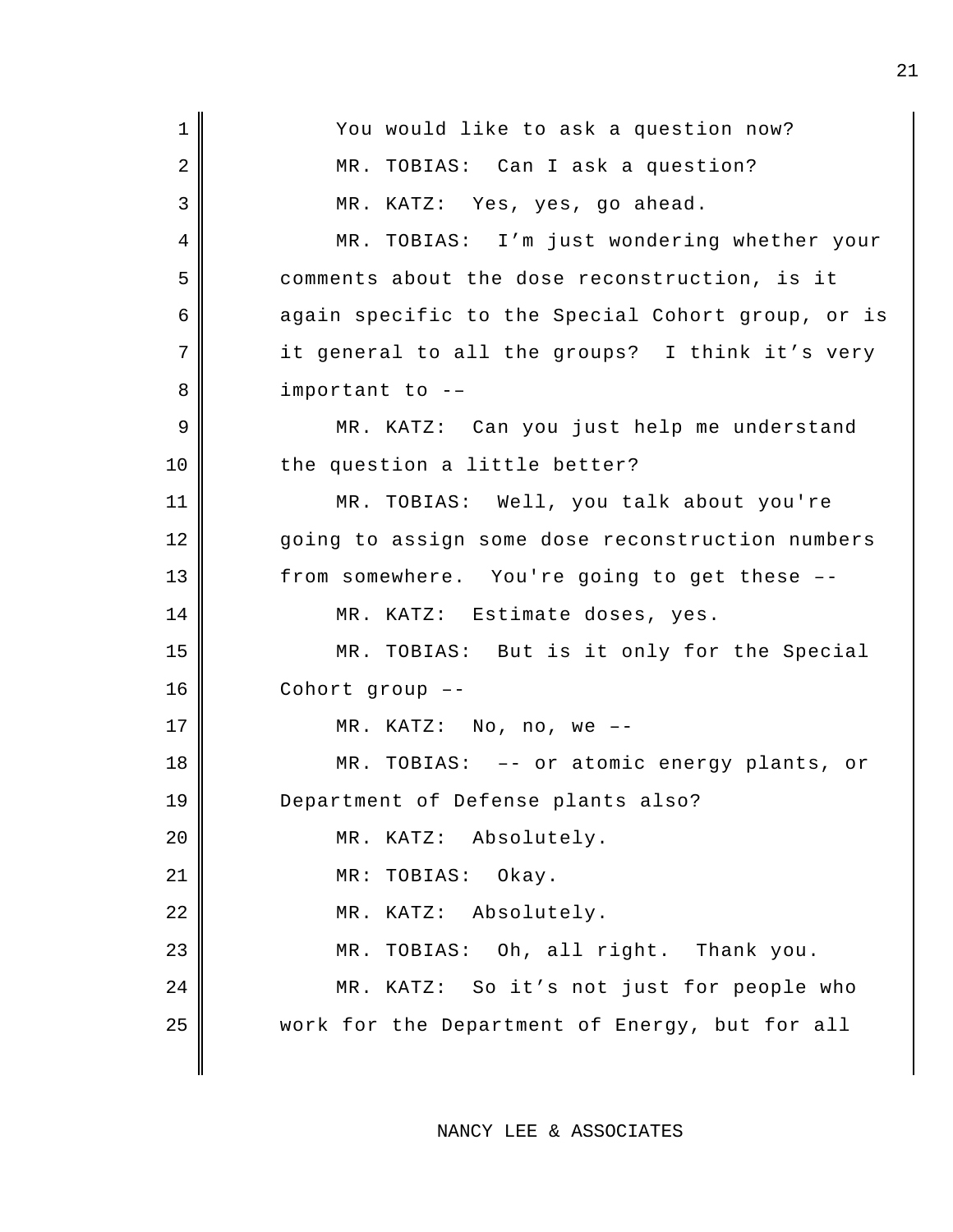1 || the AWEs as well. 2 MR. TOBIAS: Thank you. 3 || MR. KATZ: That's right. 4 || Yes, I'm sorry? 5 DR. NETON: Could --6 MR. KATZ: Oh, can you please –- 7 DR. NETON: Speak into the microphone and 8 identify yourself for the record, please. 9 MR. KATZ: Use the microphone and identify 10 yourself, just because we need this for the 11 || records. Thank you. 12 MR. RAUCH: Your previous -- Jim Rauch. I'm 13 | with FACTS, For A Clean Tonawanda Site. 14 | COURT REPORTER: I'm sorry, sir, could you  $15$  say that again? 16 MR. RAUCH: Jim Rauch, R-A-U-C-H. I'm with 17 | For A Clean Tonawanda Site, a citizens group 18 formed around the Manhattan Project site in 19 || Tonawanda, New York. 20 || The previous slide showed minimum doses 21 | likely to cause specified cancers. What dose 22 conversion factors are you using? Are you using 23 BEIR V, VI, ICRP? What's your  $--$ 24 | MR. KATZ: So the doses are estimated using a 25 | Tisk estimation program that we're using also for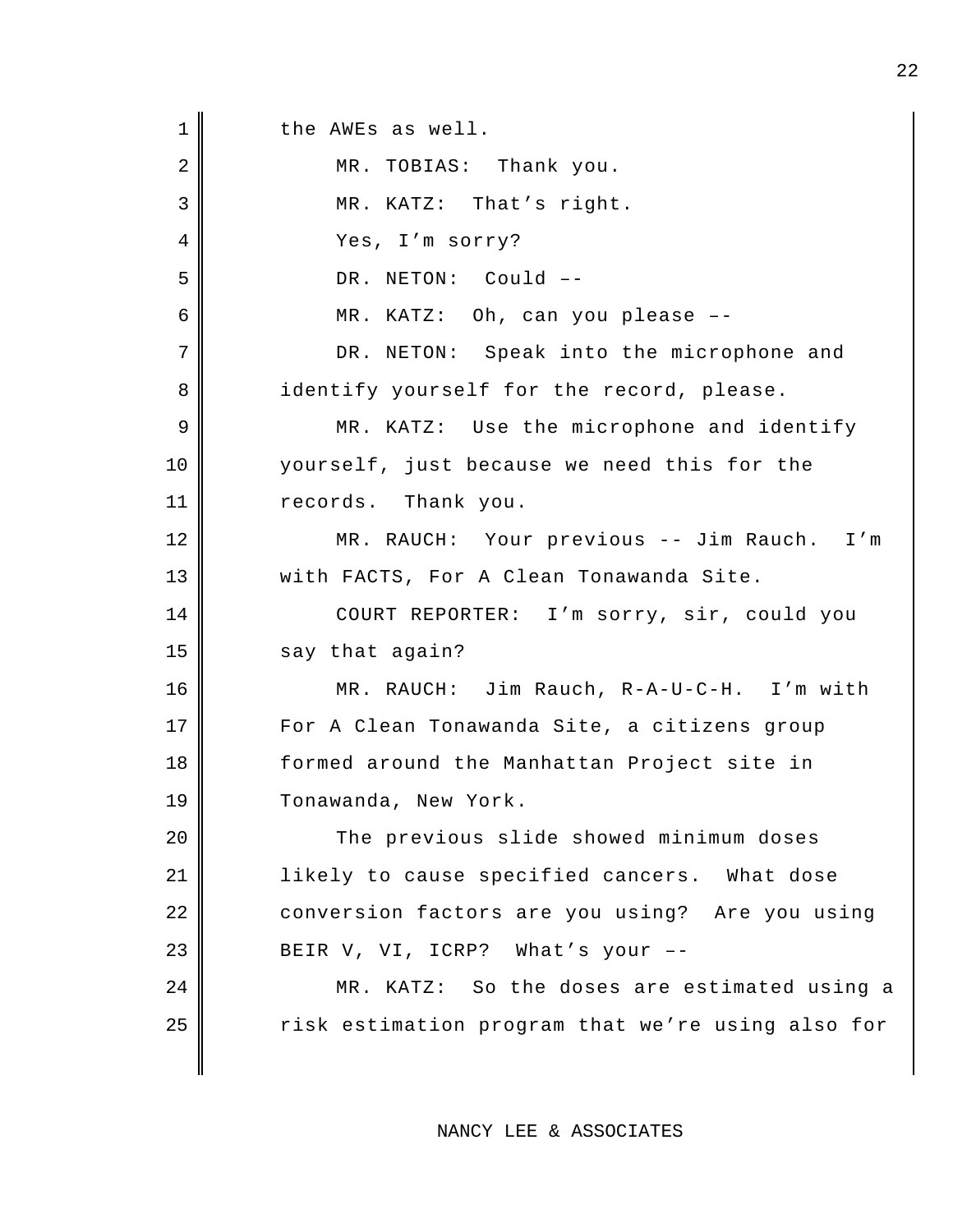1 the dose reconstruction program called NIOSH's 2 || Interactive RadioEpidemiologic Program. And it's 3 a program that was fundamentally developed by the 4 | National Cancer Institute, and then elaborated by 5 NIOSH to address the particular exposures and 6 circumstances of Department of Energy workers 7 versus atomic veterans, which is what it was 8 | criginally developed for. 9 || MR. SEBASTIAN: What do you mean by atomic 10 veterans? 11 MR. KATZ: I'm sorry. Atomic veterans are a 12 group of Department of Defense veterans who were 13 exposed to nuclear weapons blasts. 14 || MR. SEBASTIAN: Oh, you're talking about 15 people who worked for the federal government? 16 MR. KATZ: They worked for the Department of 17 Defense, as a matter of fact, so they're 18 veterans, they're certified veterans. 19 MR. SEBASTIAN: What about the private 20 contractors that were involved in the Manhattan 21 | Project? 22 | MR. KATZ: So, the --23 || MR. SEBASTIAN: What about those employees, 24 || like this gentleman is saying here, the private 25 contractors like Union Carbide?

NANCY LEE & ASSOCIATES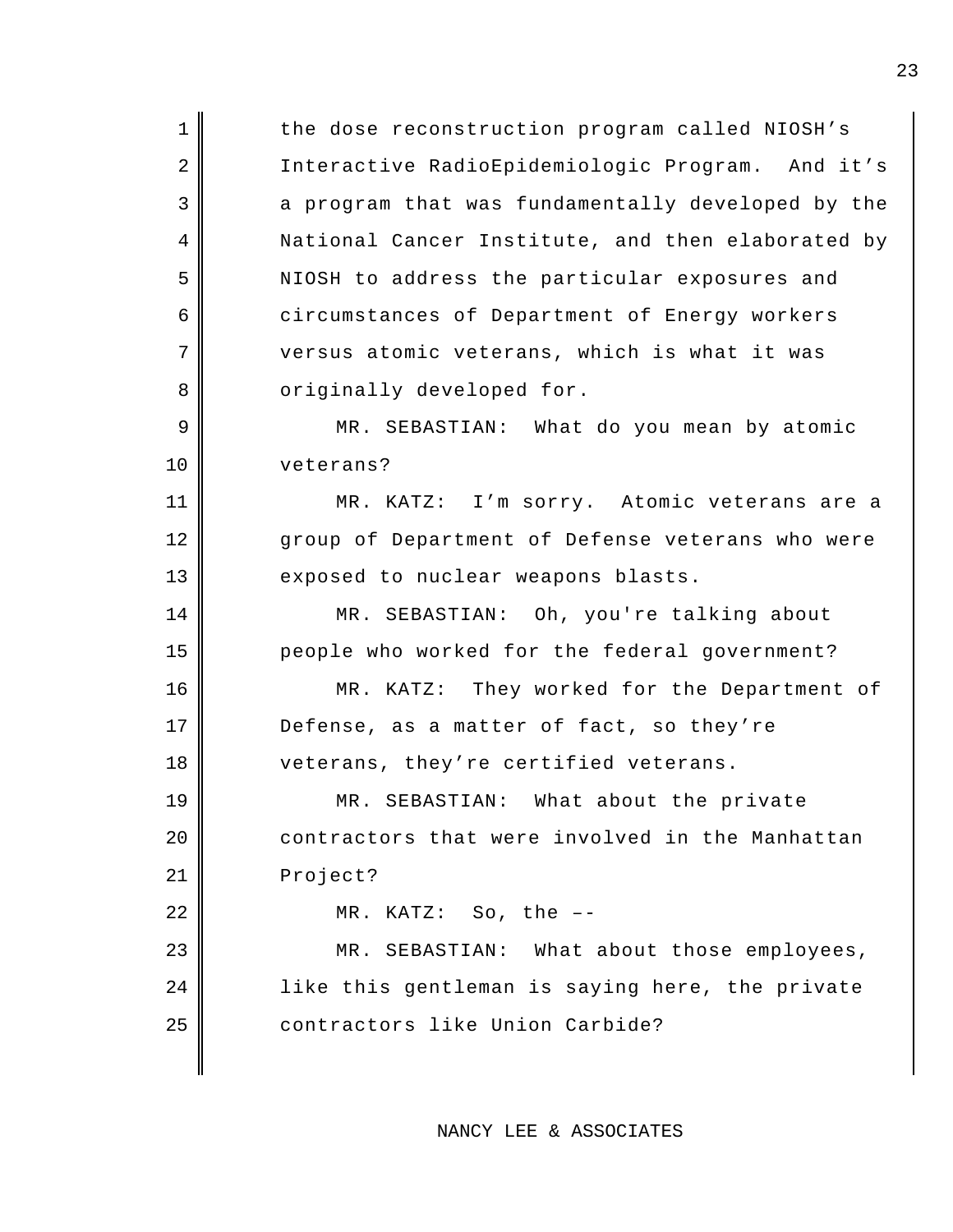1 || MR. KATZ: Right. Those contractors, those 2 individuals are covered under this law that we're 3 | talking about, EEOICPA. 4 MR. SEBASTIAN: I'm not -- no, I understand 5 the law, because OCAW, which is my international 6 union, helped to enact the law. We understand  $7$  the law. But you put restrictions on it by 8 saying they had to work under the Manhattan 9 | Project, haven't you? 10 MR. KATZ: Oh, let me just explain. The 11 Department of Health and Human Services has a 12 | limited role in this all, which is -13 || MR. SEBASTIAN: Well, all right --14 MR. KATZ: -- to do dose – 15 MR. SEBASTIAN: -- I'll object, but you can't 16 answer that question then, can you? 17 MR. KATZ: Well, I don't know the details of 18 what you're talking about, that's absolutely  $19 \parallel$  true. 20 MR. SEBASTIAN: Well, here's the details, if 21 you want it, a real simple one. The date from 22 | 1940 to -50, if you were not in that area you're  $23$  mot entitled to it. That's what you're saying, 24 that's what your people, the Department of Energy 25 workers making the rule, the Department of Labor

NANCY LEE & ASSOCIATES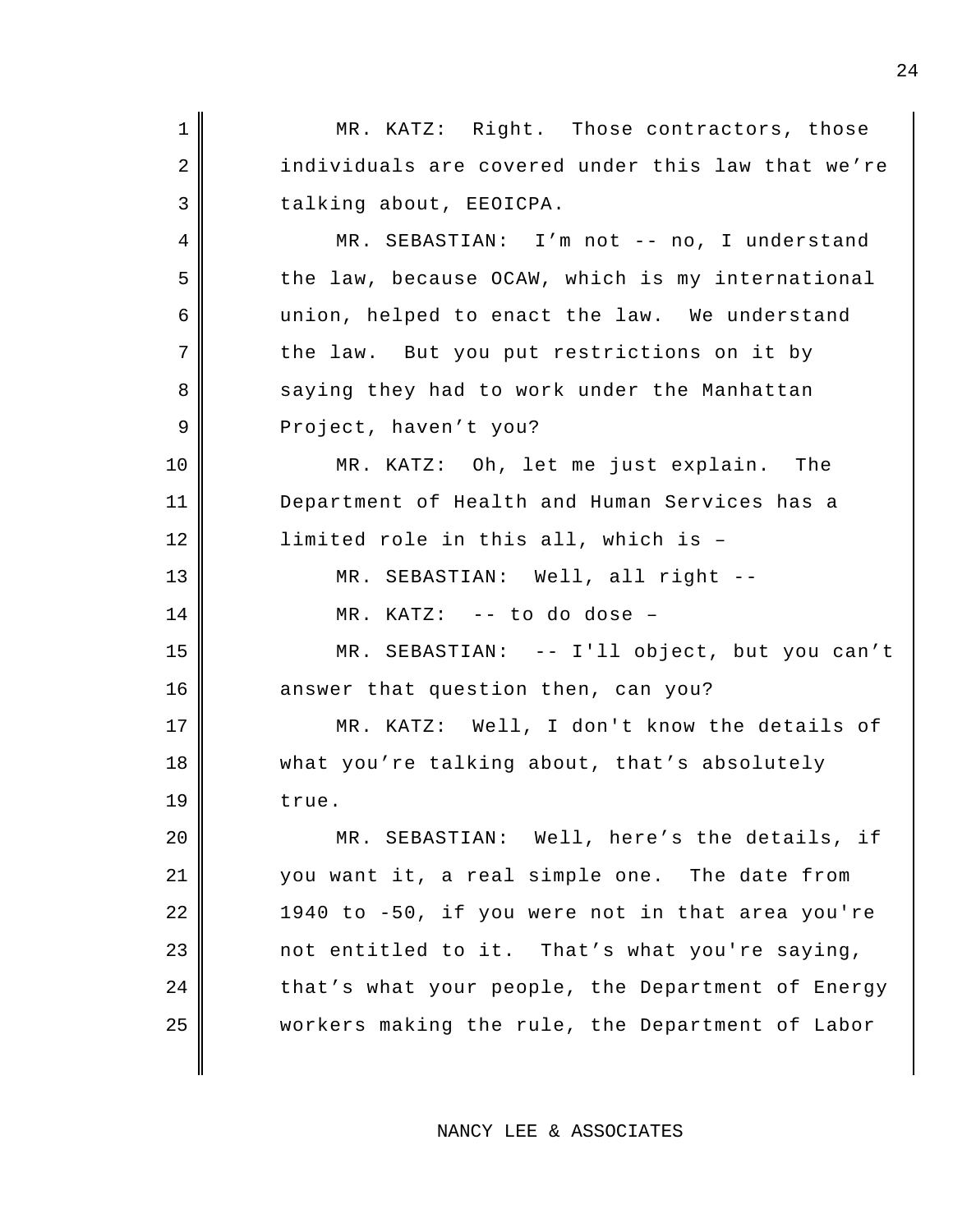| $\mathbf 1$ | is saying. Because one of our employees was       |
|-------------|---------------------------------------------------|
| 2           | denied that claim because he didn't work,         |
| 3           | apparently, on the Manhattan Project itself --    |
| 4           | MR. KATZ. I see.                                  |
| 5           | MR. SEBASTIAN: -- although he worked on a         |
| 6           | contaminated site. So we need to know before you  |
| 7           | get into the technicalities who is involved in    |
| 8           | this, because we understood that the law was      |
| 9           | written that it wasn't going to include -- it was |
| 10          | going to include the people that worked for the   |
| 11          | private contractor not on the Manhattan Project   |
| 12          | but in that contaminated site. Now I see Union    |
| 13          | Carbide isn't even on your list here.             |
| 14          | MR. KATZ: They are on the list.                   |
| 15          | MR. SEBASTIAN: Not unless you put out --          |
| 16          | MR. KATZ: They are on the Ohio, the list for      |
| 17          | the Ohio meeting that's coming up.                |
| 18          | MR. SEBASTIAN: What about here? What about        |
| 19          | here in Tonawanda?                                |
| 20          | DR. NETON: I believe that's in the fact           |
| 21          | sheet, the update that -- there's an update at    |
| 22          | the back. I believe it lists the facilities that  |
| 23          | are covered.                                      |
| 24          | MR. SEBASTIAN: Then why are you denying           |
| 25          | somebody a claim without going into the dose      |
|             |                                                   |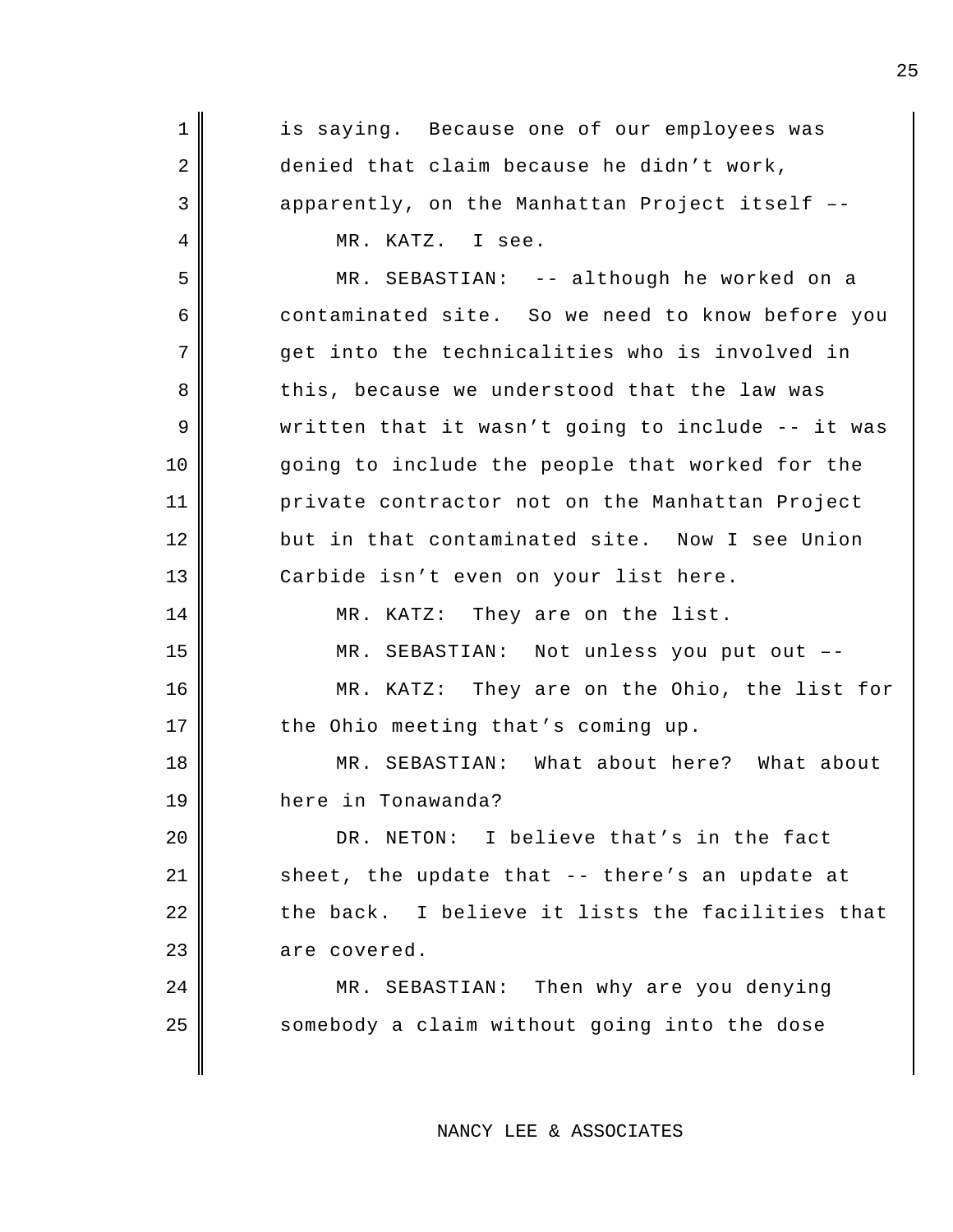1 || reconstruction or anything at all, without going 2 into their cancers --3 || MR. KATZ: Right. 4 MR. SEBASTIAN: -– only because from 1940 to 5 1950, if you don't meet that criteria you're 6 denied that. 7 MR. KATZ: That sounds like a case -- the 8 Department of Labor, of course, makes these 9 decisions and is running this program, but --10 MR. SEBASTIAN: You can't answer that, am I 11 correct, then? 12 MR. KATZ: But -- no, no. But what I was 13 || going to say is that in the past -- EEOICPA was 14 passed in 2000, and in the following year they 15 made a number of amendments because they found a 16 number of problems, sort of like the problem it 17 sounds like you're describing. There were a 18 number of problems that they did fix the next 19 year in Congress. Because the Department of 20 | Labor cannot on its own sort of go beyond the 21 bounds of the law, the parameters that the law 22 sets it, right? And this specifically sounds 23 | like it may be another circumstance where 24 EEOICPA, the law -25 || MR. SEBASTIAN: The only circumstance -- you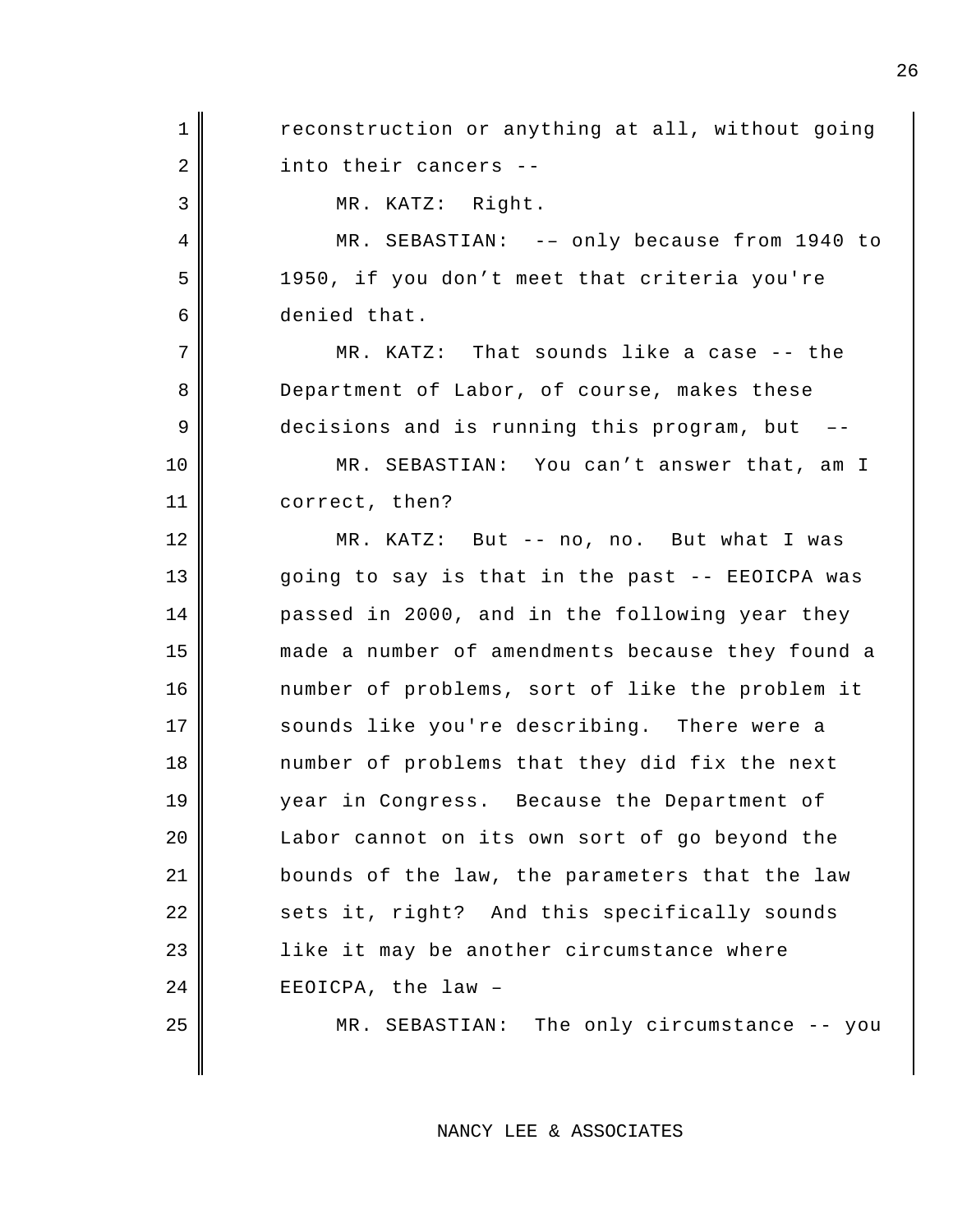| 1  | have to understand, the people that worked on the |
|----|---------------------------------------------------|
| 2  | Manhattan Project are mostly all expired. We're   |
| 3  | talking about the people that worked on those     |
| 4  | contaminated sites.                               |
| 5  | MR. KATZ: Right.                                  |
| 6  | MR. SEBASTIAN: Bethlehem Steel, Simonds, and      |
| 7  | all the rest of them --                           |
| 8  | MR. KATZ: I understand.                           |
| 9  | MR. SEBASTIAN: -- including Union Carbide,        |
| 10 | afterwards were on a contaminated site. What we   |
| 11 | need to know is why the law excludes them,        |
| 12 | because you're saying it does.                    |
| 13 | MR. KATZ: And I'm not saying it does --           |
| 14 | DR. NETON: If I might --                          |
| 15 | MR. KATZ: $-$ - because I don't even know the $-$ |
| 16 | MR. SEBASTIAN: No, no.                            |
| 17 | DR. NETON: If I may -                             |
| 18 | MR. KATZ: No, no, no, because I don't know        |
| 19 | the details.                                      |
| 20 | DR. NETON: If I might interject. I think          |
| 21 | we're getting off the subject of Ted's            |
| 22 | presentation. We can have time for this later.    |
| 23 | MR. SEBASTIAN: Well, I'm not accusing.            |
| 24 | DR. NETON: Yeah.                                  |
| 25 | MR. SEBASTIAN: I understand it.                   |
|    |                                                   |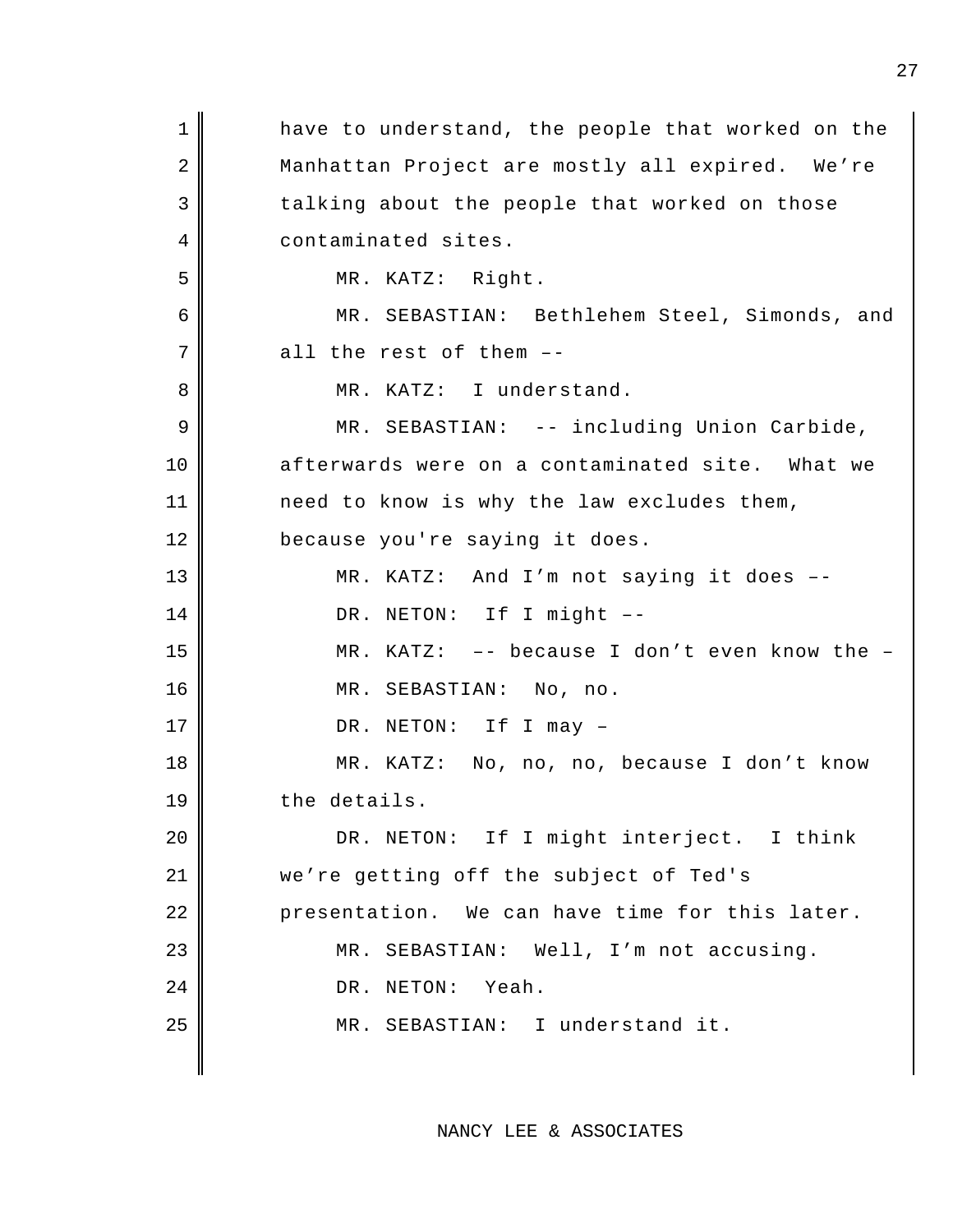DR. NETON: Yeah.

| $\overline{2}$ | MR. SEBASTIAN: What I'm saying is that when       |
|----------------|---------------------------------------------------|
| 3              | you talk about technicalities, there's a lot of   |
| $\overline{4}$ | people here, including myself, that want to know  |
| 5              | before you get into the technicalities if you can |
| 6              | answer these questions.                           |
| 7              | DR. NETON: Right.                                 |
| 8              | MR. SEBASTIAN: And I guess you can't.             |
| 9              | MR. KATZ: And it sounds like I can't. I           |
| 10             | cannot answer some of these questions.            |
| 11             | MR. SEBASTIAN: I understand it, you're not        |
| 12             |                                                   |
| 13             | DR. NETON: Well, yeah, I think --                 |
| 14             | MR. SEBASTIAN: -- you can't answer those          |
| 15             | questions.                                        |
| 16             | DR. NETON: -- once we get through Ted's           |
| 17             | prepared remarks, I think we can take some time   |
| 18             | later to discuss these other areas.               |
| 19             | MR. SEBASTIAN: Will you be able to answer         |
| 20             | those questions with any authority?               |
| 21             | DR. NETON: I'm not exactly sure what you're       |
| 22             | saying here, but --                               |
| 23             | MR. SEBASTIAN: Well, that's easy.                 |
| 24             | DR. NETON: -- I think --                          |
| 25             | MR. SEBASTIAN: It's easy. I'm asking you          |
|                |                                                   |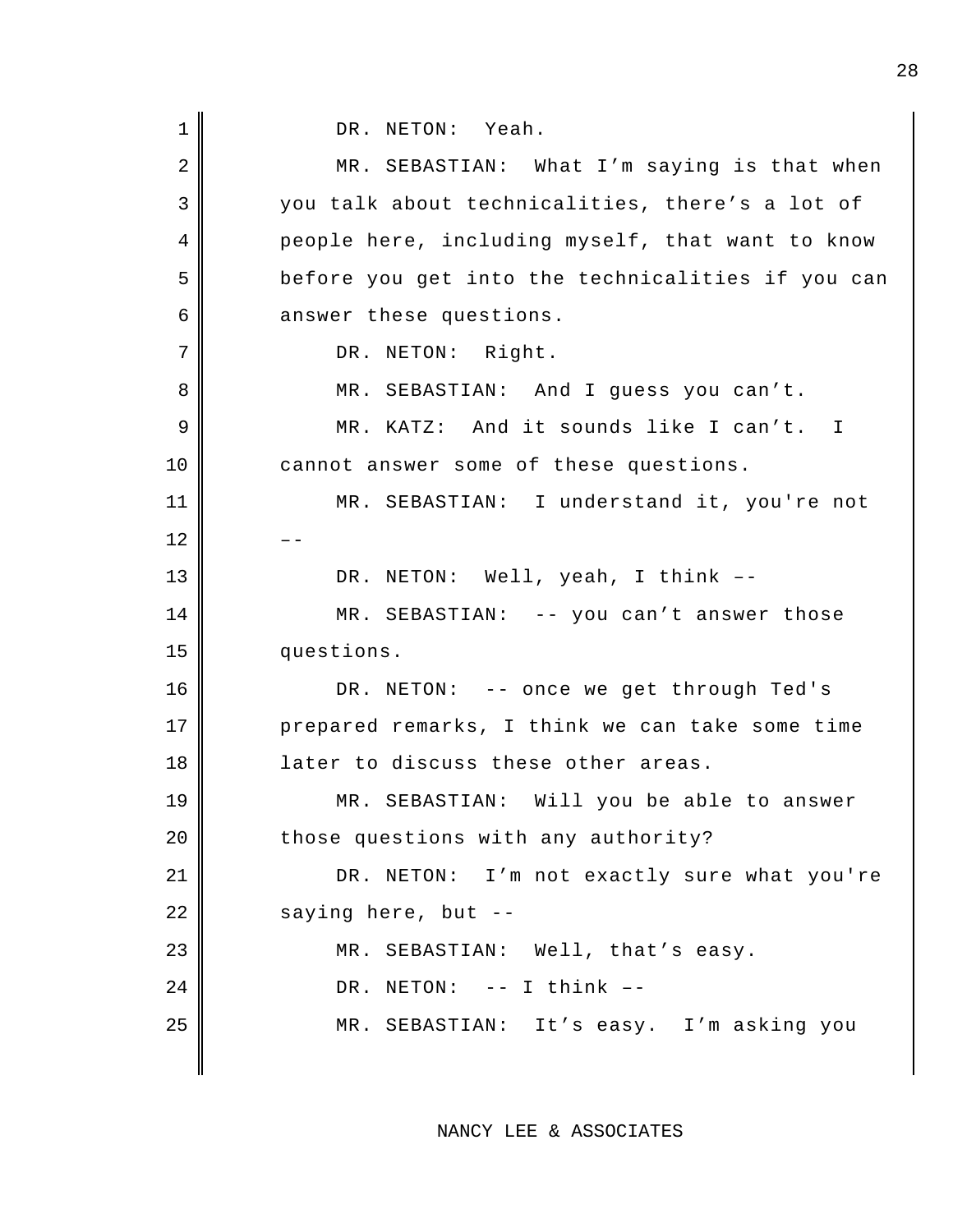1 Why are you putting a date of 1940 to 1950, and 2 saying anybody that's not there that didn't work 3 in Union Carbide from 1940 to 1950 is denied a 4 claim no matter what. 5 DR. NETON: I think that there is a residual 6 contamination study that NIOSH was tasked by  $7$   $\parallel$  Congress to evaluate, and that we are actively 8 evaluating sites such as that to determine if  $9$   $\parallel$  there was  $-$ 10 || MR. SEBASTIAN: You still don't answer my --11 || || || || look, I don't mean to be abrasive, but you didn't  $12$  answer the question about the date. 13 || MR. KATZ: No, but --14 DR. NETON: I think the date was set by the 15 Department of Energy early on in the process 16 determining of when there was radioactive 17 material at the site and when there was an active 18 || contract with the Department of Energy. 19 || MR. SEBASTIAN: That's what I'm saying --20 | DR. NETON: We're --21 || MR. SEBASTIAN: -- active contract. I 22 understand --23 || DR. NETON: But listen me out. We're 24 actively right now investigating those sites to 25 determine if those dates should be extended.

NANCY LEE & ASSOCIATES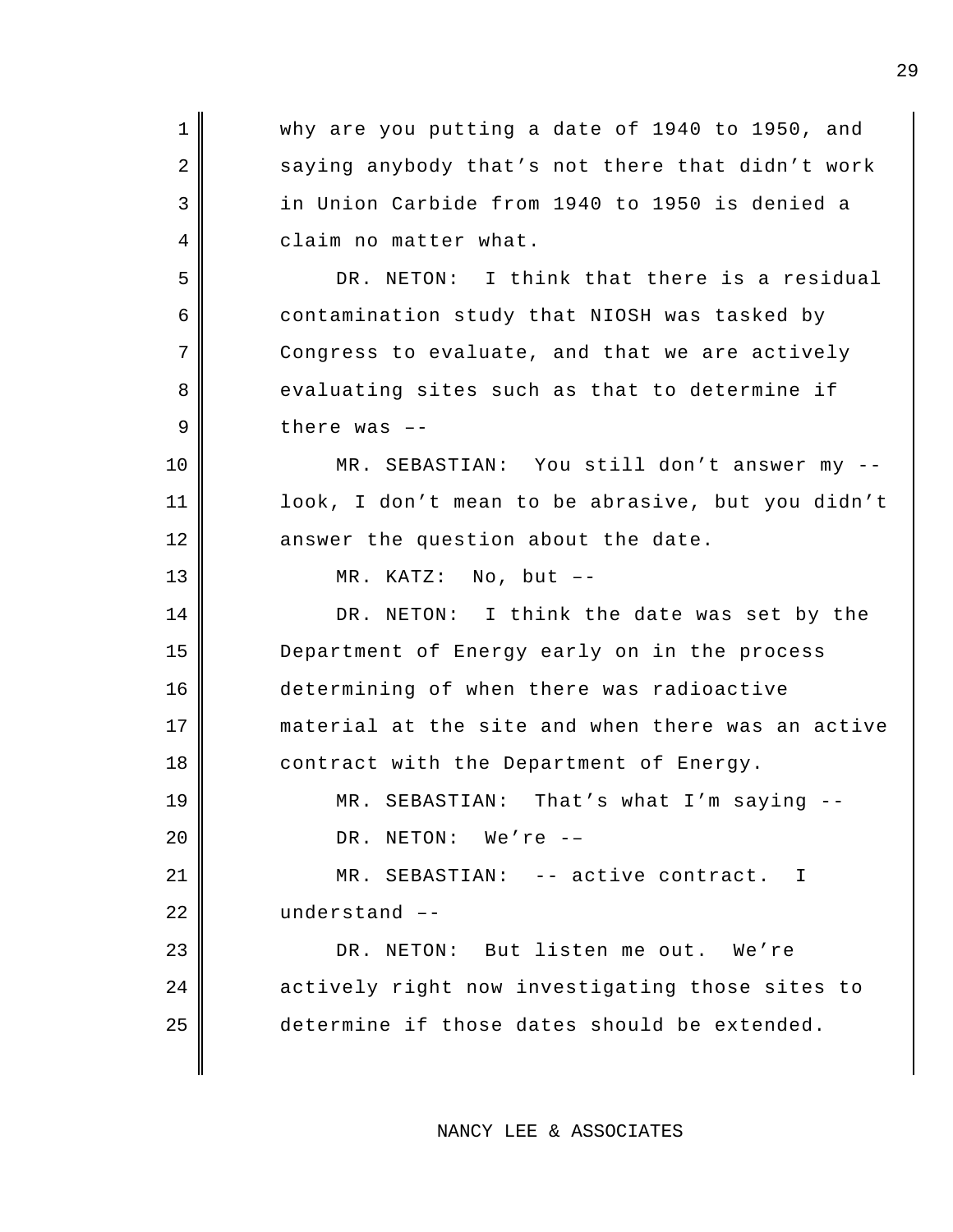| $\mathbf 1$    | MR. SEBASTIAN: Thank you. I appreciate it.        |
|----------------|---------------------------------------------------|
| 2              | DR. NETON: We are in that process right now.      |
| 3              | $So --$                                           |
| 4              | MR. SEBASTIAN: Okay.                              |
| 5              | DR. NETON: Okay.                                  |
| 6              | MR. KATZ: So we're doing that --                  |
| $\overline{7}$ | MR. SEBASTIAN: I apologize for --                 |
| 8              | $MR. KATZ: -- and we will be reporting to$        |
| 9              | Congress on that. And then it will be Congress    |
| 10             | with this information that will be able to change |
| 11             | the law that will change -- or the Department of  |
| 12             | Energy. But that's how that will get fixed,       |
| 13             | those kind of problems, we hope.                  |
| 14             | COURT REPORTER: Mr. Katz, could I please          |
| 15             | have the gentleman's name for the record?         |
| 16             | DR. NETON: Yes.                                   |
| 17             | MR. KATZ: I'm sorry, could you just tell me       |
| 18             | your name, and I'll repeat into the mike.         |
| 19             | MR. SEBASTIAN: I'm a former Union Carbide         |
| 20             | employee. My name is Joe Sebastian. I'm an        |
| 21             | international rep, retired and semi-retired,      |
| 22             | working for PACE International, which was         |
| 23             | formerly OCAW.                                    |
| 24             | And I don't mean to inject in your program        |
| 25             | that it's not a valuable one. All I mean is that  |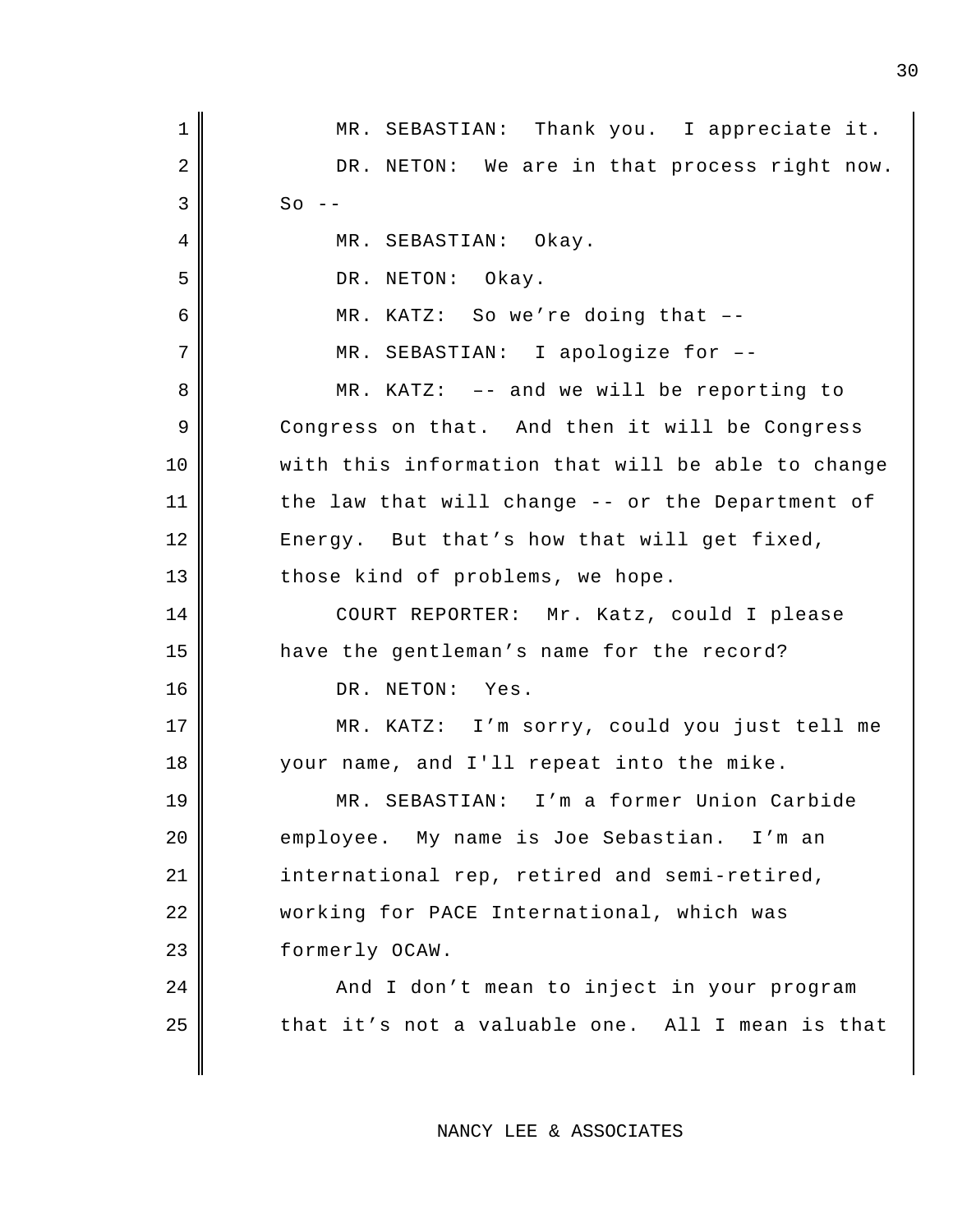1 || our people here are very concerned about some of  $2 \parallel$  the things that are coming out about dates. It  $3 \parallel$  really, really is a --4 || MR. KATZ: And that's understandable. 5 MR. SEBASTIAN: Yes. It makes it absolutely 6 unnecessary for us to be here if that date 7 stands. 8 MR. KATZ: And that's why Congress tasked us  $9 \parallel$  to do this study about residual contamination, 10 exactly to address that kind of problem. 11 || MR. SEBASTIAN: Thank you very much. 12 MR. KATZ: So hopefully we'll serve you well 13 there, too. 14 || MR. SEBASTIAN: Okay. Thank you. 15 MR. KATZ: Okay, I'm not quite sure where I 16 was. I think I finished with what NIOSH will do 17 || to evaluate, and it will prepare a report that 18 || will be presented to the Board. 19 What will happen next is this Advisory Board  $20$  | that I told you about will take up the report 21 that we produced. And they may read the report  $22$   $\parallel$  and the facts that we found and say, you've got 23 more work to do, NIOSH, go back and dig more, 24 | whatever. But we'll go through a process with  $25$  || the Board, and that will be a public meeting

NANCY LEE & ASSOCIATES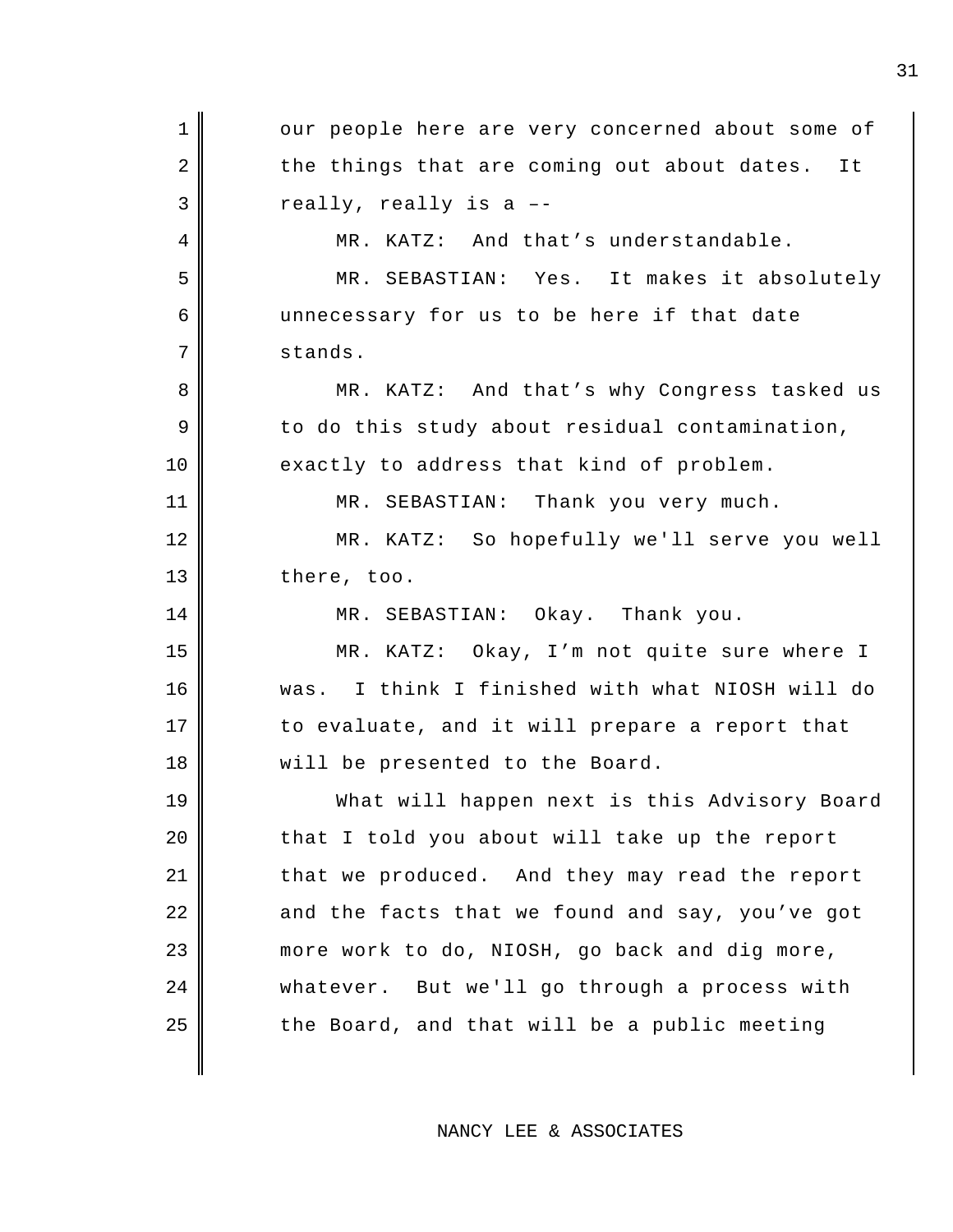1 Which petitioners can participate in. And as a 2 result of that, the Board will come to decisions 3 and give advice to the Secretary of Health and 4 Human Services. 5 MR. SEBASTIAN: There's one last question -- 6 I appreciate that. Here's one last question. 7 || MR. KATZ: Sure. 8 MR. SEBASTIAN: If in case you were to be 9 able to change that date, let's say, with your 10 || intervention, which we hope --11 || MR. KATZ: Right. 12 MR. SEBASTIAN: What would happen again to a 13 claim that was denied? Or should he then -- we  $14$  are asking this procedurally now -- a claim that 15 has been denied because of the date, should we  $16$   $\parallel$  then put in a petition for a -- what do we call 17 it, for a review or something? 18 MR. KATZ: Well, my guess is if someone 19 || submitted a claim and he was denied based on the 20 date, and the date gets changed as a result of 21 what we're doing here, I would think the 22 Department of Labor would reactivate that claim, 23 **because they have the right to at any time** 24 reactivate a claim based on new information or 25 changing facts.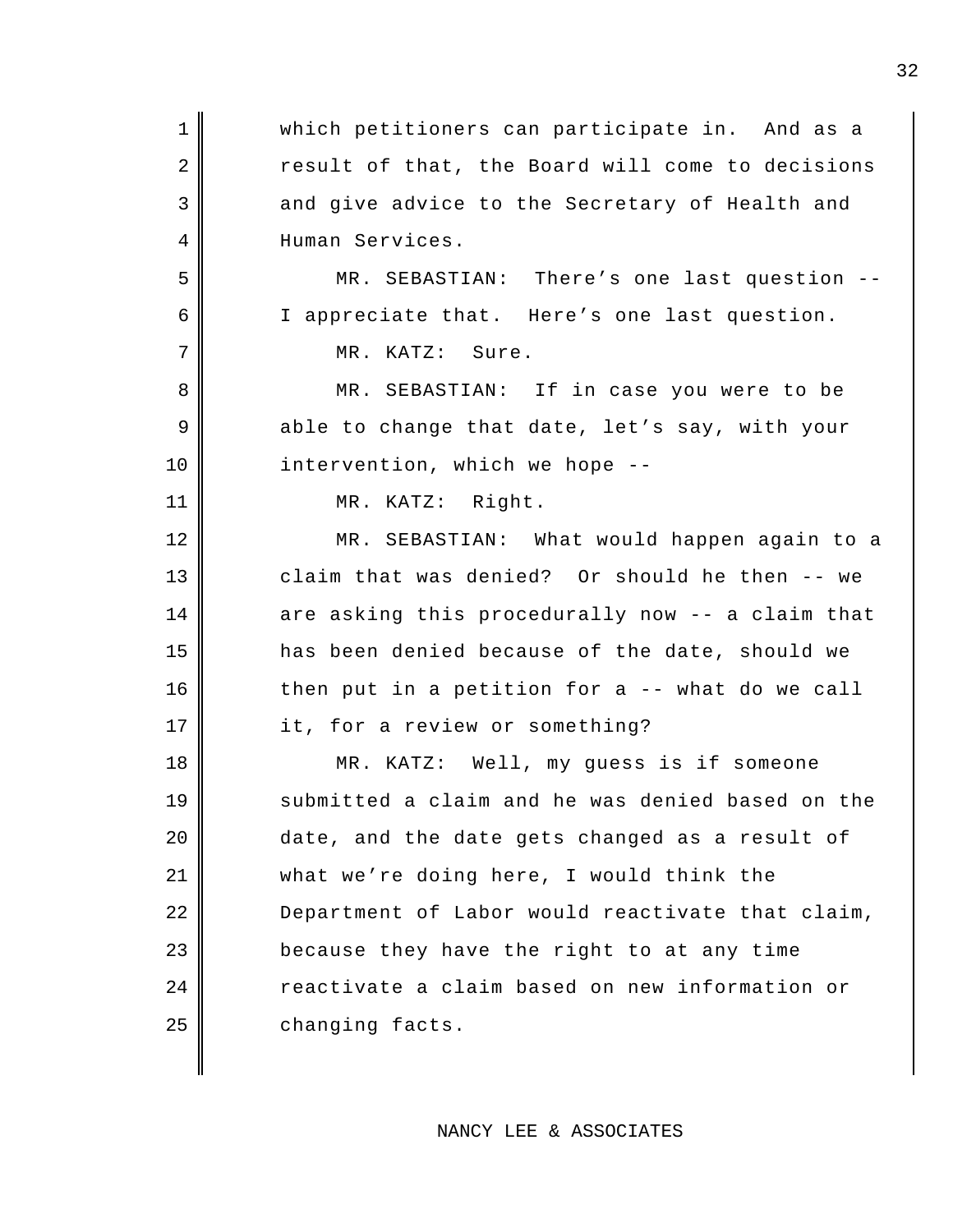1 || MR. SEBASTIAN: Or would it be beneficial to 2 the employee to put that appeal in? They have an  $3 \parallel$  appeal process, I understand. Should they --4 MR. KATZ: But they won't even need to appeal  $5$  it at that point. If the date is changed, 6 Department of Labor, in all likelihood -– 7 || MR. SEBASTIAN: You wouldn't need to appeal. 8 MR. KATZ: -- is going to reopen the claim  $9 \parallel$  and reconsider it as if it was just submitted. 10 || MR. SEBASTIAN: Okay. 11 || MR. KATZ: That's what I'm betting. I'm not 12 from the Department of Labor, but that's in all 13 || likelihood how they would operate. They wouldn't 14 require you to resubmit the claim. 15 Okay, so at the end of this process of 16 working with the Board, the Board will give 17 advice to the Secretary of Health and Human 18 Services as to whether a class or classes should 19 be added, and what that decision is based on. 20 || And an important point to make to you at this 21 | point -- and you will see it in this slide -- we 22 say, definition of class or classes and whether  $23$  it should be added. The reason that it's said  $24$  | that way is because after we do a bunch of  $25$   $\parallel$  research about a group of employees, a petition,

NANCY LEE & ASSOCIATES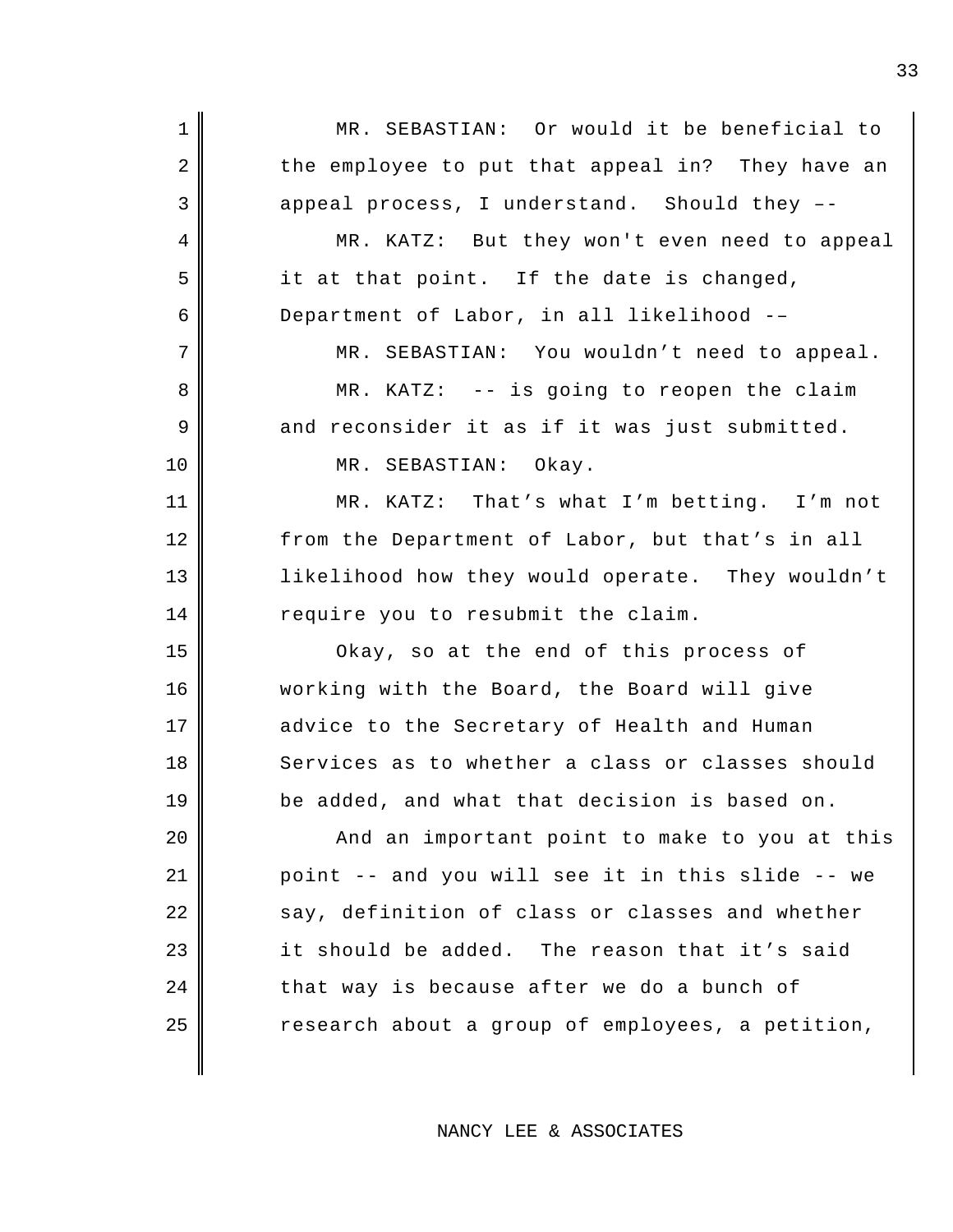1 || we may learn that in fact there is more than one,  $2 \parallel$  even though the petition was submitted thinking - $3$   $\parallel$  - petitioner submitted thinking there's this one 4 class, it may in fact be larger than the class 5 | the petitioner realized. 6 We also may find out that there are really 7 subgroups within that petition, that some classes 8 we have records for, some class, some parts of 9 the class we don't have records on or records 10 || for, in which case we would divide, in effect, 11 | the petition into separate classes. So we may 12 build a class. It may be larger than what was 13 petitioned for, or it may be divided into 14 Separate classes. There's any number of 15 possibilities. 16 MR. KRIEGER: I'm failing to understand 17 || class." What are you talking about? 18 MR. KATZ: By "class" I'm meaning a group of 19 workers who are similarly exposed and have a 20 similar situation in terms of the records that  $21$  || are available to be able to estimate their doses. 22 || MR. KRIEGER: Specific jobs that they did, or  $23$  | overall  $-$ 24 || MR. KATZ: So it could --25 || MR. KRIEGER: -- because some of these plants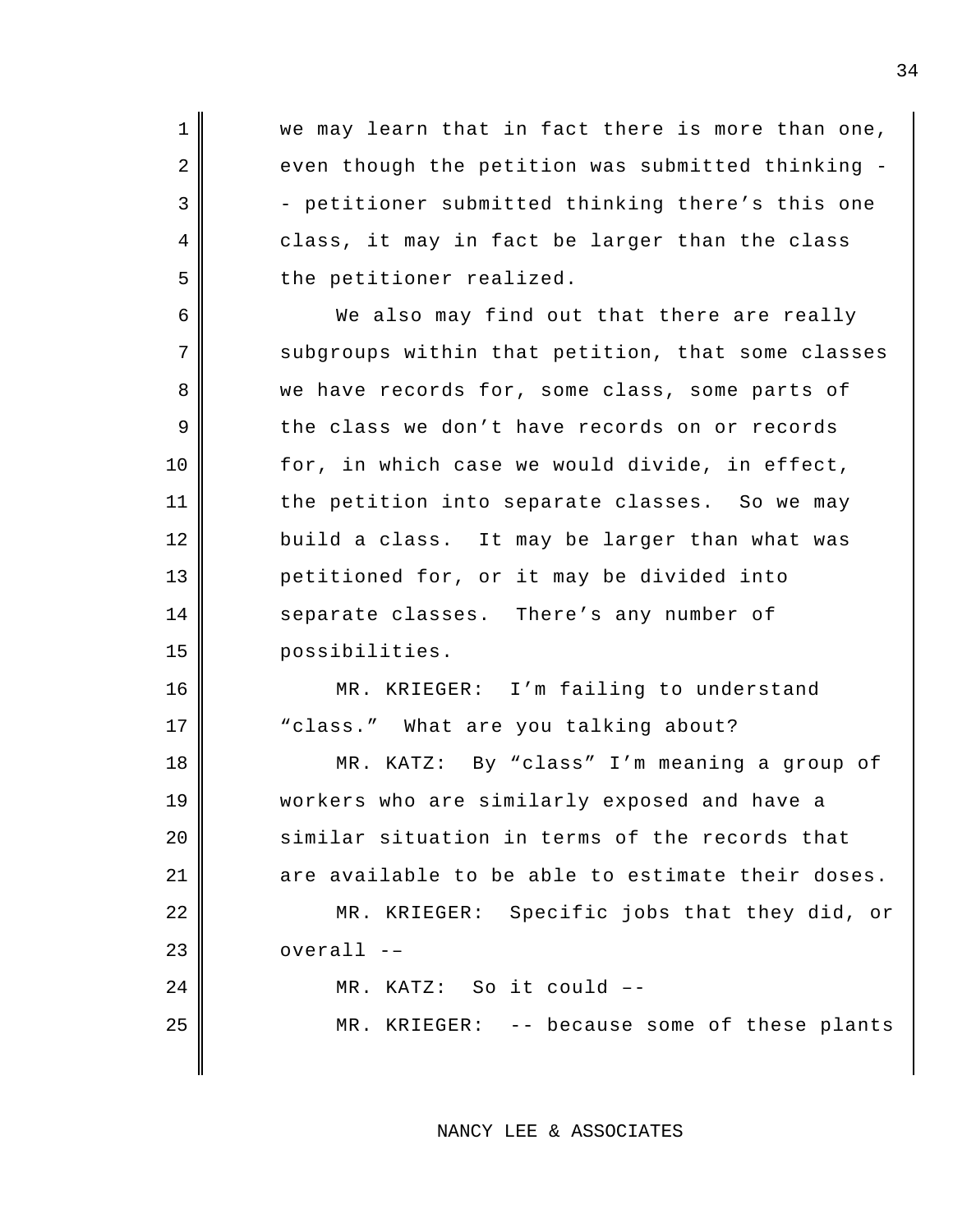| $\mathbf 1$ | like Union Carbide and Bethlehem Steel, Simonds   |
|-------------|---------------------------------------------------|
| 2           | Saw, and some of these other sites in western --  |
| 3           | I've got a whole page full of them.               |
| 4           | MR. KATZ: Yes.                                    |
| 5           | MR. KRIEGER: Those sites are all                  |
| 6           | contaminated, the whole site.                     |
| 7           | MR. KATZ: Yes, so let me explain.                 |
| 8           | MR. KRIEGER: Every piece of land out there        |
| 9           | has got some $-$ -                                |
| 10          | MR. KATZ: Right. So it could be --                |
| 11          | MR. KRIEGER: -- the last I heard --               |
| 12          | MR. KATZ: -- it could be --                       |
| 13          | COURT REPORTER. I'm sorry, gentlemen, I'm         |
| 14          | sorry.                                            |
| 15          | DR. NETON: Excuse me, yeah --                     |
| 16          | MR. KATZ: I'm sorry.                              |
| 17          | DR. NETON: Could you please state your name?      |
| 18          | MR. KRIEGER: But $-$ my name $-$ she's got it.    |
| 19          | Ralph Krieger.                                    |
| 20          | DR. NETON: Okay, thank you.                       |
| 21          | MR. KRIEGER: These sites were -- we're not        |
|             |                                                   |
| 22          | talking about defined little areas. We're         |
| 23          | talking plants that were operational, people were |
| 24          | moving all over those plants.                     |
| 25          | MR. KATZ: Right.                                  |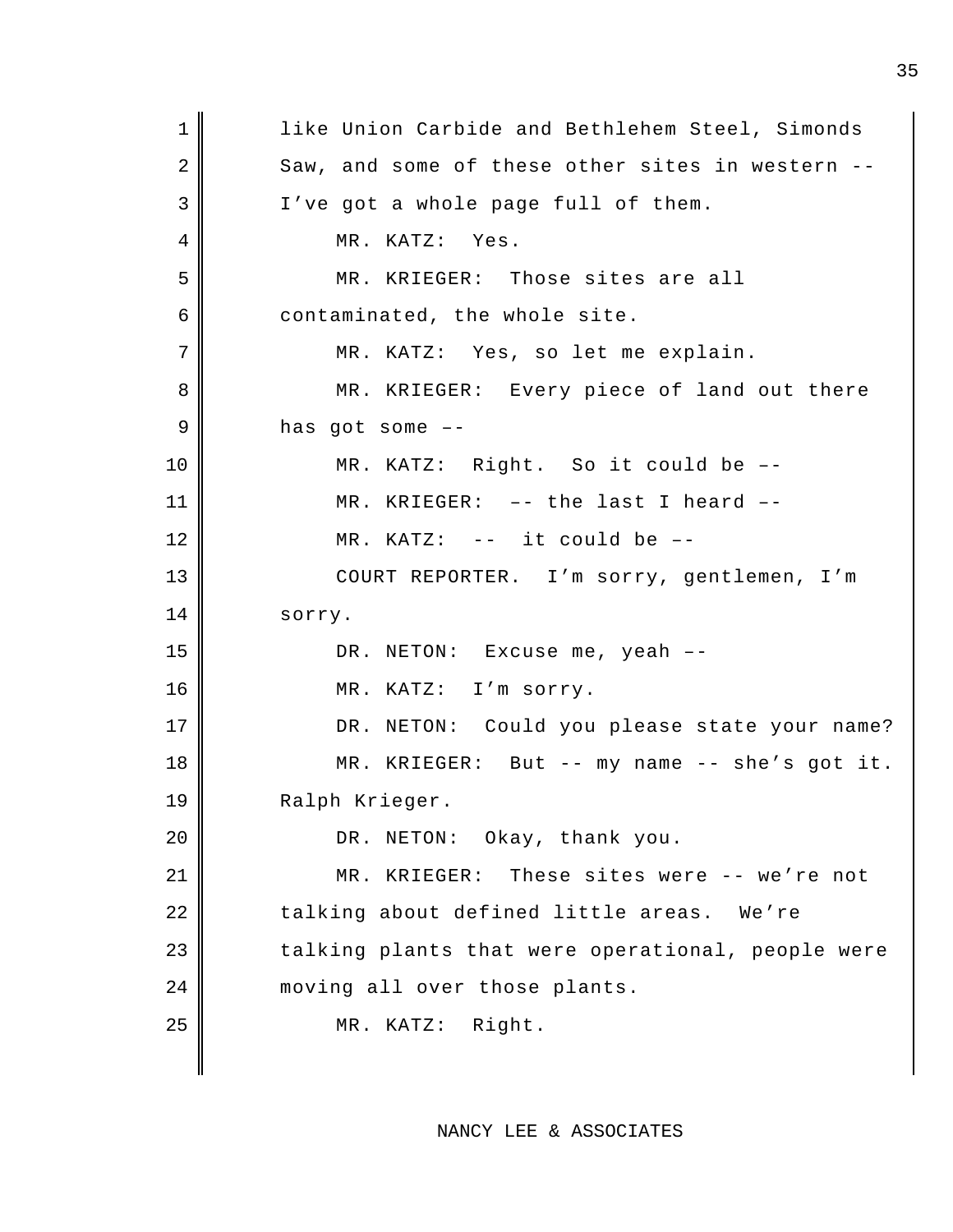1 || MR. KRIEGER: You're talking dose  $2 \parallel$  reconstruction. That's got my goat so bad, I 3 can't tell you how much I rolled my dupper 4 (phonetic) on that one. I don't know how you're  $5 \parallel$  going to do that.

6 The Linde site, UF4, green salt, brown 7 | oxides, black oxides, orange cake which was 8 dumped off in the yard, yellow cake was dumped 9 off in the yard. These areas were all worked in 10 by the workers. They were set-down areas. The 11 ground was contaminated because they dug wells on 12 Linde and injected into the wells. Now Battelle 13 has already been there. They've already done 14 their research. They found it in the ground 15 water and they found it on the surface dirt.

16 || Now how are you going to do a dose 17 Teconstruction when the guys at like Linde and 18 || other plants were moving around those plants, 19 different jobs over long periods of time? We're 20 talking long, fifty years of this stuff laying 21 there, and these guys coming to work for forty 22 hours a week on the average, and being exposed to  $23$  the ionizing radiation. Not alpha, beta, but 24 gamma. Gamma. How are you going to show gamma? 25 || MR. KATZ: So let me just answer you very

NANCY LEE & ASSOCIATES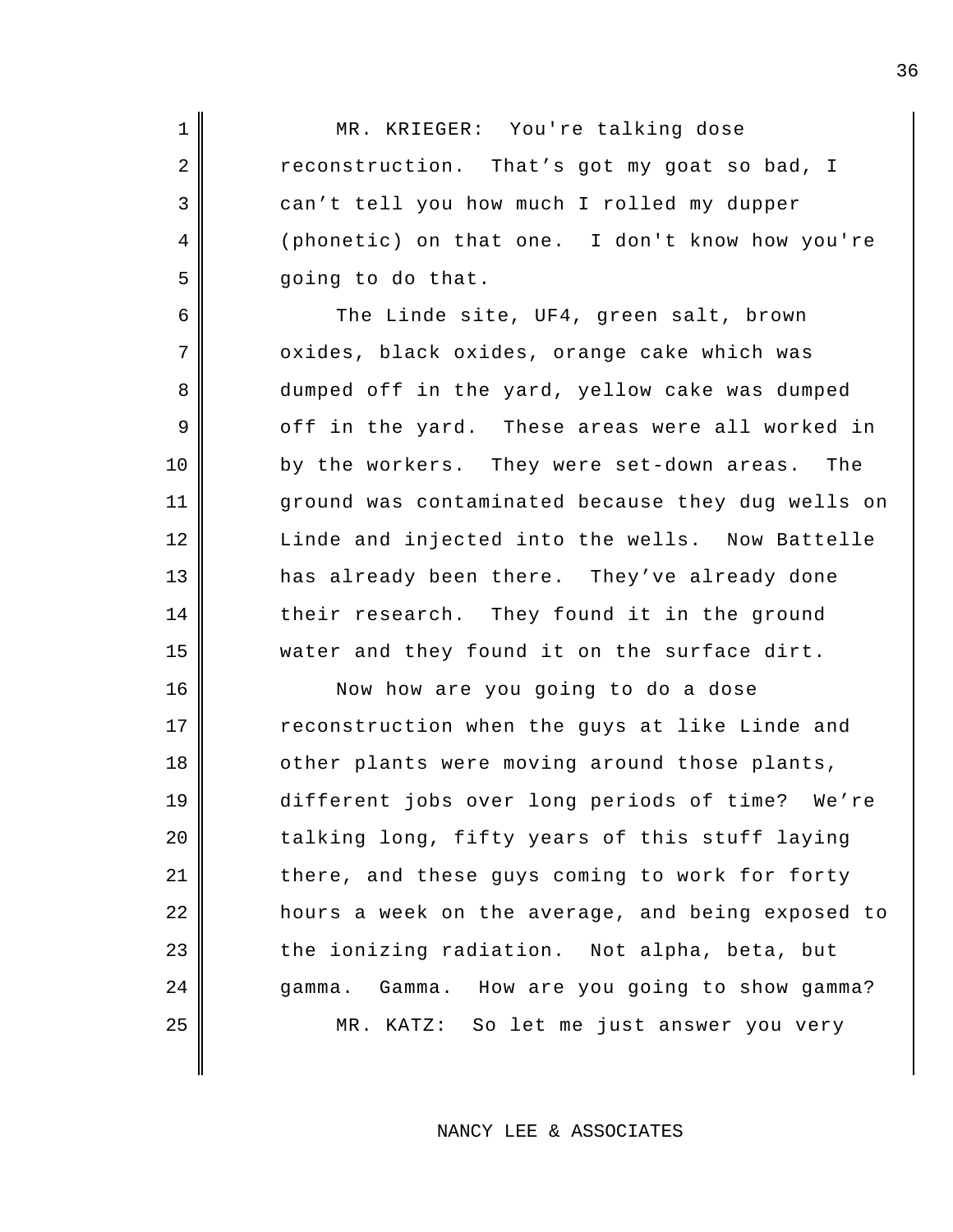1 || quickly --2 || MR. KRIEGER: I just want, I just --3 MR. KATZ: Yes. You've raised the question, 4 now let me explain. 5 A petition may be a petition for an entire  $6$  site. We haven't said that a petition could only 7 be for one group of workers. It could be for an 8 entire site. 9 || MR. SEBASTIAN: Can a union petition for an 10 entire site? 11 MR. KATZ: Of course, a union or an 12 individual worker or a survivor can petition. It 13 can be for an entire site. Whatever it is, it 14 is. There's no limitation on what --15 MR. KRIEGER: I -- let me finish. I've got a 16 letter from Congressman Phelps (phonetic) that 17 deals with this issue. 18 MR. KATZ: But there's no limitation in terms 19 || of the scale of the petition, okay, and there's  $20$  |  $\sim$  no -- and we understand that workers moved, moved  $21$  around the site, and so on. That may be a very 22 good reason to include all sorts of classes of 23 workers within a single petition. 24 MR. KRIEGER: They're over there cleaning it  $25$  | up  $-$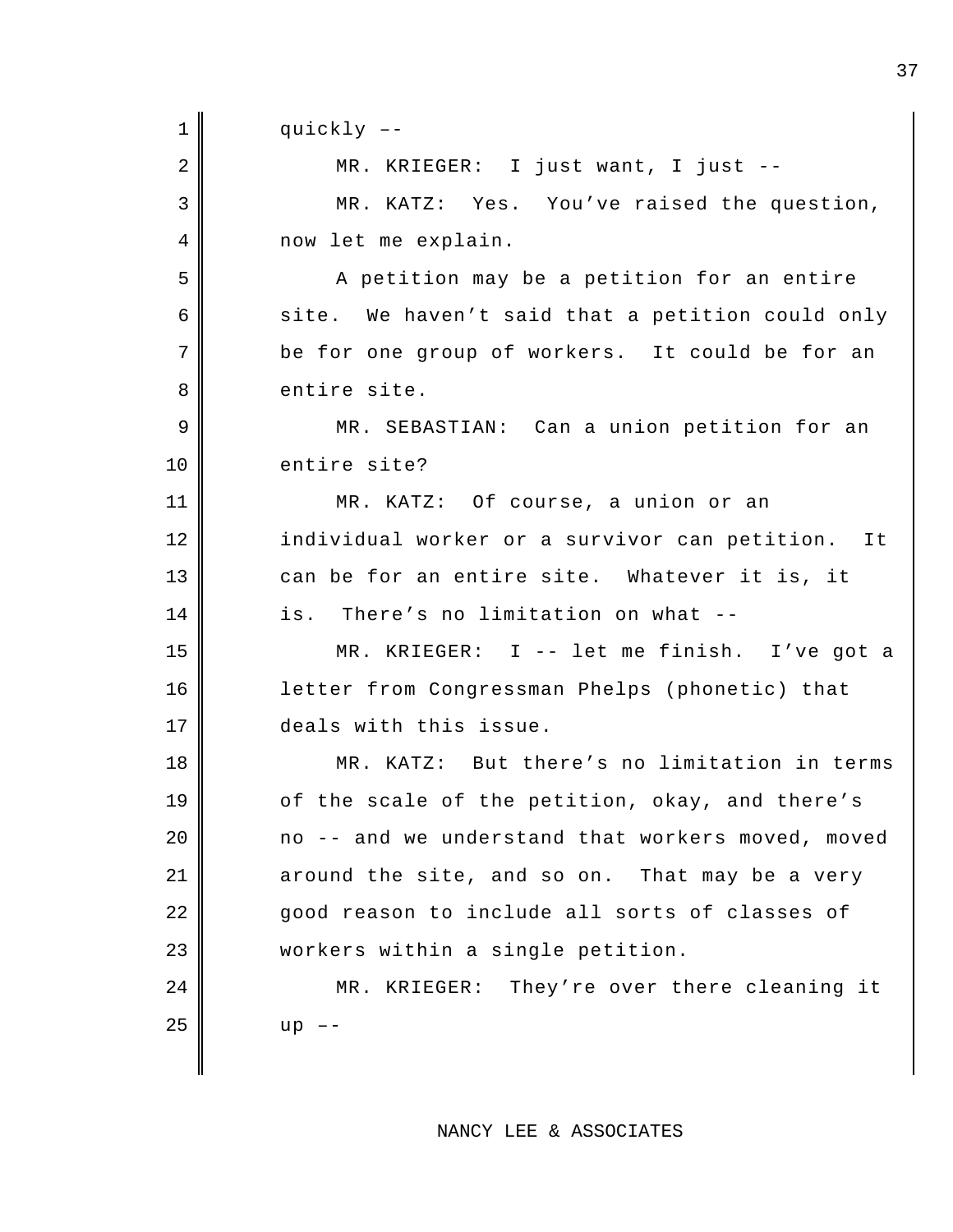| $\mathbf 1$ | COURT REPORTER. I'm sorry, Mr. Krieger?             |
|-------------|-----------------------------------------------------|
| 2           | MR. KRIEGER: They started in 1994.                  |
| 3           | COURT REPORTER. I'm sorry, I didn't hear Mr.        |
| 4           | Krieger.                                            |
| 5           | MR. SEBASTIAN: He said they're still                |
| 6           | cleaning it up.                                     |
| 7           | MR. KATZ: Right, that's right. They are             |
| 8           | still cleaning the site.                            |
| 9           | MR. KRIEGER: Still cleaning it up.                  |
| 10          | MR. KATZ: Okay, so --                               |
| 11          | MR. KRIEGER: Go ahead.                              |
| 12          | MR. TOBIAS: Can I --                                |
| 13          | DR. NETON: One more question, but I think we        |
| 14          | just need to finish the --                          |
| 15          | MR. TOBIAS: Francis Tobias, ex Bethlehem            |
| 16          | Steel worker, and a union representative and        |
| 17          | management representative both over forty years'    |
| 18          | time.                                               |
| 19          | I still feel -- my original question this           |
| 20          | evening was about what groups this concerns.<br>You |
| 21          | very clearly said it was the Special Cohort         |
| 22          | group. I'm saying -- Ralph knows better than me;    |
| 23          | I've talked to him and he's a very good guy, very   |
| 24          | helpful, he knows better than me -- my              |
| 25          | understanding is the people that are here           |
|             |                                                     |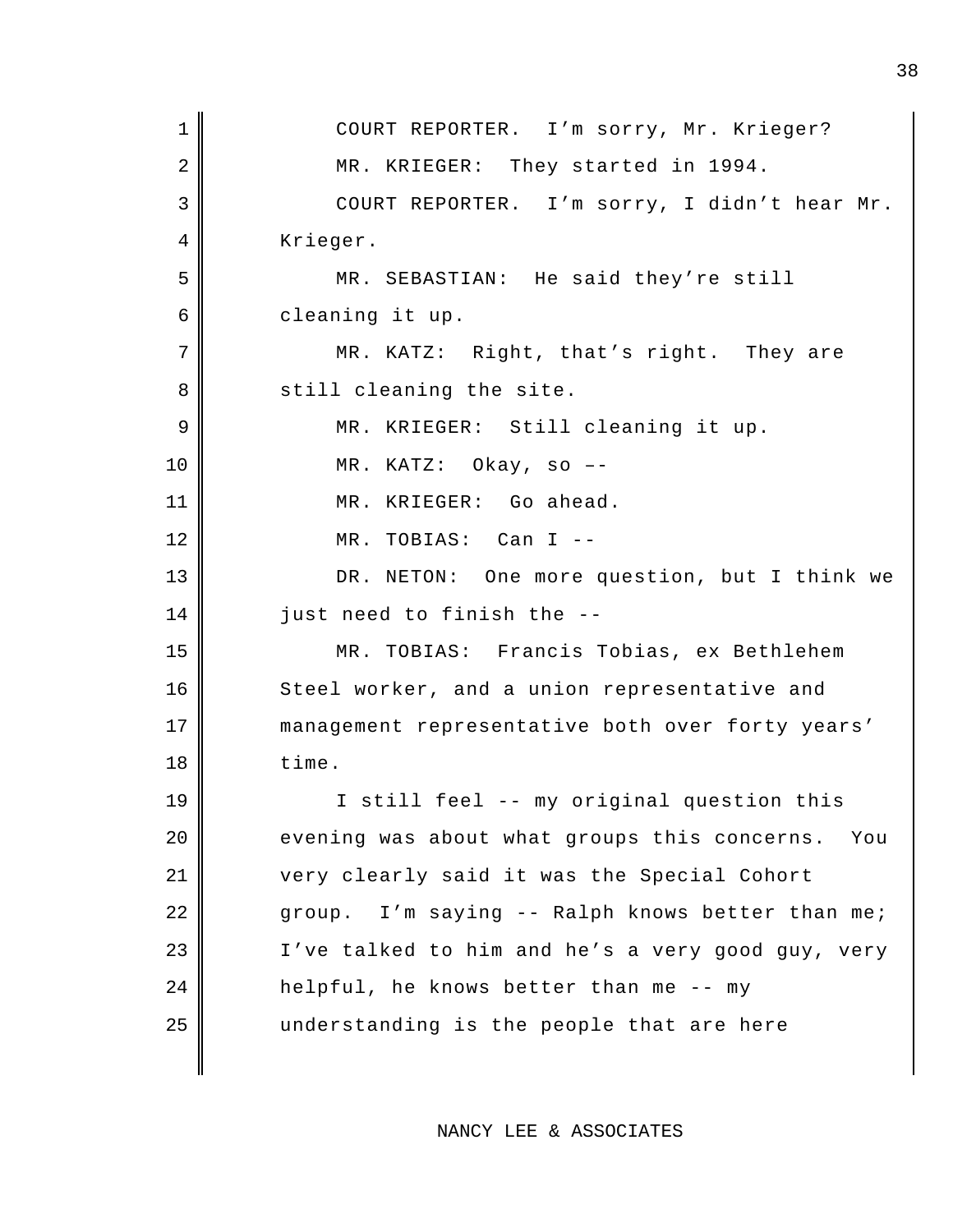1 **I** represent special plants and contractors under 2 Department of Energy groups, not the Special 3 Cohort groups. 4 || MR. KATZ: No. 5 MR. TOBIAS: Is that right? Am I confused? 6 MR. KATZ: No, here's -- yeah, I think I 7 understand the confusion. 8 || MR. TOBIAS: Okay. 9 MR. KATZ: The law established certain groups 10 || to be part of Special Exposure Cohort in the 11 beginning, but what we're talking about here is 12 procedures to add to that group. And they can be 13 added from all these groups that you're talking 14 about. 15 MR. TOBIAS: Oh. 16 MR. KATZ: These can all be added to the -- $17 \parallel$  MR. TOBIAS: Oh, I --18 MR. KATZ: -- Special Exposure Cohort. 19 MR. TOBIAS: I guess you could have told me  $20$  | that. That was my question originally. 21 MR. KATZ: Well, I –- 22 || MR. TOBIAS: I was going to get up and leave, 23 **because you said only Special Cohort group.** We 24 don't represent Special Cohort groups. 25 || MR. KATZ: Well, you may in the future,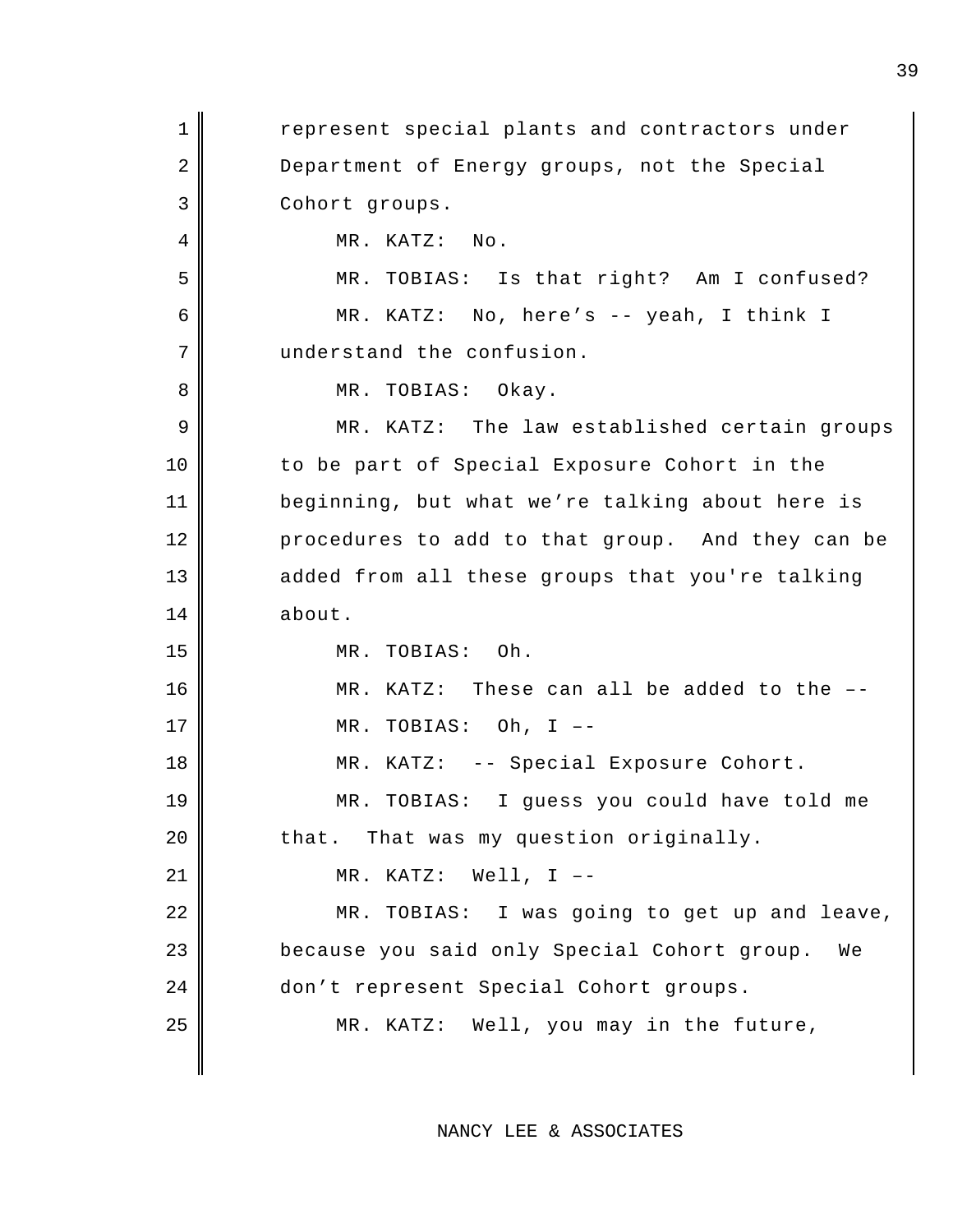$1 \parallel$  right, because --2 MR. TOBIAS: No --3 MR. KATZ: –- we may be adding classes of 4 workers that you represent to the Special 5 || Exposure Cohort. 6 MR. TOBIAS: I don't –  $7$   $\parallel$  MR. KATZ: That's what --8 || MR. TOBIAS: -- maybe. Okay.  $9 \parallel$  MR. KATZ: -- that's what this is about, 10 actually. 11 MR. TOBIAS: Well, maybe I'm a little 12 confused. 13 || MR. KATZ: This is about making decisions as  $14$  to whether we need to add this class -15 MR. TOBIAS: Yeah, that's --  $16$  || MR. KATZ: -- that class --17 MR. TOBIAS: Like Bethlehem Steel could become 18 – 19 || MR. KATZ: Exactly --20 || MR. TOBIAS: That could become a Special  $21$  Cohort  $-$ 22 || MR. KATZ: Union Carbide --23 || COURT REPORTER: I'm sorry, gentlemen, but  $24$  |  $\phantom{0}$  one at a time. 25 || MR. TOBIAS: Oh, yes.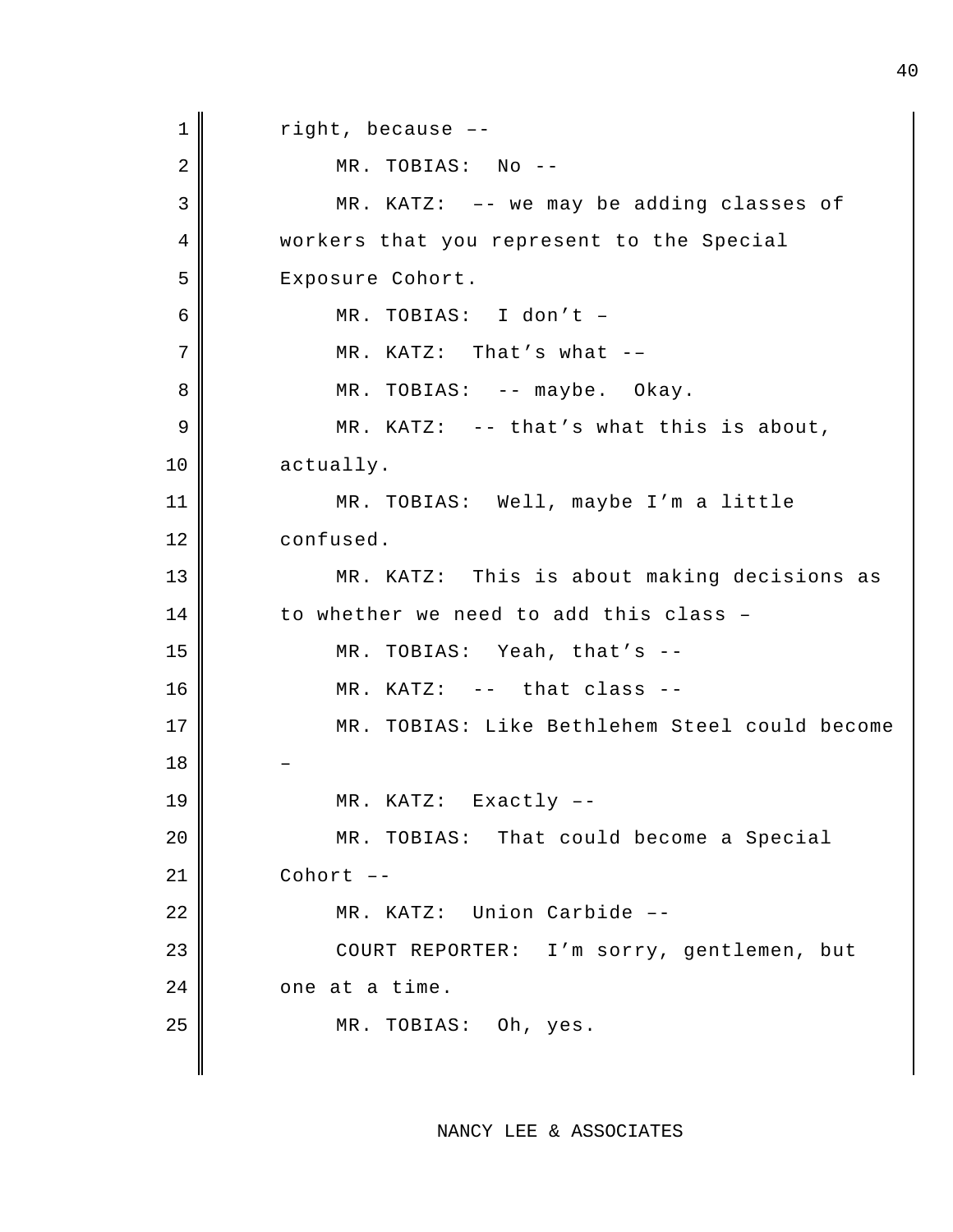| $\mathbf 1$ | DR. NETON: Yes, one, please, at a time.          |
|-------------|--------------------------------------------------|
| 2           | MR. KATZ: I'm sorry.                             |
| 3           | MR. TOBIAS: Am I made to understand that         |
| 4           | Bethlehem Steel or Simonds Saw or any other,     |
| 5           | Linde, could become a Special Cohort group?      |
| 6           | MR. SEBASTIAN: As a site.                        |
| 7           | MR. KATZ: They could become an additional        |
| 8           | class within the Special Exposure Cohort, that's |
| 9           | exactly true.                                    |
| 10          | MR. TOBIAS: Yes.                                 |
| 11          | MR. KATZ: And that's exactly what these          |
| 12          | procedures are for --                            |
| 13          | MR. TOBIAS: Even though --                       |
| 14          | MR. KATZ: -- for making decisions about          |
| 15          | that.                                            |
| 16          | MR. TOBIAS: I'm sorry, even though               |
| 17          | originally they were all identified under what,  |
| 18          | the Department of Energy?                        |
| 19          | That's correct.<br>DR. NETON:                    |
| 20          | MR. TOBIAS: Right?                               |
| 21          | DR. NETON: Right.                                |
| 22          | MR. KATZ: Exactly right.                         |
| 23          | TOBIAS: Okay, thank you.<br>MR.                  |
| 24          | MR. KATZ: I'm sorry that wasn't clear at the     |
| 25          | outset.                                          |
|             |                                                  |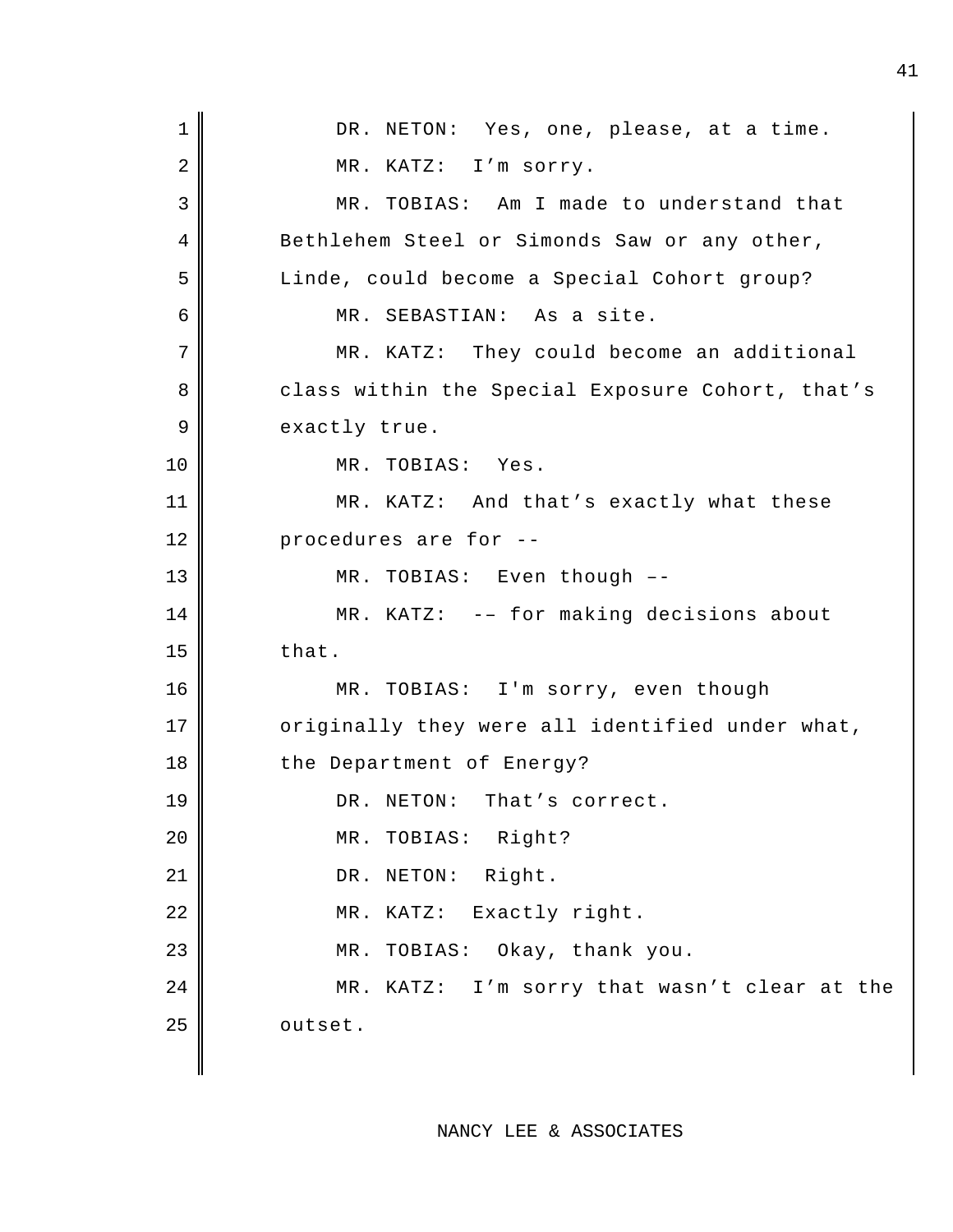| MR. TOBIAS: Okay.

| $\overline{2}$ | MR. RAUCH: You know, I just -- I'm Jim            |
|----------------|---------------------------------------------------|
| 3              | Rauch, again -- I just have a comment on this     |
| 4              | business of dates.                                |
| 5              | Ralph Krieger just pointed out the sites          |
| 6              | still being cleaned up some sixty years later.    |
| 7              | That clean-up, by the way, is being undertaken by |
| 8              | the Army Corps of Engineers, which is part of the |
| 9              | U.S. Army, which is responsible, the direct       |
| 10             | responsible party for the contamination in the    |
| 11             | first place.                                      |
| 12             | As far as the dates go, 1940 to 1950 contract     |
| 13             | years, 1996 and -7 are listed in the reply to a   |
| 14             | letter of one of the claimants. 1996 and 1997     |
| 15             | were years when the Department of Energy was      |
| 16             | still conducting clean-up before Congress had     |
| 17             | transferred the program, FUSRAP program, to Army  |
| 18             | Corps of Engineers. They were doing interim       |
| 19             | clean-up actions before a record of decision was  |
| 20             | issued.                                           |
| 21             | These, in our opinion, were illegal actions,      |
| 22             | first of all. Secondly, these clean-up            |
| 23             | activities by DOE are now listed as covered, but  |
| 24             | since Army Corps is on the site doing continuing  |
| 25             | clean-up, any activities of people that are       |
|                |                                                   |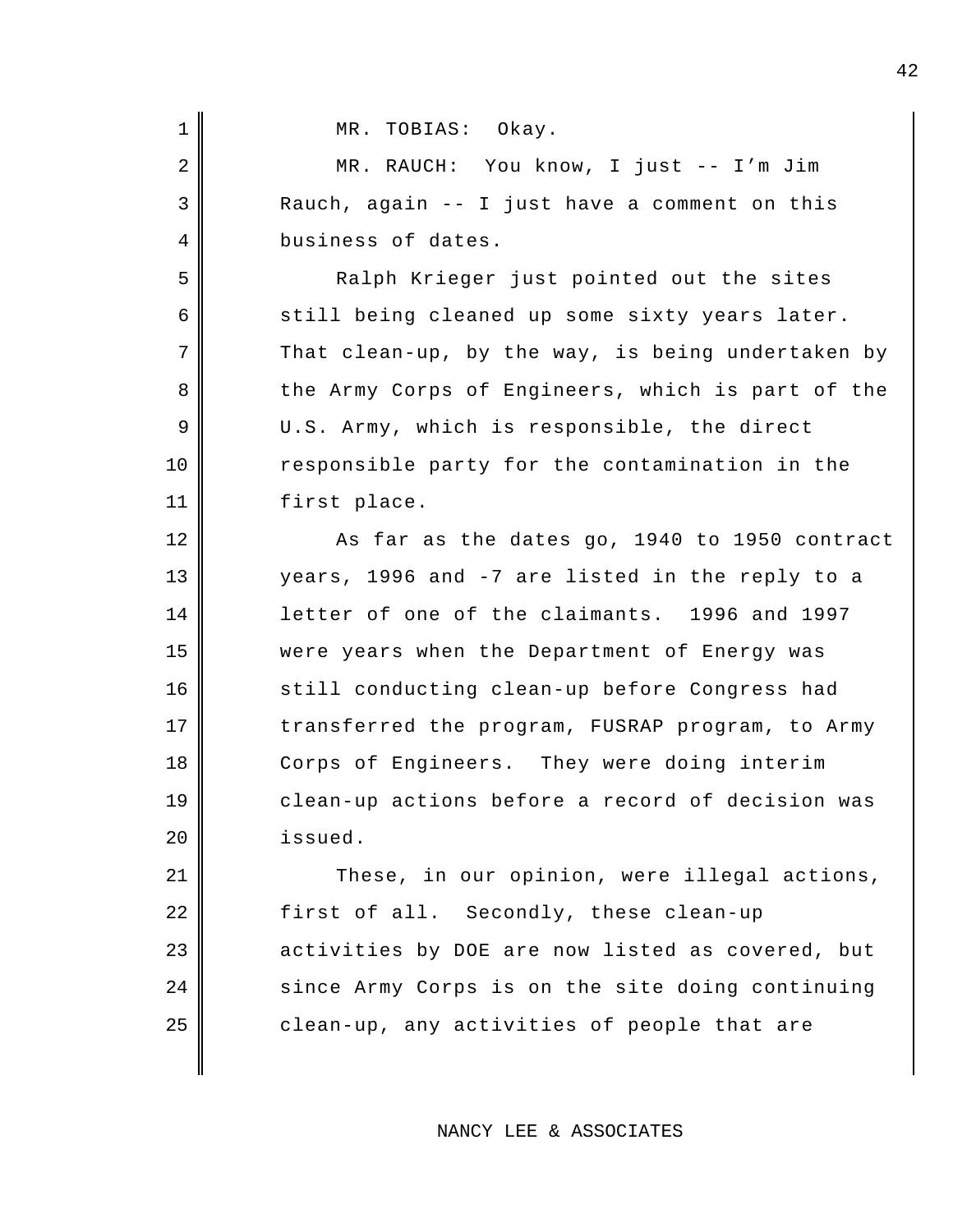1 contracted by Army Corps are not covered. This 2 is the trouble with this kind of bureaucracy. 3 It's simply somebody wrote down DOE, okay. 4 The other thing is we're always told when DOE 5 or Army Corps comes in and cleans up these sites 6 that they're protecting the people so they won't  $7$  be exposed. Whether that means the lead-8 protective clothing, whatever, badges, whatever  $9 \parallel$  to ensure that doses are kept de minimus, okay, 10 why aren't '96 and '97 being covered? It seems 11 | to me like some bureaucrat down in Washington 12 just said DOE contractor. Well, DOE was doing 13 || clean-up at Linde in 1996, 1997. 14 DR. NETON: Let me -15 MR. RAUCH: Do you actually expect 1996, 16 1997, to have claimants for two years from 17 contractor, DOE contractors that are cleaning up 18 the site? Do you honestly, Dr. Katz? 19 MR. KATZ: Again, this is really completely  $20$  |  $\sim$  out of my sort of domain. To --21 MR. RAUCH: Will you acknowledge the idiotic 22 bureaucracy of this type of stuff? 23 DR. NETON: Well, I can answer part of that 24 question. Those dates are being re-evaluated. 25 It was recognized six or eight months ago that

NANCY LEE & ASSOCIATES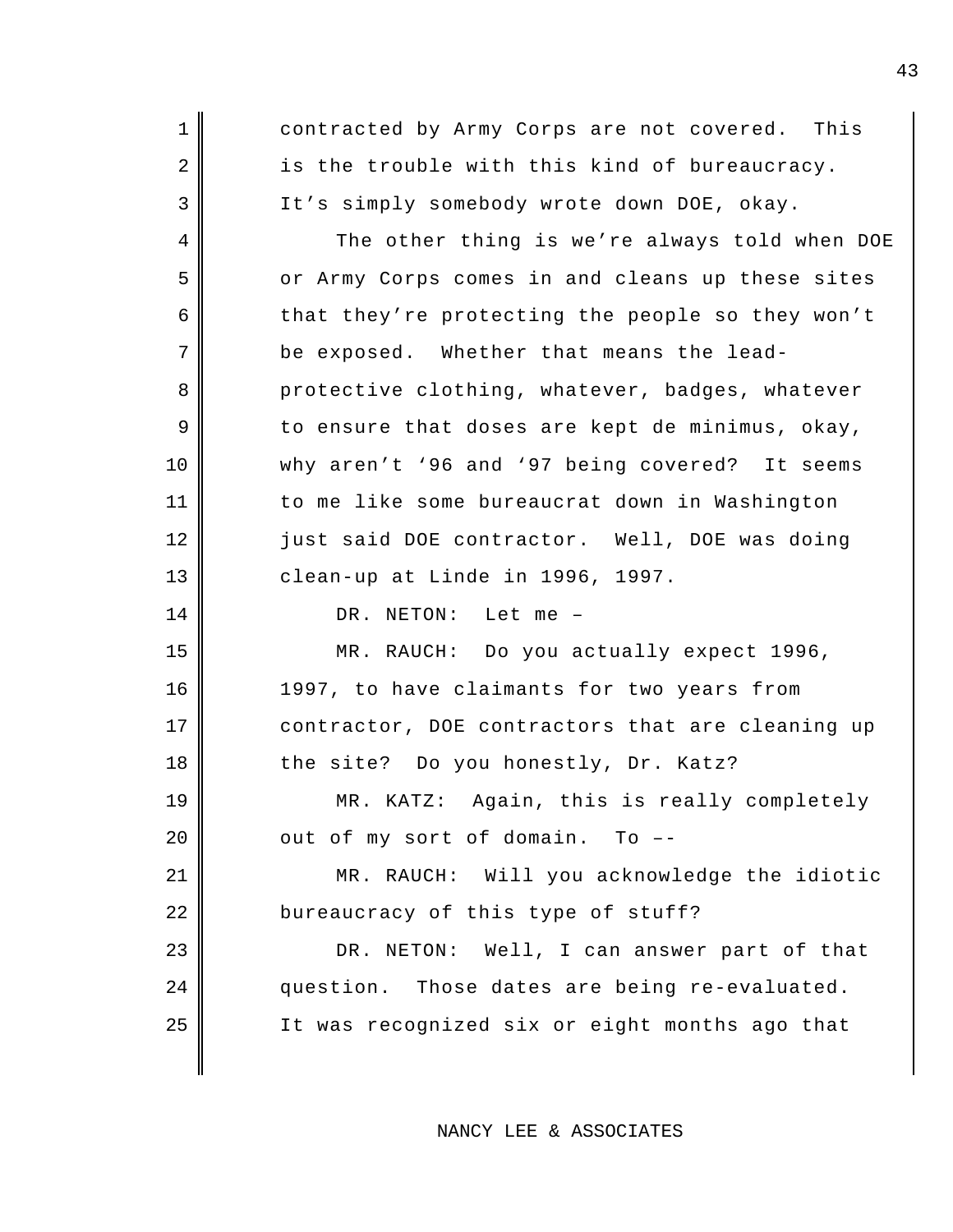1 1 the dates needed to be re-evaluated and re-2 established based on more firm criteria, such as  $3 \parallel$  the presence of contamination, not just the 4 existence of a contract period with the 5 Department of Energy. So those are being re-6 evaluated.

7 || MR. RAUCH: I would point out that when the 8 press reports '96 and '97 are covered dates to  $9 \parallel$  the public, the public is going to be concerned 10 || that those people that were working on those 11 || clean-ups were not protected. Were they or were 12 they not protected?

13 DR. NETON: I don't think really that's the 14 issue. The reason that those '96, '97 dates are 15 covered, to my understanding, is that the Department of Energy was on those sites, so it became a DOE facility by the definition in the 18 Act itself. Therefore, if it is a DOE facility it's automatically covered. It's not covered | because there was an endangerment to health, necessarily. It's covered because it fits the definition of a DOE facility. So those interim 23 dates now are being re-evaluated, and they may be added. I'm not saying they are, but there is a  $\parallel$  re-analysis being done for those sites.

NANCY LEE & ASSOCIATES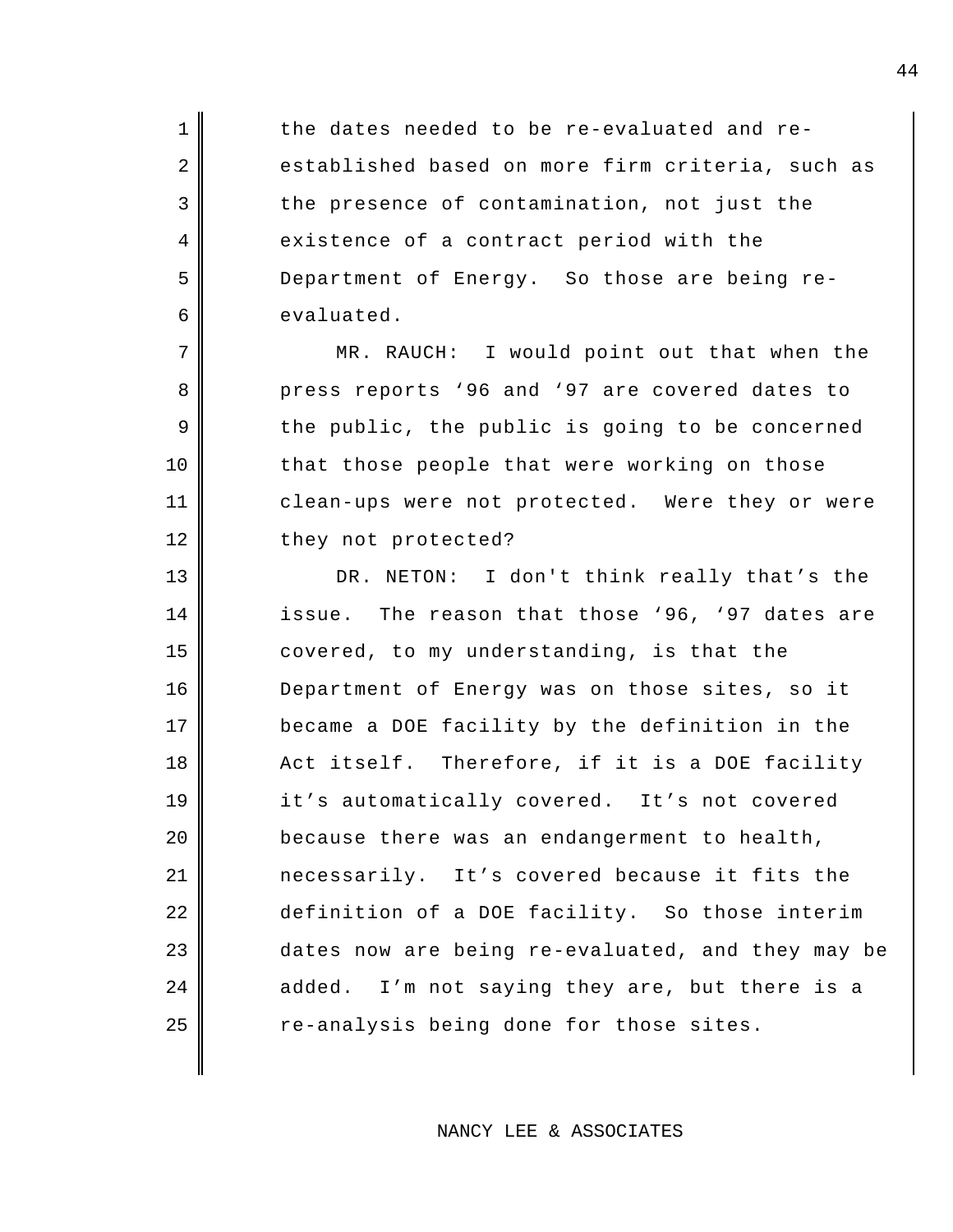1 MR. RAUCH: Can we assume that -- I'm  $2 \parallel$  addressing Dr. Katz -- can we assume that --3 would you assume that the activities being 4 conducted by Army Corps now, the workers are 5 protected as well as the Department of Energy? 6 DR. NETON: We're not here to make that 7 judgment, really. I – 8 MR. RAUCH: Well, you've opened a can of 9 || worms by putting those dates down. 10 || DR. NETON: Well – 11 MR. RAUCH: Some bureaucrat wrote down DOE 12 dates, '96, '97. 13 DR. NETON: That was in accordance with the 14 Tequirements of a definition of a DOE facility 15 within the Act. 16 || Think we are really getting way off. If we 17 could let Ted finish about three or four slides -18 || MR. RAUCH: Well, this is the silliness of 19 this type of legislation, that really isn't 20 getting the help to the people that need it. 21 MR. SEBASTIAN: Just let me comment on your 22 answers. 23 || MR. KATZ: Can you use the mike, please? 24 MR. SEBASTIAN: I'm sorry, okay. Just let me  $25$   $\parallel$  -- I want to read this, or have you read it. I

NANCY LEE & ASSOCIATES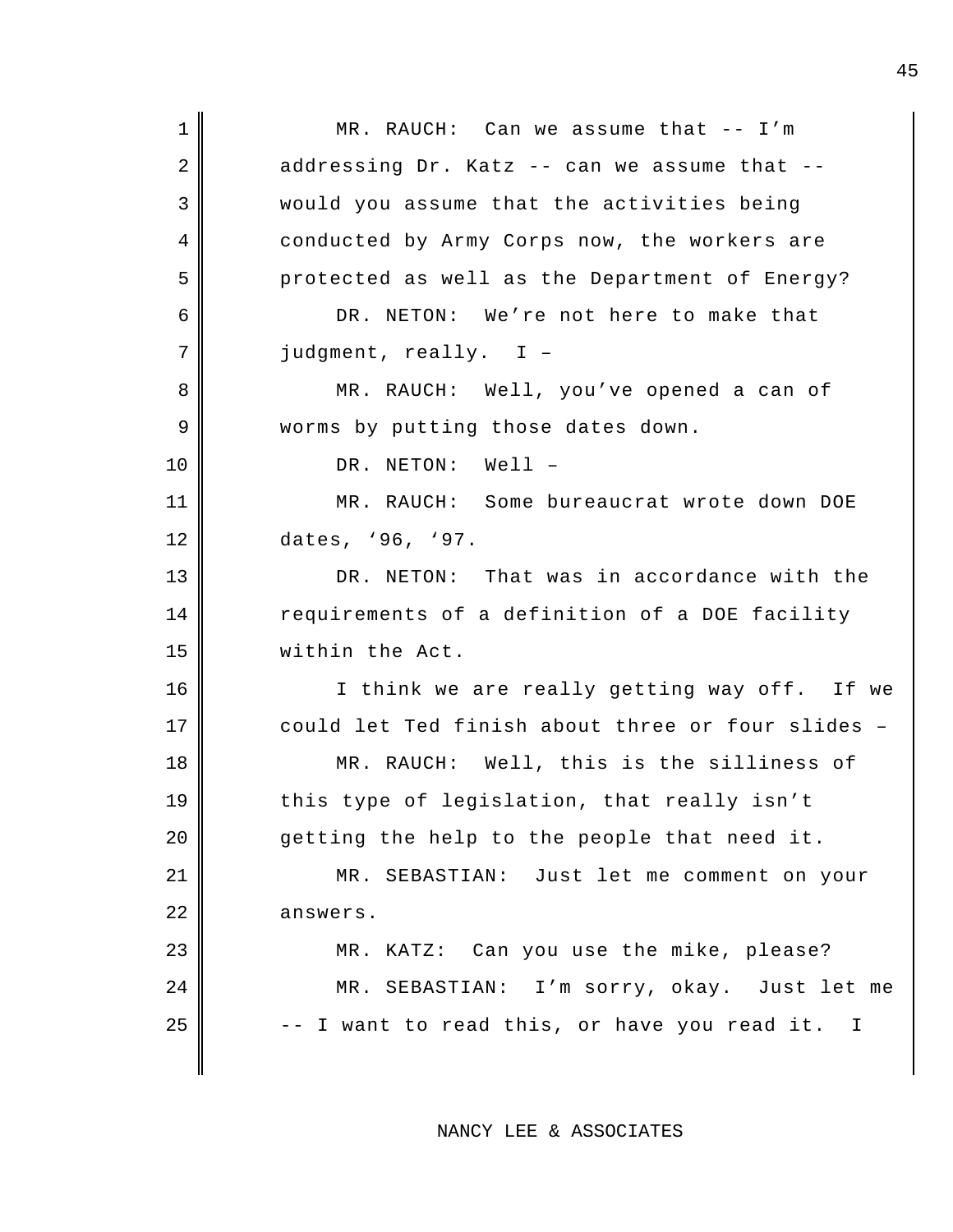1 || think it's better if you read it, because you'll 2 see what we're facing. Just read the last 3 paragraph here to the public out here, and see 4 what we're faced with. You'll understand why 5 we're hollering. 6 MR. KATZ: Okay, what am I reading, first of  $7$  all? 8 MR. SEBASTIAN: Read the last paragraph on  $9 \parallel$  the  $-$ 10 || MR. KATZ: No, but let me explain --11 || MR. SEBASTIAN: Explain. 12 || MR. KATZ: Let me explain -13 || MR. SEBASTIAN: Right here. 14 || MR. KATZ: Is this a claim? Is that what I'm 15 | reading? 16 MR. SEBASTIAN: Yes, this is a claim. The 17 | individual we're talking about with dates --18 MR. KATZ: Okay –- 19 MR. SEBASTIAN: -- forty to fifty, were set. 20 || MR. KATZ: So this is --21 || MR. SEBASTIAN: But not only that, look at 22 what you're saying and what they are saying. He 23 didn't work on the project. That's why you  $24$   $\parallel$  answered that incorrectly. It just amazes me.  $25$  We get the  $-$ -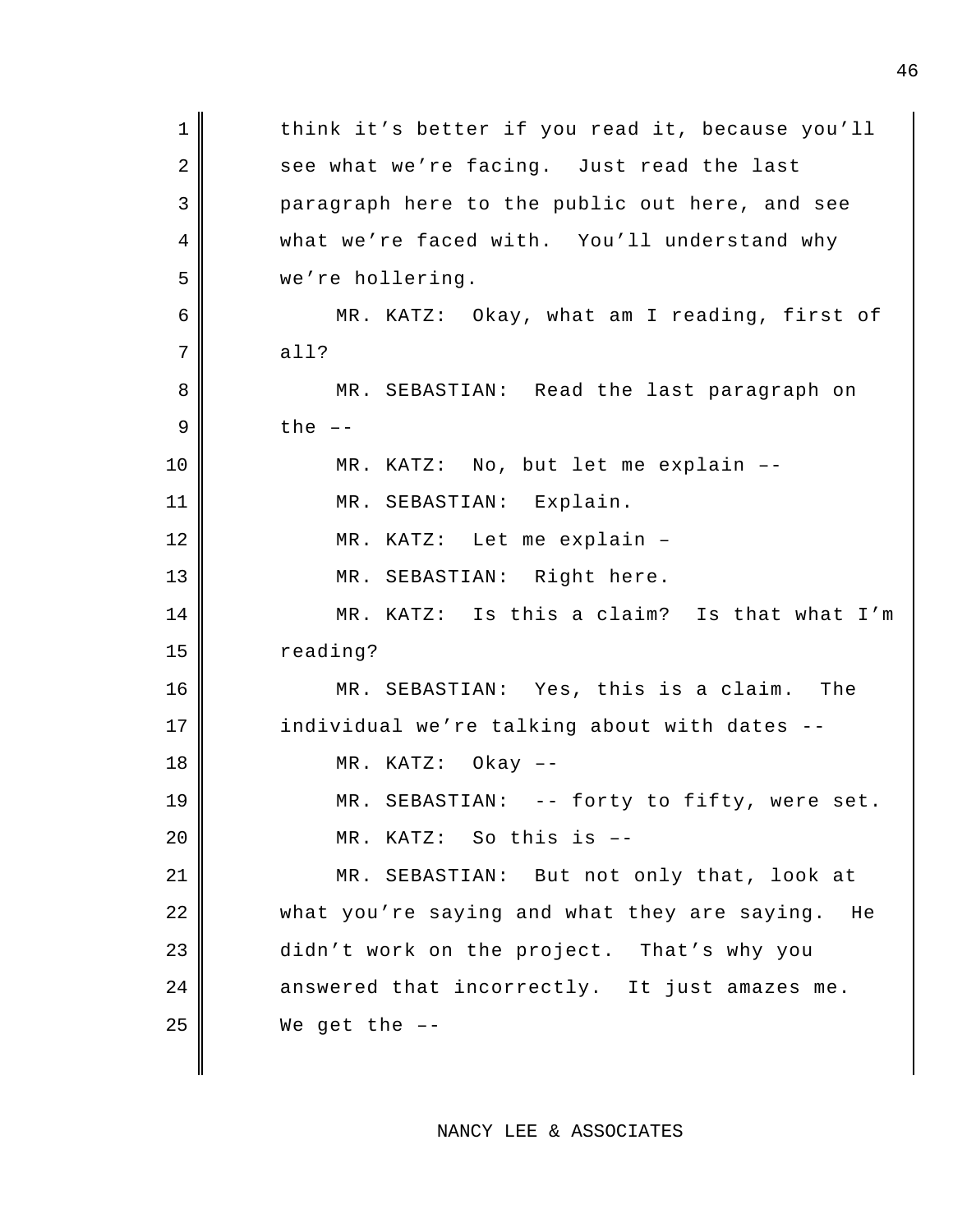1 || MR. KATZ: I'm not -- do you want to help me  $2 \parallel$  here in which part --3 || MR. SEBASTIAN: Read the last paragraph. 4 || MR. KATZ: The last paragraph. 5 (Reading) Roger J. Curtis is not entitled to 6 compensation. 7 || Is that what I'm supposed to be reading? 8 MR. SEBASTIAN: Let me read it. 9 MR. KATZ: Just point to the paragraph and 10 || I'll read it. I don't know which is --11 MR. SEBASTIAN: I'm talking about this 12 | paragraph here. 13 || (Reading) In order to receive benefits --14 MR. KATZ: Benefits. Let me read this, 15 | because then it will be recorded. 16 || (Reading) In order to receive benefits under 17 EEOICPA, a claimant must show that --18 || COURT REPORTER. I'm sorry, a little bit 19 || slower, please. 20 || MR. KATZ: I'm sorry. 21 || (Reading) In order to receive benefits under  $22$   $\parallel$  EEOICPA, a claimant must show that he/she was  $23$  employed by a facility at a time when the 24 facility was under contract to the Department of 25 || Energy for the purpose of providing goods and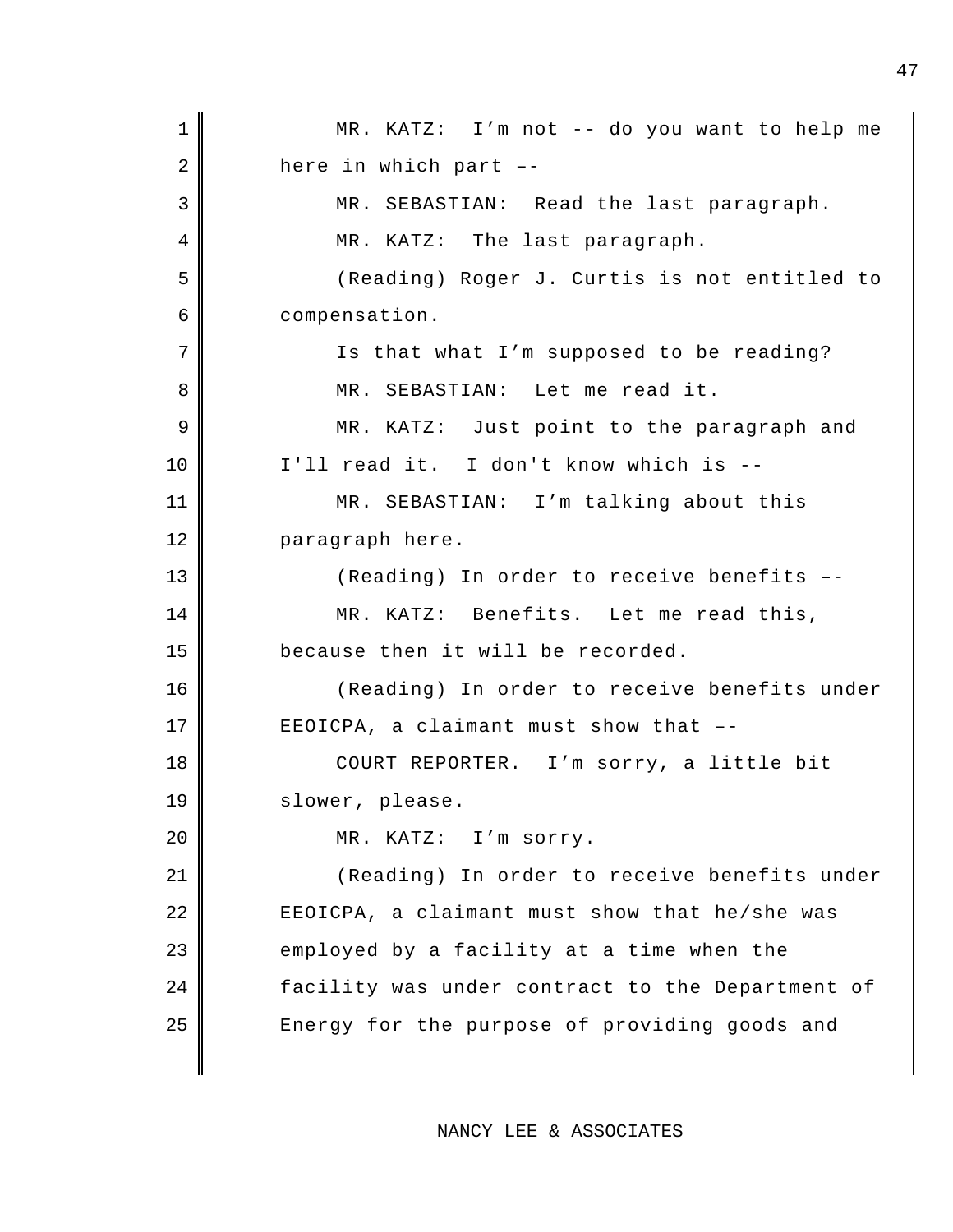1 services in connection with the production of 2 nuclear weapons. 3 || MR. SEBASTIAN: All right. 4 MR. KATZ: And that's -5 MR. SEBASTIAN: See what our problem is? 6 MR. KATZ: -- what this discussion was just 7 about – 8 || MR. SEBASTIAN: Right.  $9 \parallel$  MR. KATZ:  $--$  I think. 10 || MR. KRIEGER: See what our problem is? 11 || MR. KATZ: No, I do understand, and --12 DR. NETON: I believe we answered that 13 || question, that those facilities, those covered  $14$  dates  $-$ 15 MR. SEBASTIAN: All right. Well, those are  $16$   $\parallel$  the concern of everybody here. 17 DR. NETON: But those covered dates are 18 undergoing a re-evaluation at this time. 19 || I really think we need to finish up the 20 | formal presentation, and then we can get more 21 | into the questions. Otherwise I don't think  $22 \parallel$  we're going to --23 MR. RAUCH: Okay, I'll just say the clean-up 24 is not production of nuclear weapons. 25 || MR. KATZ: But this is --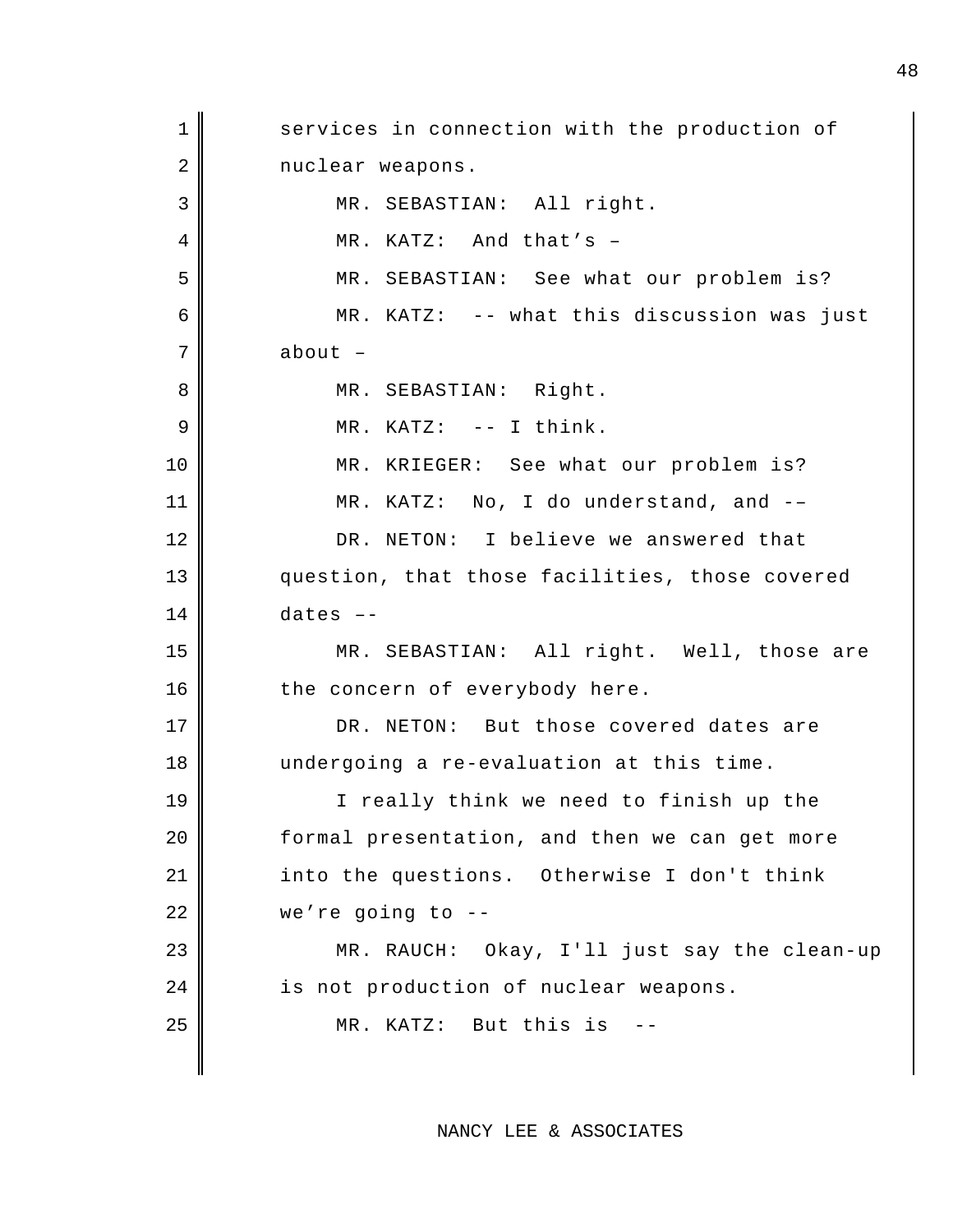| $\mathbf{1}$   | MR. RAUCH: So whoever figured 1996 and 1997      |
|----------------|--------------------------------------------------|
| 2              | as eligible years was incorrect. That was not    |
| 3              | production of nuclear weapons.                   |
| $\overline{4}$ | DR. NETON: It doesn't matter.                    |
| 5              | MR. RAUCH: It was clean-up --                    |
| 6              | DR. NETON: Clean-up facilities are also          |
| $\overline{7}$ | covered. Even current day facilities under       |
| 8              | clean-up are covered. Any facility that's        |
| 9              | operated under Department of Energy jurisdiction |
| 10             | is covered, even to this day.                    |
| 11             | MR. RAUCH: Department of Energy owns the         |
| 12             | Lake Ontario ordinance work site. It's being     |
| 13             | cleaned up by U.S. Army Corps of Engineers. It's |
| 14             | their problem.                                   |
| 15             | DR. NETON: That I'm not certain.                 |
| 16             | MR. SEBASTIAN: You've just gone on record --     |
| 17             | MR. RAUCH: Well, I'll tell you something.        |
| 18             | DOE is legally liable here for these sites,      |
| 19             | legally liable. The Army Corps, you know the     |
| 20             | Army Corps of Engineers initially contaminated   |
| 21             | these sites. DOE is legally liable for these     |
| 22             | sites. DOE is a renegade outfit. They've         |
| 23             | operated illegally all along, and they show no   |
| 24             | inkling of change.                               |
| 25             | MR. FIGIEL: One more question, please.           |
|                |                                                  |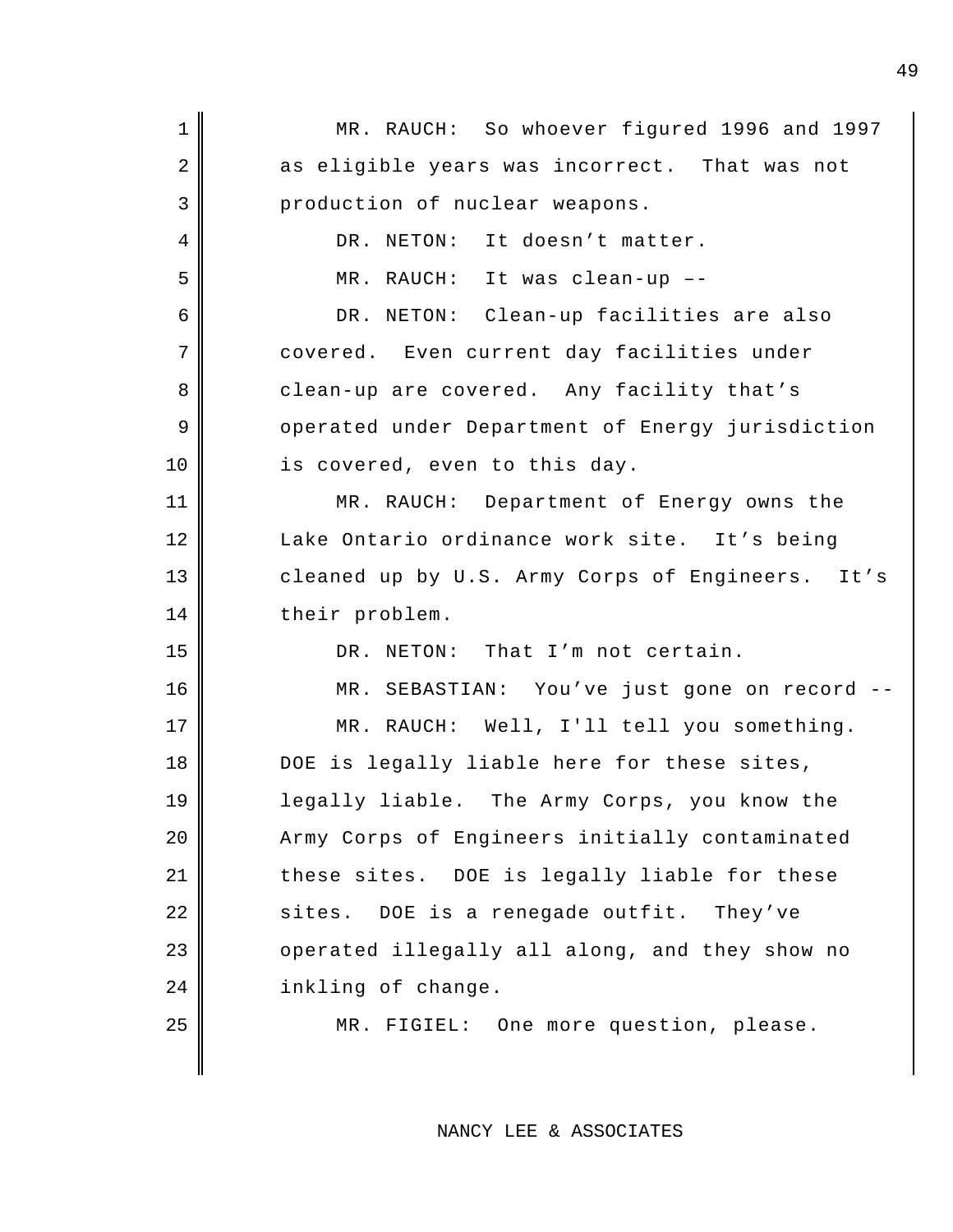| $\mathbf 1$    | DR. NETON: One more question, then I really      |
|----------------|--------------------------------------------------|
| $\overline{2}$ | believe that we need to finish this.             |
| 3              | MR. KATZ: Can you tell us who you are first,     |
| 4              | before you --                                    |
| 5              | MR. FIGIEL: Yes, my name is John Figiel. We      |
| 6              | have a claim, and the claim number is 2935. And  |
| 7              | I don't know the current status of our claim, if |
| 8              | I should file for SEC cohort petition. So it's   |
| 9              | like I'm stuck between a rock and a hard place.  |
| 10             | I don't know if I should or if I shouldn't,      |
| 11             | because I don't know the status of the claim.    |
| 12             | MR. KATZ: But then I would understand it to      |
| 13             | be still being adjudicated by the Department of  |
| 14             | Labor, is that correct? They haven't given you a |
| 15             | decision?                                        |
| 16             | MR. FIGIEL: I haven't had any --                 |
| 17             | MR. KATZ: That's right, in which case --         |
| 18             | MR. FIGIEL: -- communiqués on it, or             |
| 19             | anything. I'm following it through the web site  |
| 20             | and the claim numbers, and I understand that the |
| 21             | claim will be sent back to Cincinnati probably   |
| 22             | this week because of the numbers of claims.      |
| 23             | MR. KATZ: Right. So what's happening in          |
| 24             | cases like yours is -                            |
| 25             | MR. FIGIEL: I surmise that the dose              |
|                |                                                  |
|                |                                                  |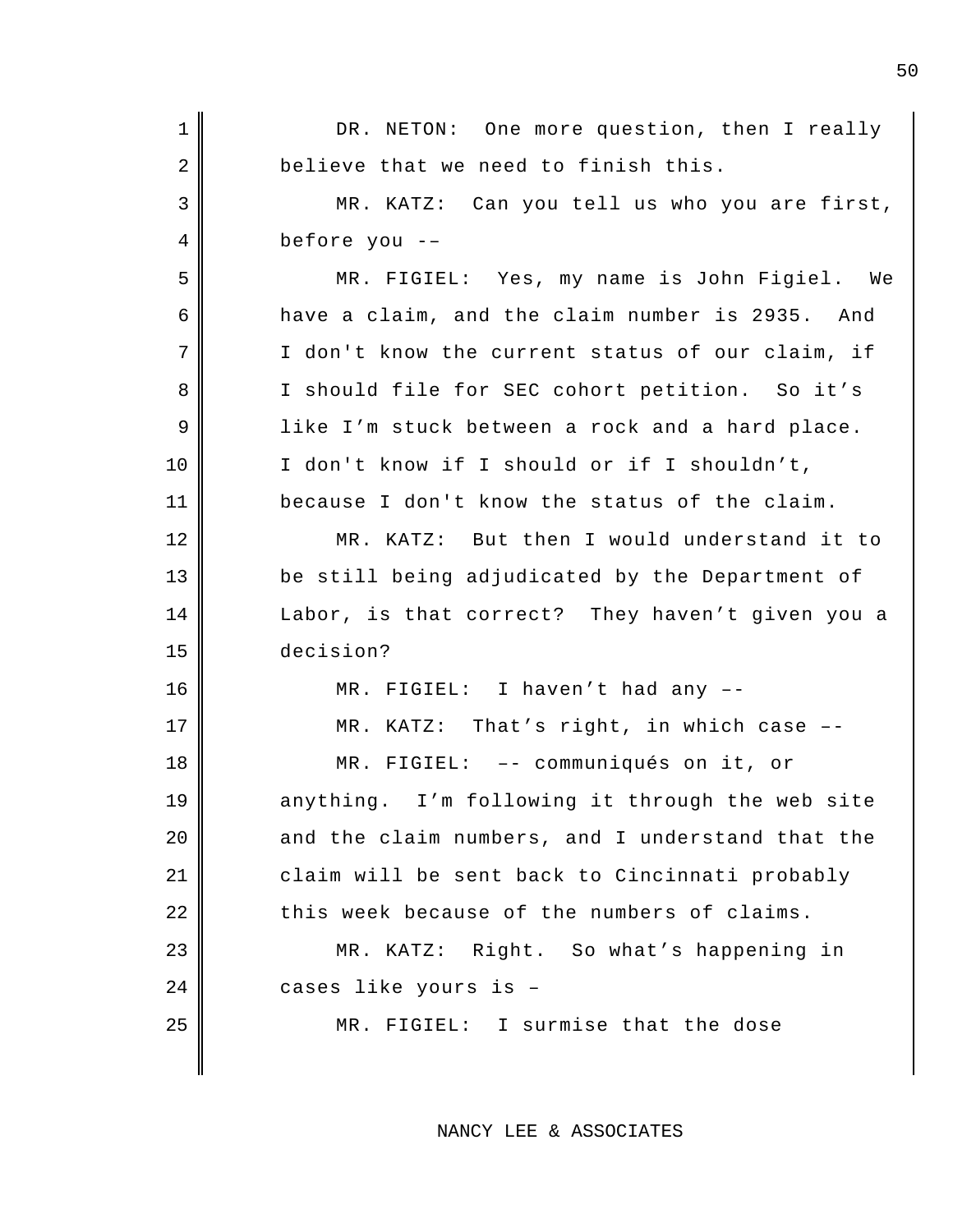| $\mathbf 1$ | reconstruction would be difficult.                |
|-------------|---------------------------------------------------|
| 2           | MR. KATZ: And that's entirely possible.           |
| 3           | What we will do is attempt to do a dose           |
| 4           | reconstruction. That's the next step in the       |
| 5           | process for you. And if, as I explained earlier,  |
| 6           | if we are unable to do a dose reconstruction for  |
| 7           | you, that would be the time when we will let you  |
| 8           | know that you indeed should file a petition.      |
| 9           | MR. FIGIEL: So there's no deadline on filing      |
| 10          | a petition, are you saying that?                  |
| 11          | MR. KATZ: There's no limitation for you on        |
| 12          | filing a petition, that's right. You can file a   |
| 13          | petition at any time into the future. But what    |
| 14          | I'm saying is that when we determine whether we   |
| 15          | can do a dose reconstruction or not for you, that |
| 16          | would be the time for you then to make a decision |
| 17          | about that. Because if we can do a dose           |
| 18          | reconstruction, then you wouldn't file to be part |
| 19          | of the Special Exposure Cohort.                   |
| 20          | Is that clear to you?                             |
| 21          | MR. FIGIEL: I don't know when that, any --        |
| 22          | MR. KATZ: So you will, in other words, you        |
| 23          | will get on --                                    |
| 24          | MR. FIGIEL: -- communication -                    |
| 25          | COURT REPORTER. I'm sorry, I'm sorry.             |
|             |                                                   |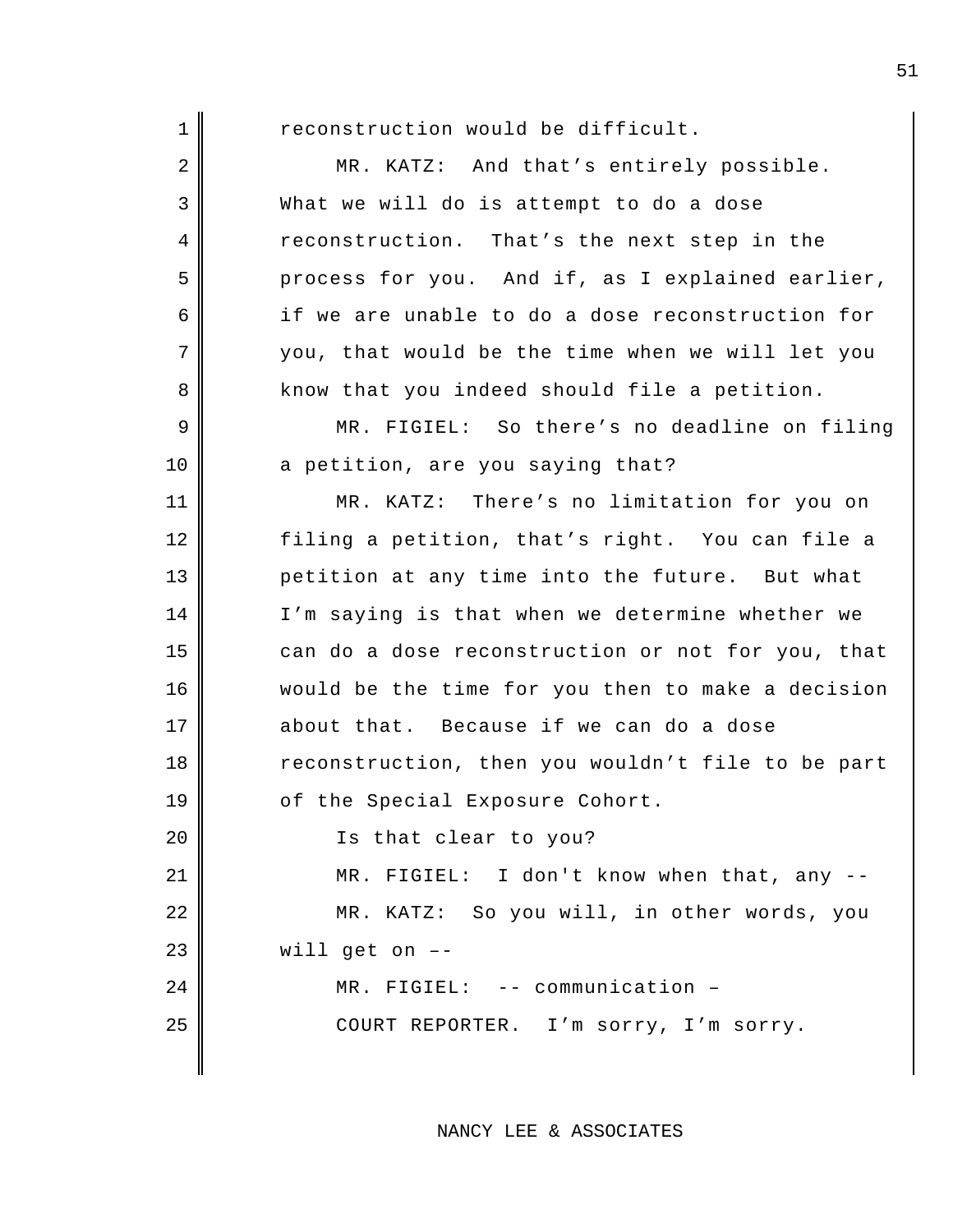| $\mathbf 1$ | MR. KATZ: I'm sorry.                              |
|-------------|---------------------------------------------------|
| 2           | MR. FIGIEL: I don't know when we would get        |
| 3           | any information that we are in that position -    |
| 4           | MR. KATZ: Right.                                  |
| 5           | MR. FIGIEL: -- and then for me to make our        |
| 6           | next move to file a claim under Special Cohort.   |
| 7           | MR. KATZ: I'm sorry, so let me explain that.      |
| 8           | You will be -- there's a process for doing a dose |
| 9           | reconstruction. You will be getting information   |
| 10          | from NIOSH on how that works, and a major element |
| 11          | of that process is for us to conduct a technical  |
| 12          | interview with you about your work. So you will   |
| 13          | have an interview with us so we can learn as much |
| 14          | as we can from you about your circumstances of    |
| 15          | exposure and so on. We'll be collecting, and      |
| 16          | we'll probably -- we will be collecting data from |
| 17          | the Department of Energy related to your claim    |
| 18          | and so on, and we'll be attempting to do a dose   |
| 19          | reconstruction. And at the end of that process,   |
| 20          | if we cannot do a dose reconstruction you will be |
| 21          | notified of that. If we do successfully complete  |
| 22          | a dose reconstruction you'll be notified about    |
| 23          | that as well. You'll get a complete report in     |
| 24          | either case. So you will know --                  |
| 25          | MR. FIGIEL: So you're saying --                   |
|             |                                                   |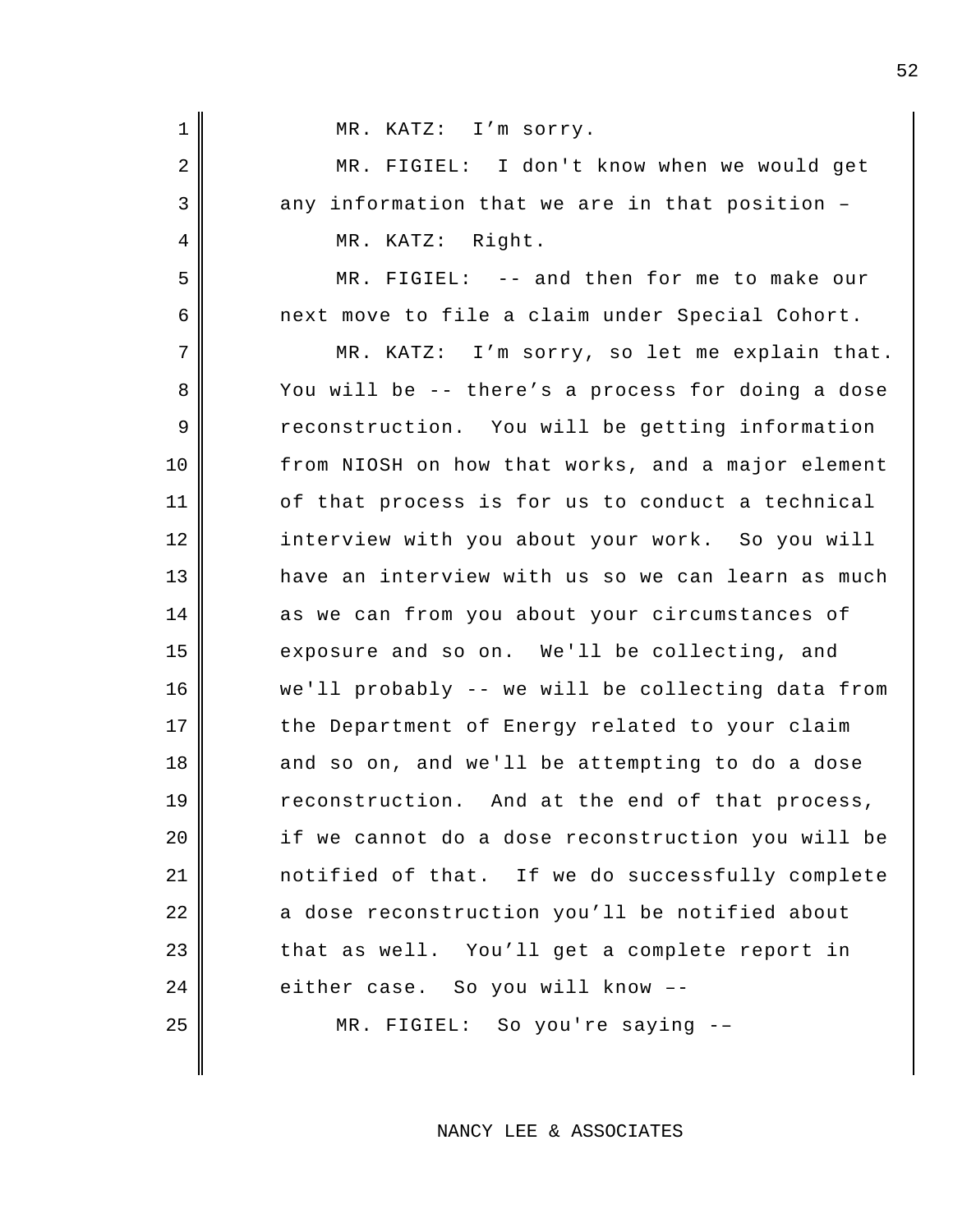1 || MR. KATZ: You will know when the situation  $2 \parallel$  arises, if it does, that we can't do a dose 3 Teconstruction, because we will notify you. And 4 || then at that point, if we can't do a dose 5 reconstruction we will encourage you to file a 6 petition. So you will get that guidance. 7 || MR. FIGIEL: I understand your answer. But 8 there seems to be such a log jam in Cincinnati on 9 phone interviews to get more information to try 10 || to clear up dose reconstructions. 11 MR. KATZ: Yes. 12 MR. FIGIEL: There's a huge log jam there. 13 || MR. KATZ: That's true. 14 || MR. FIGIEL: Can you answer?  $15$  || MR. KATZ: Let  $-$ 16 || MR. FIGIEL: Why is that? 17 || MR. KATZ: Let me explain that. Yes, I'll be 18 || glad to. 19 || Right now we are doing the dose 20 | reconstructions just using in-house staff, health 21 physicists in-house, which is extremely limiting. 22 The volume of claims we're talking about here is 23 | The seconstruction program --24 | is totally unprecedented in this country, in the 25 | world for that matter.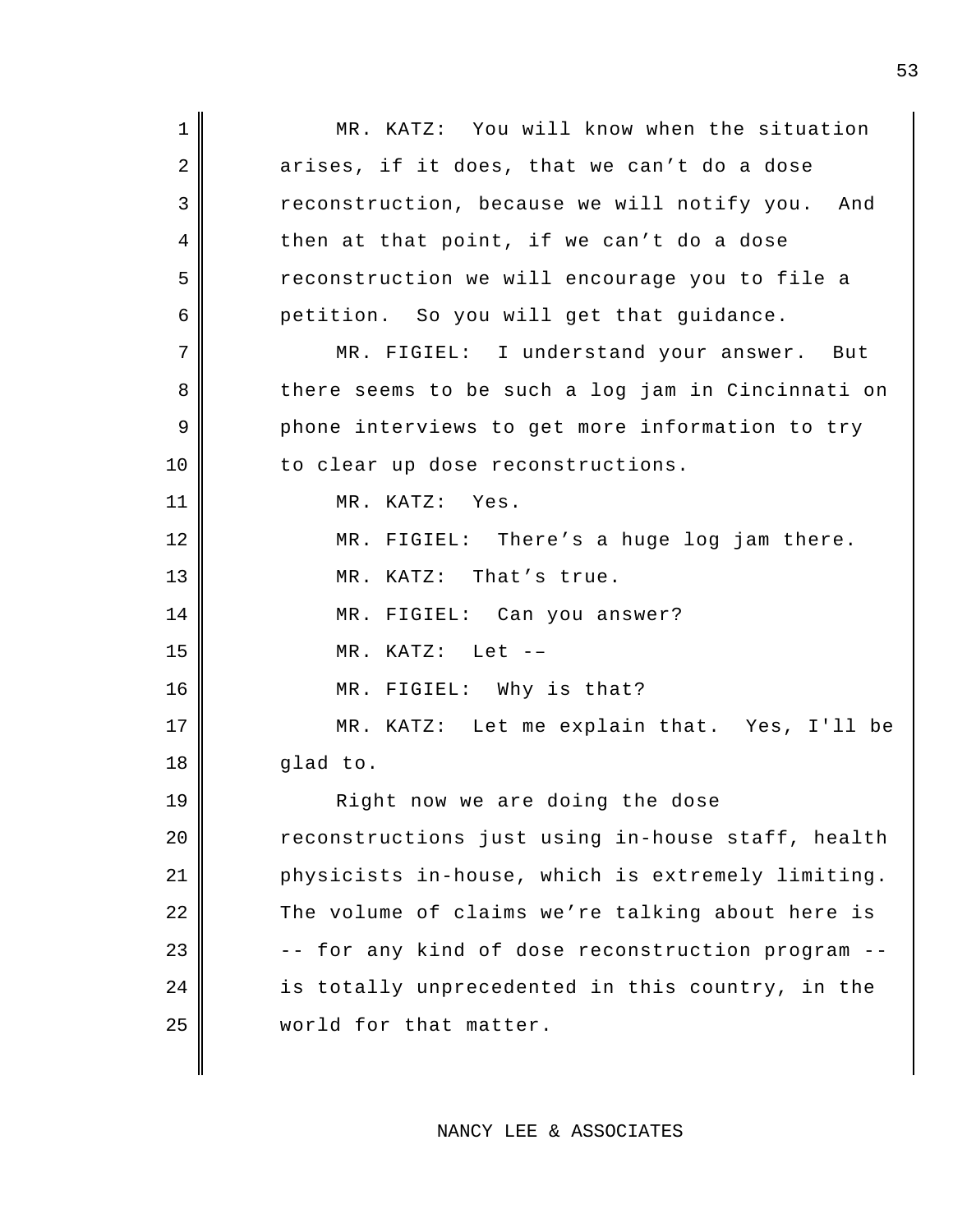1 || And we can't do it with our little staff we 2 have in-house, which is why we're contracting to 3 get external help to do these dose 4 reconstructions. And we're at the very end of 5 that contractual process of putting out a 6 contract, at which point we'll have a large  $7$  amount of help to be able to deal with these 8 | claims on a timely basis.

9 But you're absolutely right, at this point 10 we're dealing with just a trickle compared to the  $11$   $\parallel$  -- we have 5,000 claims in-house about right now, 12 and again, like I said, a handful of people to do 13 dose reconstructions. So you can imagine the 14 | problem there. But that's why we've been working 15 very hard to get a contract out to be able to get 16 help on this.

17 || Okay, let me -- why don't I continue on a 18 || little bit, at least, and then you can ask more 19 questions.

20 || The next step in the process, after the Board 21 advises HHS as to whether to add a class to the 22 cohort or more or deny, HHS will come up with a 23 Tecommended decision. And it will notify the 24 petitioners of the decision, and if it's an  $25$  adverse decision for the petitioners the

NANCY LEE & ASSOCIATES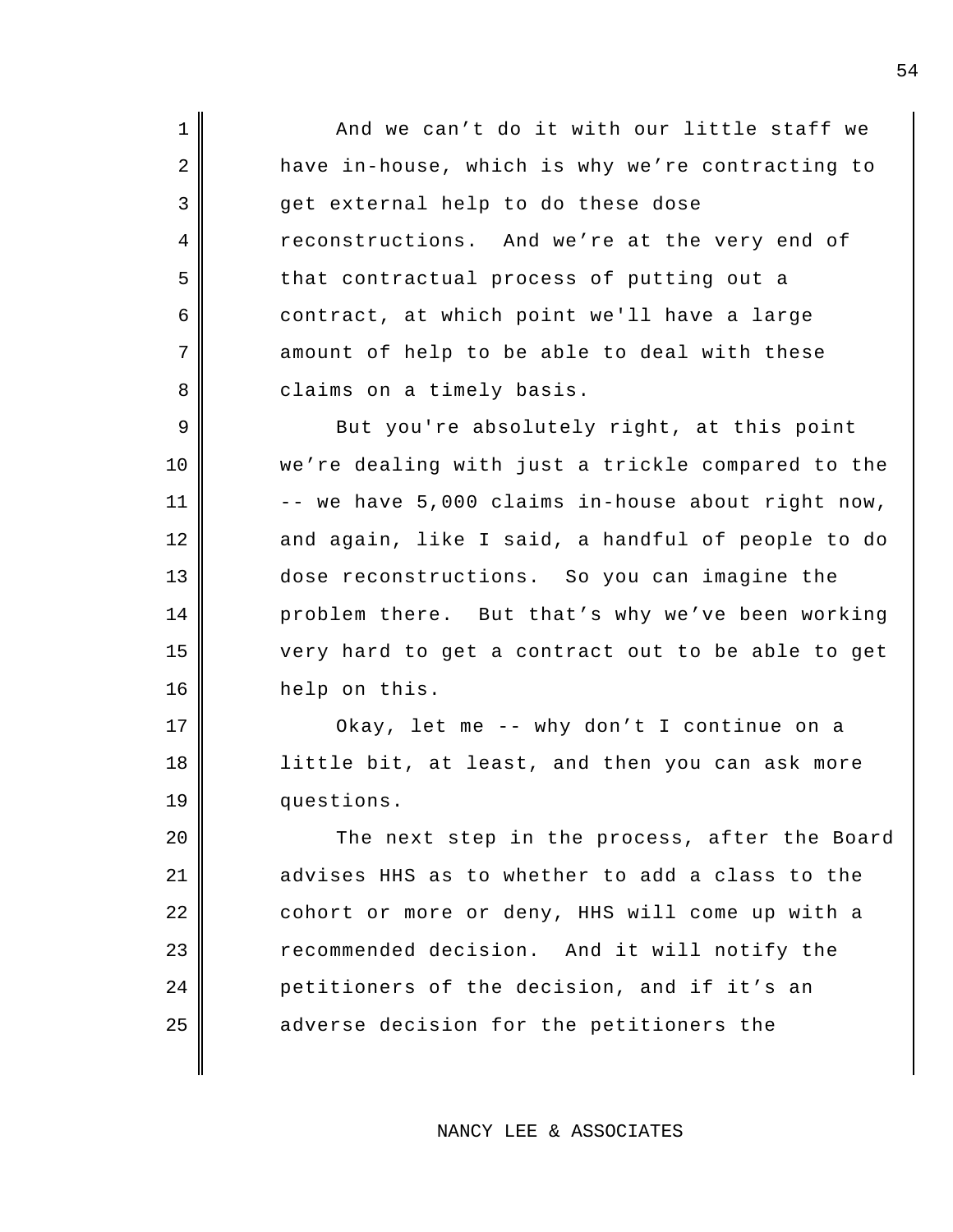1 petitioners will have thirty days to contest the 2 recommendation of the Secretary of HHS. And  $3$  after that is resolved, those cases, HHS will 4 report final decisions to petitioners, and if 5 || they're positive to Congress. 6 Congress then has 180 days to expedite or  $7$   $\parallel$  reverse the decision. Congress, as I mentioned 8 earlier, built in this period, this window, in 9 which they would have an opportunity to review  $10$   $\parallel$  our decisions to add a class to the cohort. 11 MR. SEBASTIAN: I just –- 12 MR. KATZ: And let me just -- let me just 13 complete the thought, though, please. 14 || MR. SEBASTIAN: I was thinking about number 15 three, report the final decision. You say that's 16 a final decision, but Congress can overrule it? 17 MR. KATZ: That's exactly true. This is a 18 || little strange, but this is how Congress wrote 19 the law, in effect. So Congress said that 20 despite the fact that the President -- or now it 21 has been delegated to the Secretary of HHS -- 22 || gets to make these final decisions, Congress 23 wants an opportunity to review those decisions. 24 | And so they can do two things. They can move 25 | it along, which I think is a more likely scenario

NANCY LEE & ASSOCIATES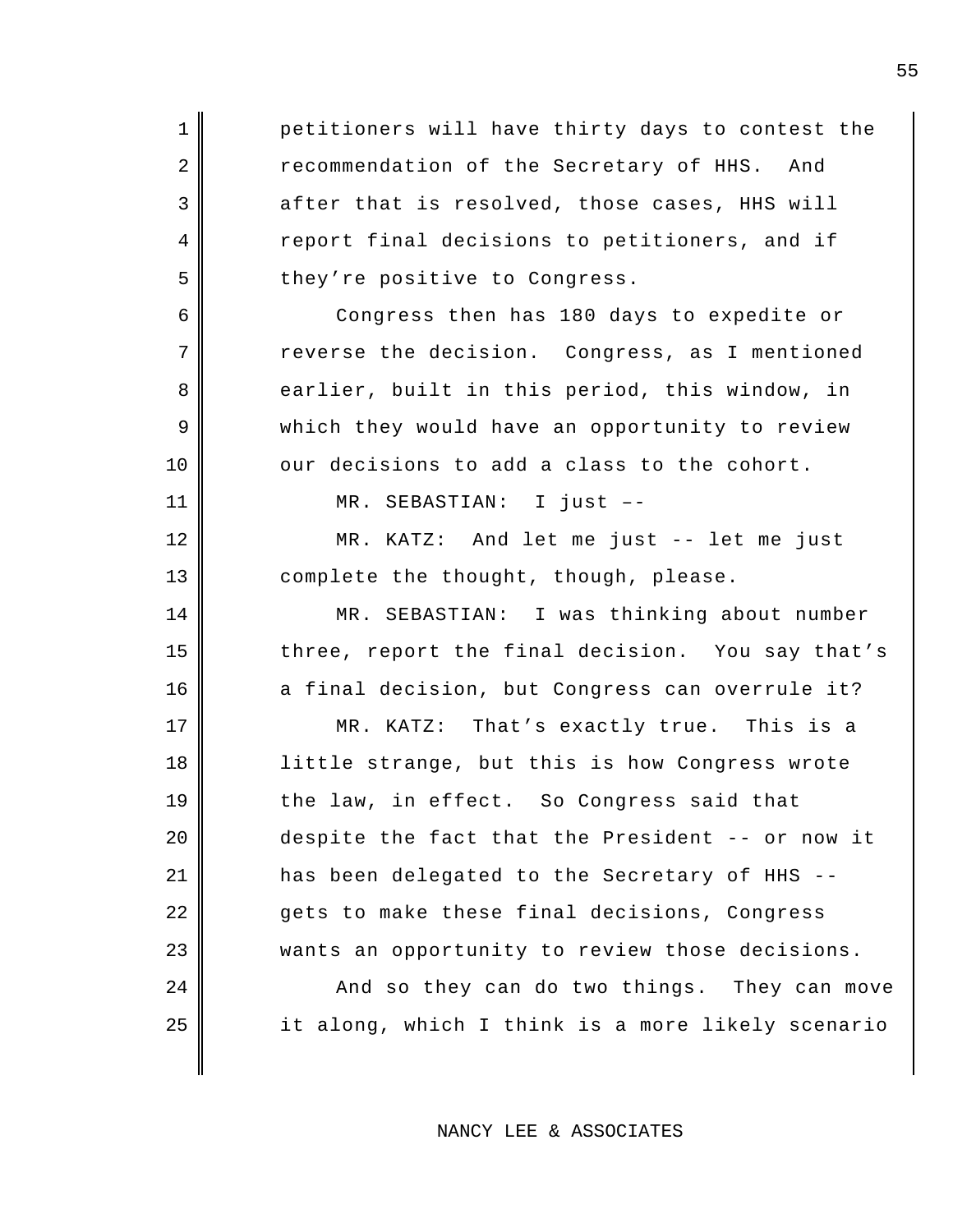| $\mathbf 1$    | for Congress if you consider the circumstances.   |
|----------------|---------------------------------------------------|
| 2              | It's more likely that if they have the            |
| 3              | opportunity they would expedite the decision so   |
| $\overline{4}$ | it would become effective sooner than 180 days.   |
| 5              | People have cancer, and 180 days is a long time.  |
| 6              | But they obviously have the right, because they   |
| 7              | wrote it into the law giving themselves the       |
| 8              | right, to reverse a decision that the Secretary   |
| 9              | makes to add a class to the cohort.               |
| 10             | MR. SEBASTIAN: Yeah, I --                         |
| 11             | MR. KATZ: That's the law --                       |
| 12             | MR. SEBASTIAN: I understand.                      |
| 13             | MR. KATZ: That's just the law.                    |
| 14             | And then once that 180 days expires, assuming     |
| 15             | Congress hasn't acted earlier to expedite it or   |
| 16             | to reverse it, then HHS would work to get the     |
| 17             | word out to all members it can notify about the   |
| 18             | results, all members of the class, that the class |
| 19             | was added.                                        |
| 20             | Now the Rule also includes a provision for        |
| 21             | cancelling a cohort addition down the road. And   |
| 22             | this provision is included in the rule to deal    |
| 23             | with the circumstance where we unearth a bunch of |
| 24             | records that allow us to do dose reconstructions  |
| 25             | for individuals at a site. So at that point, if   |
|                |                                                   |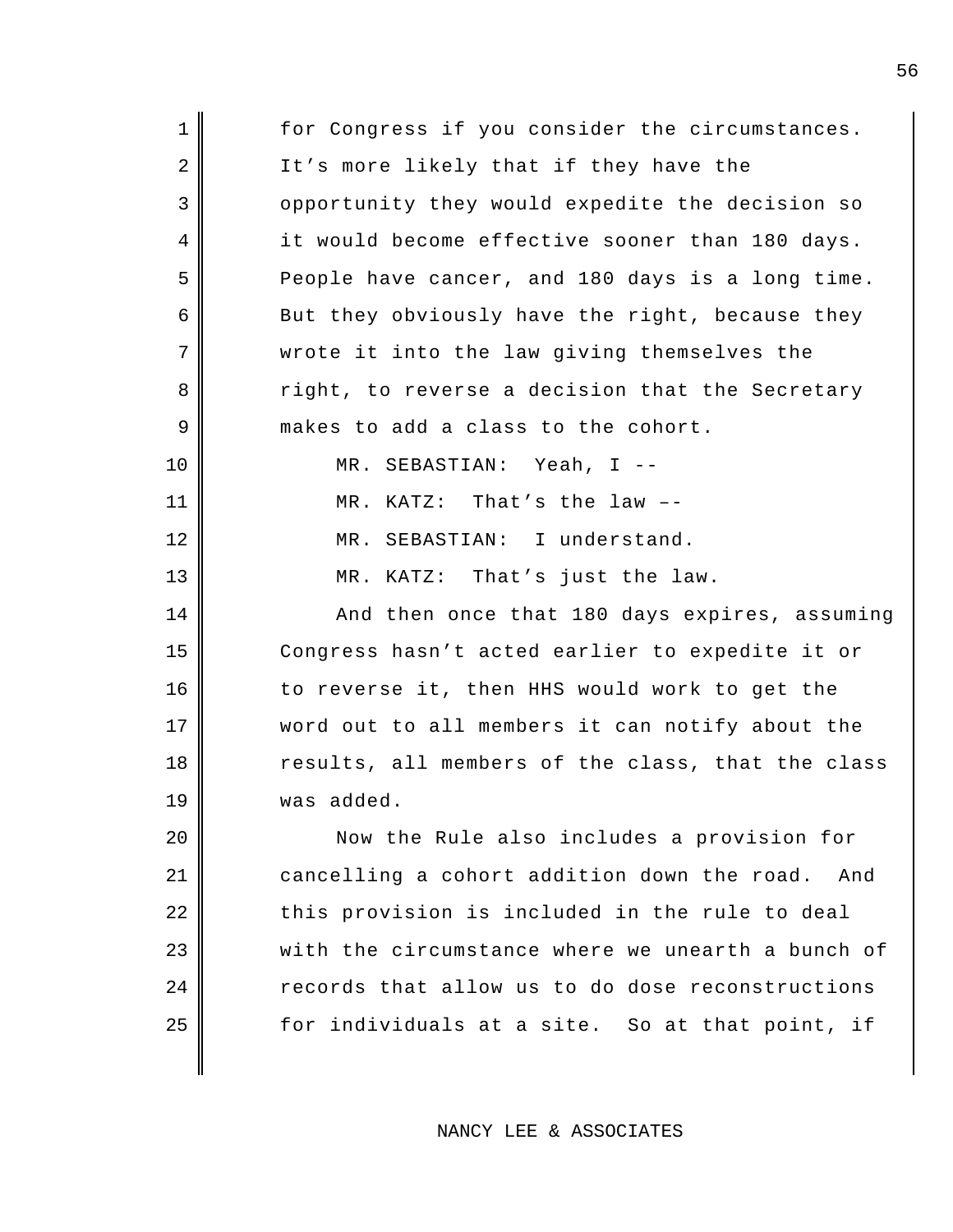1 we did unearth that information, we'd go through  $2 \parallel$  a process much like considering the petition,  $3$  that would be open to the public and so on.

 $4 \parallel$  and at the end of that line, if we determine 5 that these records will work for doing dose  $6 \parallel$  reconstructions, then from that point on that 7 || class, or part of that class, whatever the 8 a reality might be, would be removed from the 9 Special Exposure Cohort. They would be treated 10 as other cancer claimants under EEOICPA, and they 11 would receive dose reconstructions.

12 Now when is this petition process going to be 13 || in place? When are you going to be able to 14 | petition? It's unlikely that you'll be able to 15 petition before January of 2003. What has to 16 happen between now and then is we need public 17 | comments on the proposed rule that we put out. 18 Because it is not an effective rule we can't 19 || operate by it. And we will then have to rewrite  $20$   $\parallel$  the rule based on what we learn from this, from 21 | the public. And then it needs to be approved 22 || through all levels, as you can imagine, of 23 || government. And at that point it will be 24 published, then, and we will be able to receive 25 petitions.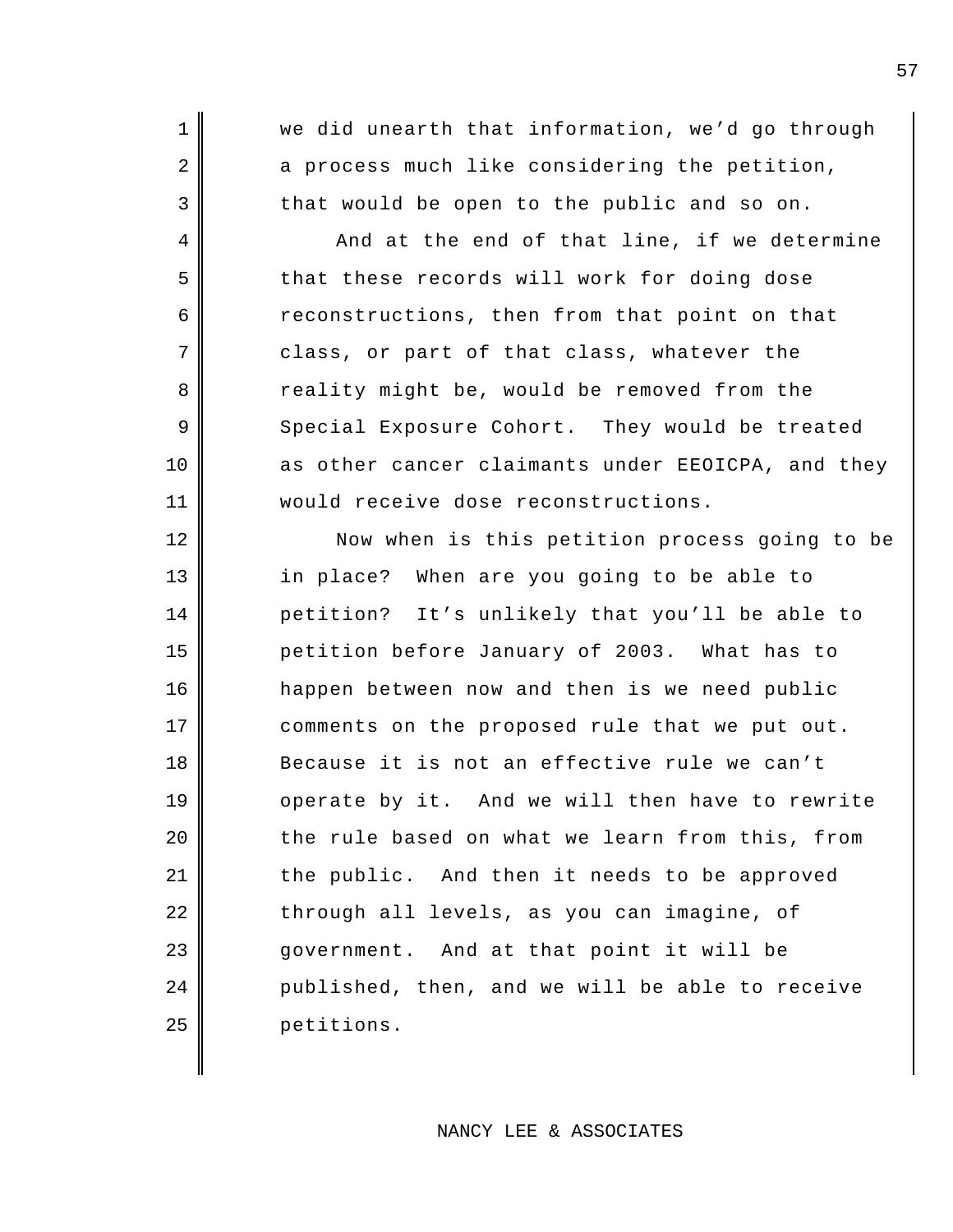1 || Just a couple of final points. I have the 2 sense that these are perhaps unnecessary in this 3 case for this group here, but if you have a 4 cancer, someone has a cancer, is a survivor of an  $5 \parallel$  employee who had a cancer, they should be filing 6 a claim with DOL now. They shouldn't be awaiting  $7 \parallel$  these procedures as a regular cancer claimant. 8 And as I have explained, the advantages, you file 9 a claim now, we'll attempt to do a dose 10 reconstruction. If we can't do a dose 11 | reconstruction that already makes your case for 12 your petition, and then there's really no more 13 work for you to do in terms of petitioning at  $14$  that point. So it makes a lot of sense to file 15 your claim now, and not await these procedures. 16 || And the last point is that we would like your 17 | comments on this, on these procedures. 18 || Thank you. Thank you for listening to me. 19 || And now we'll just carry on with questions. 20 || COURT REPORTER: Just before we carry on with 21 questions, if I may, just for one second. 22 MR. KATZ: Again, can you just identify 23 yourself each time you speak. 24 | KR. TOBIAS: Yes. My name is Francis Tobias. 25 I asked some questions before, and I thank you

NANCY LEE & ASSOCIATES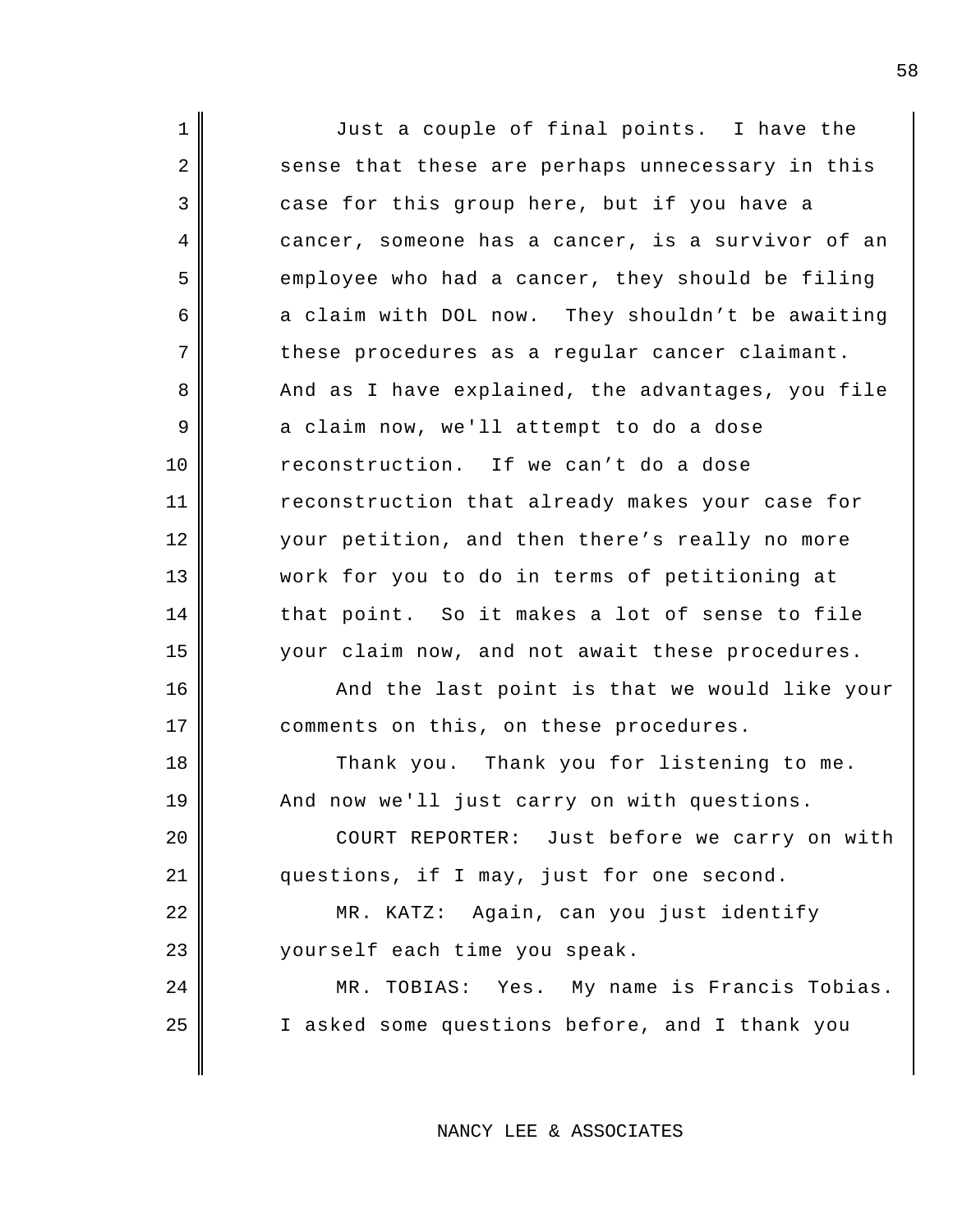| $\mathbf 1$ | for your presentation. I think after we cleared   |
|-------------|---------------------------------------------------|
| 2           | the air a little bit, everybody understood a      |
| 3           | little better where you were going.               |
| 4           | I did have some questions that I had written      |
| 5           | down, and you touched on some of them. I think    |
| 6           | maybe I'll clear the air. You might understand    |
| 7           | it, like we represent people from Bethlehem       |
| 8           | Steel. If you cannot do the dose reconstruction   |
| 9           | for whatever reason, we automatically fall into   |
| 10          | the Special Cohort group?                         |
| 11          | MR. KATZ: If we cannot do the dose                |
| 12          | reconstructions, we automatically consider your   |
| 13          | petition. We will encourage you to petition, and  |
| 14          | you'll get a full evaluation. And if you          |
| 15          | remember the two requirements for a petition to   |
| 16          | actually be approved, one of those requirements   |
| 17          | is that we can't do a dose reconstruction --      |
| 18          | MR. TOBIAS: Right.                                |
| 19          | MR. KATZ: So you know you've already met          |
| 20          | that first hurdle. And the only question about    |
| 21          | that will be if an individual tried to get a dose |
| 22          | reconstruction and couldn't get a dose            |
| 23          | reconstruction, the only question will be how     |
| 24          | many other individuals within that work site      |

facility, whatever, are in the same shoes as that

NANCY LEE & ASSOCIATES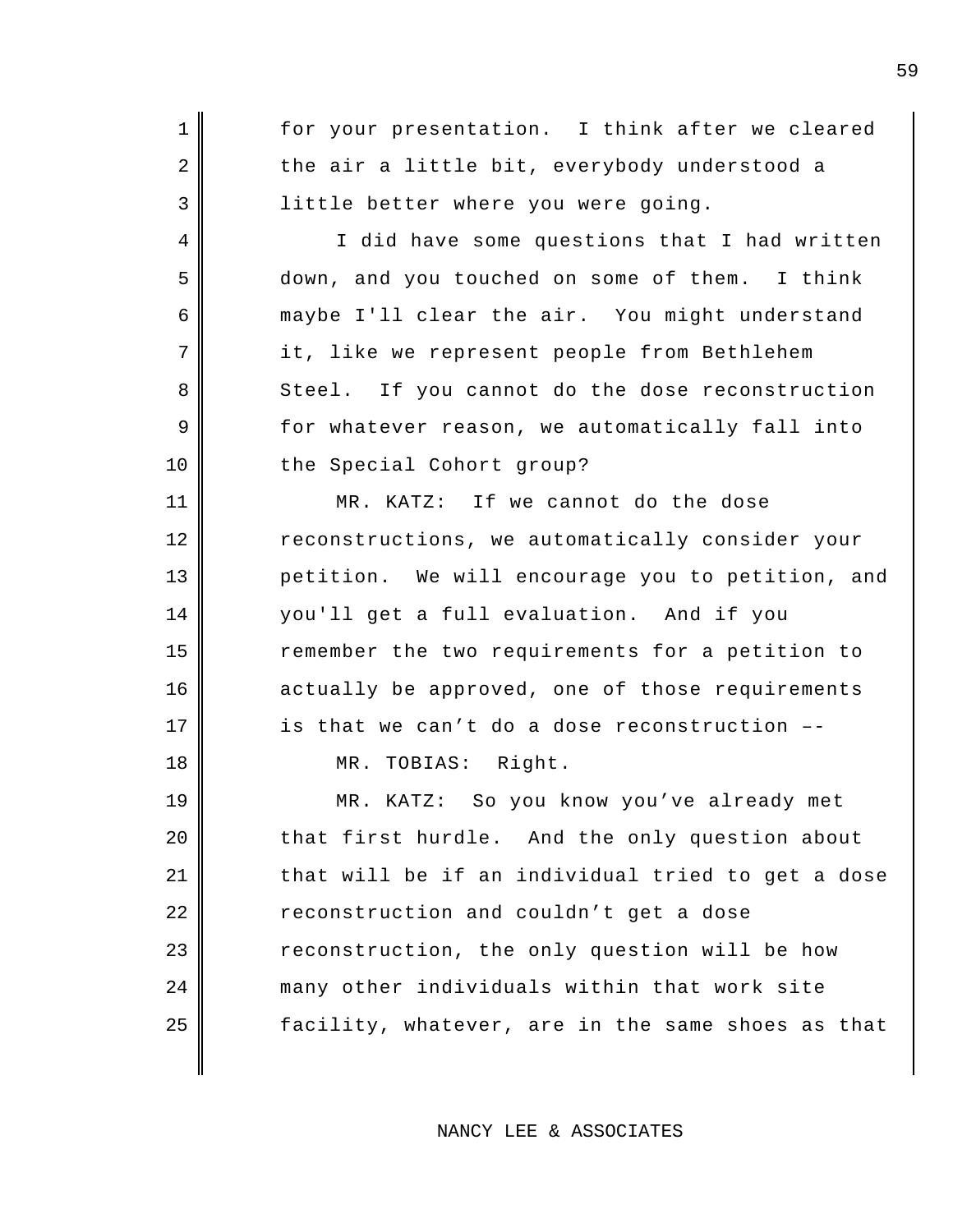1 || individual? So that is something that will have  $2 \parallel$  to be resolved. But that will guarantee that we  $3 \parallel$  will evaluate that petition. There's really --4 || that's the important point to make. 5 MR. TOBIAS: Thank you. And I have four or 6 five questions. I don't want to hold anybody  $7$  else up, but I'll make them quick. 8 Where will they -- to do the dose 9 The reconstruction, where are you going to get this 10 information? If you're first required to do it, 11 where is it going to come from? 12 MR. KATZ: So –- 13 MR. TOBIAS: Bethlehem Steel, or –- 14 MR. KATZ: Yes. It's going to come from 15 Bethlehem Steel in this case, if it's Bethlehem 16 Steel. It's going to come from the Department of 17 || Energy, which had contracts with Bethlehem Steel, 18 Which will have information in it. And DOE will 19 have other information, potentially – 20 | MR. TOBIAS: Okay. 21 || MR. KATZ: -- about what operated there. It 22 || will come from workers who worked at Bethlehem  $23$  Steel and can tell us about the conditions of 24 work, and so on. It will come from all possible  $25$  sources.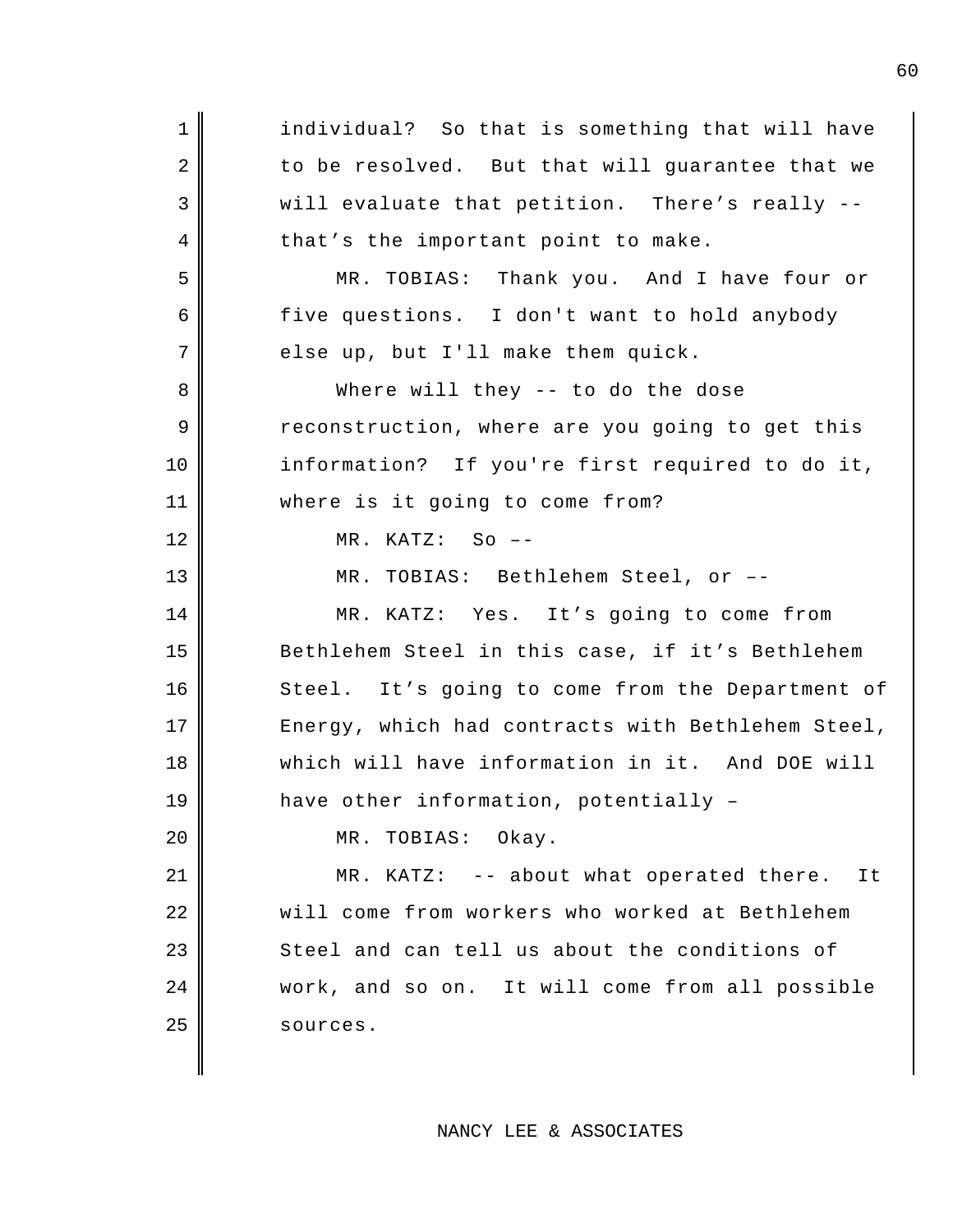1 || MR. TOBIAS: Right. 2 MR. KATZ: If anyone had done a health study,  $3 \parallel$  that might serve as a source as well. 4 || MR. TOBIAS: Thank you. 5 MR. KRIEGER: If I can interrupt this 6 gentleman –- 7 || MR. KATZ: Could you -8 MR. KRIEGER: -- for just one second? 9 MR. KATZ: But can you please use the mike, 10 just –- 11 MR. KRIEGER: If I –- 12 MR. TOBIAS: Go ahead, Ralph. 13 MR. KATZ: It's just very important for the 14 | recording that you use the mike and identify 15 yourself each time you speak. 16 || MR. KRIEGER: If I can interrupt the 17 gentleman for one second. I was at a meeting 18 || with NIOSH, and -- not NIOSH, but the DOL, and 19 Bethlehem Steel people were there. One of the 20 things that they brought up that was most 21 | interesting was not only did the work that sent 22 || over there and done on weekends, and then cleaned 23 up so nobody would know what was going on because 24 it was a top secret project. But years after  $25$  | that, as these plants around this area got tore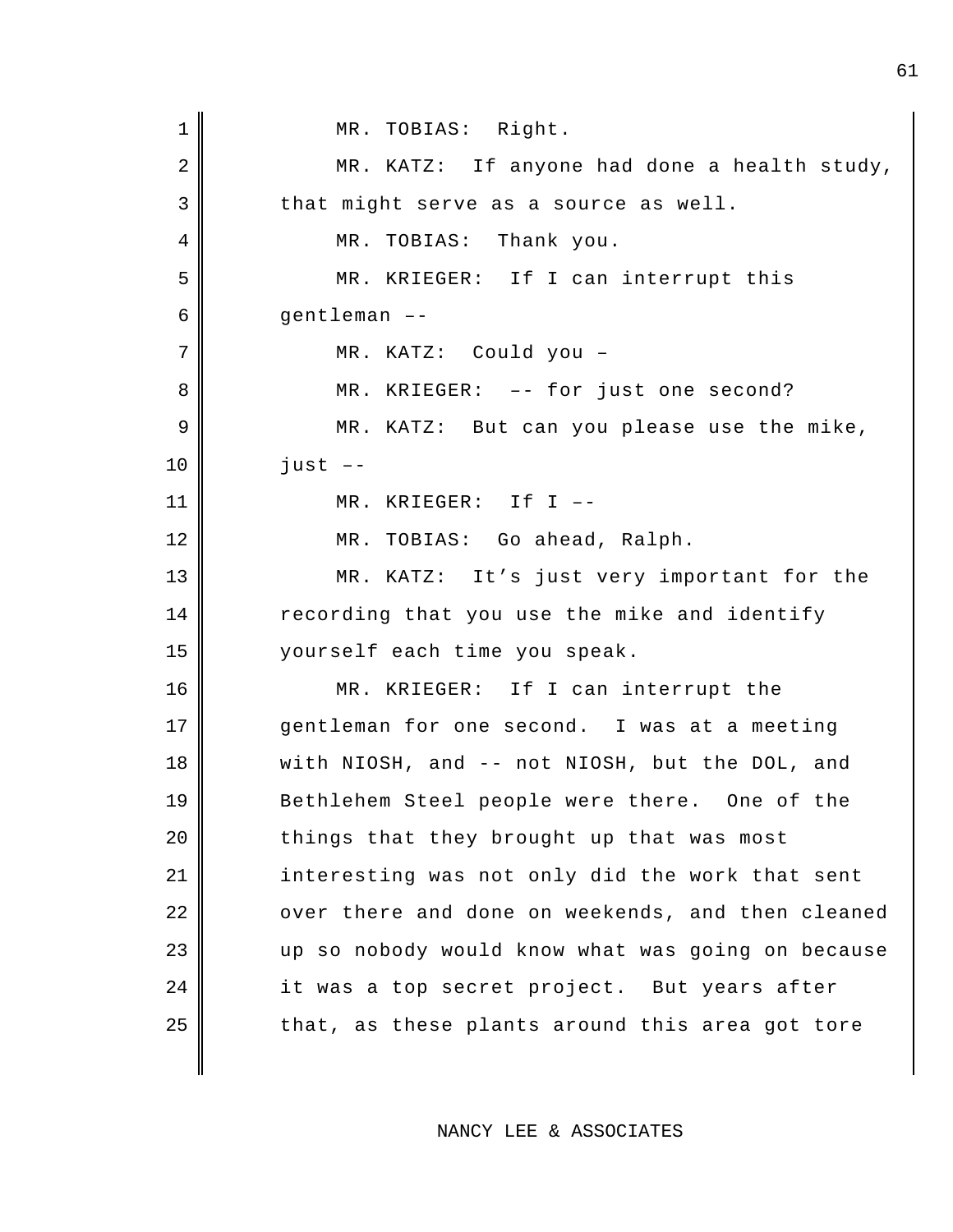| $\mathbf 1$ | down, that steel and material that was            |
|-------------|---------------------------------------------------|
| 2           | contaminated, nobody back then was checking it.   |
| 3           | That went to the steel mills.                     |
| 4           | COURT REPORTER: I'm sorry, that went to -         |
| 5           | MR. KRIEGER: How much of that material, or        |
| 6           | was there any monitoring ever done about the      |
| 7           | scrap material that was going in there and being  |
| 8           | melted down in the blast furnaces that was left   |
| 9           | over from these other plants? Thank you.          |
| 10          | DR. NETON: Steel mills.                           |
| 11          | MR. KATZ: I'm sorry, the piece you missed is      |
| 12          | that the steel went to the steel mills from these |
| 13          | facilities, is what he said.                      |
| 14          | MR. KRIEGER: Yes, it was.                         |
| 15          | MR. TOBIAS: Okay, thank you, Ralph.               |
| 16          | MR. KATZ: Yes.                                    |
| 17          | MR. TOBIAS: My next question is has a             |
| 18          | contract -- I think you did say you're finally    |
| 19          | getting some scientists to help you, and if you   |
| 20          | are, are they under contract? Is this work being  |
| 21          | started?                                          |
| 22          | MR. KATZ: This contract is -- we're in the        |
| 23          | final stages of awarding the contract right now.  |
| 24          | So we're $--$                                     |
| 25          | DR. NETON: I can address that. We have            |
|             |                                                   |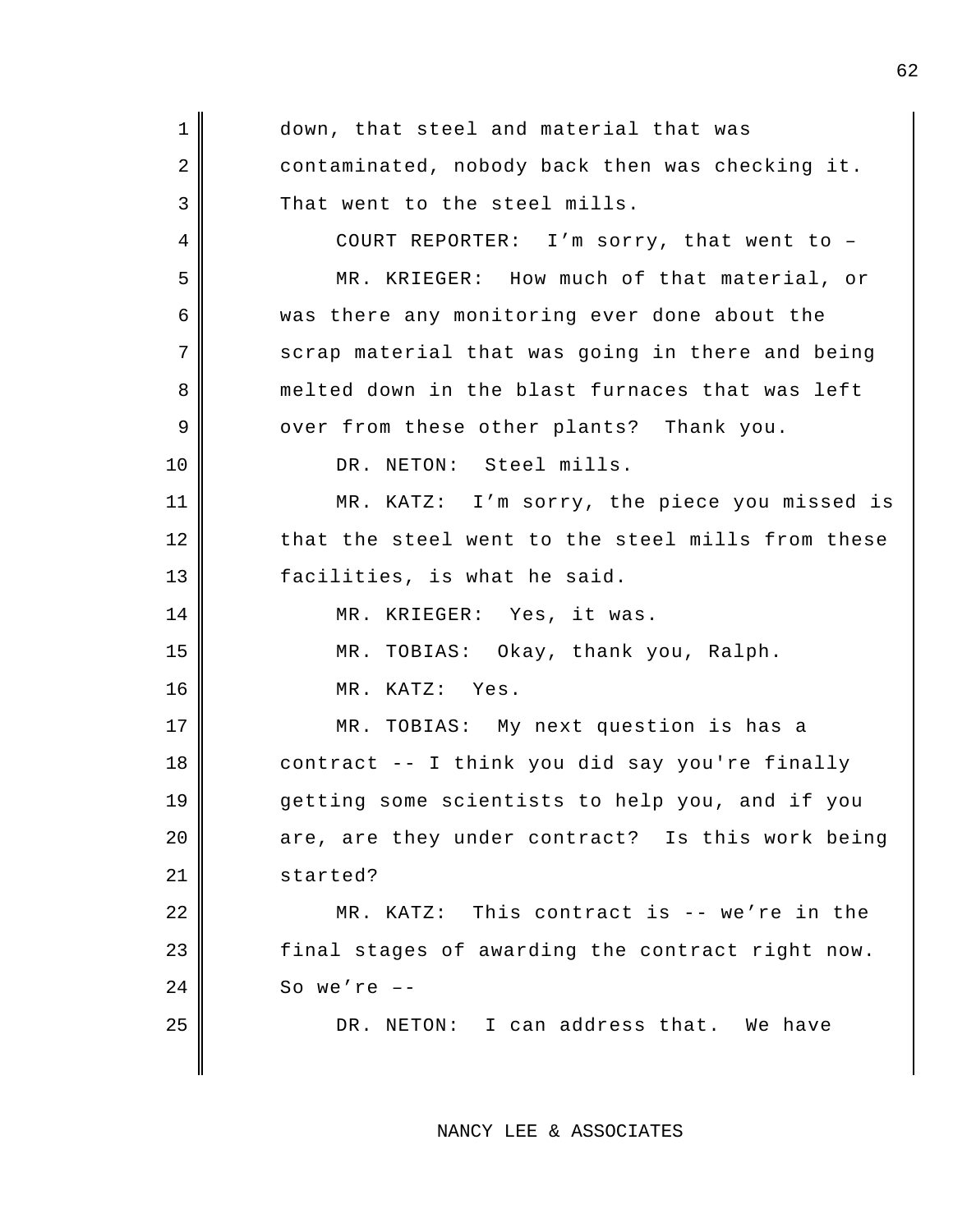1 **I** received the best and final offers from the  $2 \parallel$  bidders who are still in the competitive range, 3 and we are in the process of evaluating them 4 right now. We hope to have that evaluation 5 process done in the next several weeks, and then 6 we would undergo contract negotiations. I'm not 7 certain exactly how long those negotiations might 8 bake.

9 MR. TOBIAS: Oh, boy. Okay, thank you.

10 || My next question is the phone interviews that 11 we all keep hearing about, and I don't know, but 12 have they started? If not, when will they start? 13 For instance, when can I expect a phone 14 | interview, that kind of thing? Can you comment 15 on that?

16 || DR. NETON: Yeah, we've done a number of 17 phone interviews. I believe we have probably 18 done somewhere round 130 thus far. We're doing  $19$   $\parallel$  them based on -- as we obtain enough sufficient 20 | information to proceed with the dose 21 | reconstruction. We believe it's important or 22 | helpful to have the dose information in hand for  $23$  the health physicist to review it prior to the  $24$  | phone call, so that we can do some checking. So  $25$  that has been our criteria thus far.

NANCY LEE & ASSOCIATES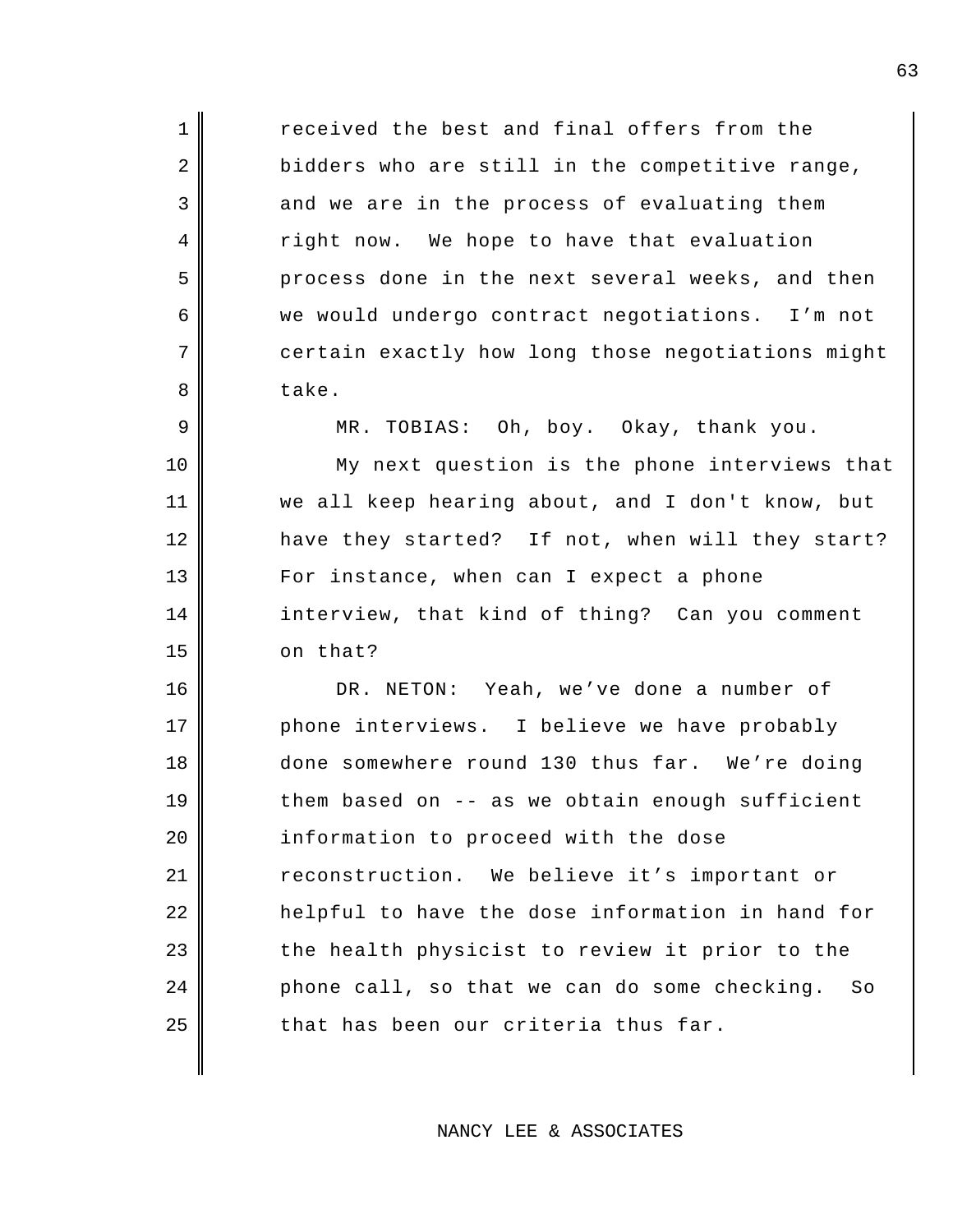1 || MR. TOBIAS: Can you explain a little about  $2 \parallel$  the format of that phone interview? 3 DR. NETON: The format elicits some fairly 4 detailed responses to what types of exposure the 5 claimant had worked with in his employment, what 6 and interture materials were present, the presence 7 | Of protected measures, equipment, monitoring 8 devices, bioassay sampling, that sort of thing. 9 Prior to the interview being conducted we do 10 send out a letter that includes a synopsis of the 11 questions that will be asked so that the person 12 can prepare. 13 NR. TOBIAS: Okay. 14 DR. NETON: And I believe we at least allow, 15 like to allow several weeks for the claimant to 16 | review that and refresh their mind, and then we 17 || schedule a phone call at their convenience. 18 MR. TOBIAS: Well, thank you, thank you. 19 Your answers are very helpful. 20 || In relation to that phone call or the follow-21 up -- or the prior letter, can statements from 22 eye witnesses, maybe like in our case somebody  $23$  that worked in 1949 or -50, just as a witness to  $24$   $\parallel$  the conditions that took place at that time, can  $25$  || they be part of that phone interview?

NANCY LEE & ASSOCIATES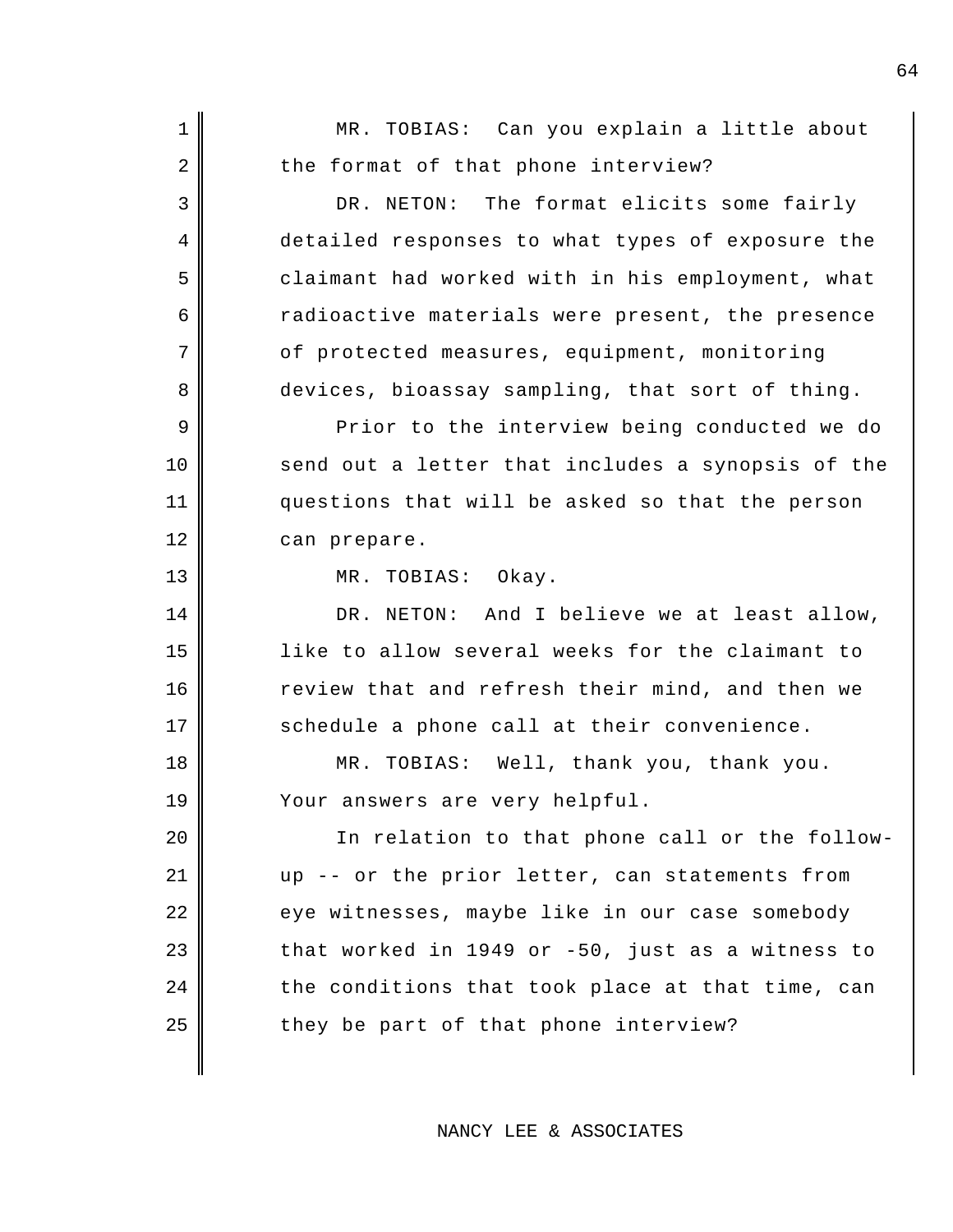1 || DR. NETON: Oh, yes, that's actually part of 2 | the interview process. 3 || MR. TOBIAS: Oh, okay. 4 DR. NETON: One of the last questions is can 5 you provide us names of co-workers – 6 MR. TOBIAS: Oh. 7 || DR. NETON: -- who can help fill in gaps in 8 the information. In particular, that's important  $9 \parallel$  to us in cases of where there are survivors, and 10 particularly the spouses are pretty unaware --11 MR. TOBIAS: So I –- 12 || DR. NETON: -- typically unaware. 13 MR. TOBIAS: So I should wait, then, until  $14$  the call comes, or the letter, before I -- I have  $15$  || a guy that is a witness. 16 || DR. NETON: Yes. 17 || MR. TOBIAS: Should I get a signed statement,  $18 \parallel$  affidavit or --19 || DR. NETON: No, no. No affidavit is 20 | required. 21 || MR. TOBIAS: Okay. 22 DR. NETON: I have been reminded that the 23 | interview question format is on our web site, if 24 you have availability to the web. 25 || MR. TOBIAS: Oh, okay.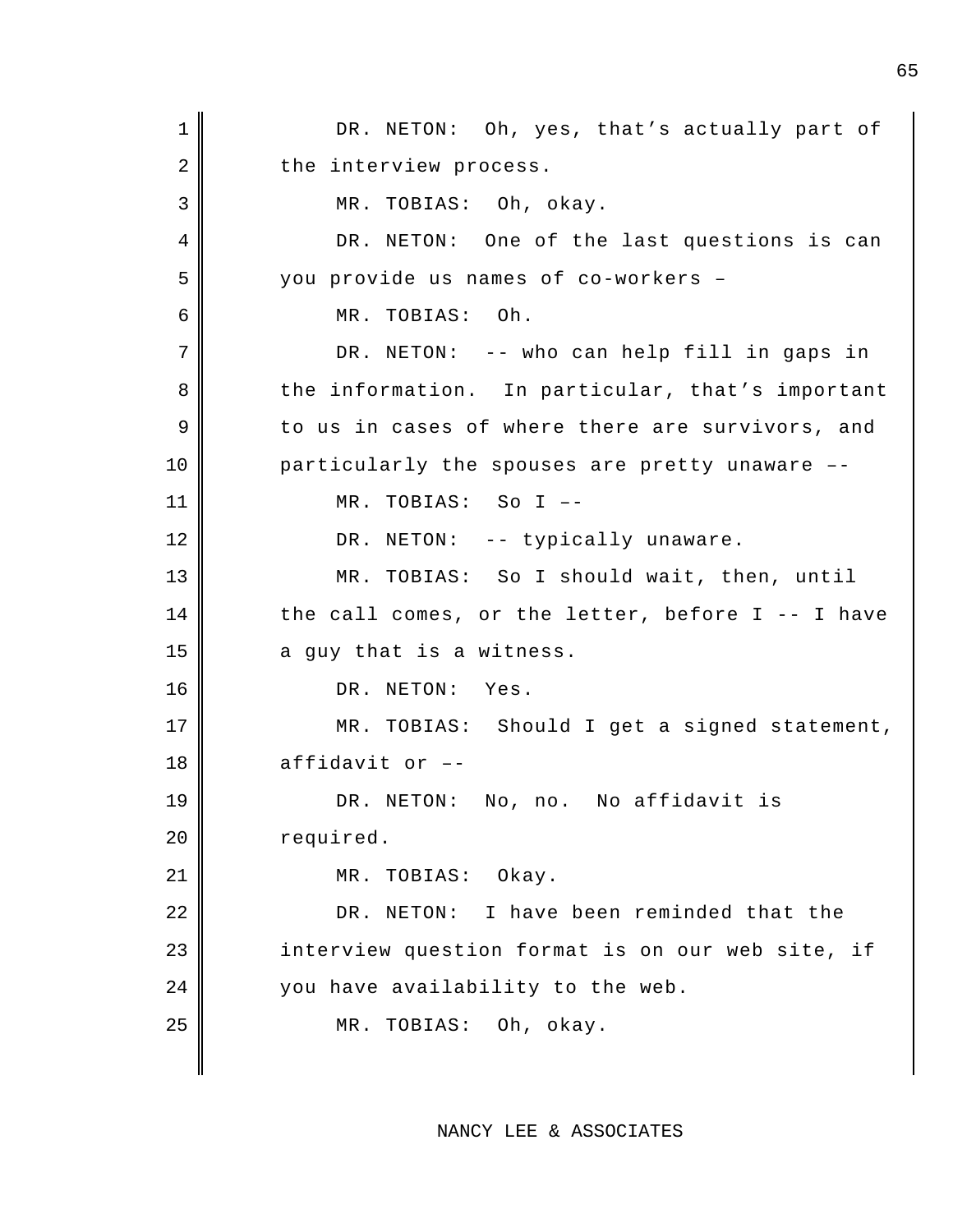1 || DR. NETON: The OCAS web site. So you don't  $2 \parallel$  need to wait --3 || MR. TOBIAS: Right. 4 DR. NETON: -- for our letter to start 5 looking up those questions. 6 MR. TOBIAS: Oh, thank you. I think I'm 7 almost done. 8 Oh, one final question, I think. The  $9 \parallel$  original Act, has this been changed -- or Ralph, 10 maybe you have some information on this too -- to 11 include some questions about smoking? I heard 12 this from someone -- I don't know who -- and I 13 was surprised, because I attended all the 14 meetings, and I've never heard this before. But 15 can you comment on that? 16 MR. KATZ: Yes. Yes, the original Act 17 actually addresses smoking. It wasn't changed 18 to. That was in the original Act passed in 2000. 19 || And what it said was in effect that you were to 20 consider other factors, such as smoking, in 21 determining probability of causation for cancer 22 claims. 23 || MR. TOBIAS: Is that in the questionnaire,  $24$  | the questionnaire that is on the web site? 25 || DR. NETON: No, smoking history is not

NANCY LEE & ASSOCIATES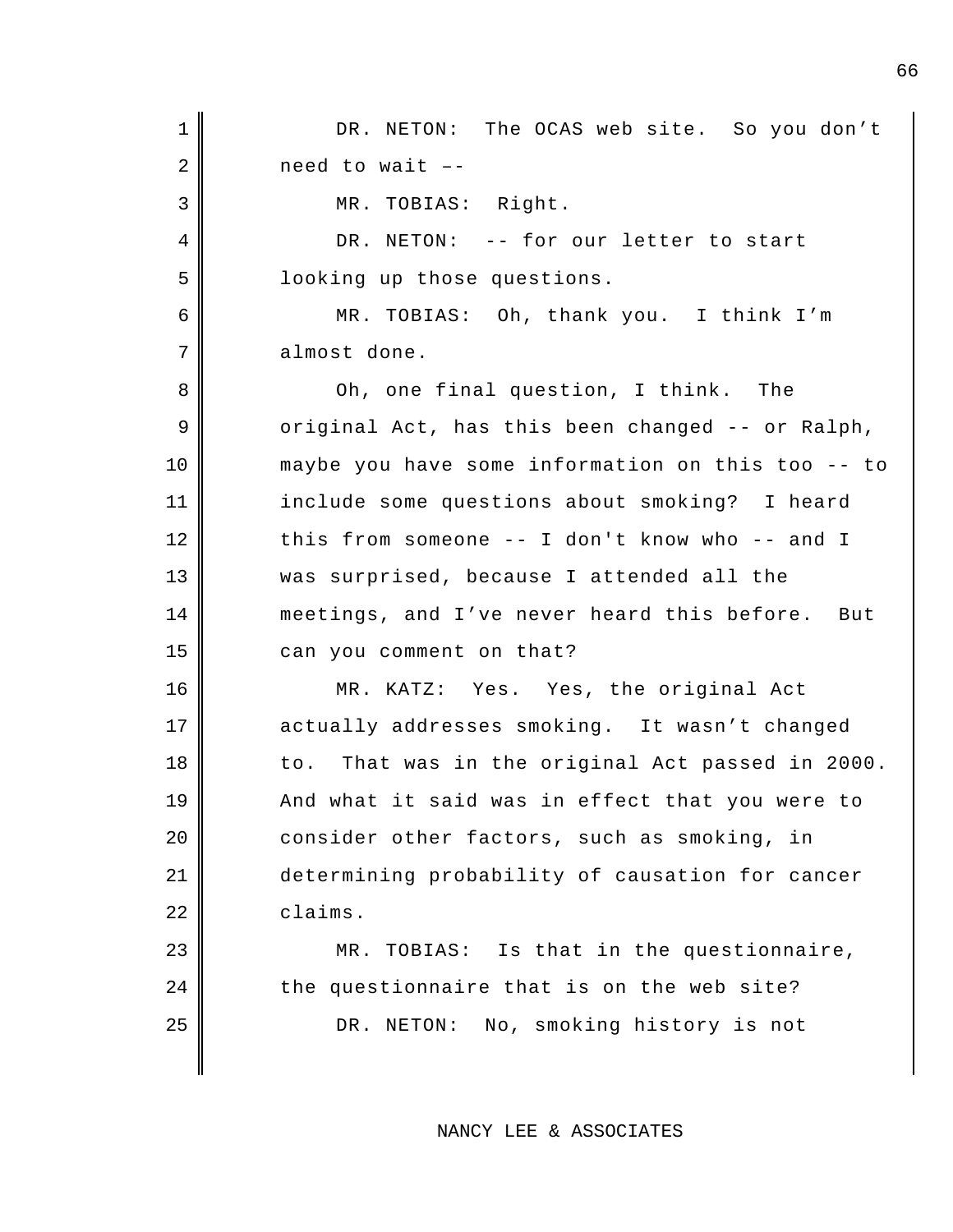1 collected by NIOSH. That would be collected by 2 the Department of Labor. 3 MR. TOBIAS: Oh. 4 DR. NETON: It's only relevant for claims 5 that are filed for lung cancer. No other organ 6 sites are affected by the smoking history  $-$ 7 | MR. TOBIAS: Okay. 8 || DR. NETON: -- profile. 9 || MR. TOBIAS: Well, thank you very much. 10 MR. SEBASTIAN: I have a question. We got a 11 compensation case in New York State that we lost 12 because the type of cancer that the individual 13 || had that we claimed was caused from the nuclear 14 | fallout was not considered the type of cancer 15 that you would get from this in New York State 16 | mow. However, your statute now makes that type  $17$   $\parallel$  of cancer a possibility that we get that now. So 18 that claim from Compensation that was denied --19 unjustly, as a matter of fact -- but that 20 wouldn't have anything to do with your claim 21 here, would it? If this individual's wife were 22 || to put in a claim under the federal program? 23 || DR. NETON: No. The person, I believe, if  $24$  | they worked at a covered facility --25 MR. SEBASTIAN: We're talking about lymphoma

NANCY LEE & ASSOCIATES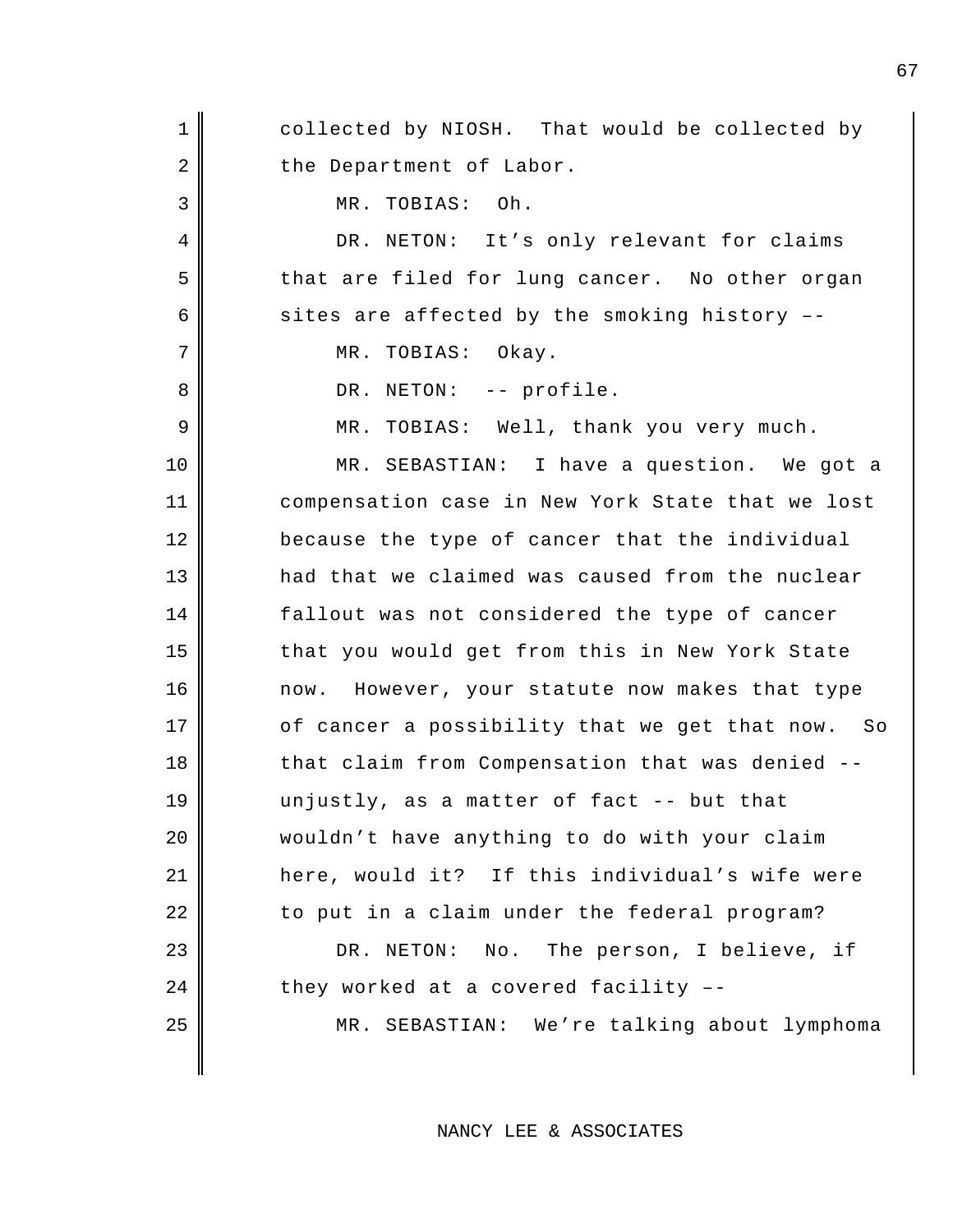| $\mathbf 1$    | cancer, I'll just tell you what it is, okay.      |
|----------------|---------------------------------------------------|
| $\overline{2}$ | DR. NETON: A lymphoma, yeah, I believe it         |
| 3              | would be covered. Well, it's a covered cancer,    |
| 4              | providing the person had worked at a covered      |
| 5              | facility.                                         |
| 6              | MR. SEBASTIAN: Well, I understand everything      |
| 7              | else. But I was just wondering if that claim      |
| 8              | from compensation in New York State, denial,      |
| 9              | would interfere here?                             |
| 10             | No. So the claim from New York<br>MR. KATZ:       |
| 11             | will not affect the claim at all, the federal     |
| 12             | claim that they would be filing.                  |
| 13             | Moreover, I just would just note for you that     |
| 14             | there is this additional part of EEOICPA, this    |
| 15             | law, that requires the Department of Energy to    |
| 16             | provide a worker advocacy program for claims to   |
| 17             | state workers compensation programs. And you can  |
| 18             | get more information from the Department of       |
| 19             | Energy, but what they have done is set up -- and  |
| 20             | actually HHS appointed physician panels to help   |
| 21             | determine whether claims, those claims for state  |
| 22             | workers compensation programs, whether those      |
| 23             | illnesses arose from exposure to toxic substances |
| 24             | at the work site, radiation sources being         |
| 25             | included.<br>$So$ $-$                             |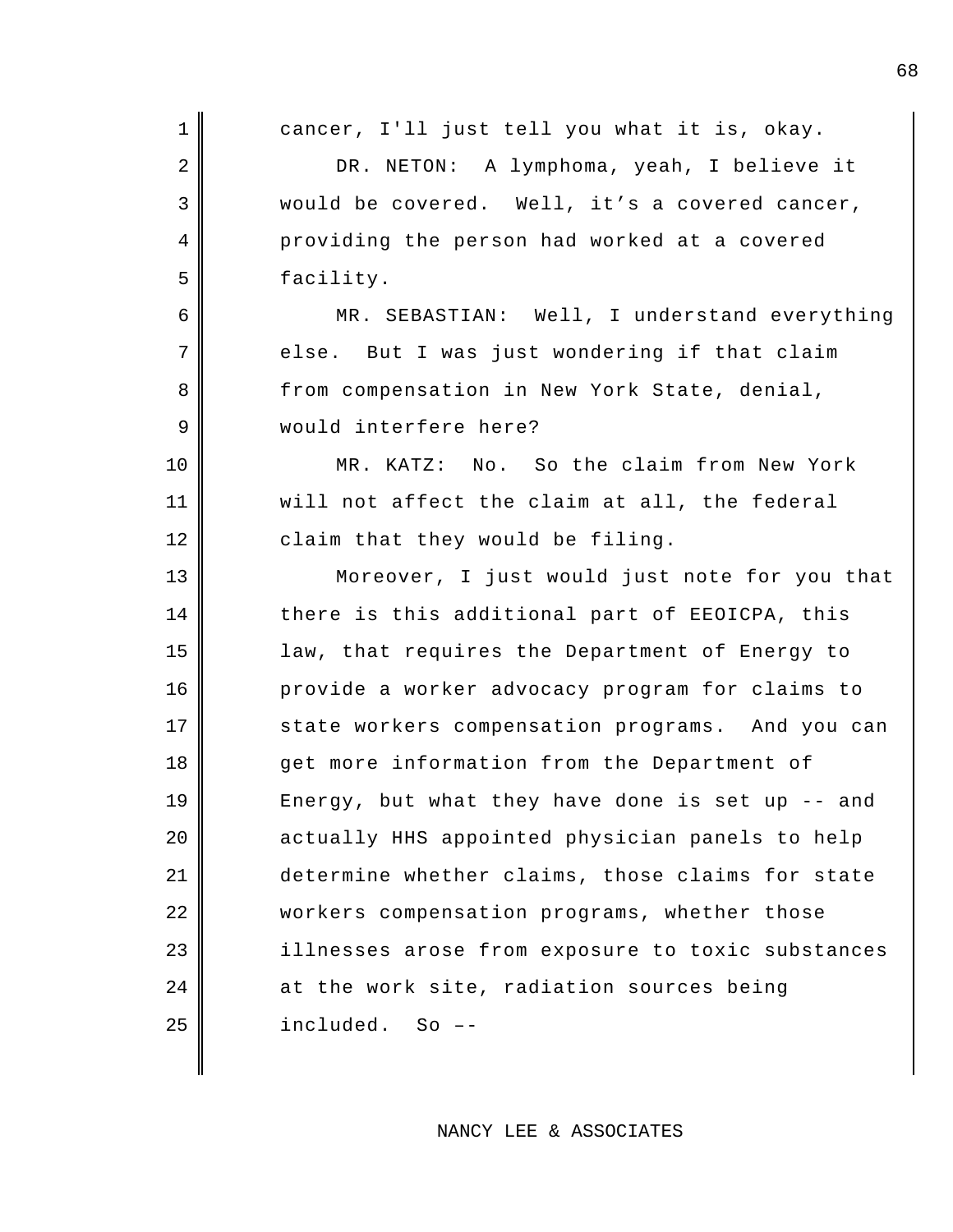| $\mathbf{1}$   | DR. NETON: But not cancer.                        |
|----------------|---------------------------------------------------|
| $\overline{2}$ | MR. KATZ: So -- yes, no, cancer claims as         |
| 3              | well. Yeah. So in a case like that, they may be   |
| 4              | able to go back to the state, having gone through |
| 5              | this Department of Energy worker advocacy program |
| 6              | and gotten a determination from a physician panel |
| 7              | about their cancer, they may be able to go back   |
| 8              | to the state and file again for New York for      |
| 9              | compensation, separate from this federal program. |
| 10             | This is a state program, but the Department of    |
| 11             | Energy -- it was established under the same law,  |
| 12             | and the Department of Energy operates it. It has  |
| 13             | a new office to operate this program.             |
| 14             | MR. SEBASTIAN: Thank you.                         |
| 15             | MR. GALUS: Hi, I'm Tim Galus. My father was       |
| 16             | an employee at Union Carbide. He died in 1979,    |
| 17             | after 38 years at Linde, of lung cancer. I've     |
| 18             | got four questions here.                          |

19 One is regarding the original sites that are in the cohort right now, the gaseous diffusion | plants, what was special about those sites that got them into this cohort right away that doesn't include Linde and places like that that we're 24 talking about now?

25 || MR. KATZ: So the answer to that question is

NANCY LEE & ASSOCIATES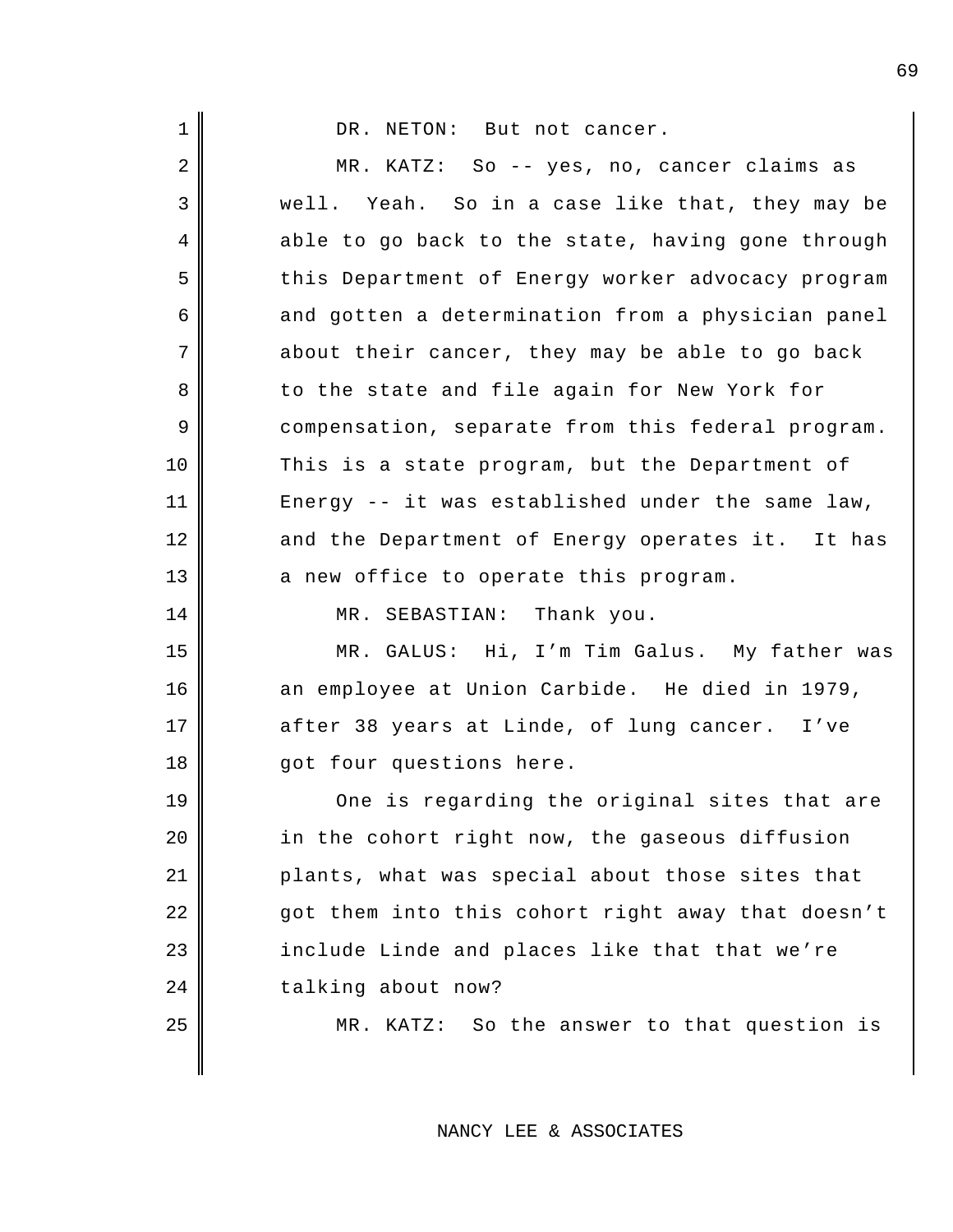1 || Congress decided that those sites would be part 2 of the cohort.

3 MR. GALUS: I see.

4 MR. KATZ: So it's very hard for me to answer 5 you in terms of exactly what thinking Congress 6 went through, because there's really not much of 7 a legislative record on how they made those 8 decisions. But this was a Congressional 9 decision, which is very different from what an 10 executive agency, part of the administration, can 11 do in adding groups to the cohort.

12 MR. GALUS: Because we don't know of any 13 generic dose reconstructions or work that was 14 done at these sites?

15 MR. KATZ: Well, and --

16 || DR. NETON: I think at the three gaseous 17 diffusion plants there was the presence of 18 || residual contamination in the uranium, things 19 || like plutonium and neptunium in the uranium, that 20 was determined to have been unmonitored in that 21 work force, so that it would have been difficult 22 || to reconstruct their doses because they were not 23 || monitored for that. I believe that was the 24 driving force behind that originally. Now how  $25$  || that all played out in the Act, in adding the

NANCY LEE & ASSOCIATES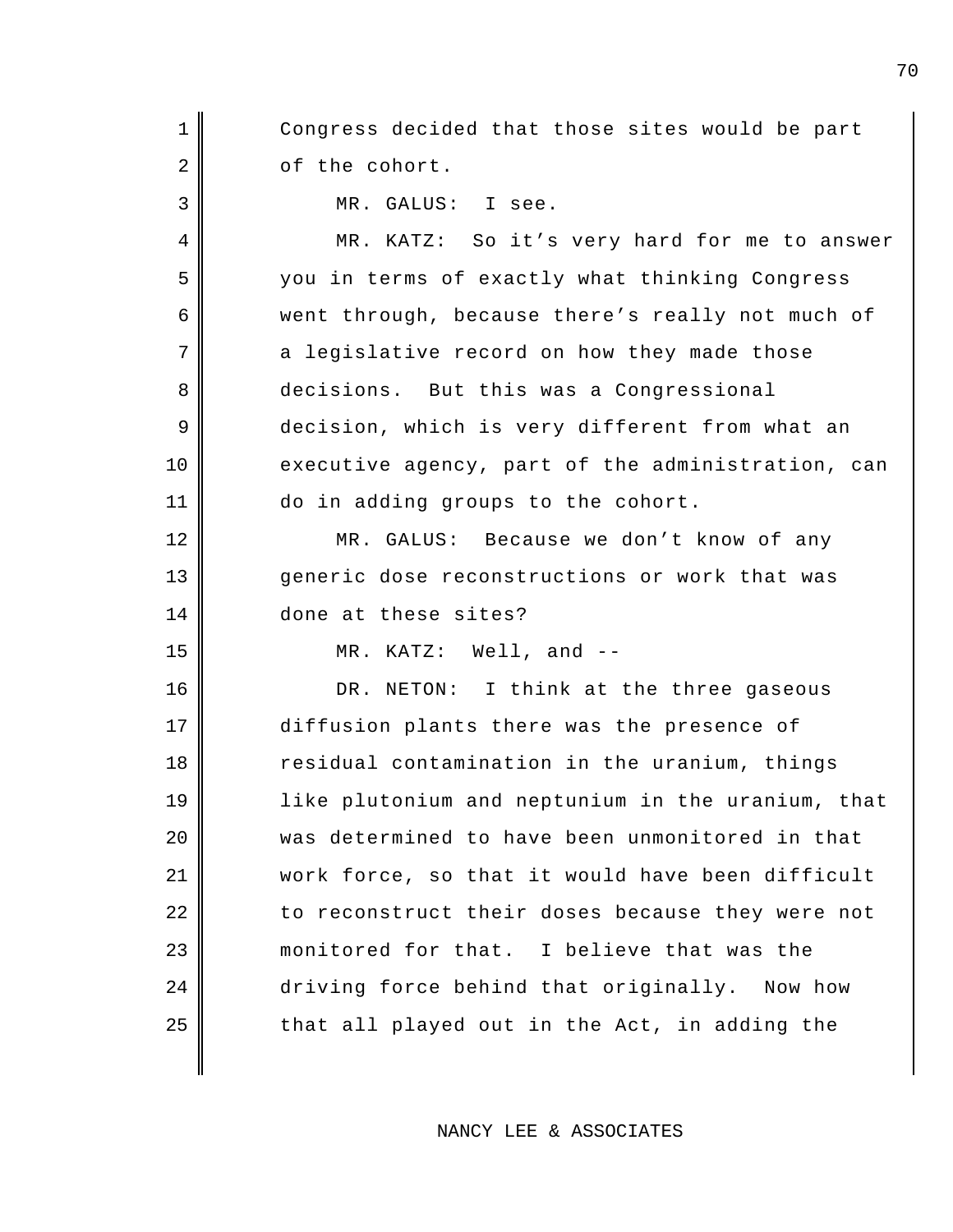1 SEC, I'm not sure. And Amchitka Island, I really 2 don't know the history behind that. 3 MR. GALUS: Okay, well the problem I have 4 || with that is what you just described is the sites 5 we're here talking about right now. We know  $6 \parallel$  there's residual radiation present at these 7 sites, but yet we're not in this cohort yet. 8 Now my next question was I know through one - $9 \parallel$  - there's one path to start a petition to get 10 into the cohort, and that's after we hear from 11 NIOSH that a dose reconstruction cannot be done. 12 || How long before NIOSH decides that they can't do 13 this dose reconstruction? 14 DR. NETON: That's quite variable, depending 15 upon the level of detailed information that we 16 can find. We are just scratching the surface 17 Theorgian right now, identifying Atomic Weapons Employers 18 data. As you can imagine, it was kept by private 19 companies, not by the Department of Energy  $20$   $\parallel$  contractors, so that it is more difficult to come 21 | by. But I can't give you a definitive answer on  $22 \parallel$  that right now. 23 || MR. GALUS: I understand about the thirty 24 days to appeal the petition, I understand about

NANCY LEE & ASSOCIATES

 $25$  | the 180 days before Congress. What I'm trying to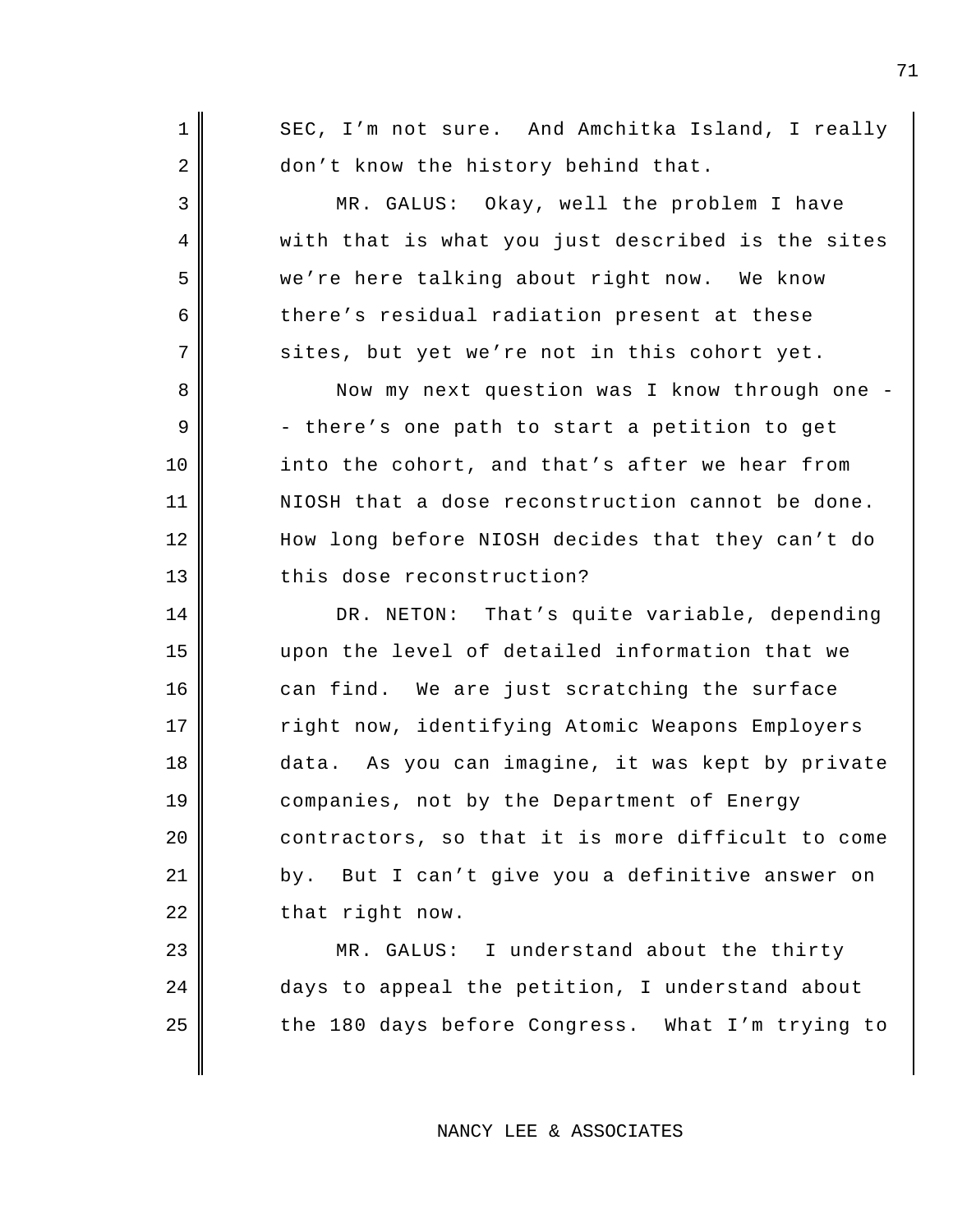1 do is get a handle on what's a realistic estimate  $2 \parallel$  of when these people can actually expect to 3 || receive an reward.

4 DR. NETON: Well, awards have been -- well, 5 NIOSH does not make awards. We do dose 6 reconstructions. But we have forwarded completed 7 dose reconstructions over to the Department of 8 Labor already, so claims are moving through the 9 system, admittedly slowly at this time because 10 our technical staff is limited. But as we bring 11 on board this contractor, which will 12 | substantially increase our ability to process 13 these claims -- we have required our contractor 14 to bid as if they could perform 8,000 dose 15 Teconstructions in the next calendar year. We 16 have about fifty five, almost six thousand claims 17 || in-house right now. So we hope to eliminate the 18 backlog fairly quickly.

19 MR. GALUS: Well, I'm guessing, though, that 20 we're out into a year and a half, then, for some 21 | cf these claims. My father was diagnosed with 22 || lung cancer in May, and he was dead seven months 23 | later. Someone who wanted to file a claim now 24 wouldn't be alive long enough to collect. That's 25 what it looks like.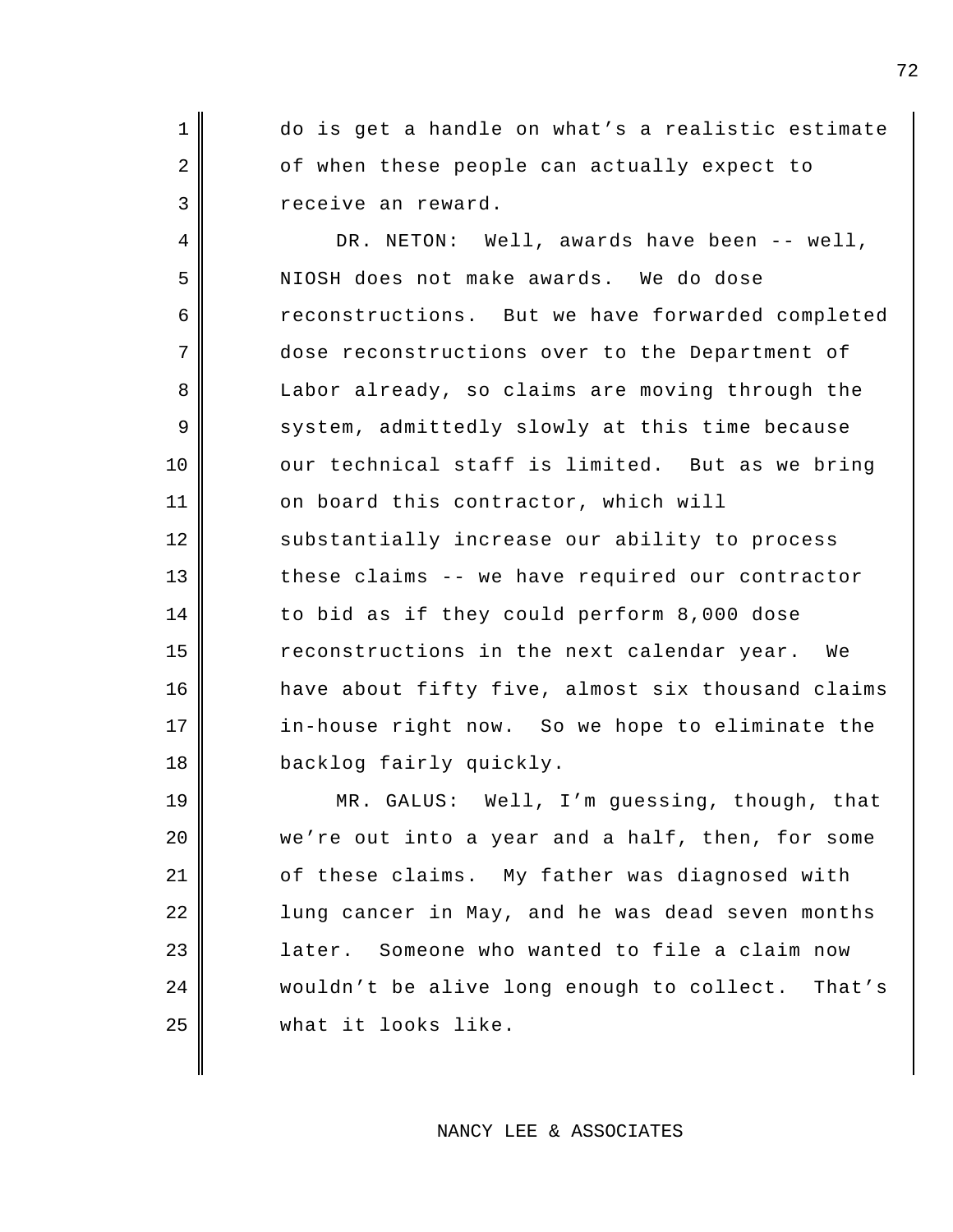1 || MR. KATZ: Yes, this is an extremely 2 disturbing, as you can imagine, situation to us  $3 \parallel$  as well, which is that the start-up requirements 4 for this program are large. It's an extremely 5 complex, difficult program. We have the records 6 call 6 retrieval business and so on. So we find this 7 very disturbing ourselves, on the other end of 8 b the stick here.

9 || MR. GALUS: I've got two more questions. You 10 mentioned cancellation of a cohort in the event 11 || that records are found where you decide you can 12 do dose reconstructions. Is that a retroactive 13 change? Say claims are awarded, and then you 14 discover the radiation wasn't as bad as you  $15$  thought it was. Do these people give their money 16 back?

17 || MR. KATZ: Do they give them back their money 18 back? The Department of Labor -- this is sort of 19 way out of our field for how that gets handled,  $20$  | and I'm not even certain how much the Department  $21$   $\parallel$  of Labor has considered how to address those 22 circumstances. But it would certainly affect 23 prospectively from the point we cancel the class, 24 or part of the class, as being part of the  $25$   $\parallel$  cohort. From that point forward, the rest of the

NANCY LEE & ASSOCIATES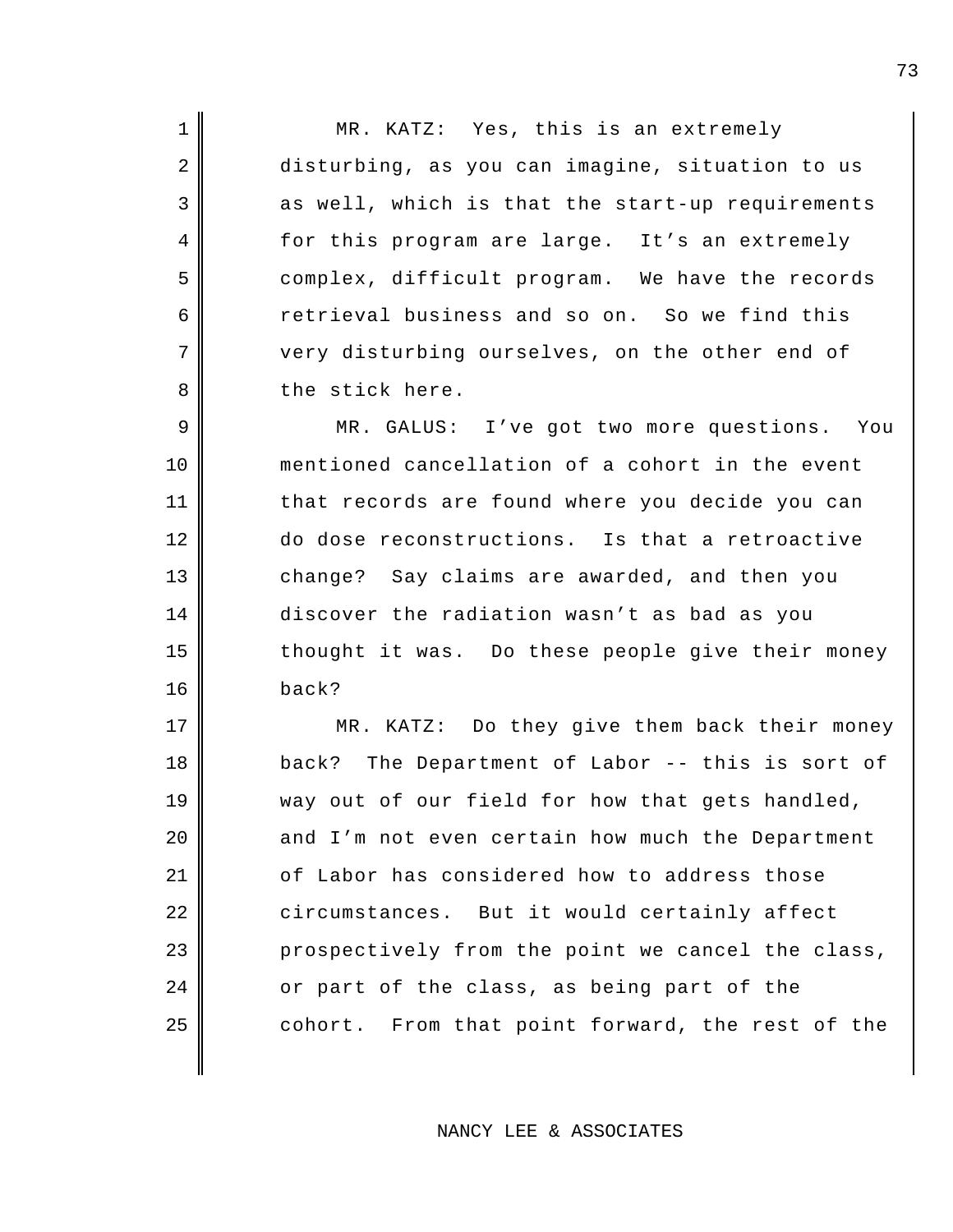1 people who hadn't filed claims already and been 2 compensated, they would then be regular cancer 3 claimants under EEOICPA. 4 MR. GALUS: Okay, well I suspect my last 5 question, then, is probably outside the scope of 6 what you are here to talk about, but I'd like to  $7$  ask it anyway. 8 We did receive a letter from the Department 9 of Labor asking for smoking history, and they 10 || only asked for three categories: Non-smoker, 11 former smoker, or current smoker. Do you know 12 how those criteria are going to be used in 13 conjunction with the dose reconstructions? If 14 he's a current smoker or former smoker, is he 15 automatically denied? 16 MR. KATZ: I'm sorry, did he die of lung 17 cancer? 18 || MR. GALUS: Yes, sir. 19 || MR. KATZ: So what that means, how that will 20 be used is the smoking will be used in 21 determining the probability that his lung cancer 22 was caused by his radiation exposures. As to 23 whether the fact he was a smoker, whether that 24 || knocks him out of being compensated depends on  $25$  || how much radiation he was exposed to, though.

NANCY LEE & ASSOCIATES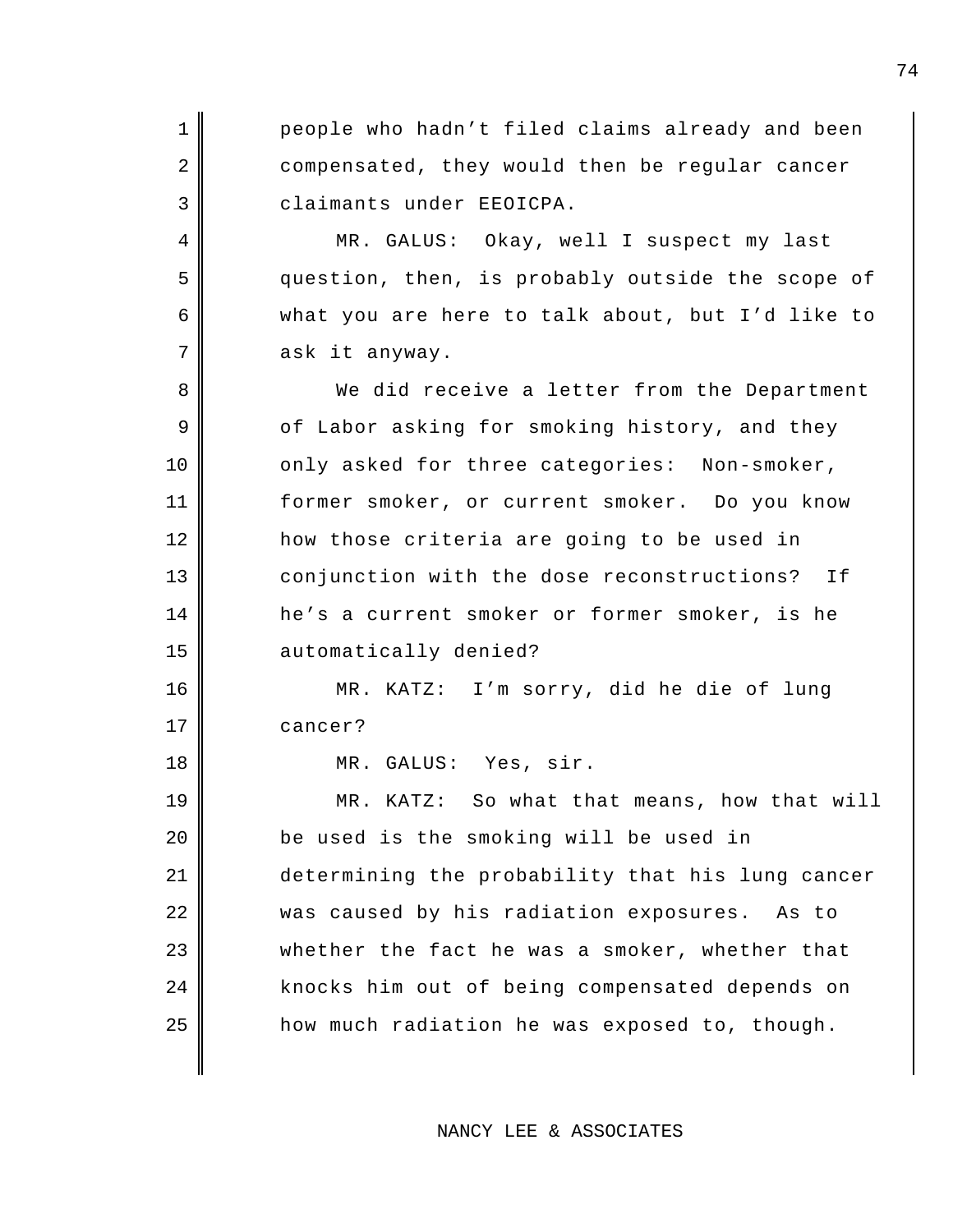| $\mathbf 1$    | MR. GALUS: He was there 38 years, cutting -       |
|----------------|---------------------------------------------------|
| $\overline{2}$ | MR. KATZ: Right.                                  |
| 3              | MR. GALUS: A long time.                           |
| $\overline{4}$ | MR. KATZ: No, but -- just the point I'm           |
| 5              | making is it depends on the radiation dose. The   |
| 6              | smoking affects the probability of causation, but |
| 7              | it's not the sole determinant. It's just one      |
| 8              | element that's considered within determining      |
| 9              | probability of causation.                         |
| 10             | MR. GALUS: Okay.                                  |
| 11             | MR. KRIEGER: Will the gentleman yield the         |
| 12             | floor for a second?                               |
| 13             | MR. GALUS: That was my last question. I'll        |
| 14             | yield to --                                       |
| 15             | MR. KRIEGER: On the issue of smoking, it's        |
| 16             | amazing. It's absolutely amazing that the         |
| 17             | government comes up with this smoking issue. Do   |
| 18             | you know what was in the World War II C-rations   |
| 19             | that was issued to every serviceman? Cigarettes.  |
| 20             | Do you know what the Red Cross did during the     |
| 21             | war, all the wars, basically? What did they do?   |
| 22             | They issued cigarettes to those people. And now   |
| 23             | we're dealing with, a lot of these places, with   |
| 24             | second-hand smoke, which is now coming up with an |
| 25             | issue that non-smokers it didn't make any         |
|                |                                                   |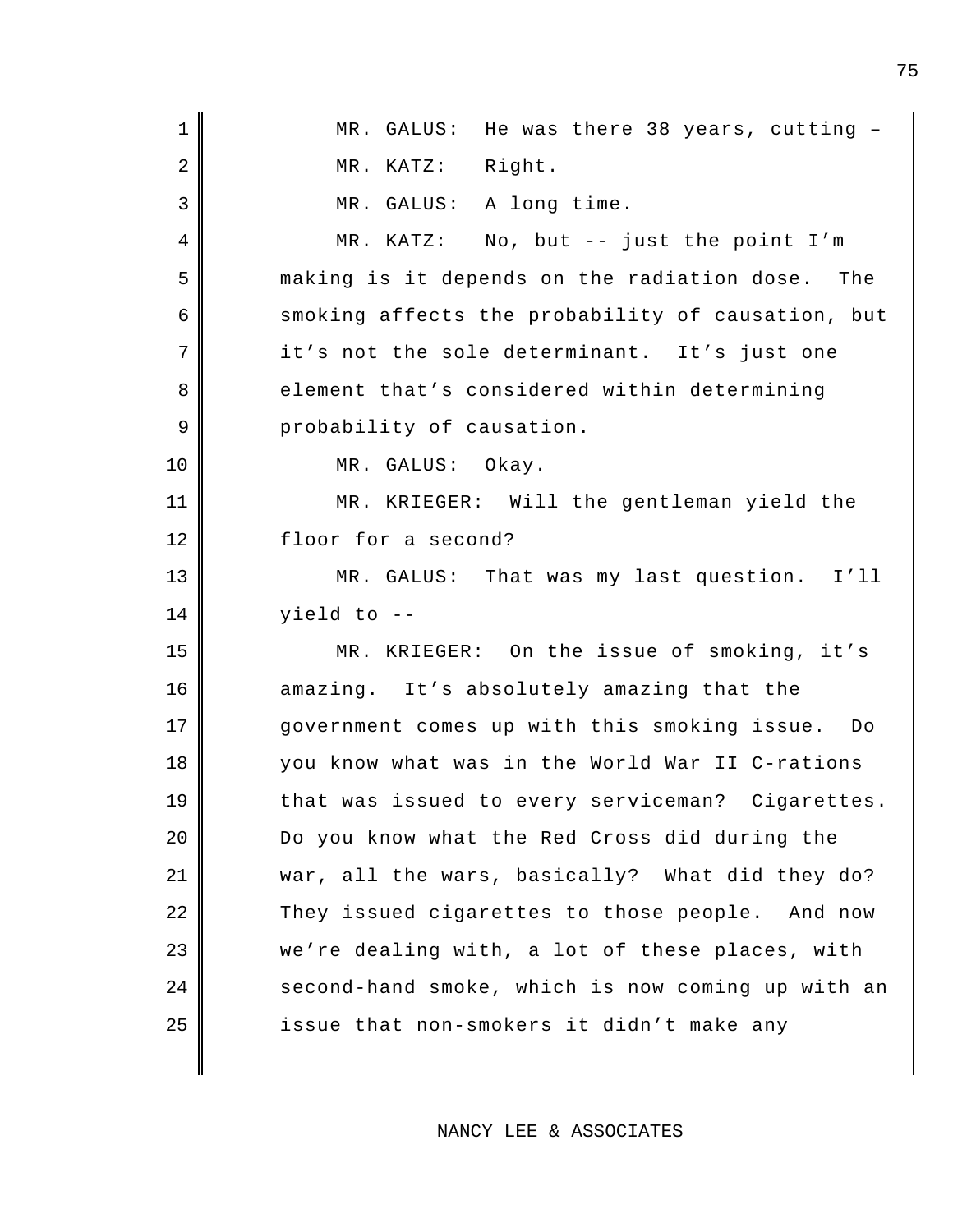1 difference, because they were getting second-hand 2 smoke. Smoking is not an issue here. 3 The issue is clear, absolutely clear-cut. 4 The site was contaminated with nuclear material, 5 and that's what we're dealing with. We're not 6 dealing with mouses running around floors or 7 anything else. We're dealing with fissionable 8 material that was not contained, that is out in  $9 \parallel$  the atmosphere, out in the workplace, and the 10 workers being exposed to it without being 11 || monitored. That's the issue. Let's not cloud it 12 || with the smoking issue. That really gets my

 $13 \parallel$  goat.

14 DR. NETON: I just would like to mention one 15 thing. We've discussed several things related to 16 the Department of Labor this evening, and I do 17 || want to point out for the record that the 18 Department of Labor had a representative 19 || scheduled to be here to help address some of  $20$   $\parallel$  these questions this evening, but their plane was 21 grounded in Washington, and couldn't make it in 22 || time for the meeting. So just so we are aware of  $23$  that.

24 MR. TOBIAS: Francis Tobias, once again.  $25$  || About the claims, what claims are being paid,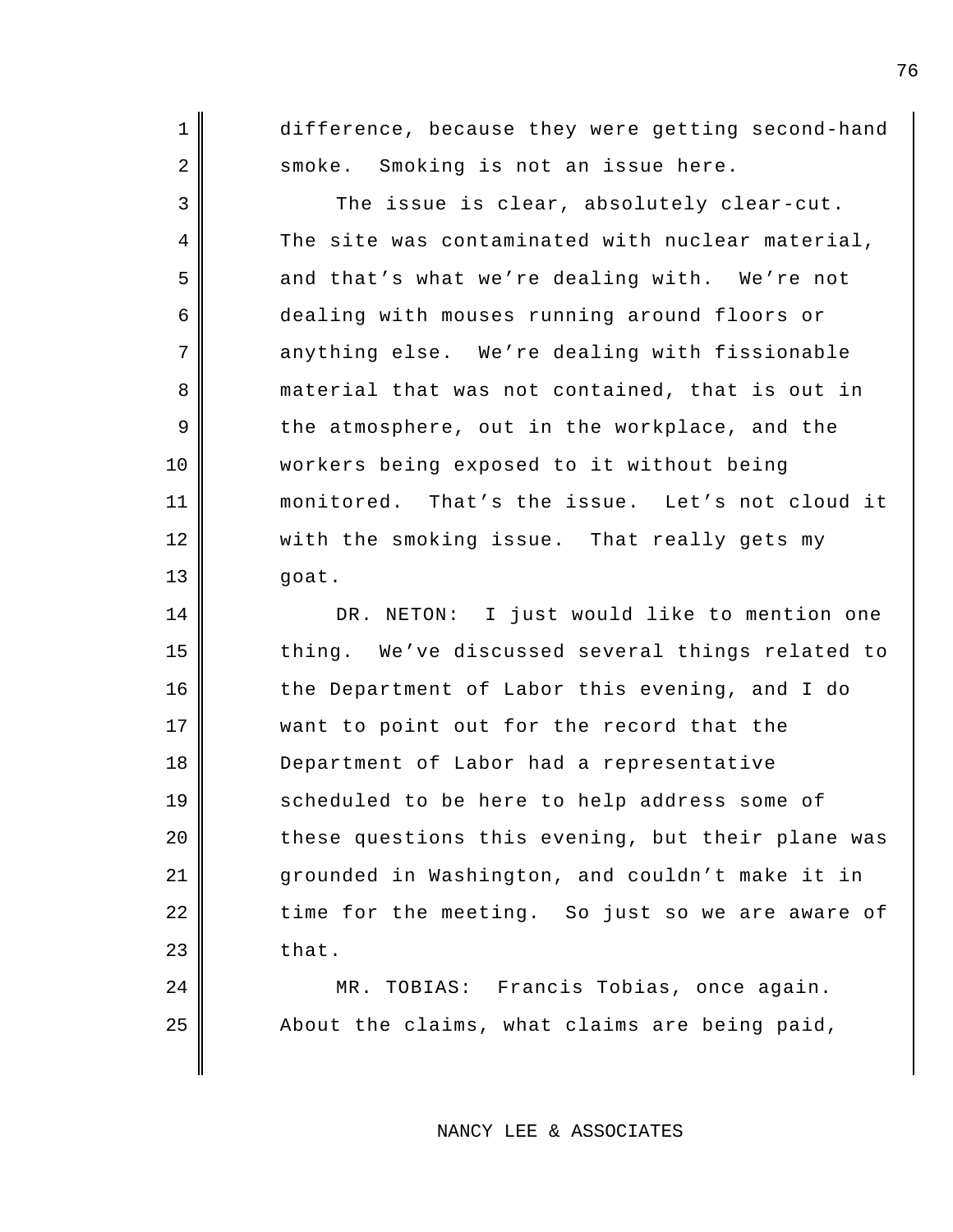1 || have any been paid to the Department of Energy 2 | workers? 3 DR. NETON: I'm not aware specifically how  $4 \parallel$  the payments have been made, but --5 || MR. TOBIAS: Well, I mean in that category. 6 There's four categories, right, or five? 7 MR. KATZ: You mean the claims for Special 8 Exposure Cohort members, current? Special 9 | Exposure Cohort members? 10 || MR. KRIEGER: Oh, those, yeah. 11 || MR. KATZ: Is that the four groups you're 12 talking about? 13 MR. TOBIAS: No, I'm talking about the  $14$  | \$150,000 dollar payment. 15 MR. KATZ: Yes. No, the –- 16 MR. TOBIAS: Did any of those -- now there's 17 different groups, Atomic Energy Workers, 18 Department of -- how many groups are there? 19 MR. KATZ: Yes, right. A large number of 20 claims have been paid, yes. 21 || MR. TOBIAS: In what groups? 22 || DR. NETON: Special Exposure Cohorts. 23 || MR. KATZ: To Special Exposure Cohort. 24 MR. TOBIAS: Okay. 25 || MR. KATZ: To people who were covered under

NANCY LEE & ASSOCIATES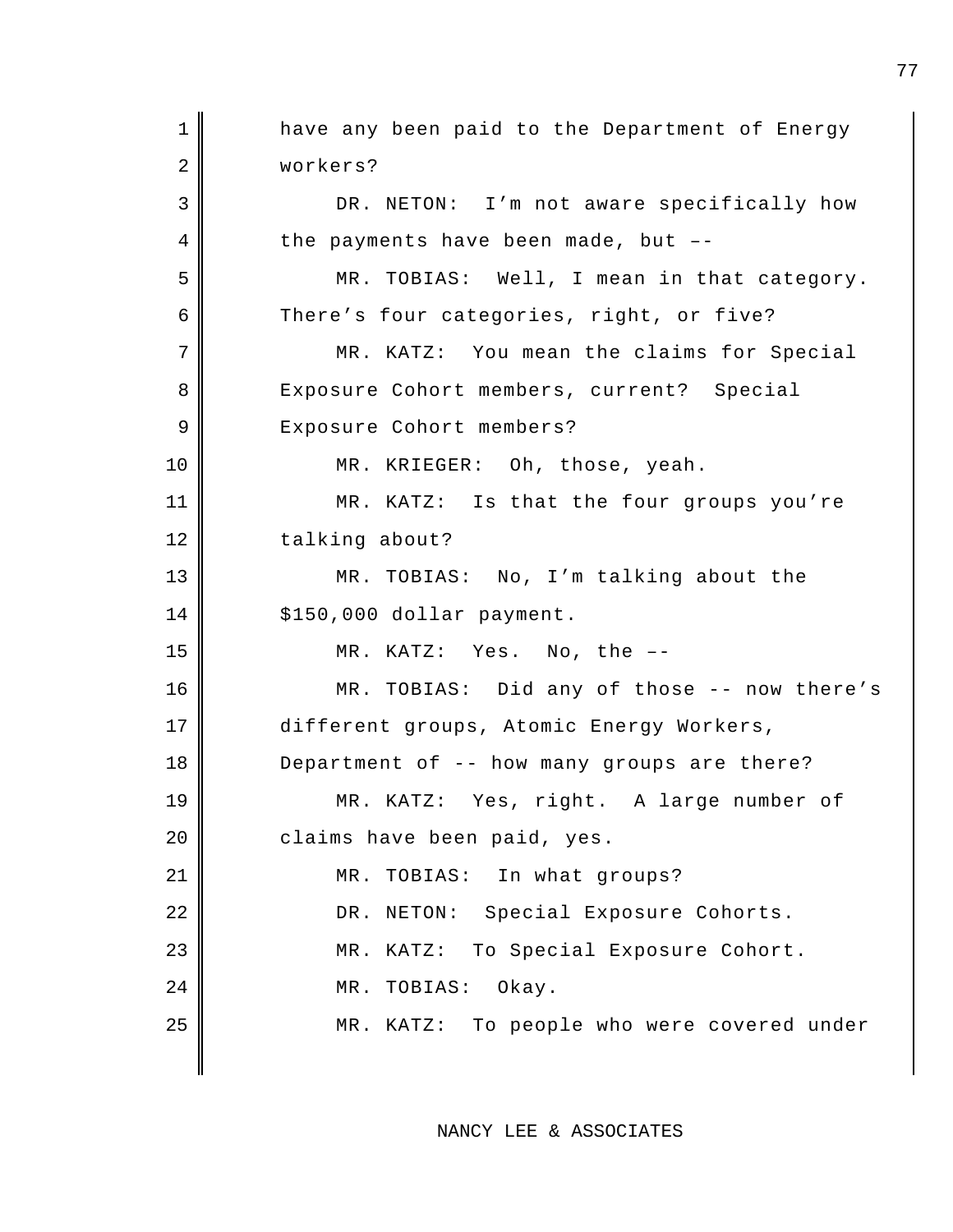| $\mathbf 1$ | RECA, which is the Radiation Exposure            |
|-------------|--------------------------------------------------|
| 2           | Compensation Act.                                |
| 3           | MR. TOBIAS: Okay.                                |
| 4           | MR. KATZ: This is people who were doing --       |
| 5           | MR. TOBIAS: Right.                               |
| 6           | MR. KATZ: -- uranium mining and milling.         |
| 7           | MR. TOBIAS: Okay.                                |
| 8           | MR. KATZ: And they were already compensated,     |
| 9           | but this law allowed them to get an additional   |
| 10          | \$50,000 dollars to have parity between people   |
| 11          | from -- Atomic veterans, in effect -- not atomic |
| 12          | -- uranium miners and millers, and these groups  |
| 13          | under EEOICPA. People with beryllium disease     |
| 14          | have been compensated. I don't know all the      |
| 15          | details, and I don't know the numbers. That's    |
| 16          | something the Department of Labor person would   |
| 17          | have, would have told you about if she had made  |
| 18          | it here.                                         |
| 19          | Okay. Because I know our plants<br>MR. TOBIAS:   |
| 20          | are covered under Department of Energy           |
| 21          | facilities. And that was my question, was there  |
| 22          | any payments made to employees from those, that  |
| 23          | particular group?                                |
| 24          | **DR. NETON: We have completed dose              |
| 25          | reconstructions and forwarded them to the        |
|             |                                                  |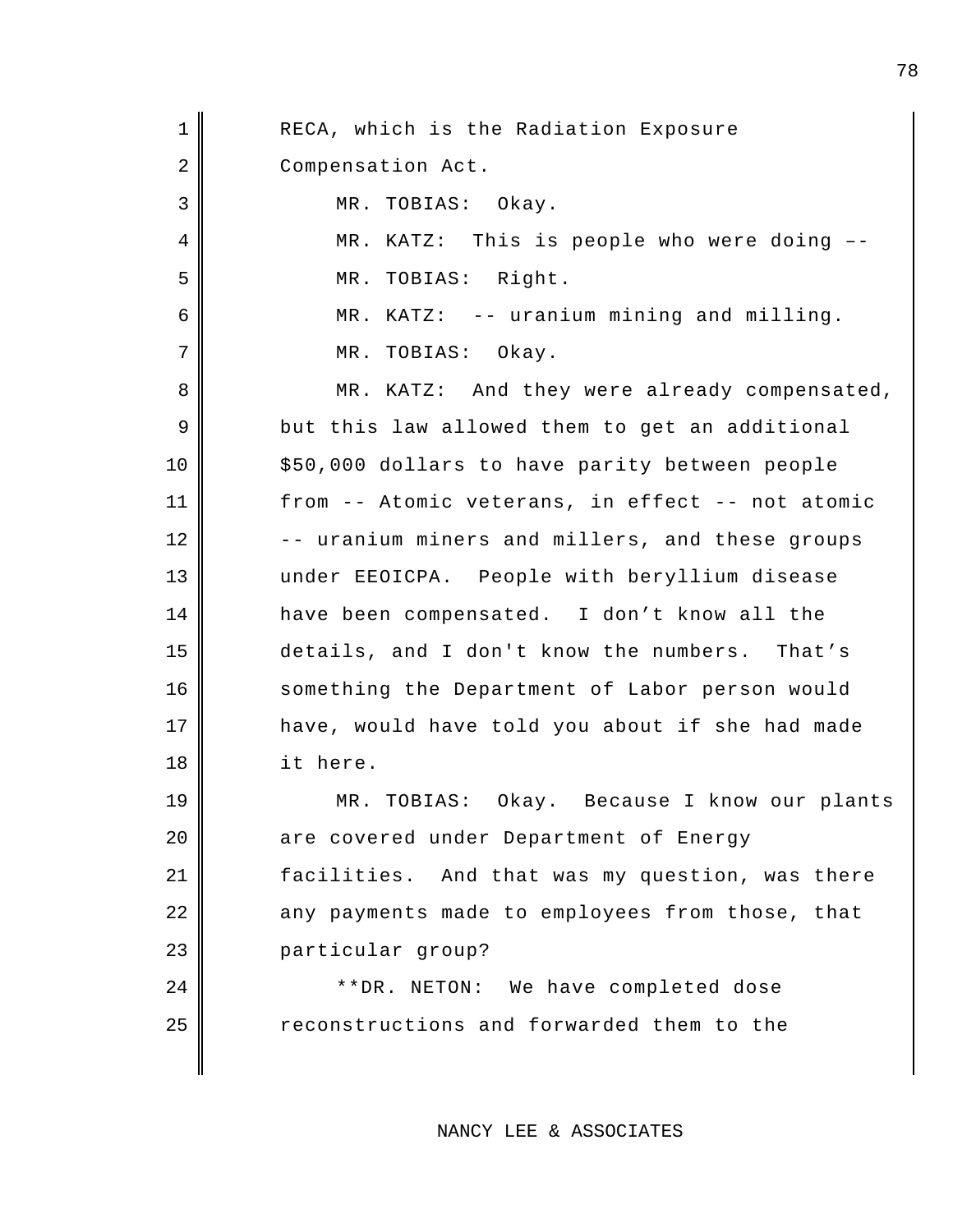1 Department of Labor for Department of Energy 2 facilities, and --3 MR. TOBIAS: Oh, I see. 4 DR. NETON: And we don't make the final 5 determination, but I suspect that some of those  $6 \parallel$  claims would have been compensated. 7 || MR. TOBIAS: Okay. I --8 DR. NETON: We don't have knowledge of how  $9 \parallel$  the  $-$ 10 || MR. TOBIAS: Yes. A follow-up question; I 11 appreciate your answer. 12 Was the dose reconstruction made for some 13 plants, or all plants? You said you did some 14 dose reconstructions and forwarded that to DOE. 15 || DR. NETON: Right. These are for 16 || individuals, individual claimants. 17 || MR. TOBIAS: Oh, for -18 || DR. NETON: Yeah. We have not done anything 19 || with the Special Exposure Cohort. 20 MR. TOBIAS: Individual claimants under the 21 Department of Energy --22 | DR. NETON: Energy facilities. 23 MR. TOBIAS: -- facilities. 24 DR. NETON: That's correct. 25 || MR. TOBIAS: Okay.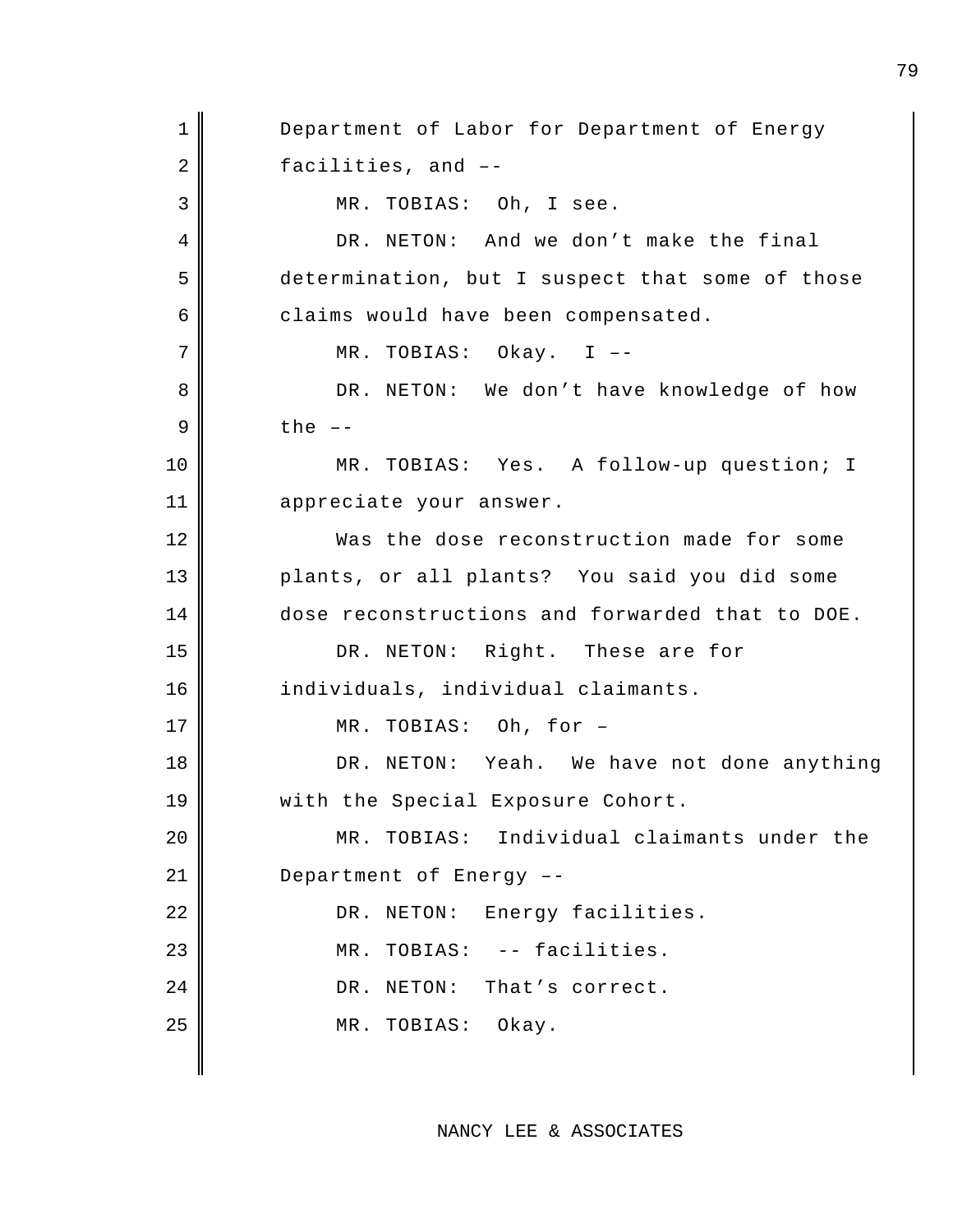| $\mathbf 1$    | DR. NETON: No Atomic Weapons Employer             |
|----------------|---------------------------------------------------|
| $\overline{a}$ | facilities yet, thus far, have completed dose     |
| 3              | reconstructions.                                  |
| 4              | MR. TOBIAS: Okay. Thank you.                      |
| 5              | MR. RAUCH: All right, Jim Rauch. I'm with a       |
| 6              | citizens group called FACTS, For A Clean          |
| 7              | Tonawanda Site, which formed in 1994 by Linde     |
| 8              | workers --                                        |
| 9              | MR. KATZ: Excuse me, the recorder is just         |
| 10             | having a hard time understanding exactly what you |
| 11             | said as to your affiliation. If you could repeat  |
| 12             | it again.                                         |
| 13             | MR. RAUCH: FACTS, For A Clean Tonawanda           |
| 14             | Site, a citizen group was formed in 1994 around   |
| 15             | the clean-up of the Manhattan Project site in     |
| 16             | Tonawanda, New York.                              |
| 17             | I'm going to speak mostly to the Linde site,      |
| 18             | but I'd like to just comment, because there are   |
| 19             | people here from Bethlehem. I'm a pharmacist,     |
| 20             | and I've been dealing with nuclear issues since   |
| 21             | the eighties -- the Niagara Falls storage site in |
| 22             | Lewiston, New York, West Valley site, and the     |
| 23             | Tonawanda site mainly. I'm quite experienced in   |
| 24             | this area.                                        |
| 25             | I'm appalled by the lies the government has       |
|                |                                                   |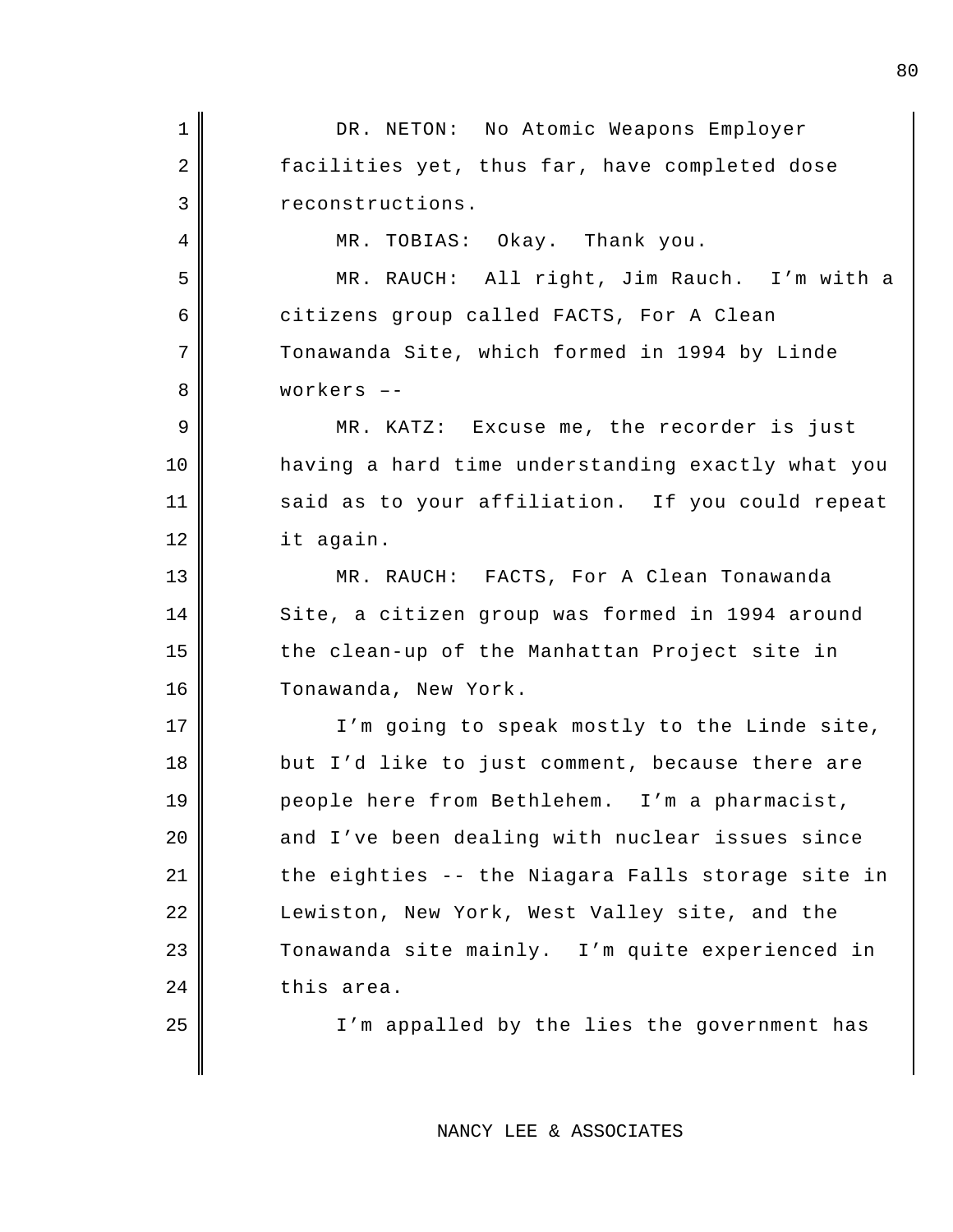1 come forward with repeatedly, and specifically 2 the Department of Energy. That was why I made 3 the inflammatory earlier remarks. There's very 4 | little credibility here with the Department of 5 Energy, very little credibility with the federal 6 || government in general. I, myself, see these 7 agencies working hand in hand to really frustrate 8 || legitimate claims.

9 With regard to Bethlehem, I was approached by 10 a woman whose father died there, and she sought 11 information from eight federal agencies on his 12 exposure. She sent me some of the data that he  $13$   $\parallel$  obtained. That data showed -- it was air 14 monitoring data -- that showed exposure to 15 uranium at levels 300 times the 1992 standard for 16 exposure in the United States. She wanted my 17 | opinion on whether to -- was it worth bothering 18 filing a claim or not. She had been given the 19 Tunaround by getting information from these 20 agencies. Now it has been glibly stated that 21 you'll get this information from the contractor. 22 Well, our experience has been just the

23 | opposite. You have to go to federal court to get  $24$  information that the departments have, the 25 **Department of Energy has, and won't give to the** 

NANCY LEE & ASSOCIATES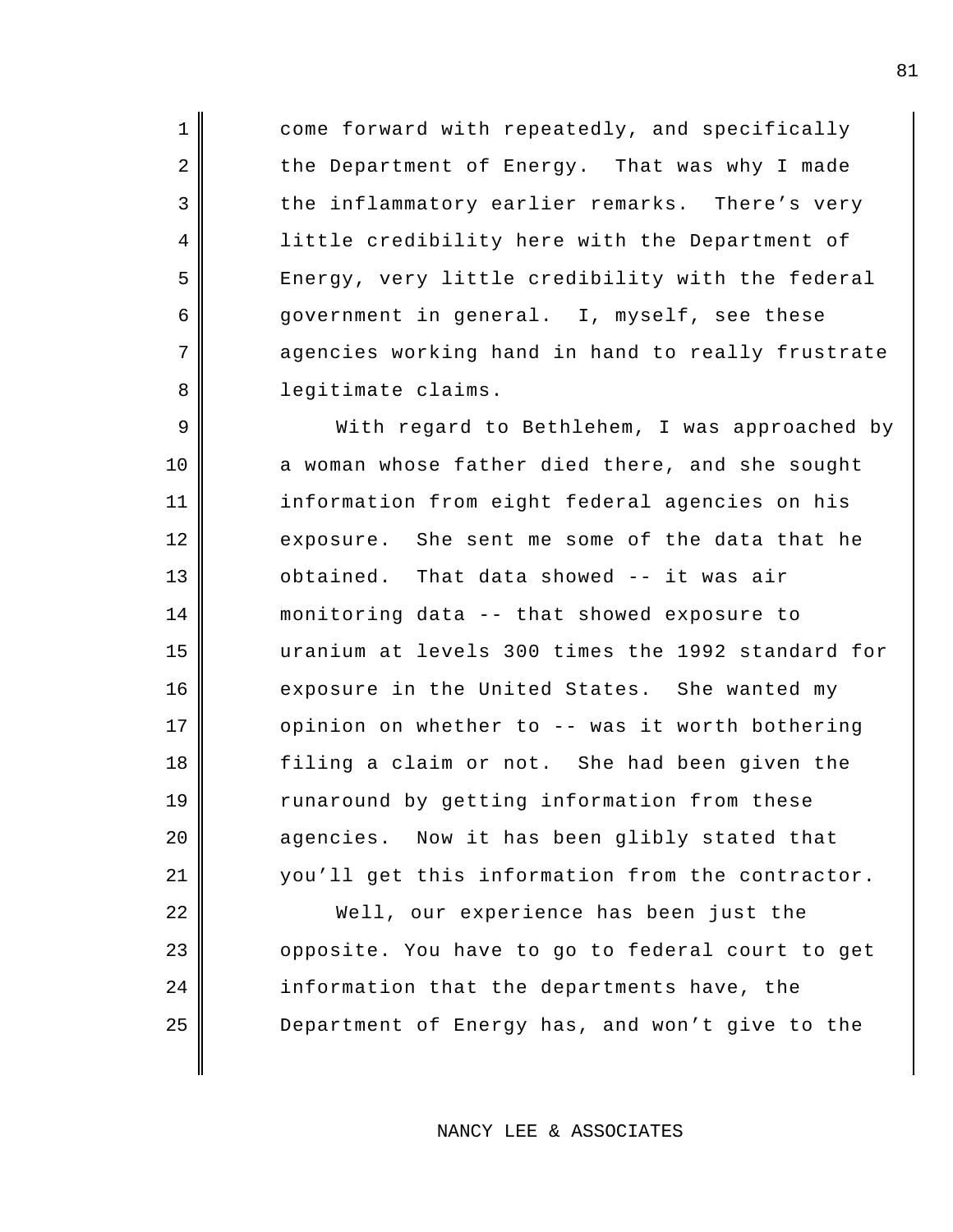1 || public. We had to go to federal court to get the 2 contracts, the Manhattan Project contracts, 3 between the Linde Air Products Company and the 4 Manhattan Project, Army Corps of Engineers, the 5 federal government contracts from the forties.

6 We were lied to by the Department of Energy 7 The representatives. They were representing -- that 8 || were representatives for site clean-up that said 9 the Department of Energy had no title to that 10 || material that was contaminating the site, 11 | Tesidual contamination. The contracts state 12 clearly that the title remains with the federal 13 | government.

14 | So all this while, while we are going through clean-up decisions over here in Tonawanda, Department of Energy employees, Ronald Kirk, site manager, lied to the public repeatedly and said  $\parallel$  that they had no title to the material until they cleaned it up. They are legally liable for this 20 material. They have been from day one.

  $\parallel$  The contracts retained title in the U.S.A. **because they thought there might be some value to**  the material. Granted the emphasis at that time was all on producing nuclear weapons. Everything  $\parallel$  else was secondary, and therefore the devastation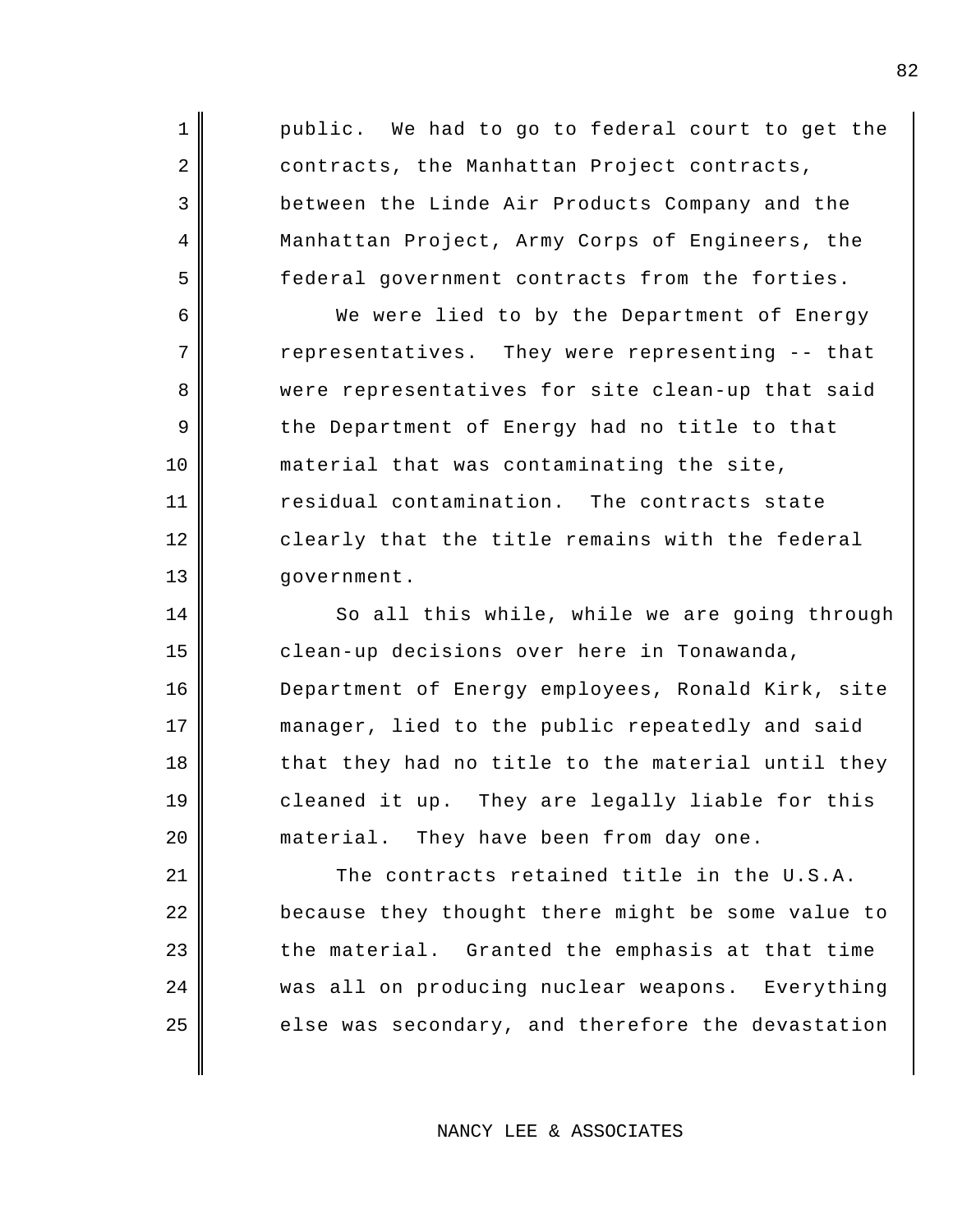1 Wrought on the worker communities was horrible at 2 some of these facilities, absolutely horrible. 3 The public still doesn't know, and largely 4 || wouldn't know without the work of a reporter at 5 *U.S.A. Today.* 

6 UNIDENTIFIED: Mike Easton (phonetic).

7 MR. RAUCH: Okay. This is the state of 8 affairs we have here. It's deplorable. Congress 9 cally doesn't give a damn, okay. They react to 10 pressure. That'S why Paducah got it. They react 11 to pressure. When the workers learned there that 12 they hadn't been monitored for plutonium, 13 neptunium, there was an uproar. The way Congress 14 dealt with it was they included them in the Act.

15 || The same thing happened with these formerly 16 utilized sites, when the Congress passed UMTRCA 17 in 1978. The worst ones in the west got 18 enumerated, 22 sites are going to be cleaned up, 19 okay. The rest were going to be added to over a 20 **period of a year.** They gave the Secretary of 21 Energy a period of a year to add them. No others 22 || were added. Linde should have been added, as 23 well as 46 other what's called FUSRAP site, 24 || Formerly Utilized Site Remedial Action Program  $25$  sites. They should have been added but they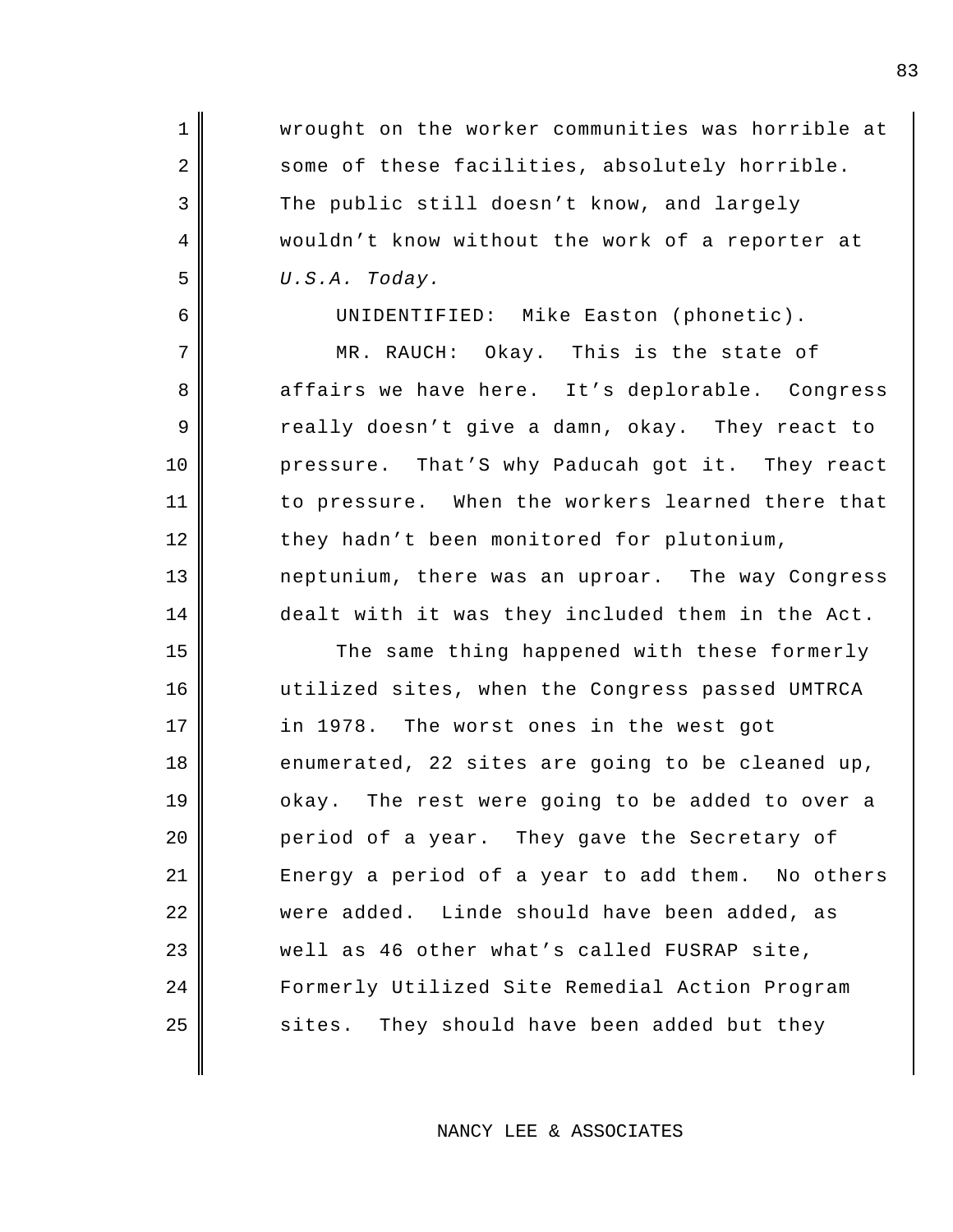1 Weren't. Why? Unless you yell and scream, 2 nothing happens in this country. The government 3 || knows damn well what they did to these people. 4 They know, but they're not going to do anything 5 about it until they're forced to, pure and 6 simple.

 $7 \parallel$  That takes care of the comment on Bethlehem. 8 I recommended that she file a claim. I don't 9 || know what has happened. My recommendation was to 10 get legal help, get her own consultant, her own 11 health physicist, to work this stuff up. My 12 comment earlier to Dr. Katz about what are the 13 guidelines, really didn't answer the question 14 because there's a lot of controversy over what 15 doses do cause cancer. And they've come down 16 | repeatedly with re-assessment, have come down 17 || over the years.

18 There's independent scientists like John Gofman (phonetic) who believe the doses are ten -  $\parallel$  - the official doses are ten times higher than 21 they should be for causation. Okay. That's why I asked the question. It's glib to say we're 23 going to pick the cancers that are going to be most beneficial to the claimant. But still, you are not answering the specific question I asked.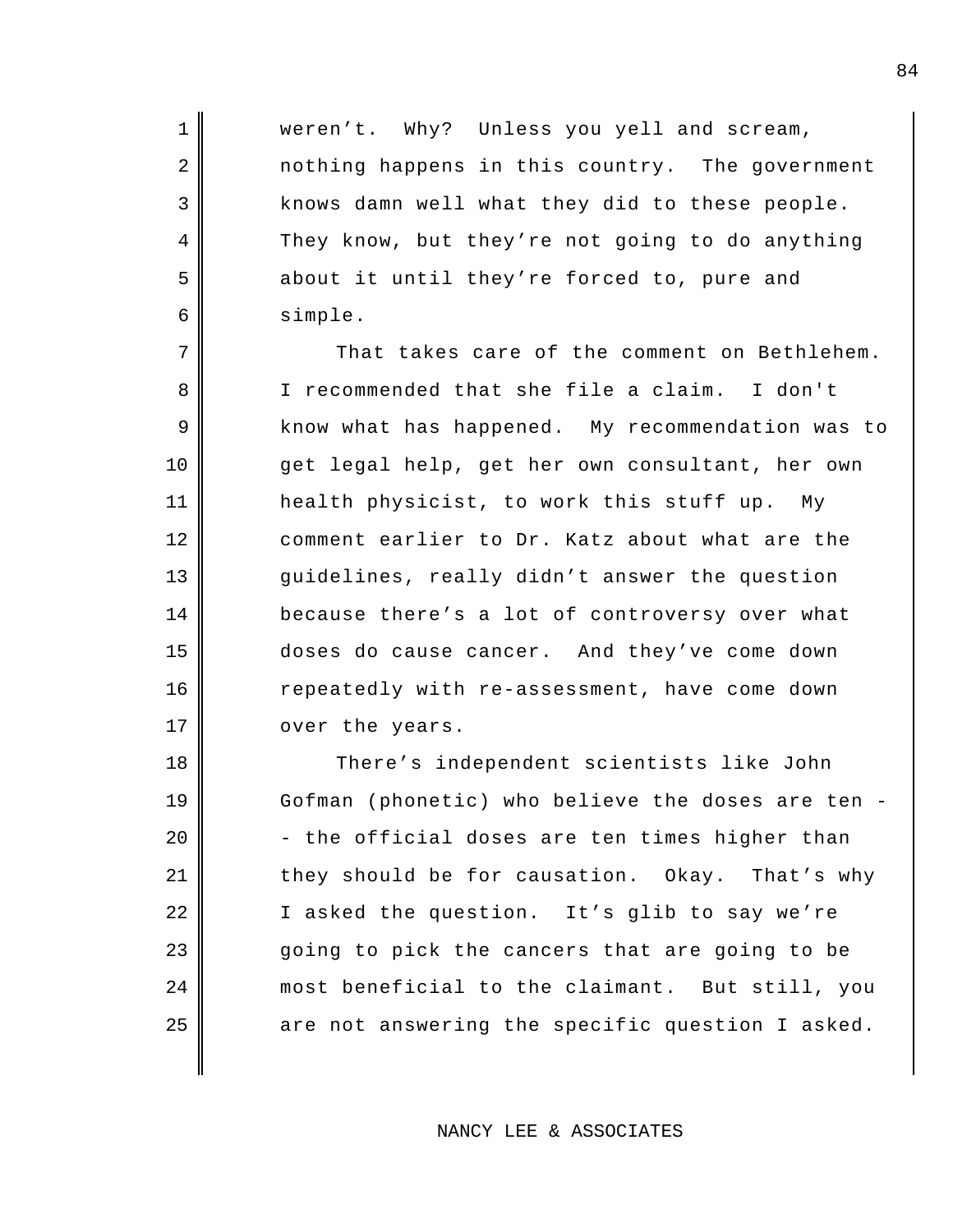1 || It's what is your dose of causation, and what is  $2 \parallel$  the basis for that? 3 MR. KATZ: Let me respond to that, then. I 4 did respond to it in a general way, but perhaps 5 you don't recall. 6 We have a risk-assessment program that is 7 exactly intended to make those estimates on a 8 case-by-case basis as to the probability of 9 causation. This is something, the probability of 10 causation for each case, the probability that the 11 dose or doses incurred by an individual caused 12 that individual's cancer. 13 Now that risk-assessment program is, as 14 Tequired by the law, based on certain parameters 15 that are extremely claimant favorable. And I 16 || don't know if you're familiar with it or whether 17 || this would make sense to you, but the 18 determination is made on what is called -- and 19 this is going to sound like Greek to some people, 20 | I'm sure -- but the upper 99 percent credibility 21 | limit for the probability of causation. 22 || MR. RAUCH: Probability limit? 23 MR. KATZ: Upper 99 percent credibility limit  $24$ 25 MR. RAUCH: Credibility limit.

NANCY LEE & ASSOCIATES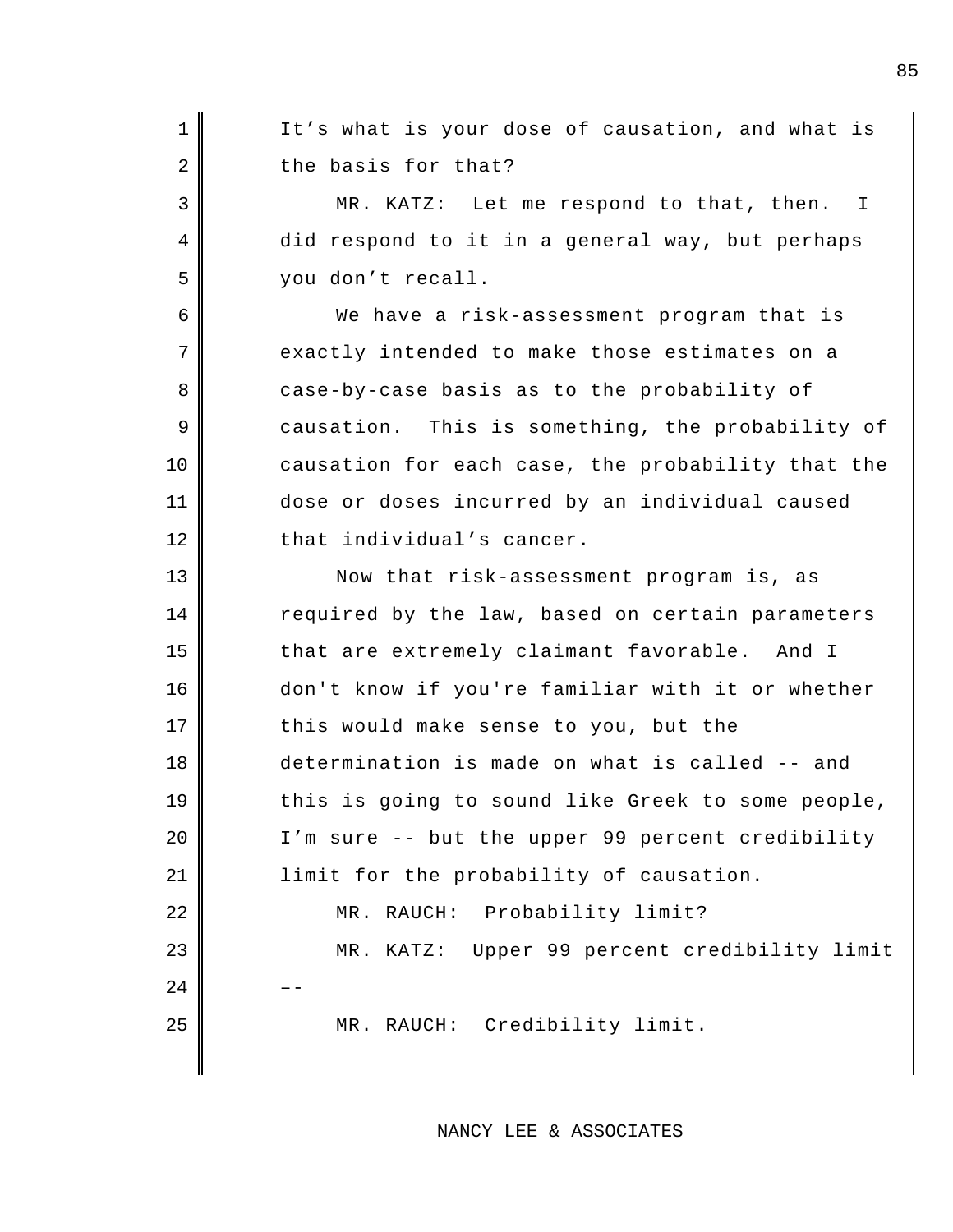1 || MR. KATZ: -- of the probability of causation 2 determination, which is, just to sort of try to 3 explain that very briefly, means that you're  $4 \parallel$  taking -- well, there is really no simple way to 5 sand sexplain this. But you're taking -- probability  $6 \parallel$  of causation is a statistical determination.  $7 \parallel$  You're doing an estimate. And if you were, say, 8 to have 100 estimates of what the dose -- what  $9 \parallel$  the probability of causation was, 100 estimates, 10 you're taking the highest, basically the highest 11 estimate of causation and using that to determine 12 probability of causation.

13 || Let me explain that a little better, maybe. 14 You have 100 guesses as to what the probability 15 of causation was. One quess is that it was 12 16 percent, 12 percent likely that the cancer was 17 caused by radiation. Another guess is 13 18 percent, and that goes up all the way from 12 19 percent to, say, 60 percent, 100 different 20 guesses. What we have basically said -- and 21 Congress required this -- we're going to make our 22 determinations based on that highest guess. 23 || MR. RAUCH: My point, you're missing my

24 point. The point is that if that 12 or 60  $25$  percent was based on a dose that's one-tenth the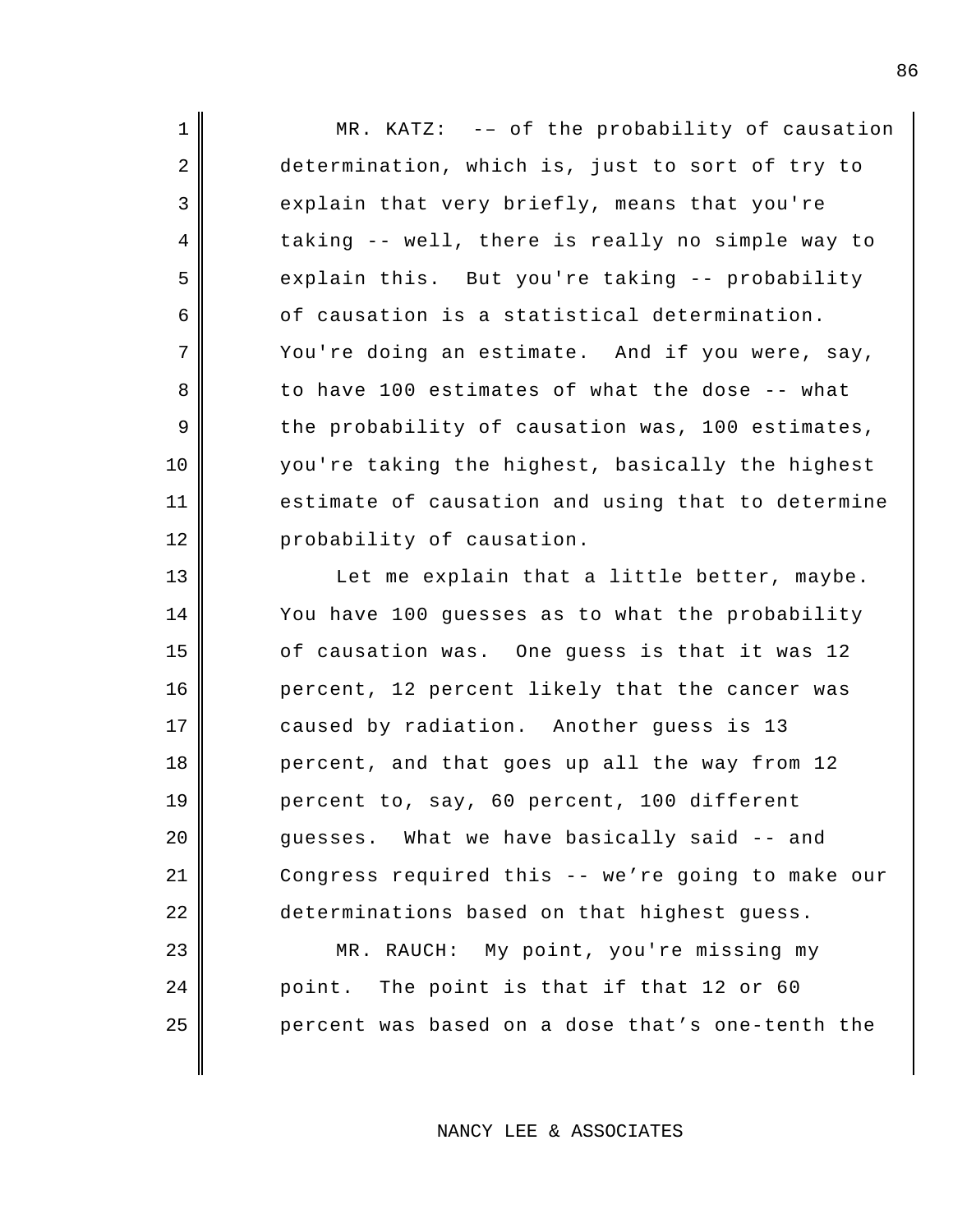| $\mathbf 1$ | dose that independent health physicists           |
|-------------|---------------------------------------------------|
| 2           | recommend, then that isn't the most favourable.   |
| 3           | Do you understand what I am saying?               |
| 4           | DR. NETON: Yeah, I hear what you are saying.      |
| 5           | But I think $-$ -                                 |
| 6           | MR. RAUCH: Well, you're talking about             |
| 7           | statistical probability.                          |
| 8           | DR. NETON: Right. I think that if you --          |
| 9           | the program, the risk program that Ted is         |
| $10 \,$     | referring to, is on our web site. And I would     |
| 11          | encourage people to go out there and run their    |
| 12          | own little calculations if they have access to    |
| 13          | the web.                                          |
| 14          | But all the uncertainty with the risk models      |
| 15          | is included in this program, so that we allow for |
| 16          | a wide -- these risks are not precisely known, so |
| 17          | it allows for a wide distribution of these risks. |
| 18          | And you run the calculation, like Ted says, and   |
| 19          | we actually run it several thousand times and     |
| 20          | developed a range of possibilities based on the   |
| 21          | science that we know. And we do account for the   |
| 22          | fact that there are those that say the risk is    |
| 23          | more, it's more risky or less risky. All those    |
| 24          | are in there. And then we take the upper end of   |
| 25          | all those estimates and use that to determine if  |
|             |                                                   |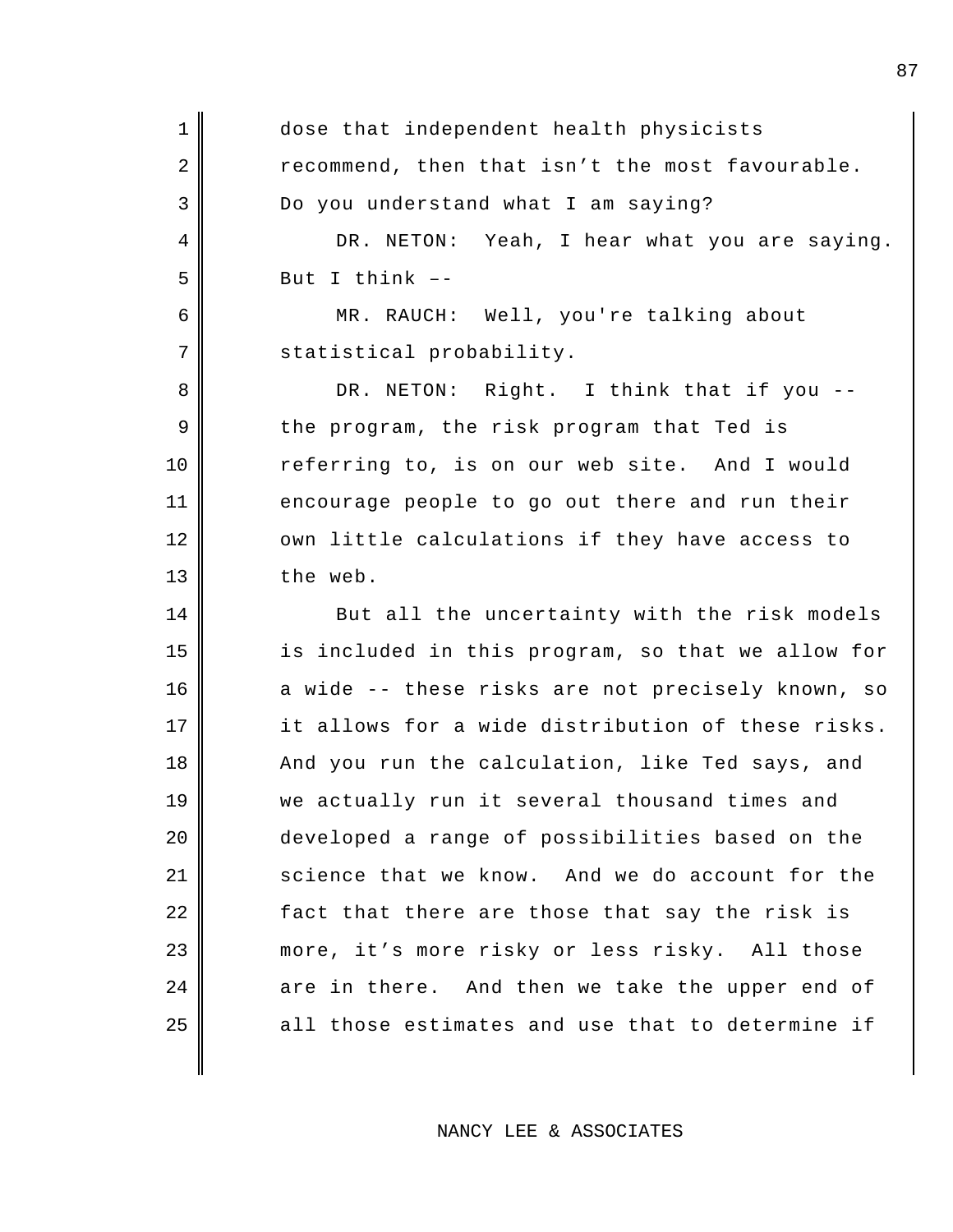| $\mathbf 1$ |                                                    |
|-------------|----------------------------------------------------|
| 2           | MR. RAUCH: I'm speaking about the radiation        |
| 3           | dose of causation. There's a range there, for --   |
| 4           | DR. NETON: Well, the dose also is input as a       |
| 5           | range. For example, we are not constrained to      |
| 6           | put in a single number for the dose. If we don't   |
| 7           | know what the dose is but we know it's between     |
| 8           | one and ten, we can say that, and it will sample   |
| 9           | all of those things.                               |
| 10          | MR. RAUCH: No, but in evaluating that, what        |
| 11          | I'm saying is your standard for evaluation is      |
| 12          | what? When I mentioned BEIR --                     |
| 13          | DR. NETON: There is no single value. It's a        |
| 14          | risk model that's based on probabilities.<br>There |
| 15          | is no single risk value in this model. This        |
| 16          | model samples the science as we know it, and       |
| 17          | given the uncertainty about those risk values,     |
| 18          | it's tried to be a very fair --                    |
| 19          | MR. RAUCH: When you are doing dose                 |
| 20          | reconstruction you go to a site -- I'm directing   |
| 21          | this to Dr. Katz -- for example, Linde. You go     |
| 22          | to a site, and you gather its environmental data,  |
| 23          | soil concentrations. You gather data off the       |
| 24          | structure, what the surface contamination is.      |
| 25          | You gather in picocuries per gram.                 |
|             |                                                    |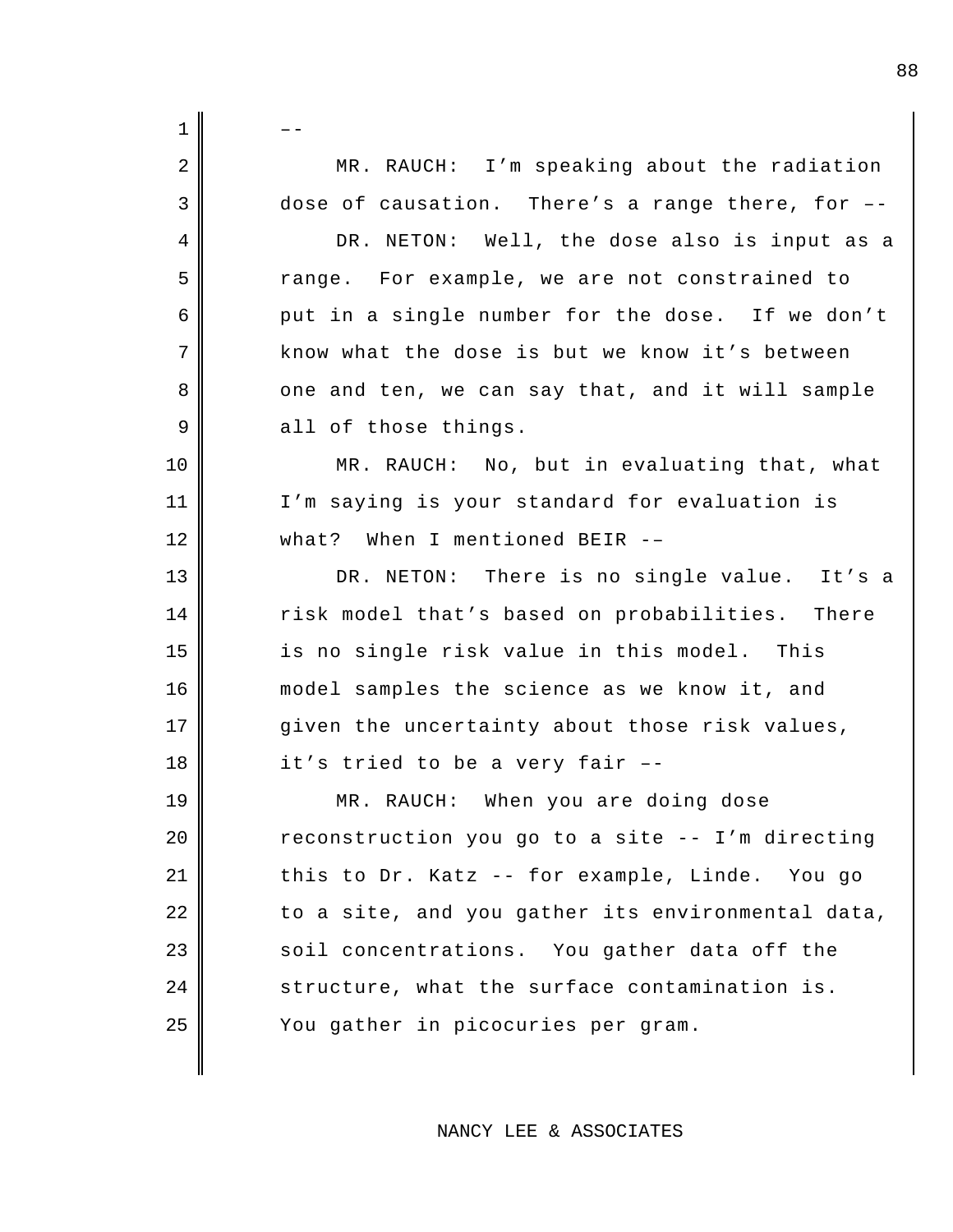1 COURT REPORTER. I'm sorry, you gather? 2 MR. RAUCH: You gather in picocuries, P-I-C- $3 \parallel$  0, capital C-U-R-I-E-S. Picocuries per gram. 4 You gather all this information. You then have 5 || to develop a dose conversion factor for different 6 coutes of exposure. 7 Okay, say you got uranium at 238 thousand 8 picocuries per gram on the beams of a building 9 that people are working in, okay. You 10 extrapolate out that airborne contamination to 11 | ingestion by an airborne route. Or say they're 12 carrying it into the workplace and they're 13 getting it on their food, it's on their hands. 14 They're eating. They weren't warned, okay. It's 15  $\parallel$  on their hands, they're ingesting it, okay. 16 What I'm asking you is what dose conversion 17 factors are you using? 18 || DR. NETON: Okay, I know you've addressed  $19 \parallel$  this to Ted, but I'm actually the health 20 **physicist responsible for leading all these dose** 21 reconstruction efforts within NIOSH. So unless  $22$  | Ted wants to  $-$ 23 || MR. KATZ: No. 24 | MR. RAUCH: I'm sorry.

25 DR. NETON: That's okay. We are using -- and

NANCY LEE & ASSOCIATES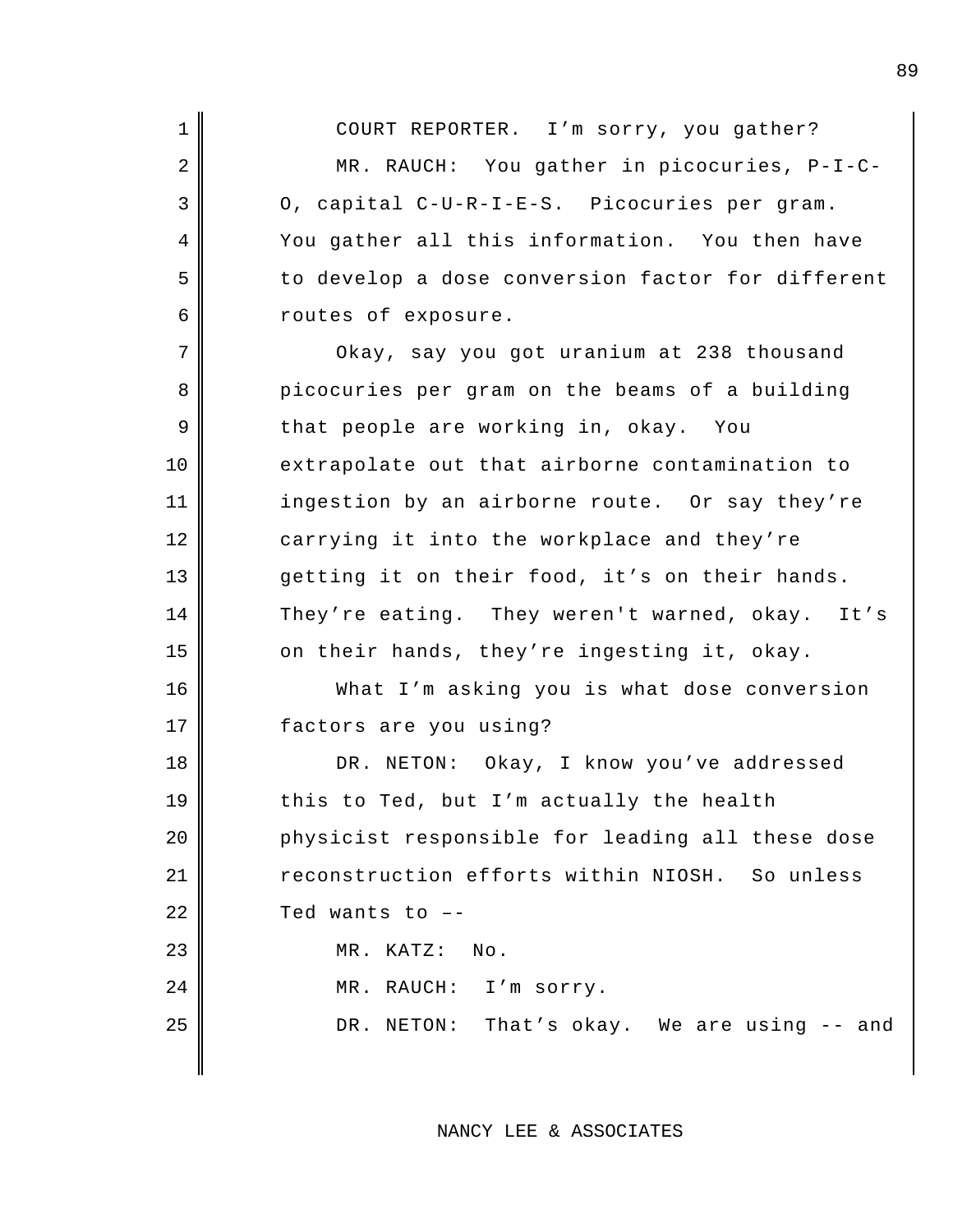1 again, this might get more complicated than  $2 \parallel$  people want to -- but we are using the ICRP most 3 current models. We are using the ICRP 66 lung 4 model, and the most recent metabolic models that 5 || are available that predict the dose to the 6 worker. In addition to that –- 7 MR. RAUCH: I just would say I asked that 8 specifically, whether it was ICRP, and I didn't 9 get the response. 10 || DR. NETON: I'm sorry, I probably didn't hear  $11 \parallel$  that. 12 || In addition to that, we are also allowing for 13 the fact that the different types of radiation  $14$  are more efficient at causing cancer than others. 15 We have taken the ICRP radiation weighting 16 factors and actually developed our own 17 distributions about them, allowing for the fact 18 that we know that those aren't certain. So we've 19 actually done a lot to modify that and be more 20 claimant favorable in that area. So there are a  $21$   $\parallel$  number of things that we have done to do this. 22 || MR. RAUCH: Okay. I have a number of 23 comments, so if there are other people that have  $24$  || to leave, just go right ahead. 25 || DR. NETON: Yes, it might be best if we

NANCY LEE & ASSOCIATES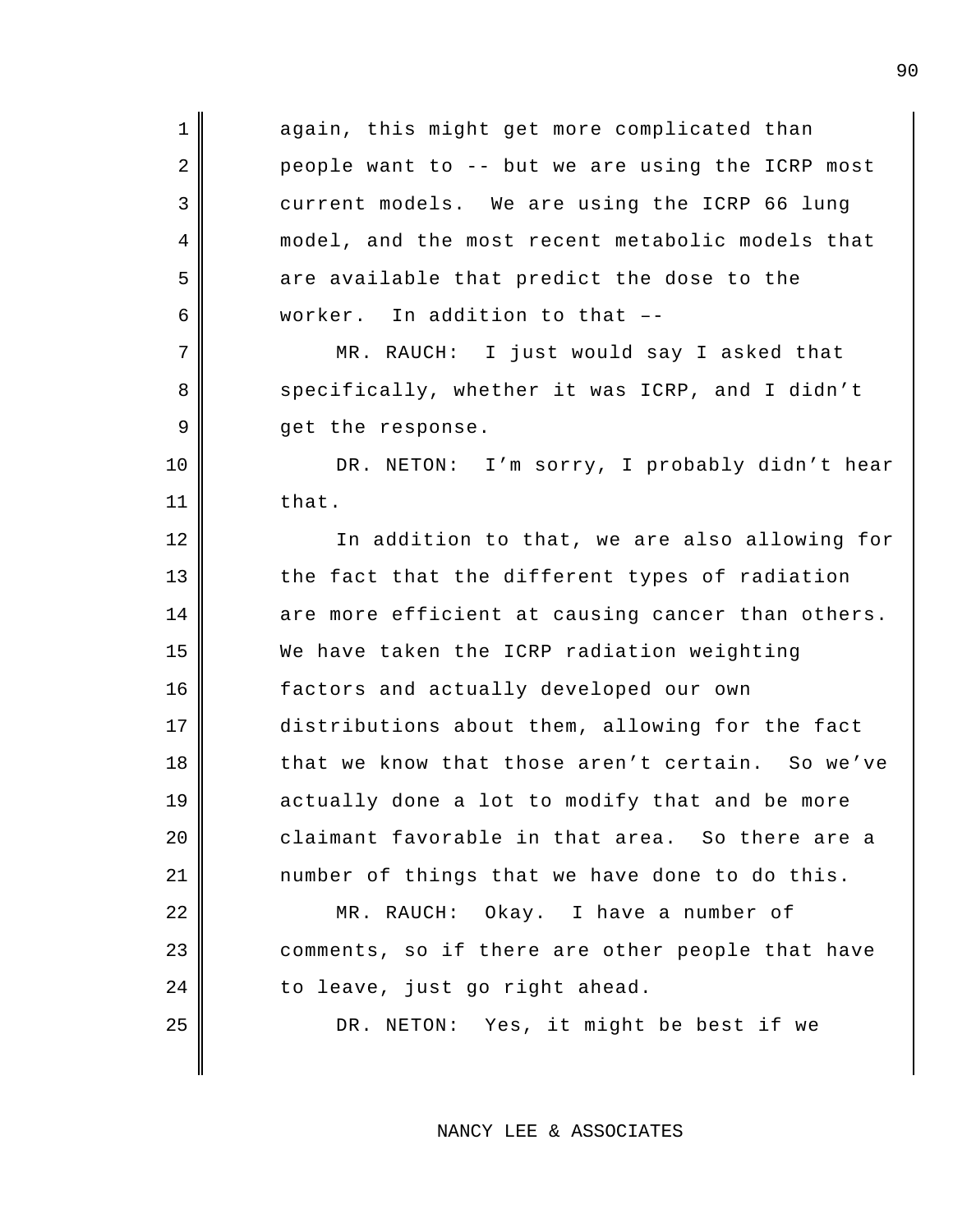$1 \parallel$  rotated a few, just so we allow time. 2 MR. GALUS: I would like to ask one question. 3 Tim Galus again. My father worked at Linde from 4 1941 to 1978, so that's basically nine of the ten 5 Atomic Weapons Employee years -- and I think the 6 DOE years are uncertain -- but it's nine of the 7 || ten Atomic Weapons. 8 When you do your dose reconstruction, are you 9 only going to consider his exposure during those 10 nine years, or will it be for the entire 38 years 11 that he worked at the site? 12 DR. NETON: It will be for the entire time 13 period he worked at the site, up to the date of 14 diagnosis. 15 MR. GALUS: Okay, so -- 16 || DR. NETON: So, yeah, all exposure is 17 covered. As long as you are considered to be in 18 the covered work -- employed in the covered 19 period, then your dose is estimated all the way 20 up until your date of diagnosis, no matter what 21 | the covered period is. 22 MR. FIGIEL: John Figiel again. I was on 23 your web site, the NIOSH web site, and I found a  $24$   $\parallel$  terminology that -- if you could explain it to  $25$  me, the terminology is default values in

NANCY LEE & ASSOCIATES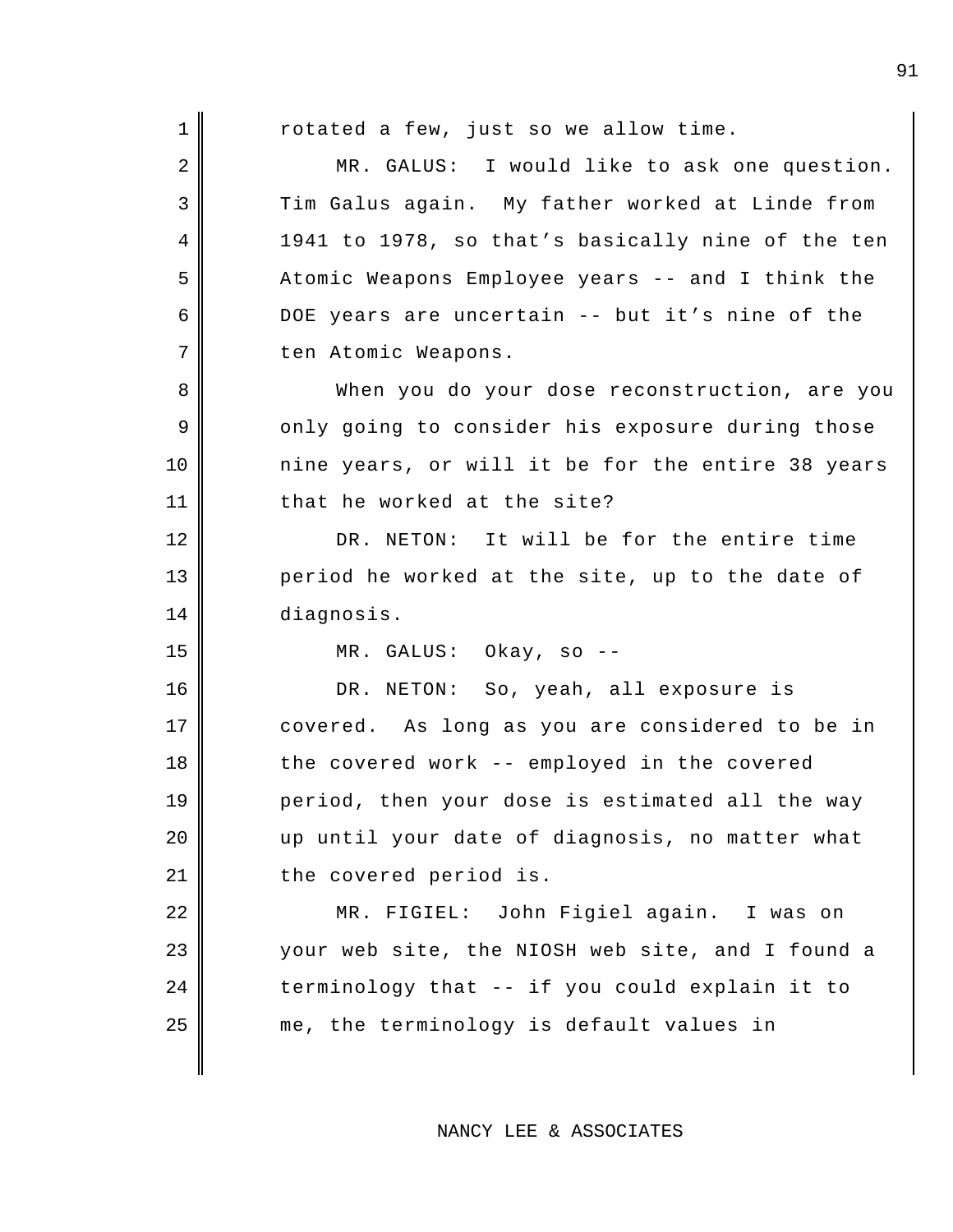1 compensation. Is there another avenue that we're  $2 \parallel$  going to see later on -- $3 \parallel$  DR. NETON: Okay, I'm not --4 MR. FIGIEL: –- as opposed -- the lump sum 5 was one hundred and fifty. Is there going to be  $6 \parallel$  -- will that be broken down at another time and 7 || place? 8 DR. NETON: No, no. There is only one lump 9 | sum, \$150,000 dollars. 10 || I believe the default values that you read 11 are referring to the default values that we may 12 use in doing dose reconstructions. If we don't 13 know, for example, the particle size that was in  $14$  the air, there are certain default values in 15 these ICRP models that I just referred to state 16 are appropriate to use or suitable to use for an 17 || industrial environment, so we would pick those 18 || values. And where we don't know any better, we 19 || will actually pick the most conservative, 20 claimant favorable default values. 21  $\parallel$  1f we don't know -- if the material was -- if 22 || we have to pick between a material that's very 23 | insoluble or very soluble in the lung and we 24 don't know any better, we will pick the most 25 || insoluble material because that would deliver the

NANCY LEE & ASSOCIATES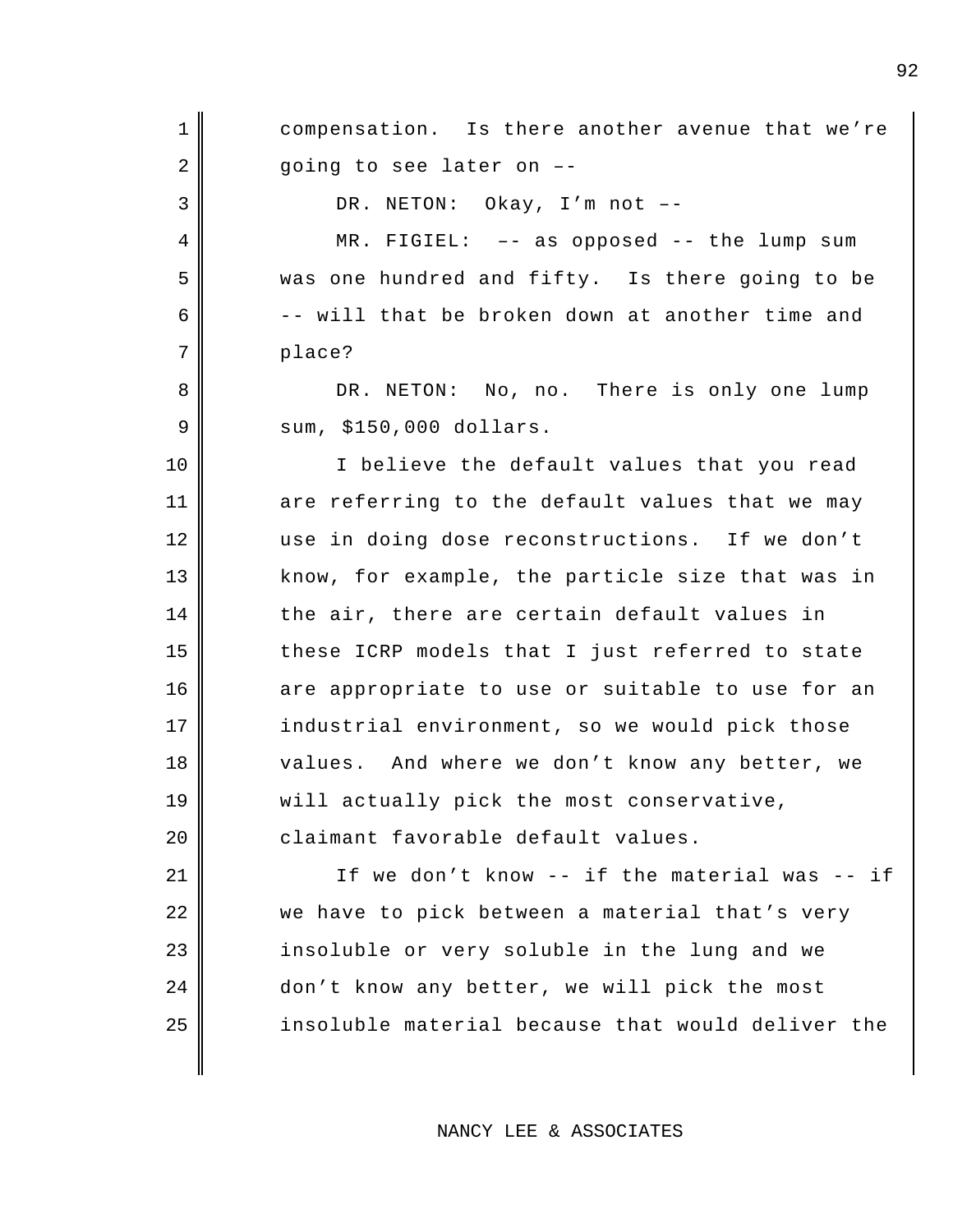1 largest dose to the lung, if the lung was the 2 organ that developed cancer. If it were some 3 other organ we would look at that and run all 4 possible models, and err on the side of being 5 claimant favorable.

6 MR. RAUCH: Jim Rauch continuing here. 7 || T wonder, commenting on this petitioning for 8 a Special Exposure Cohort status, that happens 9 after a dose reconstruction cannot be 10 accomplished, okay. Now I wonder if other people 11 see the irrationality here. If you can't do dose 12 reconstruction, then the wording is if you 13 petition for Special Cohort is if a determination 14 is made you are likely endangered. I know you've 15  $\parallel$  explained that, you've explained likely 16 endangered. But presumably you need some 17 | information to determine likely endangered. What 18 is that information?

19 MR. KATZ: So you still need some information  $20$  | about, for example, the source term, what people 21 | were exposed to.

22 || MR. RAUCH: We asked for that in 1993 from DOE. What is the source term at Linde? What is  $\parallel$  the source term in curies at Linde? Well, we || don't have to tell you that, because we're doing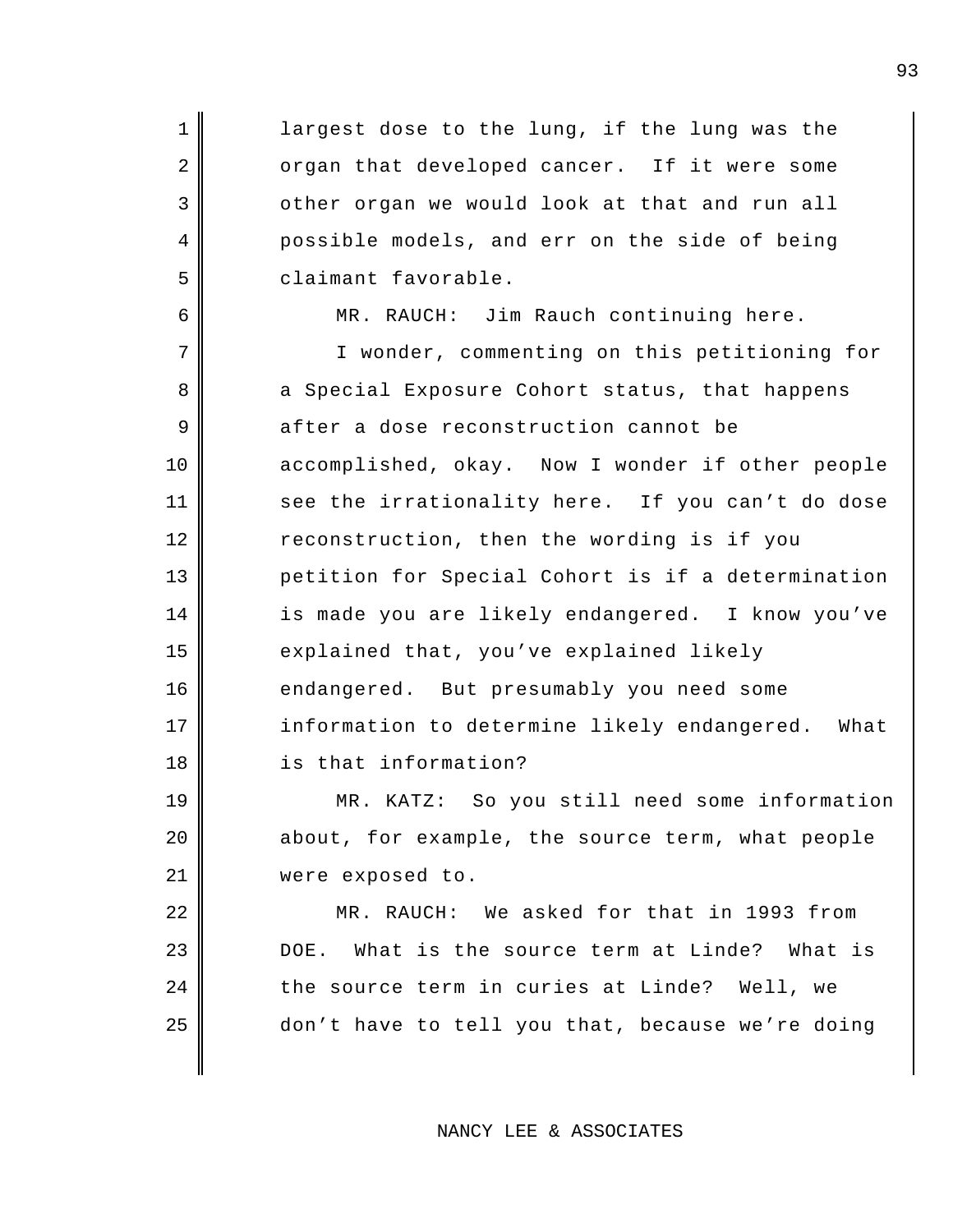| $\mathbf 1$ | clean-up. That isn't the issue here in the       |
|-------------|--------------------------------------------------|
| 2           | record of decision of an EIS. We're doing clean- |
| 3           | up; that is immaterial. Well, it isn't           |
| 4           | immaterial now, is it, for the workers?          |
| 5           | MR. KATZ: It's not, it's not immaterial.         |
| 6           | That's correct. And that's the sort of           |
| 7           | information we expect to be getting from the     |
| 8           | Department of Energy.                            |
| 9           | MR. RAUCH: Good luck to you. You're going        |
| 10          | to need a lot more luck than we, who've been at  |
| 11          | it ten years. I'll tell you that. I'll tell you  |
| 12          | that.                                            |
| 13          | I think myself -- this is my own opinion,        |
| 14          | myself -- and you as a professional, or both of  |
| 15          | you as professionals, should be squirming a lot, |
| 16          | because you're working for an employer that has  |
| 17          | no ethics. None, zilch, nada. How does it feel?  |
| 18          | It's a rhetorical question. This is pure         |
| 19          | politics. Special cohort, likely endangered,     |
| 20          | pure politics. That's all it is, pure politics.  |
| 21          | You have to have information to determine        |
| 22          | likely endangered. You can't determine it        |
| 23          | without information. You failed to be able to do |
| 24          | a dose reconstruction. What level of information |
| 25          | is necessary to do a dose reconstruction?<br>Αt  |
|             |                                                  |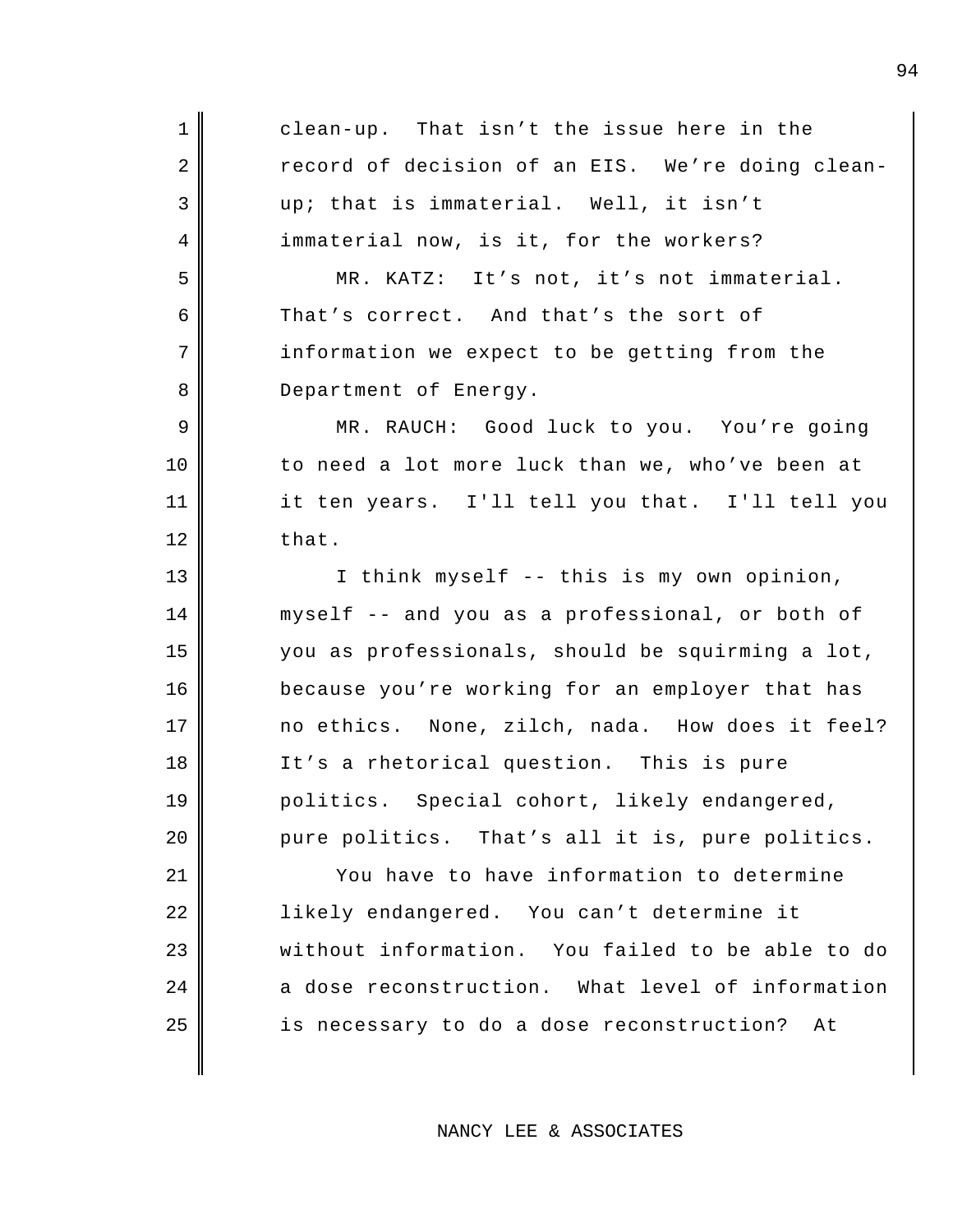1 || what point do you determine you can't do a dose 2 reconstruction? What do you need, specifically 3 speaking? In generalities, but be as specific as 4 possible. Do you need the data from DOE on the 5 rafters? Do you need the sump data at Linde? Do 6 you need the injection well data? The millions 7 || of gallons and the curies in the ground? Do you 8 need people on Two Mile Creek Road there, they're 9 watering their garden from contaminated aquifer. 10 Do you need that data? 11 || DR. NETON: The answer is, in general, we 12 need all of that information at some point. But 13 each case will be very specific, depending on the 14 type of cancer and the potential for radiation 15 exposure. I can imagine very different scenarios 16 for someone who is actually running a lathe, 17 grinding uranium or lathing uranium, versus 18 Someone who was maybe engaged in more 19 administrative activities not in the production 20 area. You would require possibly a different 21 level of information to accomplish those dose 22 || reconstructions. Also for the cancer type, the 23 dose reconstruction, the amount of information is 24 variable.

25 || MR. RAUCH: Which one requires more? I'm not

NANCY LEE & ASSOCIATES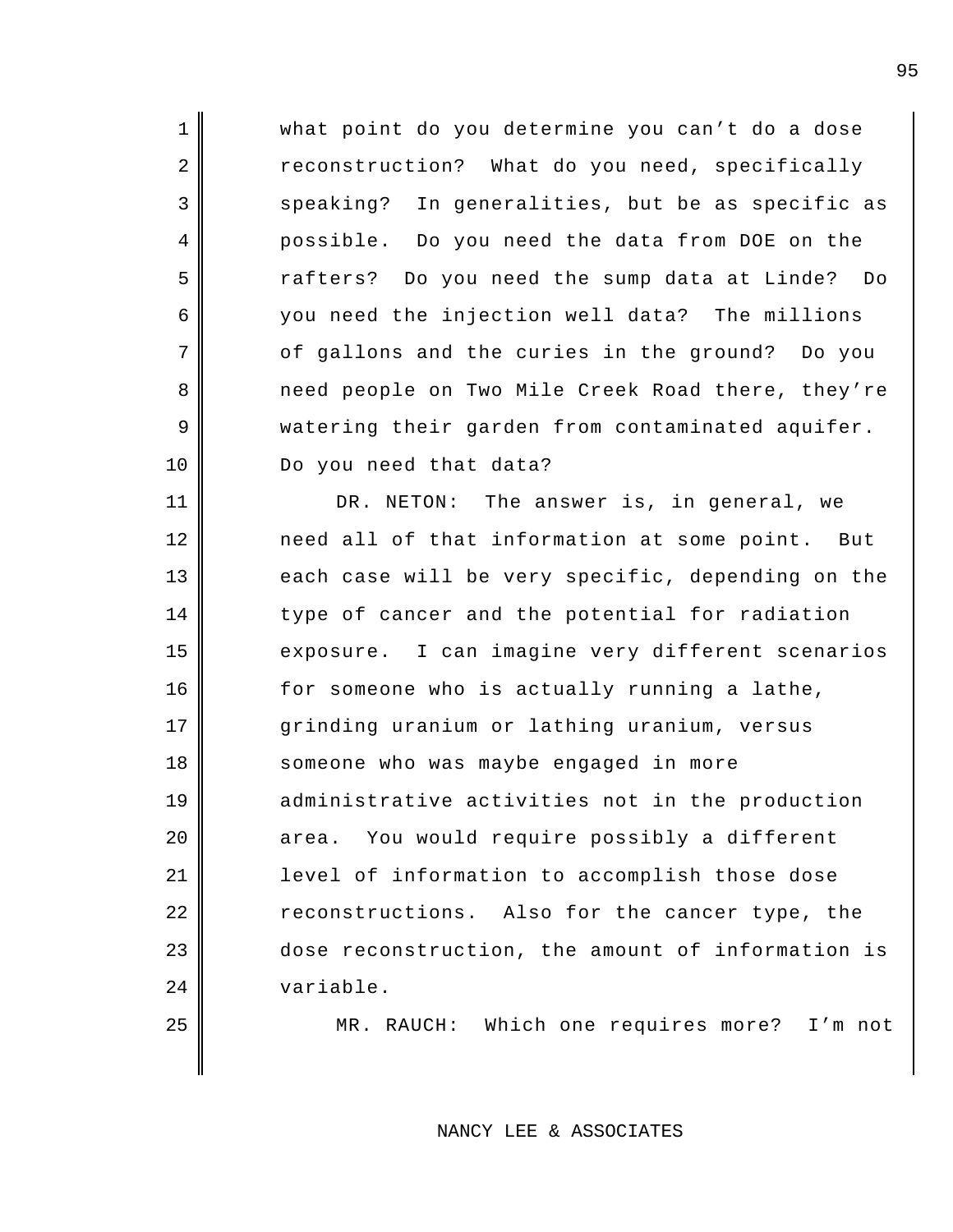1 || clear what you're saying. The administrative 2 || white-collar worker, or the lathe operator? 3 DR. NETON: Well, they require different 4 || types. 5 MR. RAUCH: Well, how different? 6 || DR. NETON: Well, the airborne 7 concentrations, I suspect, would be more known in 8 the worker grinding on the lathe. The white-9 collar worker would require a different set. 10 Possibly environmental data would be all that 11 would be required, if we knew that there was no 12 airborne activity present in the administrative 13 areas above or below a certain level. We could 14 use the default value and say, assume that it's 15 below a certain level. We wouldn't have to go 16 back and reconstruct as precisely, possibly. 17 || It also has to do with the latency period of

18 the cancer. There are requirements, as the cancer for leukemias, if the cancer occurs well | after exposure, the probability of causation diminishes; versus solid tumors, the probability 22 | cf causation increases. So one needs to look at all these factors to determine how --

24 | MR. RAUCH: We should stay with the lathe  $25$  | operator a little bit longer.

NANCY LEE & ASSOCIATES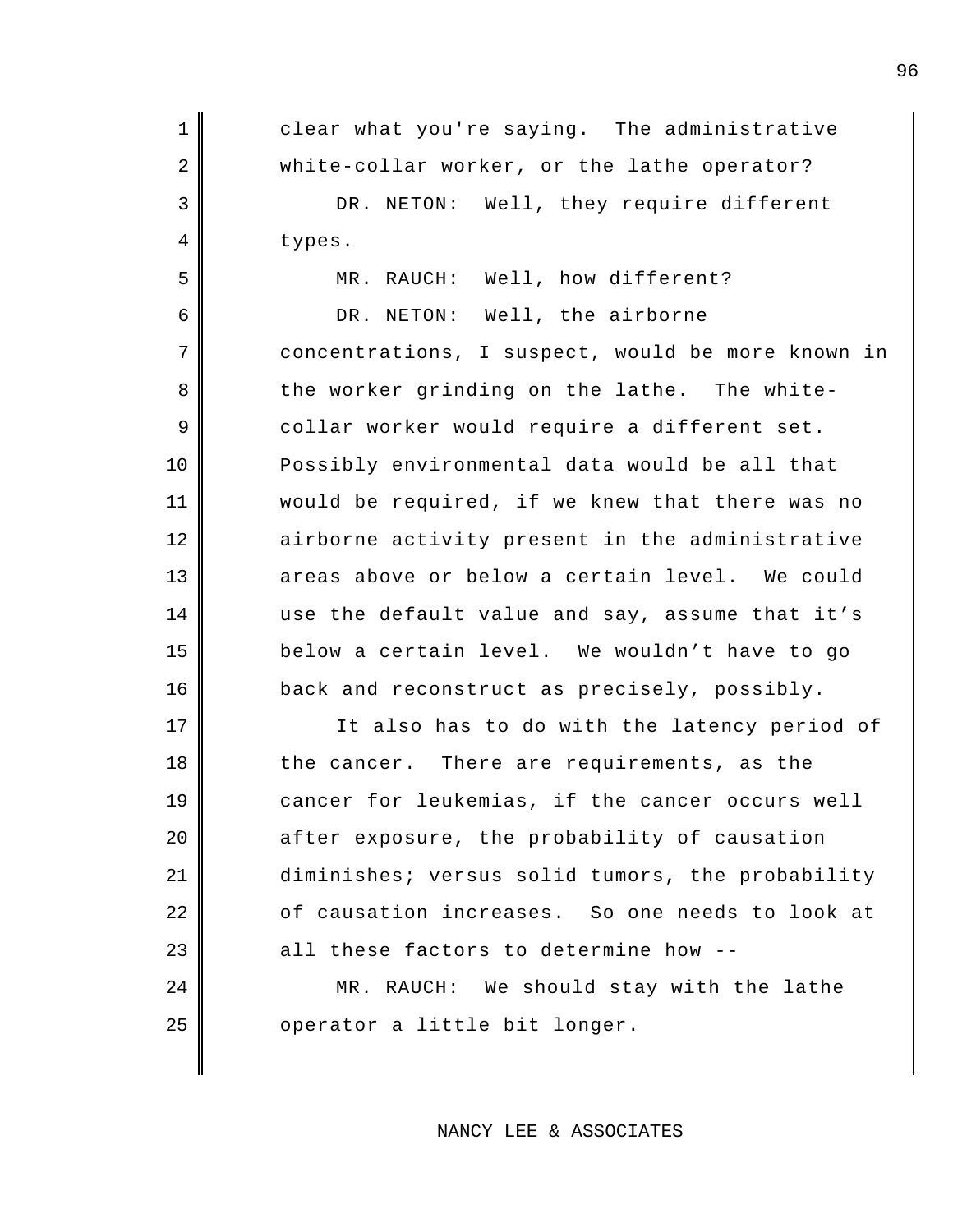1 DR. NETON: Okay. 2 MR. RAUCH: Explain to me, if the air monitor 3 is not in the corner where he's operating, is 4 that what you're trying to say? 5 DR. NETON: Right. 6 MR. RAUCH: That you're going to say that 7 he's not eligible? 8 DR. NETON: No, no. Not at all. We would  $9 \parallel$  take  $-$ 10 MR. RAUCH: Are you going to exercise a 11 Draconian reduction in his exposure? 12 DR. NETON: Well, we would do our best to 13 estimate or extrapolate the air concentration in  $14$  the work area based on air monitoring data. That  $15$   $\parallel$  is the best we can do. Now --16 MR. RAUCH: This is sort of reminiscent of 17 | this woman's problem with Bethlehem. 18 DR. NETON: Right. Again, I don't want to 19 get into real specifics with dose 20 | reconstructions, but in a particular case, for 21 example if the material is extremely insoluble  $22$   $\parallel$  uranium -- and maybe we're getting too technical;  $23$   $\parallel$  I'll just go on this one example, though -- if 24 | it's very insoluble uranium and it's judged that  $25$  | it never or very slowly leaves the lung, and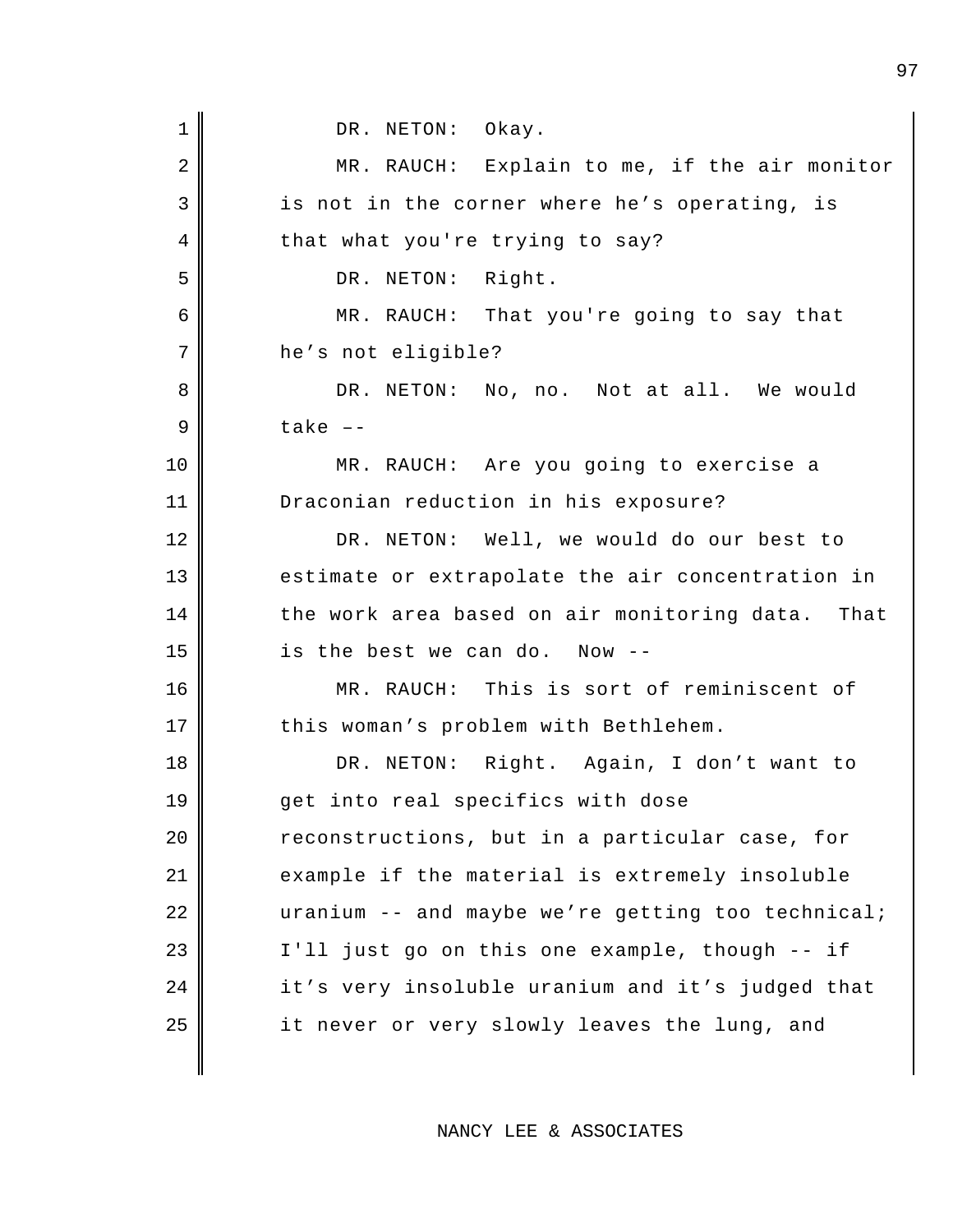1 Someone develops a cancer outside the lung 2 region, for example prostrate cancer, where 3 uranium was known not to concentrate, one does 4 not need to be as precise because the dose to the 5 prostate gland might be very small, even given 6 fairly large exposures to uranium, because it  $7$  || mever left the lung. So we make adjustments on 8 how much information and how far we refine this 9 process.

10 || MR. RAUCH: And on the other side of the 11 coin, if you didn't have that information you'd 12 err on the side of the claimant insofar as 13 potential exposure?

14 DR. NETON: Right. If we didn't know if it 15 was soluble or insoluble we would assume in that 16 case that it was soluble, and we would calculate 17 || the dose to the prostate gland based on the 18 || solubility --

19 MR. RAUCH: And of course, this is all the 20 | government's word we have to trust, because most 21 people are not going to to know, unless they go 22 | through like we have, whether the compounds were 23 soluble or insoluble uranium compounds. 24 || DR. NETON: Right, and --

25 || MR. RAUCH: So it's going to be their faith

NANCY LEE & ASSOCIATES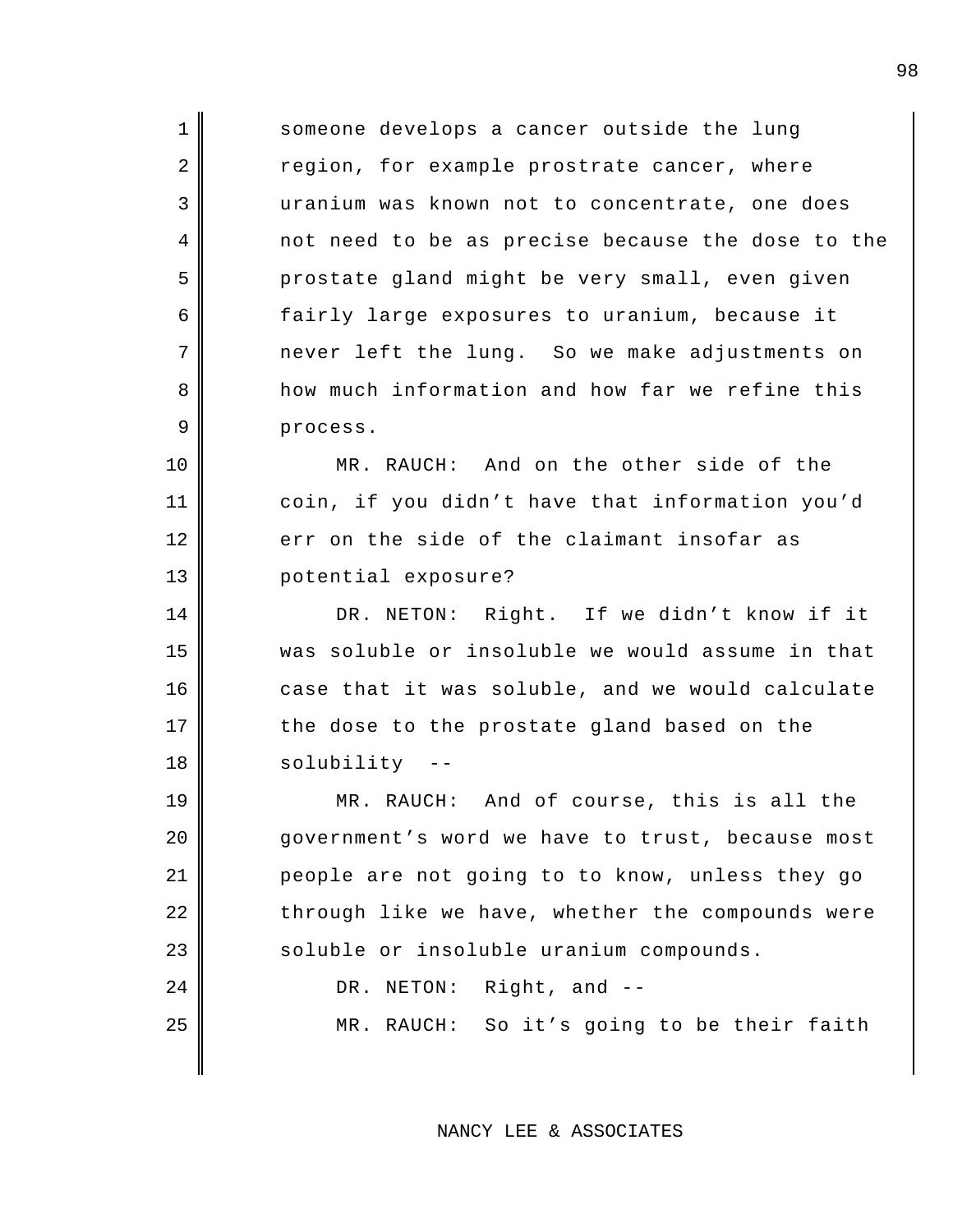1 || in the government who has been lying to them all  $2 \parallel$  along.

3 DR. NETON: I will say the dose -- each dose 4 reconstruction report that is generated will 5 describe in some detail all the default 6 parameters that were used, why we chose them -

7 || MR. RAUCH: This is a government that fed 8 plutonium to unsuspecting people, okay. Why 9 should people believe them? I recommend that 10 everybody here that files a claim get an 11 attorney, okay, and take this -- if you have a 12 long record of exposure you get yourself an 13 attorney, and you make this thing work for you. 14 | It's the only way you're going to get anywhere. 15 And there's a lot of attorneys out there pro bono 16 that will take this stuff on, more and more, and 17 || if you can get a class together all the better.  $18$   $\parallel$  Get a class together and really go after them, 19 because that's what you need to do. It's sad, 20 **but it's true.** I'll continue with my other 21 comments.

22 || Mr. Galus earlier talked about smoking and 23 being questioned on criteria there. Earlier Dr. 24 | Katz said at least as likely. Could you explain  $25$  when you say at least as likely, specially that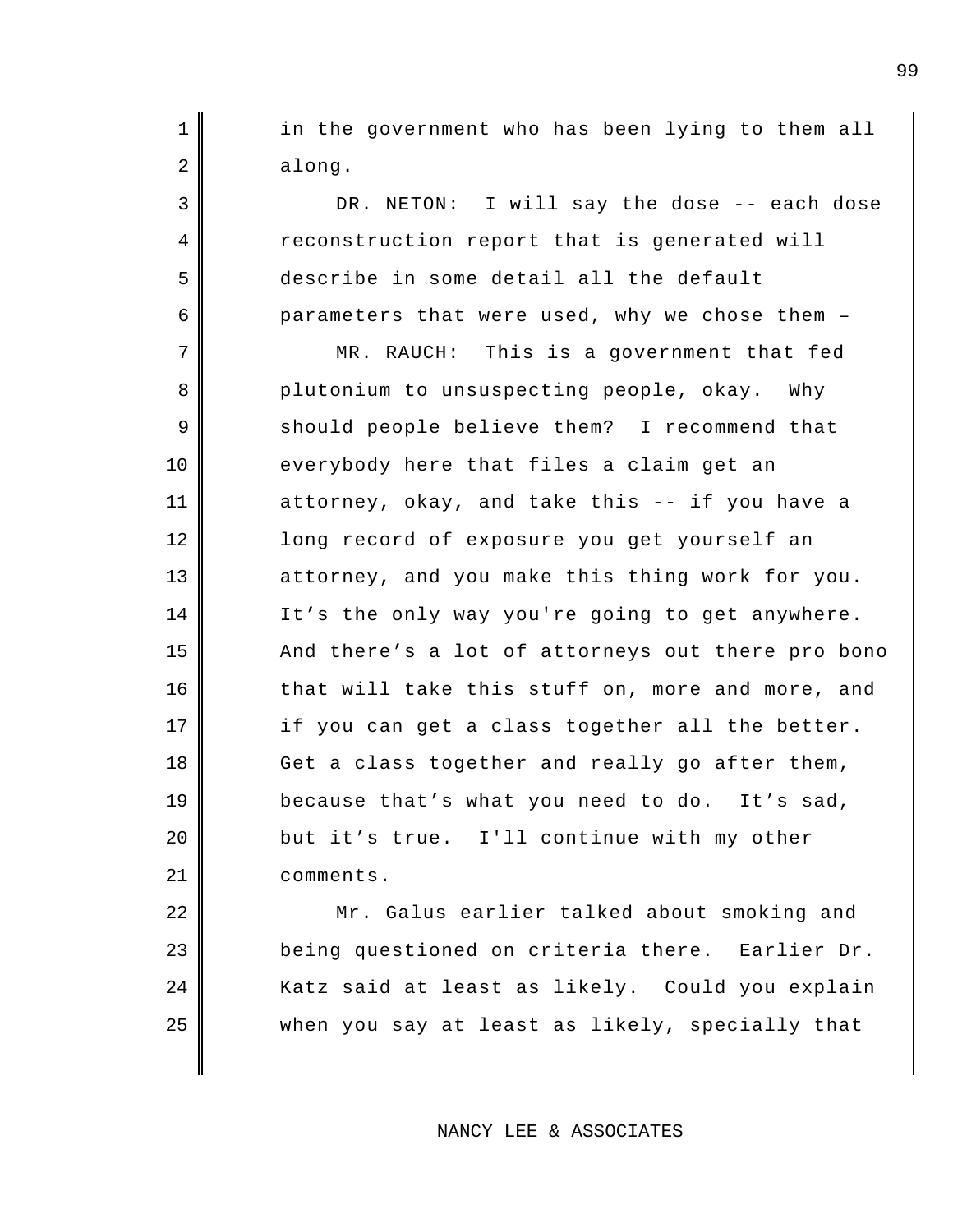1 reference to smoking by a worker here, but at 2 least as likely to have been caused by cancer or  $3 \parallel$  -- to have been caused by radiation induced 4 causation, or some other environmental cause of 5 the same cancer. Is that like a 51 percent 6 chance? 7 || MR. KATZ: That means 50 percent chance, but 8 then as I noted, that is using the upper 99 9 percent credibility limit. So in reality, that 10 might be a 12 percent chance because you're 11 giving all the uncertainty, in effect, to the 12 benefit of the claimant, all the uncertainty 13 about that probability of causation. 14 MR. RAUCH: I'm not sure of that. That's 15 your comment. I'm not sure, at all sure of that, 16 unless –-

17 || MR. KATZ: Well, but that's just a plain 18 statistical –-

19 MR. RAUCH: -- unless we know what these 20 specific guidelines are. The actual 21 | implementation of this dose reconstruction is  $22$   $\parallel$  really where the rubber meets the road on this.  $23$   $\parallel$  That's where it really -- and people have got to 24 get up to speed on that or get their own health 25 physicists.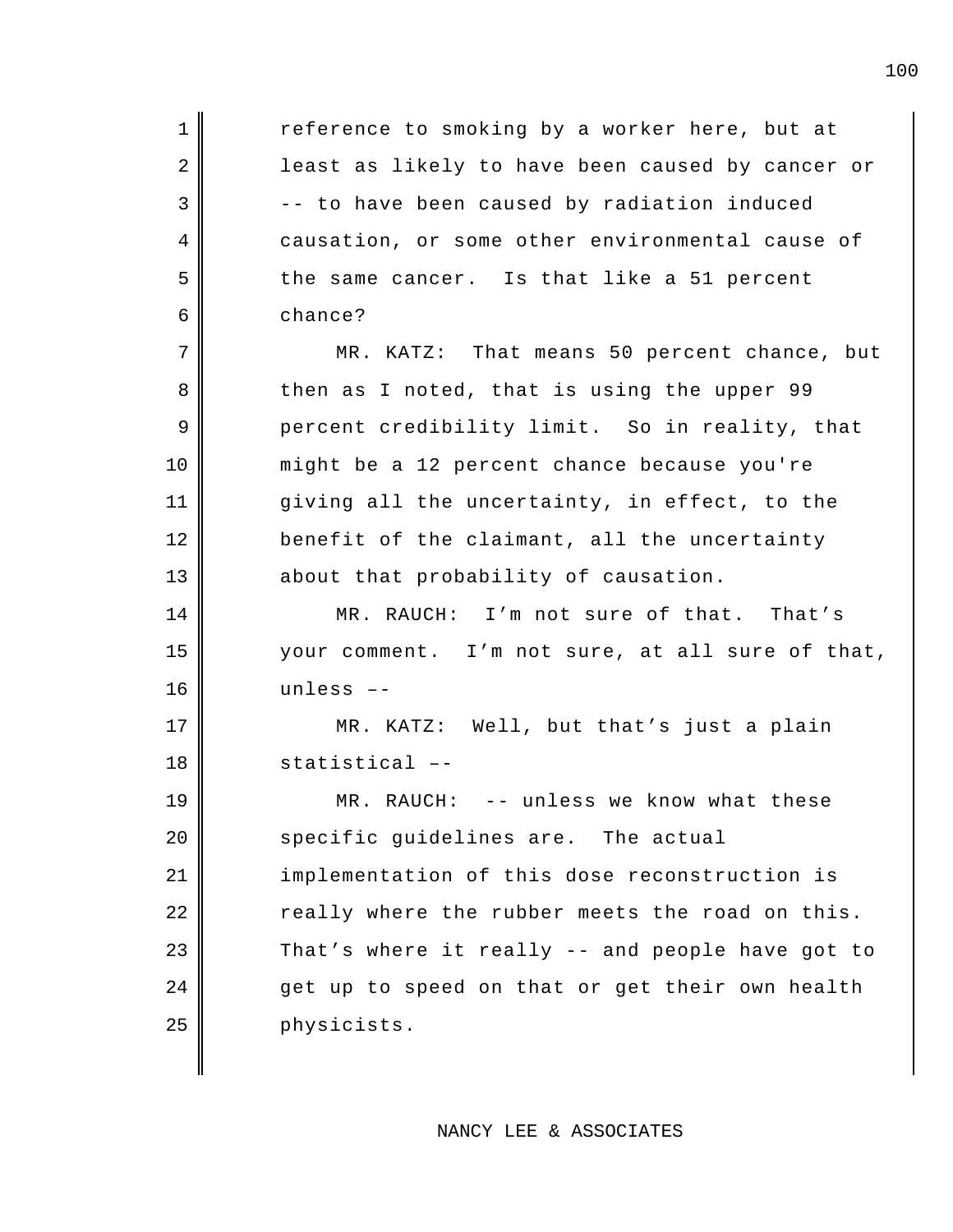1 Can you talk about that a little bit? You 2 spoke of guidelines earlier to determine if a 3 dose reconstruction is possible. Speak to me a 4 | little bit about specifics relative to Linde.

5 DR. NETON: Well, if there is no monitoring 6 information but only a very scant knowledge of  $7$  the source term -- I mean within an order of 8 magnitude, say, for example -- we can establish 9 that the source term was some level. And it 10 appears that that source term was sufficient to 11 have potentially endangered the health, or had 12 been as likely as not -- could have as likely as 13 not been the cause of the cancer in that class.

14 MR. RAUCH: So at Linde, a hundred curies or  $15$  a thousand curies could be the source term?

16 || DR. NETON: It could be.

17 || MR. RAUCH: Okay.

18 || DR. NETON: That's your example. But I'm 19 saying it could be an order of magnitude. But if  $20$  | it's sufficient magnitude to, if generated in the 21 most claimant-favorable scenario, which would be 22 || a large airborne release of that material that we  $23$  couldn't establish actually occurred or not -- I 24 || mean, we just don't know, but it could have  $25$  || happened -- then that would be a case where we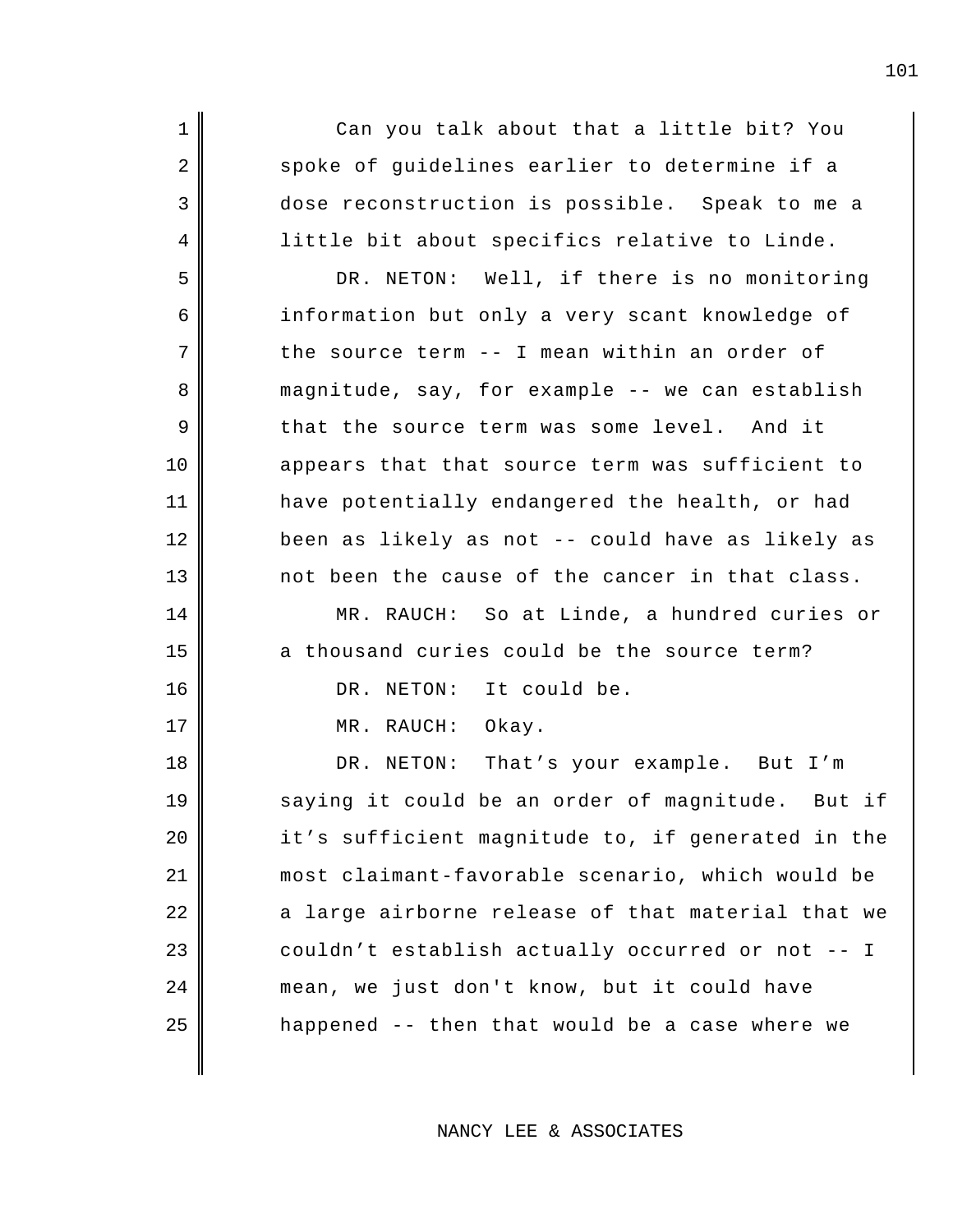| $\mathbf 1$    | couldn't do a dose reconstruction; we would just  |
|----------------|---------------------------------------------------|
| $\overline{2}$ | be guessing. But at least the conditions were     |
| $\mathfrak{Z}$ | such that the exposure could have been large      |
| 4              | enough to have generated a probability of         |
| 5              | causation.                                        |
| 6              | MR. RAUCH: The problem is, sir, at these          |
| $\overline{7}$ | sites the nature of the release is not a large    |
| 8              | airborne release. It's not a one-time             |
| $\mathsf 9$    | occurrence. It occurs through many routes over a  |
| 10             | period of years.                                  |
| 11             | DR. NETON: That's correct, and each of these      |
| 12             | routes would be evaluated. For example, the --    |
| 13             | MR. RAUCH: That is not a simple task.             |
| 14             | DR. NETON: Well, we -- I agree. That's not        |
| 15             | simple. Certain pathway --                        |
| 16             | MR. RAUCH: You know what Congress has             |
| 17             | ordered here? Congress has ordered the            |
| 18             | impossible. Basically they're trying to correct,  |
| 19             | they're trying to make repayments to injured      |
| 20             | workers and their families, while all the while   |
| 21             | lying to these people and telling the community   |
| 22             | and the workers that it's safe, and lying to the  |
| 23             | public that's trying to get the site cleaned to a |
| 24             | safe level. By the way, Linde's level of clean-   |
| 25             | up that the Army Corps in its infinite wisdom     |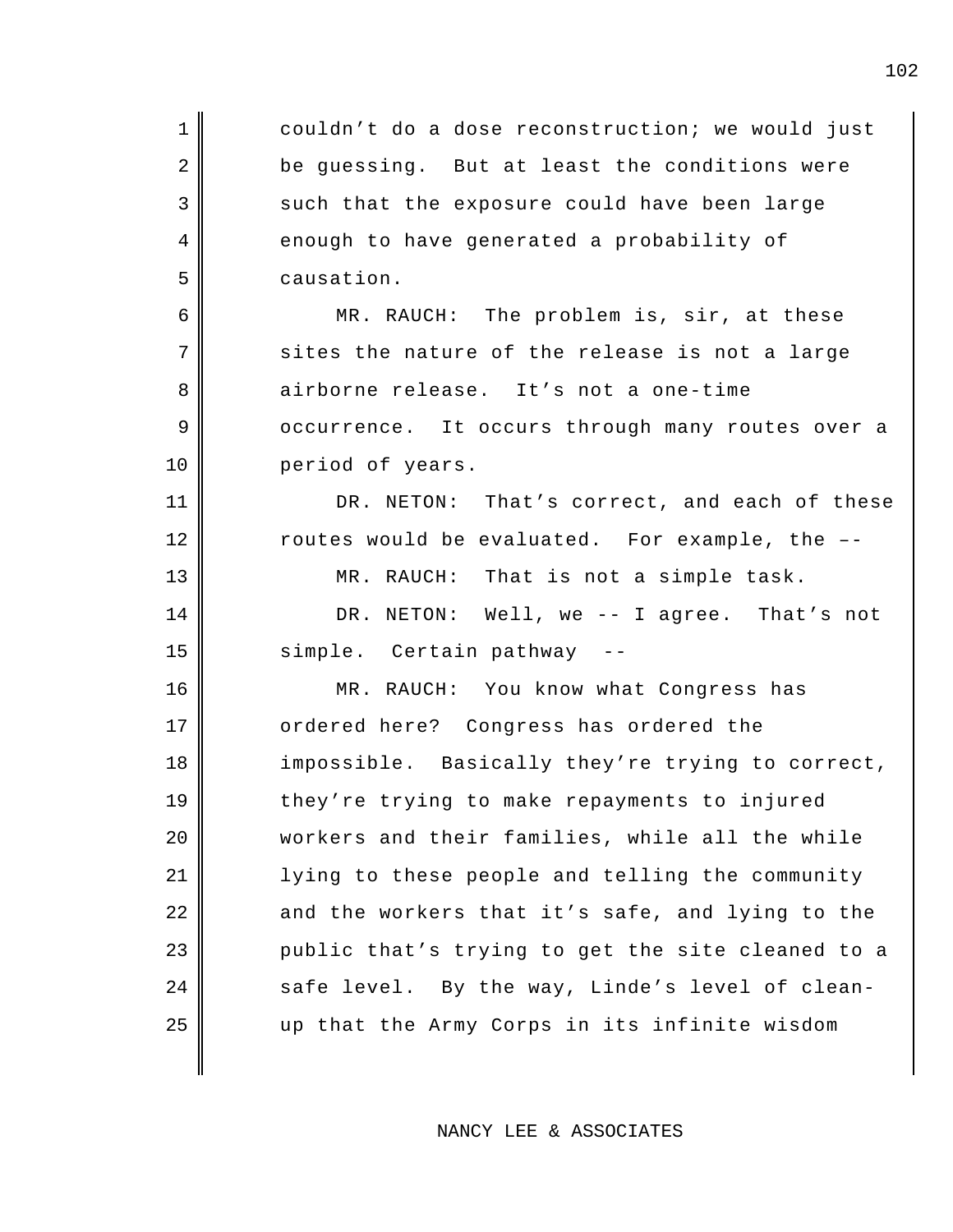1 || decided upon finally --

2 COURT REPORTER. I'm sorry, sir, that the 3 Army Corps –

4 || MR. RAUCH: The Army Corps of Engineers in 5 its infinite wisdom decided on finally was ten to 6 fifty times the recommended clean-up level that  $7$   $\parallel$  the Department of Energy had requested for that 8 site. So this is really not a clean-up, 9 according to the record of decision. This is 10 what the *USA Today* article said: 600 picocuries 11 || surface per gram, 3,021 picocuries subsurface is 12 going to be left behind under the record of 13 decision at Linde. Army Corps says, trust us, 14 we're going to clean it up so it's safe. But  $15$  that's what the law, that's what the record of 16 decision says: 3,021 picocuries per gram can be 17 | left six inches below the surface on that site. 18 That's their clean-up level.

19 Sites everywhere else in the Nuclear 20 Regulatory Commission clean-up level is 10 21 picocuries per gram for natural uranium. That's  $22$   $\parallel$  the clean-up. All these decay chain members,  $23$  therefore, are five picocuries per gram -- five 24 for thorium, five for radium, okay. That's what  $25$   $\parallel$  the legal clean-up should be at Praxair's owned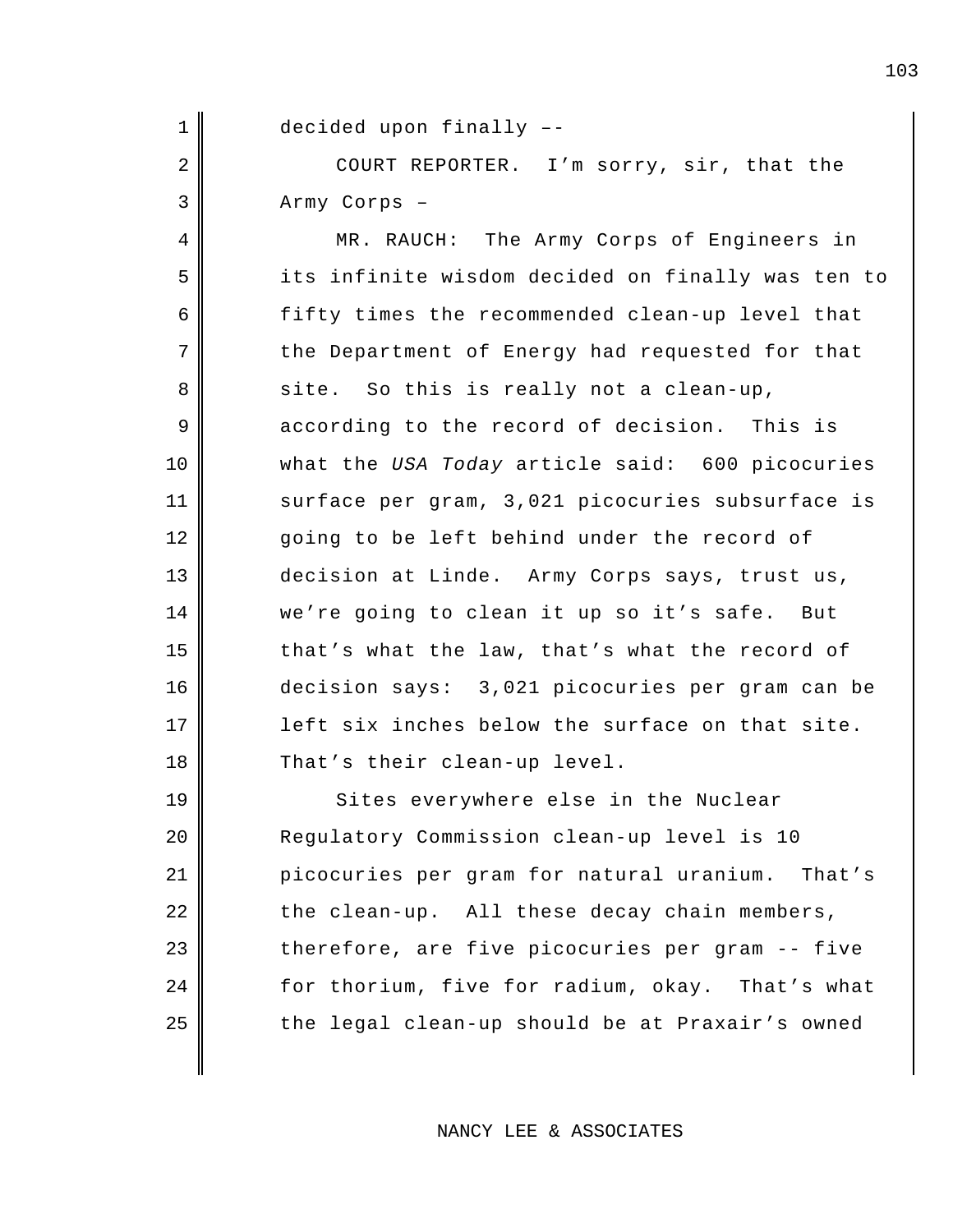1 Linde site now.

| $\overline{2}$ | Praxair, who I don't believe is here tonight,     |
|----------------|---------------------------------------------------|
| 3              | has the legal authority to go ahead and sue the   |
| 4              | federal government to get clean-up to 10          |
| 5              | picocuries per gram. Have they done it? No.       |
| 6              | They're getting government contracts. The whole   |
| 7              | thing is the money here, folks. The government    |
| 8              | doesn't want to pay money, but they don't want to |
| 9              | have unhappy voters either.                       |
| 10             | DR. NETON: We're running short on time. Is        |
| 11             | there anyone $-$ -                                |
| 12             | MR. RAUCH: Thank you, I've had my say, I          |
| 13             | guess. But I would just recommend that people     |
| 14             | get attorneys, get their own expert witness,      |
| 15             | expert health physicists.                         |
| 16             | DR. NETON: I think we can entertain several,      |
| 17             | a couple more questions, maybe, and then we will  |
| 18             | wrap it up.                                       |
| 19             | MR. KRIEGER: My name is Ralph Krieger, Vice-      |
| 20             | President, Amalgamated Groups, Local 1-00277,     |
| 21             | former President, Local 8215 OCAW.                |
| 22             | The report that was supposed to be issued by      |
| 23             | NIOSH compensation program is Section 3151 of the |
| 24             | Defense Authorization Act 2000. That, from what   |
| 25             | I understand, was supposed to be out by June this |
|                |                                                   |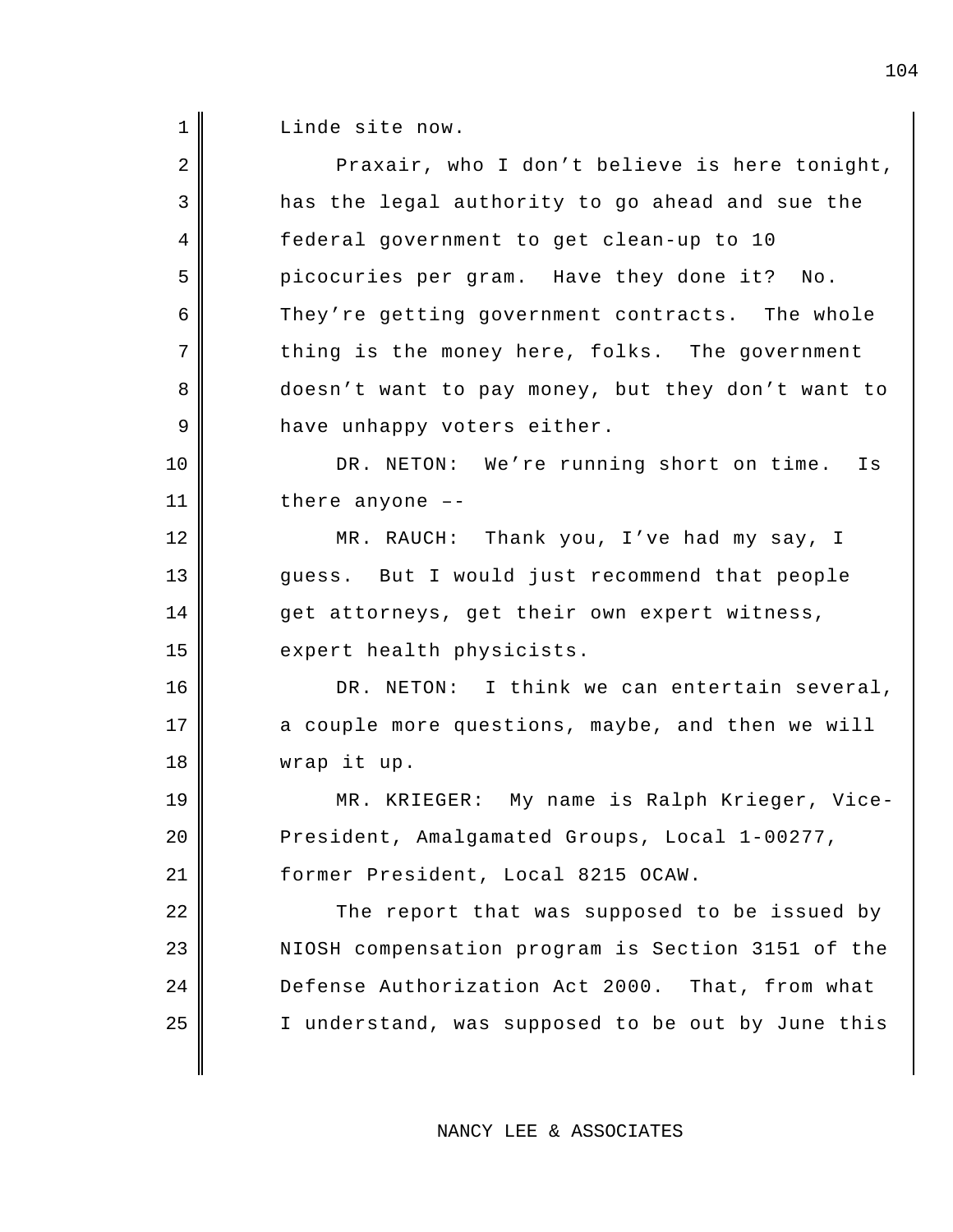| $\mathbf 1$    | year, as to the last I've heard that report has   |
|----------------|---------------------------------------------------|
| 2              | not. And that report is, as it reads here:        |
| 3              | (Reading) Finally, the provision would            |
| $\overline{4}$ | require the National Institute for Occupational   |
| 5              | Safety and Health to conduct a study in           |
| 6              | coordination with the Defense Department, DOE,    |
| 7              | the Department of Labor, to determine whether     |
| 8              | there is sufficient residue contamination at      |
| 9              | beryllium vendors or Atomic Weapons Employers     |
| 10             | facilities that have caused or substantially      |
| 11             | contributed to cancers or beryllium illness       |
| 12             | covered -- illness of covered employees.          |
| 13             | The interim report was due 180 days after the     |
| 14             | enactment of the Act, and the final report is due |
| 15             | one year after that date. You have failed to do   |
| 16             | that, have you not? Yes or no? It's a yes or no   |
| 17             | answer.                                           |
| 18             | MR. KATZ: I'm going to answer the question        |
| 19             | the way I please, but the residual contamination  |
| 20             | report, this is the report that Jim has been      |
| 21             | discussing. And it is completed, the interim      |
| 22             | report, which is required to be done within 180   |
| 23             | days. It is hung up in clearances going through   |
| 24             | upper levels, but it will be delivered to         |
| 25             | Congress shortly.                                 |
|                |                                                   |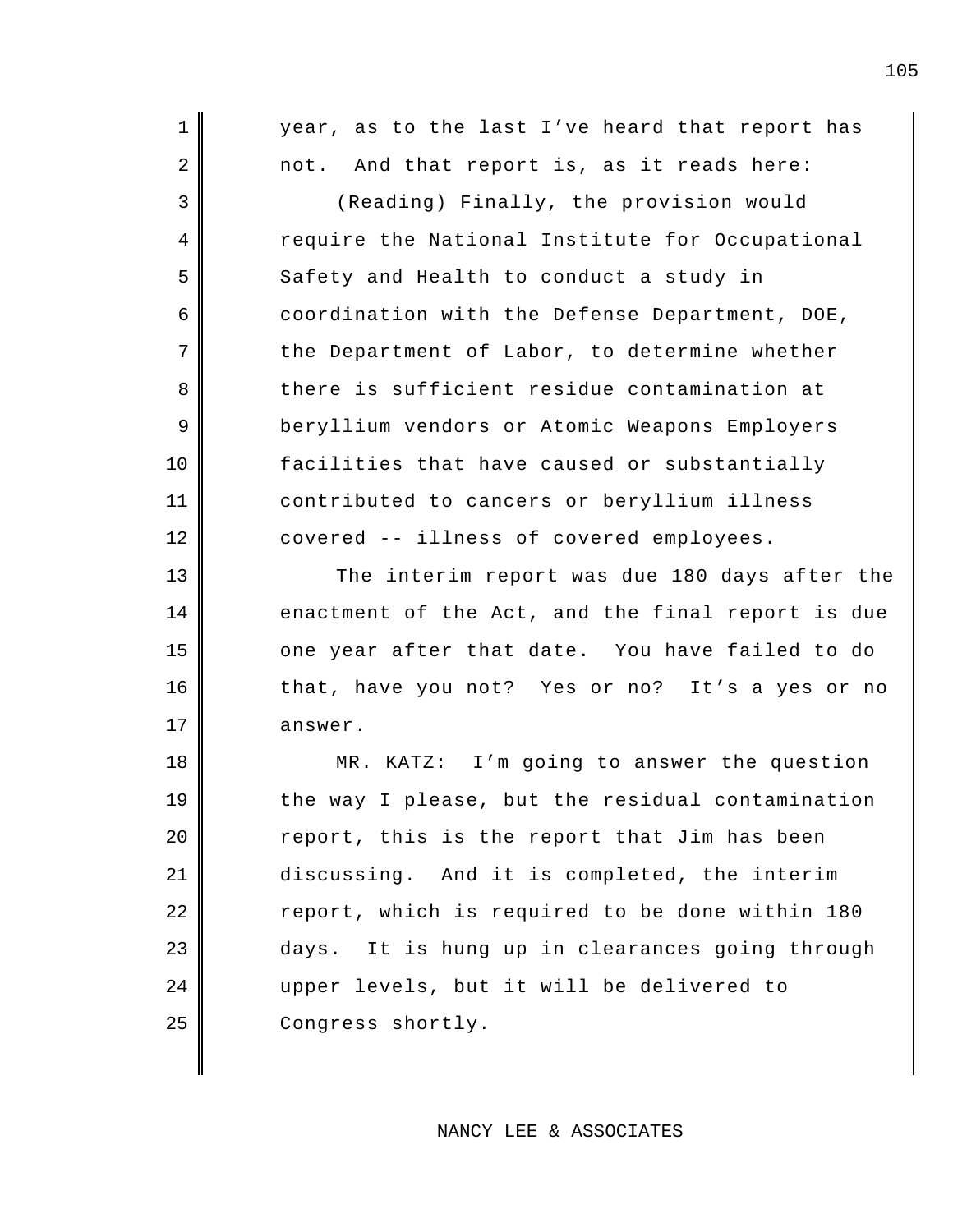| $\mathbf 1$    | MR. KRIEGER: I don't know. I -                    |
|----------------|---------------------------------------------------|
| 2              | MR. KATZ: But it is completed.                    |
| $\mathfrak{Z}$ | MR. KRIEGER: I talked to Senator --               |
| 4              | MR. KATZ: We did complete the work.               |
| 5              | MR. KRIEGER: -- Clinton's office. And they        |
| 6              | tried to get the interim report, and your agency  |
| 7              | refused to give it to them.                       |
| 8              | DR. NETON: Yes, that --                           |
| 9              | MR. KRIEGER: You don't have to answer that.       |
| 10             | That's a fact. So basically your report is not    |
|                |                                                   |
| 11             | finished.                                         |
| 12             | Now we've had a lot of discussion on the          |
| 13             | different cancers. I've got only two pages out    |
| 14             | of a very large article or law, part of the law,  |
| 15             | and it says under Section (c):                    |
| 16             | (Reading) Individuals designated as part of       |
| 17             | the Special Cohort by the Secretary of Health and |
| 18             | Human Services, in accordance with Section 3513,  |
| 19             | 21 specified cancers, the term "specified cancer" |
| 20             | means the following:                              |
| 21             | Leukemia, other than chronic lymphatic<br>a)      |
| 22             | leukemia.                                         |
| 23             | Multiple myeloma.<br>b)                           |
| 24             | Non-Hodgkin's lymphoma.<br>$\circ$ )              |
| 25             | Cancer of bladder, bone, brain, breast,<br>d)     |
|                |                                                   |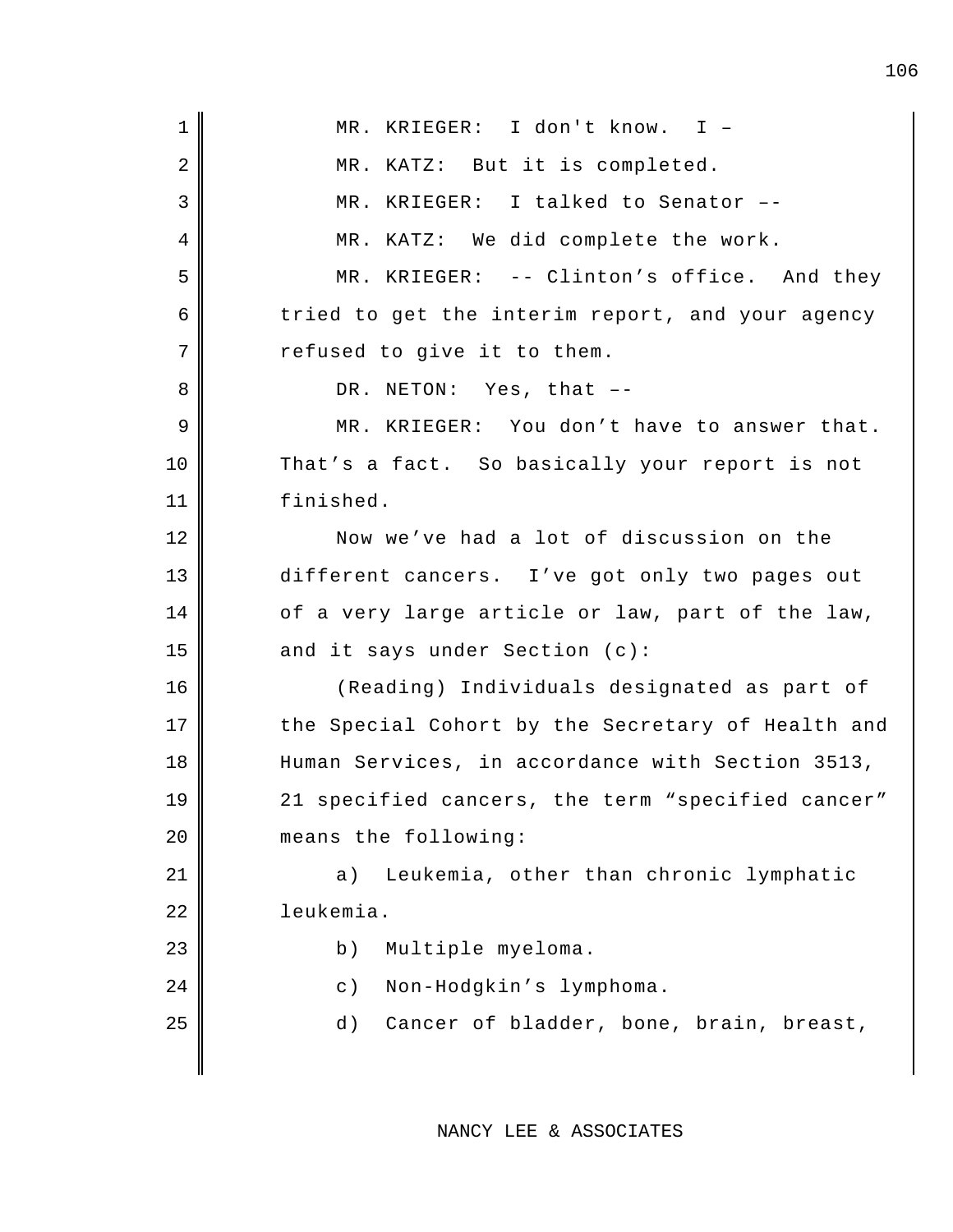| $\mathbf 1$    | male and female; cervix; digestive system,        |
|----------------|---------------------------------------------------|
| 2              | including the esophagus, the stomach, and small   |
| 3              | intestines, bile duct, colon, rectum, and other   |
| 4              | digestive organs; gall bladder; kidney; larynx; I |
| 5              | can't pronounce the other one, but it's for the   |
| 6              | throat; or other respiratory organs. Liver,       |
| 7              | lung, male genitalia, nasal organs, nervous       |
| 8              | system, ovaries, pancreas. Wouldn't you know,     |
| $\overline{9}$ | prostate. Your report.                            |
| 10             | And tonight I heard here that the prostate        |
| 11             | wasn't even on your list, and it's not on your    |
| 12             | list.                                             |
| 13             | DR. NETON: I'm sorry, I was misunderstood.        |
| 14             | Prostate is a covered cancer under the Act. I     |
| 15             | was -- in that context I was doing a specific     |
| 16             | example about what level of dose reconstruction   |
| 17             | we would perform based on the type of material a  |
| 18             | person inhaled, and how it was distributed in the |
| 19             | body.                                             |
| 20             | MR. KRIEGER: In your vast experience on           |
| 21             | prostate cancer, have there ever been any studies |
| 22             | ever done of nuclear plant workers -- I'm talking |
| 23             | like Oak Ridge, Savannah River, other locations   |
| 24             | that are severely contaminated, severely          |
| 25             | contaminated by highly -- Rocky Flats, just to    |
|                |                                                   |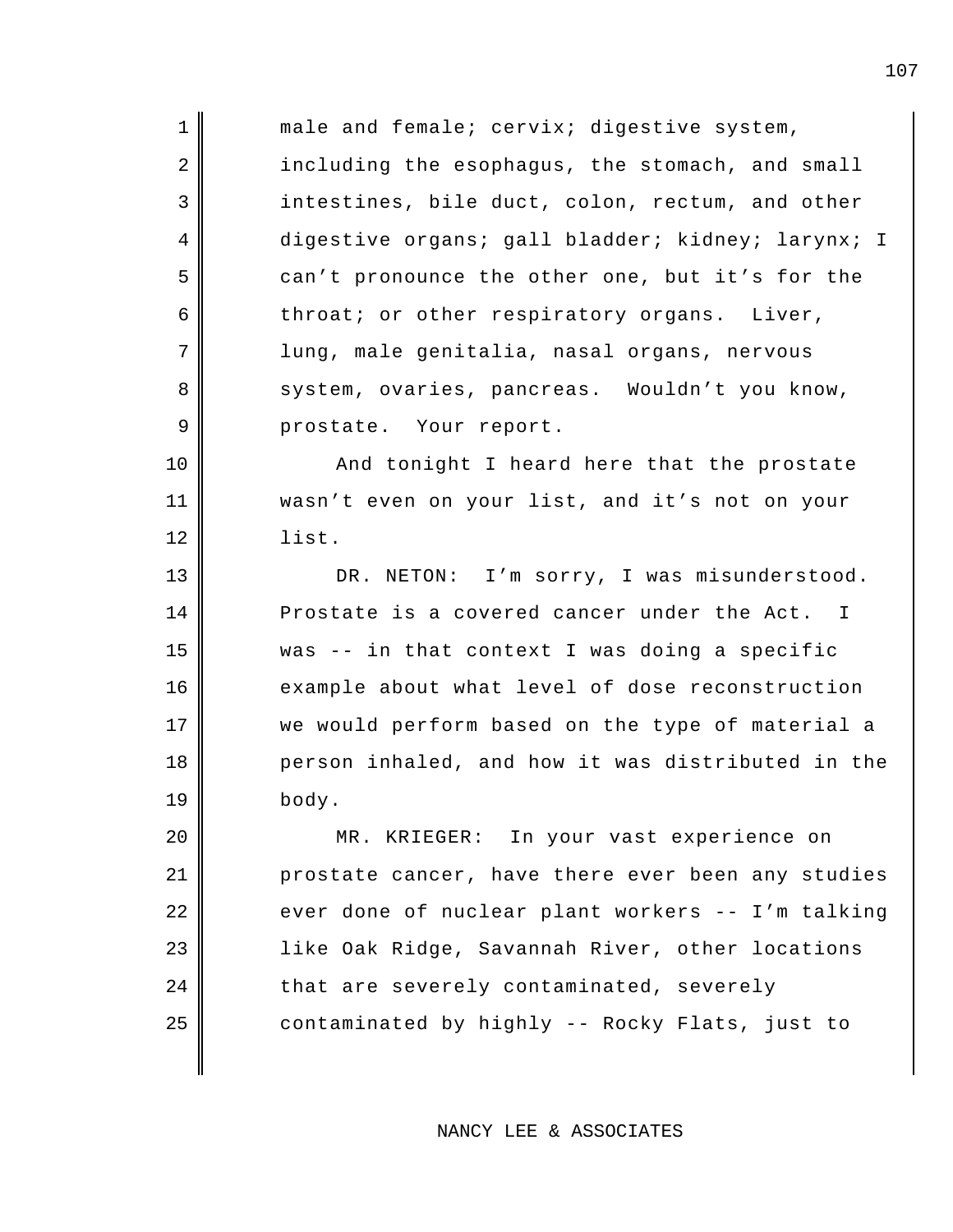| $\mathbf 1$    | name a few. Is there any study done that they     |
|----------------|---------------------------------------------------|
| 2              | have found a heavy metal in the prostate?         |
| 3              | DR. NETON: Not to my knowledge.                   |
| $\overline{4}$ | MR. KRIEGER: No. So in order to get               |
| 5              | prostate cancer it would have to be basically by  |
| 6              | gamma radiation, would it not?                    |
| 7              | DR. NETON: I think that would be the more         |
| 8              | likely route of -- yes, to receive a dose to the  |
| 9              | prostate gland, yes.                              |
| 10             | MR. KRIEGER: Okay.                                |
| 11             | DR. NETON: I'm not saying that's impossible,      |
| 12             | but I'm saying that it would be more likely to be |
| 13             | more heavily irradiated by external exposure than |
| 14             | internal exposure from a heavy metal.             |
| 15             | MR. KRIEGER: Yeah. And the other ones are         |
| 16             | the salivary glands, thyroid, uterine, urinary    |
| 17             | tract or urinary organs, and uterus.              |
| 18             | Now that's your report on one of your             |
| 19             | articles. I'll give it to you. You may have it.   |
| 20             | It's a very lengthy report, of course. I'm going  |
| 21             | to ask a number of questions that probably would  |
| 22             | be provoking or confrontational, and I really     |
| 23             | don't want to get into that.                      |
| 24             | But one thing that was interesting that Mr.       |
| 25             | Rauch was bringing up, we are really going into   |
|                |                                                   |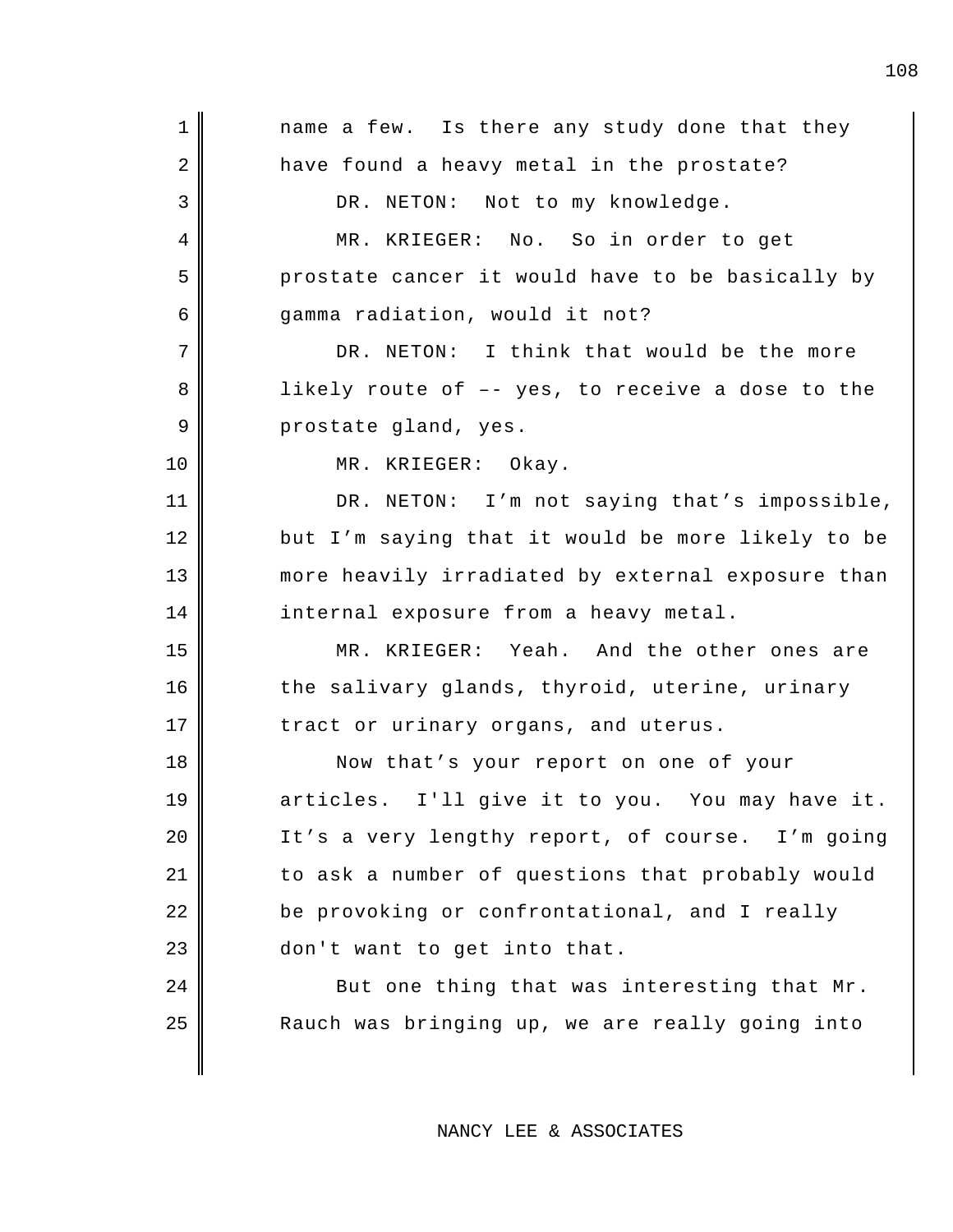1 what I would call protracted, very lengthy 2 process here. And the bottom line is to make 3 sure the worker doesn't get paid. That's the 4 bottom line. Yeah, the workers got paid. We  $5$  know who got paid. And that's fine. 6 But the bottom line is to see did other 7 | locations -- because we all know how many 8 locations there are, don't we, because that was 9 in the *USA* report. There's 550-some-odd sites 10 throughout the United States that were left 11 contaminated to various degrees to whatever they 12 | were working with. 13 || Now the interesting fact that Jim had brought 14 up, I think when I last looked there was like 15 | over five hundred and some odd million dollars so 16 far this last year or so that was dedicated to 17 || the cost of this program. Is your cost here 18 || tonight, your people being here tonight, is that 19 coming out of that money? Or is it coming out of 20 a separate fund? 21 MR. KATZ: Our cost of being here today is 22 | coming -- Jim, since Jim is an employee of this 23 | program, his cost comes out of the source funds 24 we get to administer EEOICPA, absolutely. Other 25 individuals are here as parts of -- other parts

NANCY LEE & ASSOCIATES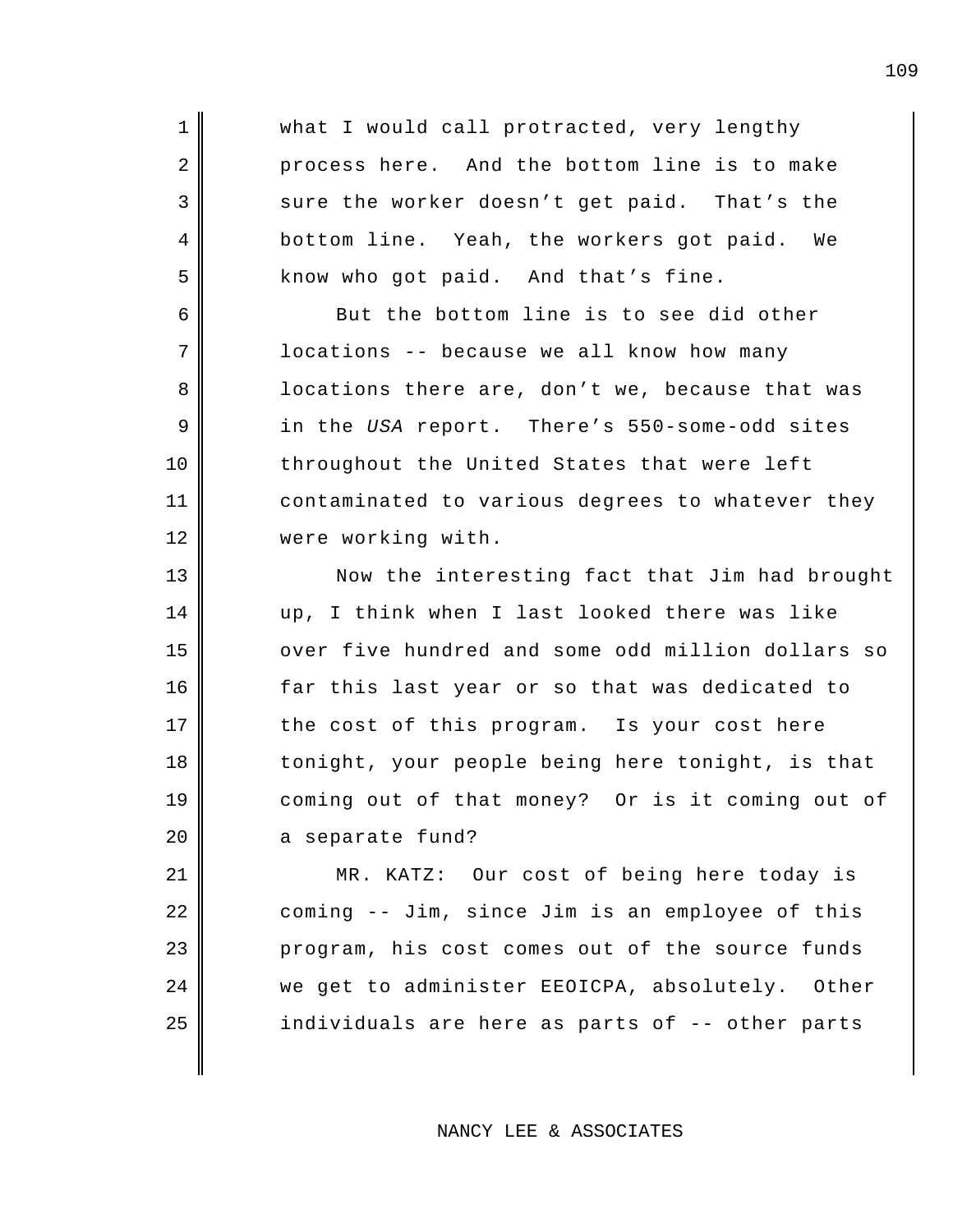1 || of NIOSH are coming out of NIOSH general funds.  $2 \parallel$  In any event, this all is coming from the U.S. 3 Treasury. It's all coming from the same place. 4 MR. KRIEGER: So, but the answer to the 5 question is, is the money that you're spending  $6 \parallel$  today to be here at all these different locations  $7$  explaining this program, and all the monies 8 you're going to expend trying to prove these 9 different locations and individuals, is going to 10 come out of that money that was actually 11 earmarked for the employee and their families? 12 MR. KATZ: And the answer is --13 MR. KRIEGER: Is it not? Yes or no? 14 || MR. KATZ: No. 15 || MR. KRIEGER: It's not?  $16$  || MR. KATZ: No. It's all  $-$ 17 || MR. KRIEGER: There's another fund, then, 18 right? 19 MR. KATZ: This is all coming from the U.S. 20 Treasury. There is no limitation on the funds to 21 compensate employees under this program. 22 || MR. KRIEGER: Oh, there is a limitation. 23 Congress put a limitation on it. They only  $24$  || allotted \$500,000 for -- I think this -- I don't 25 || know what it is for this year, but it's five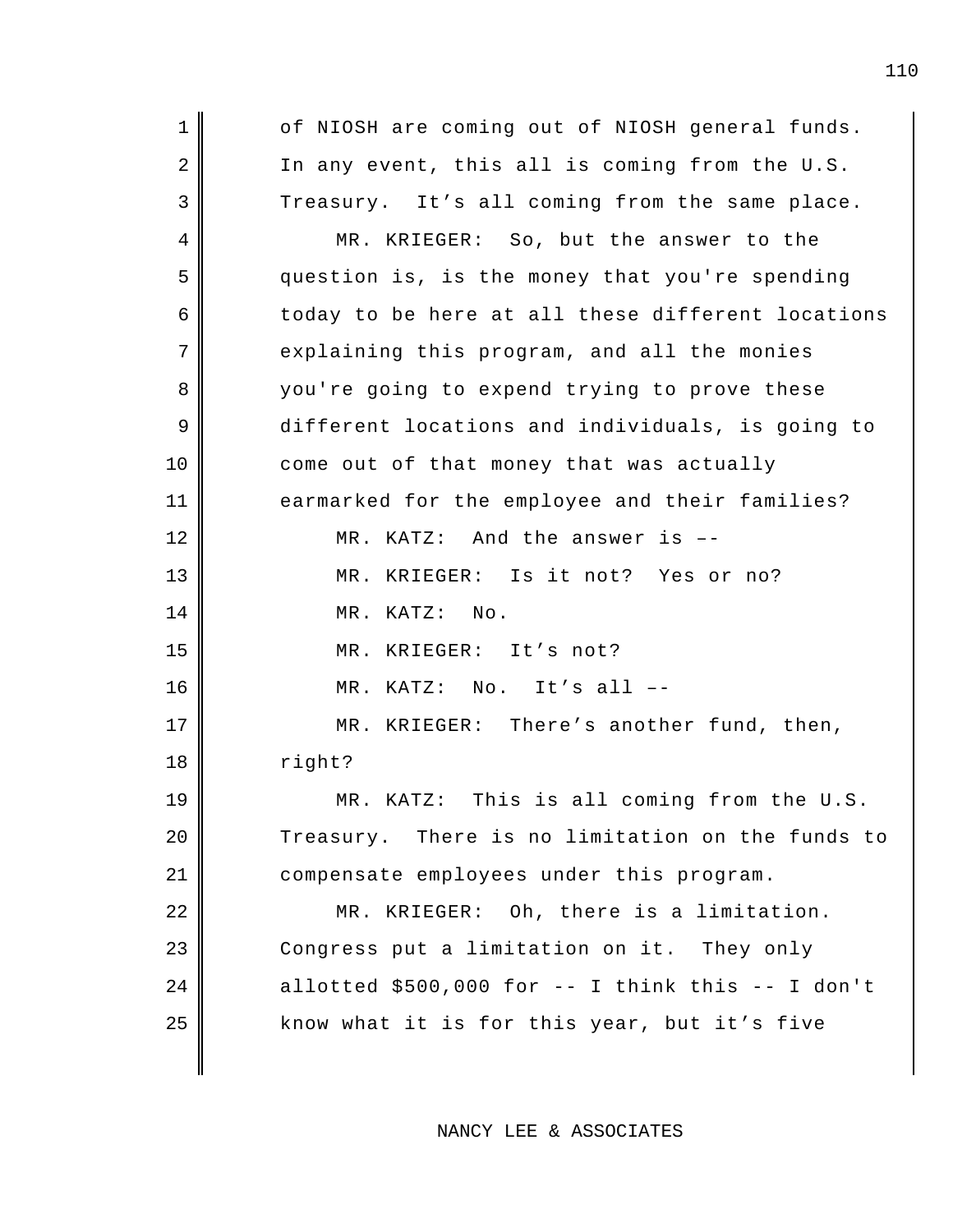1 || hundred some odd million for this year or last 2 year. 3 MR. KATZ: Let me –- 4 MR. KRIEGER: I don't remember which one it 5 was. 6 MR. KATZ: Let me explain. This is -- may I 7 explain? 8 || MR. KRIEGER: Yes. 9 || MR. KATZ: This is actually mandatory funding 10 || this program, which means it's treated just like 11 Social Security. The checks go out regardless. 12 There do not have to be funds appropriated to pay 13 claims for this. The Treasury writes the checks 14 regardless of the number of claims that have to 15 be paid. 16 || MR. KRIEGER: But the American taxpayers, 17 which are you and I, and everyone sitting in this 18 || room, are paying that bill. 19 MR. KATZ: Absolutely. 20 MR. KRIEGER: What is the cost effectiveness 21 || of that? With you spending all this money and 22 || all this time to prove a point, to prove whether  $23$  they had the radiation, or if radiation did cause  $24$  the cancer. Take an individual, and you do that. 25 || I'm just going to take one individual. And you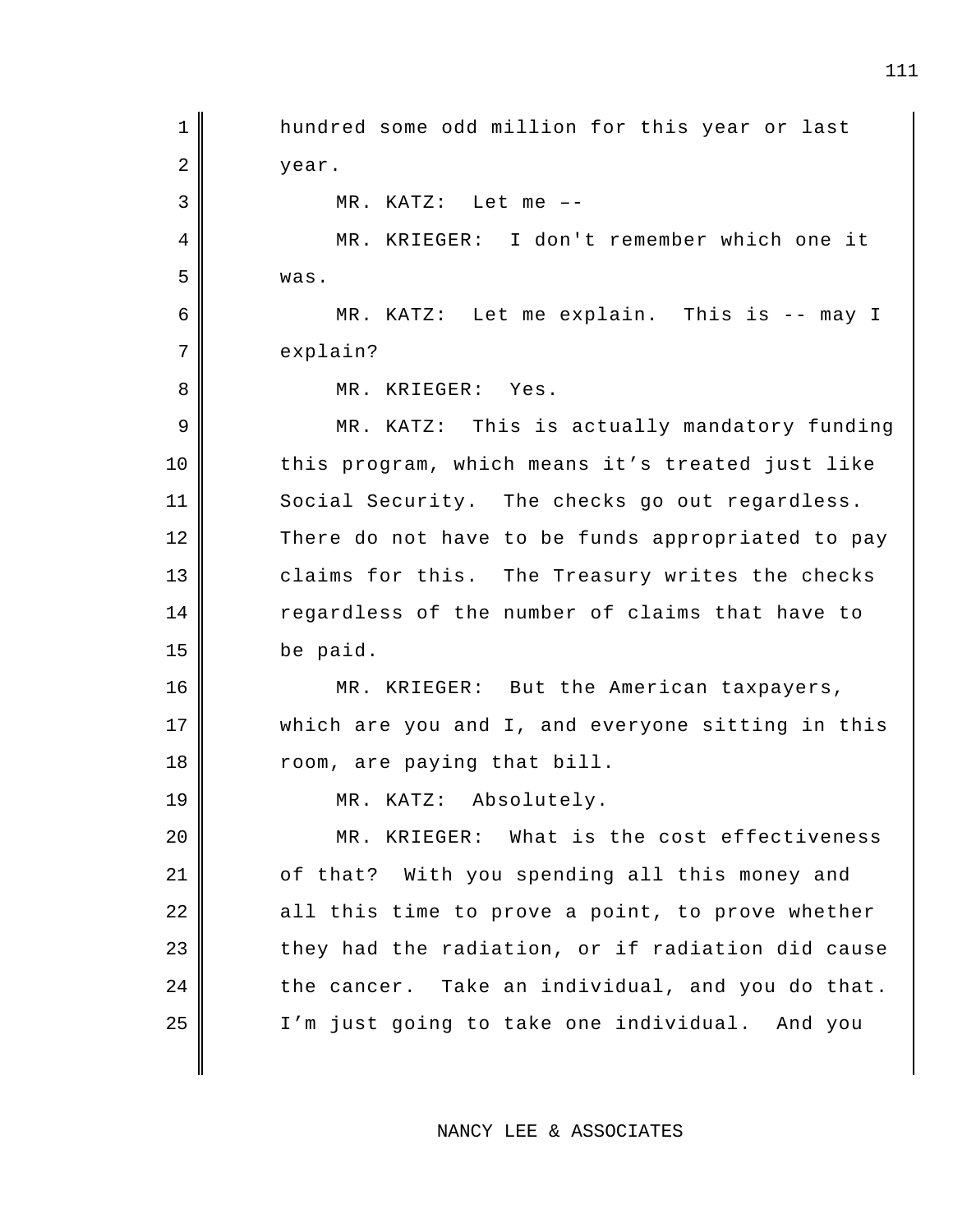1 || have to go a site, say, Bethlehem Steel. What 2 would be the estimated cost for one individual 3 for your department to do the entire research 4 that is necessary for them to get the \$150,000 5 dollars?

6 MR. KATZ: I can't give you a figure for  $7 \parallel$  that. That will differ so dramatically case by 8 case. But when we are getting information we 9 || will actually be getting information -- in most 10 circumstances we'll be getting information that 11 will serve our dose reconstructions for large 12 numbers of people, not for just individuals. So  $13$  the work we do for an individual claim, to do a 14 dose reconstruction for an individual claim, will 15 serve us for other  $-$ - the co-workers at that 16 site, and so on. That information we collect 17 || will be useful for many other claims. So --

18 || MR. KRIEGER: But technically speaking, you 19 said that before, if I heard you correctly, that 20 each individual, each site and each individual --21 you mentioned a machinist, for example, versus a 22 white-collar worker in the office. There's going  $23$   $\parallel$  to be a difference there. You can't use that 24 same criteria, so you're going to have to have a 25 different criteria. So for each one of those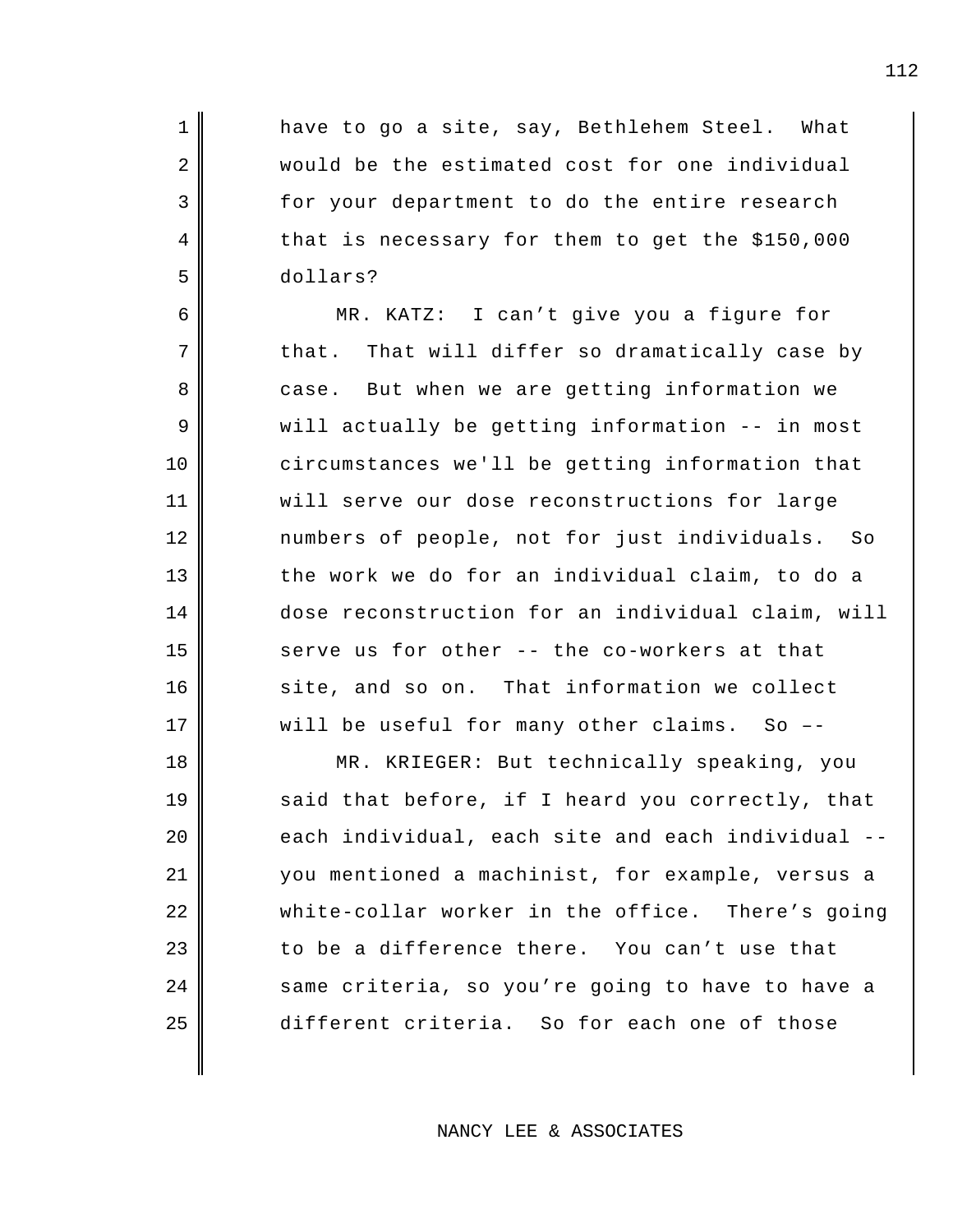1 || cases, in order to be correct, has to be done on 2 an individual basis.  $3 \parallel$  MR. KATZ: That  $-$ 4 MR. KRIEGER: You can't go, well, the 5 machinist was over here, he was doing that. And 6 allot me say, how are you going to deal with the  $7$   $\parallel$  nuclear pile that was sitting out in the north 8 parking lot blowing all over the place --9 MR. KATZ: Well –- 10 NR. KRIEGER: -- 365 days a year, where 11 people worked in that parking lot? And there 12 || were white-collar people that went in there. Now 13 how are you going to do -- how do we know how 14 much was coming off that pile? We don't know how 15 much was coming off that pile. We don't know 16 what was there. Was it a white-collar worker? 17 || But now, say myself now. White-collar worker 18 was there. I worked at Linde. I worked in 19 maintenance. I worked in Building 30. I cut the 20 | Toof leaders down in Building 30 while the people 21 were still in the building. Roof leaders are the 22 drains off the roof. They were rotten. They 23 were five inch pipes. I cut them down. I put  $24$   $\parallel$  them on a cart. I was going to scrap them. You 25 || know what I was told? No, not until the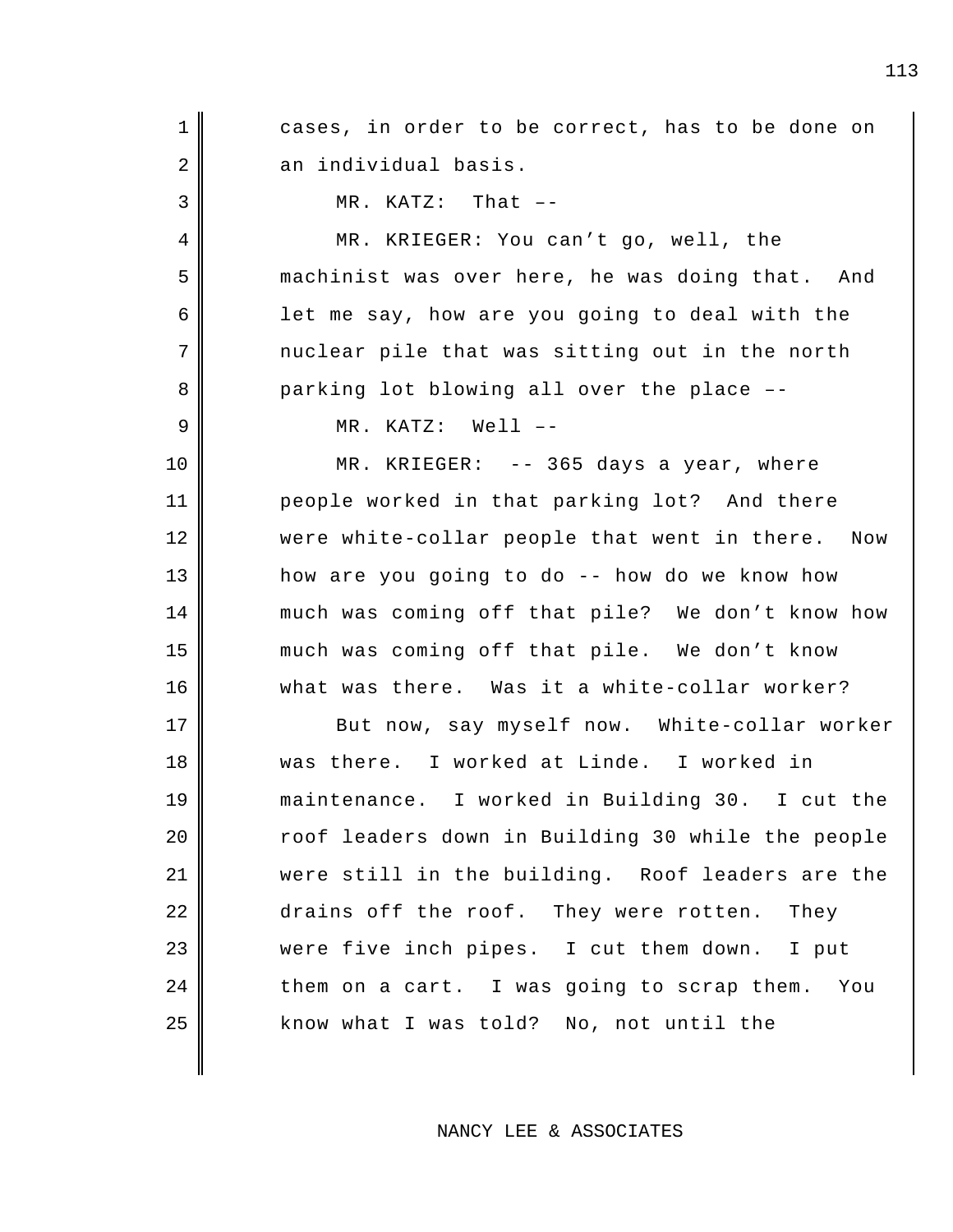1 || technician comes over with the geiger counter and  $2 \parallel$  reads it. I was told to put them behind a 3 building and leave them. They finally end up on  $4 \parallel$  a nuclear pile. The DOE finally took them out. 5 Sut I cut them down.

6 Now how are you going to do my dose  $7 \parallel$  reconstruction on that pipe? I'm not sick yet. 8 || I've got black marks on my lungs, but I'm not 9 sick yet. But I'm just saying, how are you going 10 to do those dose reconstructions? The time spent 11 down there -- and God forbid, I'm not faulting 12 you. Don't say that. I'm not faulting you.

13 || One thing I do not -- because Tommy and 14 myself went to Washington, D.C. We were part of 15 the people who lobbied down there, okay. I don't 16 want to see people getting this -- a program that 17 doesn't do nothing, do nothing, because the 18 people who worked this program or worked on these 19 || sites were veterans, and they worked for the 20 government. They fought for the government. And 21 || I don't want to see anybody get a free ride on  $22$  || that over their bodies. That wouldn't be right, 23 either.

24 || But again, there's an expense here that I 25 || keep seeing going out there that the American

## NANCY LEE & ASSOCIATES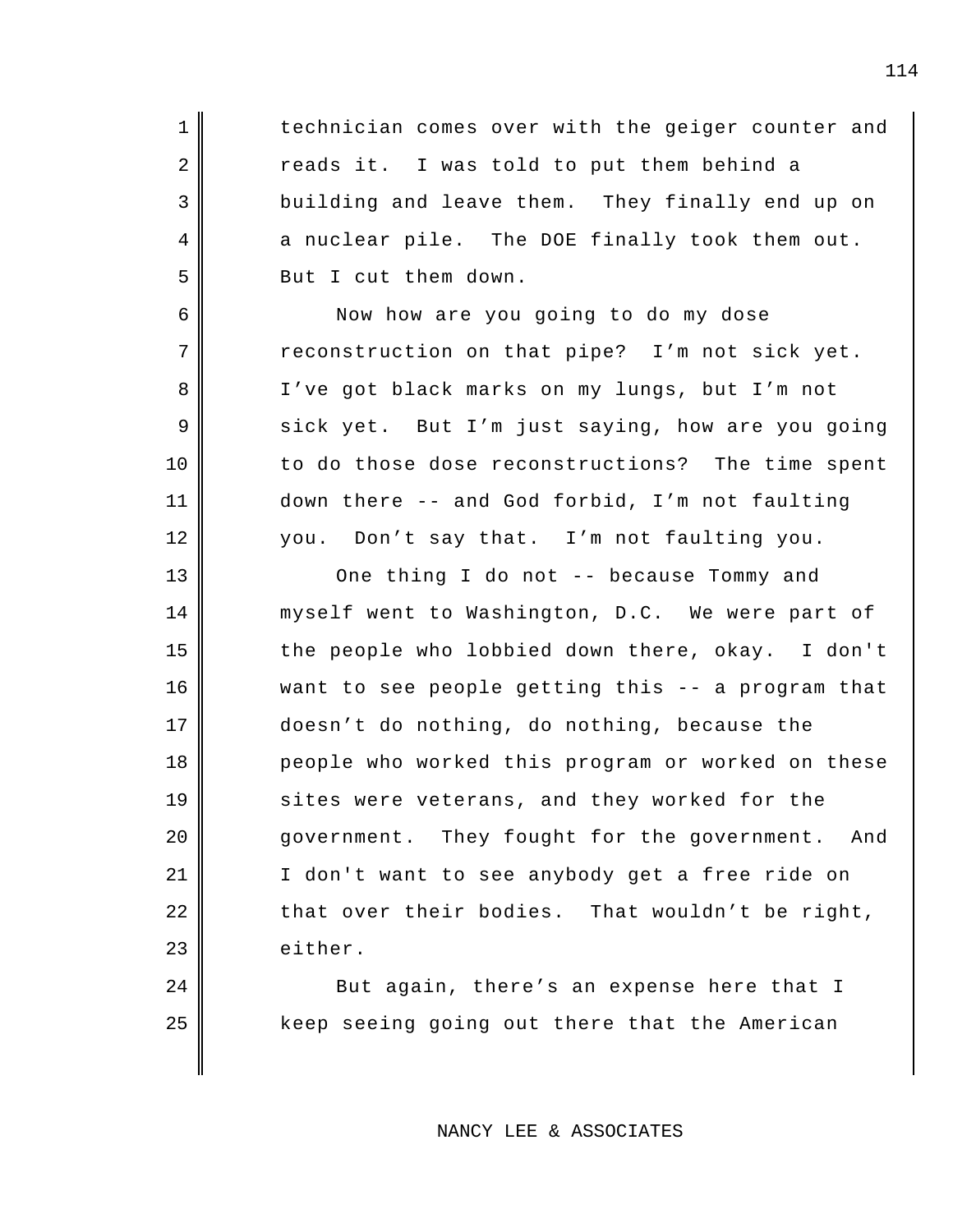1 || taxpayers are going to be paying. And we need to  $2 \parallel$  get a simpler method here and a better method. 3 Now in closing, because I know everybody 4 wants to leave, I'm going to give you a copy of 5 Something. It's the *Buffalo Evening News*, August 6th 6 , 1995. It is the front page of the *Buffalo* 7 *Evening News, Monday, August 6<sup>th</sup>, 1945*. The first 8 bomb, which it tells you didn't work all the way 9 – 10 || COURT REPORTER: I'm sorry, sir, I can't hear 11 you, I'm sorry. 12 MR. KRIEGER: Tells you it didn't work all 13 the way. There's an interesting -- I highlighted 14 it in yellow for you -- a young doctor who went 15 to Nagasaki, and here's a quote: 16 || "It is much worse than just a physical 17 blast." -- that's a quote -- said Dr. Fred Snell  $18 \parallel$  -- S-N-E-L-L -- of Eden, New York. He's a 19 biophysicist, Professor Emeritus, from the 20 University of Buffalo. He was a young doctor at 21 | that time. "Radiation paralyzes the immune  $22$   $\parallel$  system." That's where he saw most of the deaths, 23 was the immune system breaking down. 24 So I would urge you in fiscal responsibility, 25 before you start looking at everybody ripping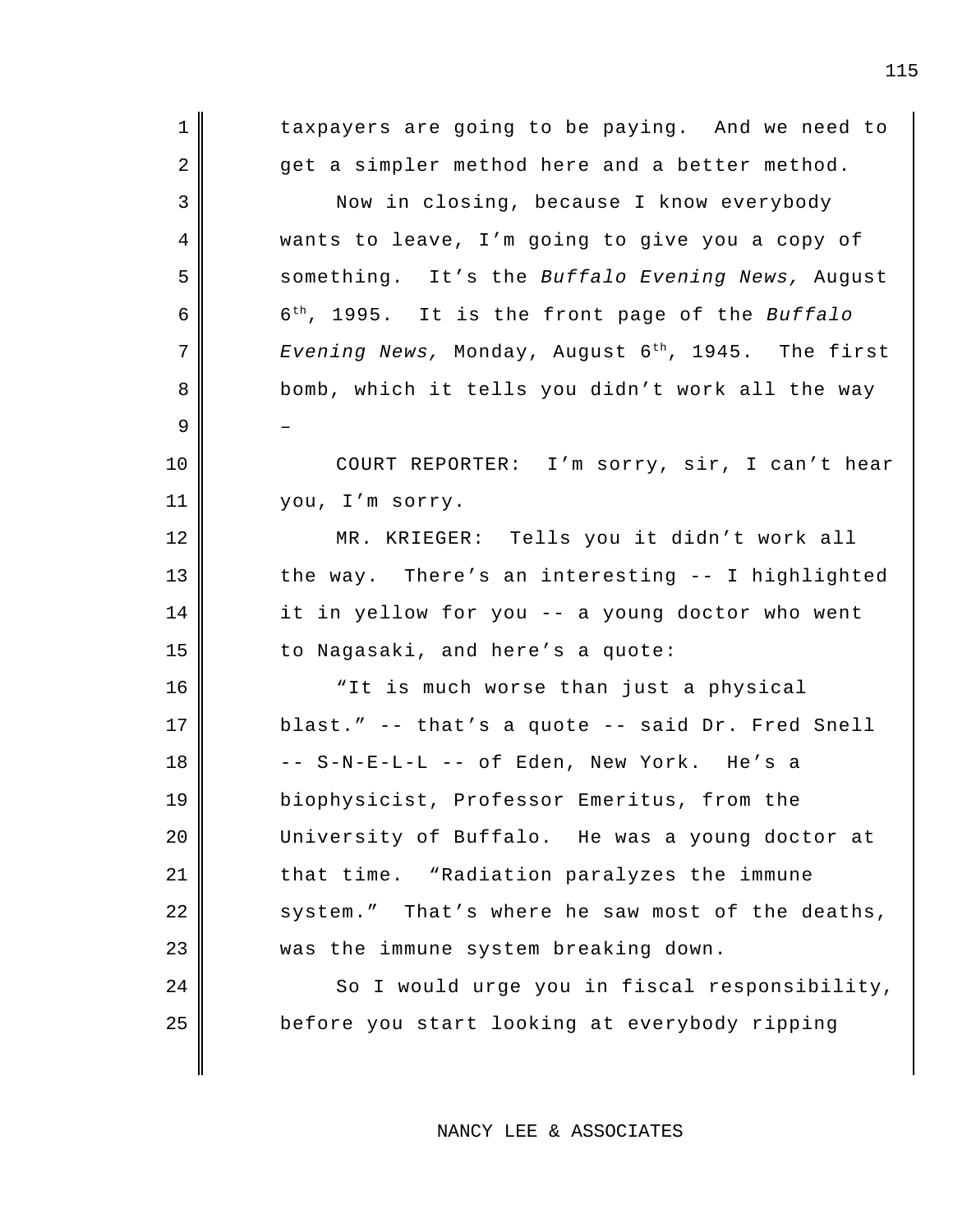1 everything off here, to kind of cut down. 2 Because when you use physicists and other 3 chemists and other people like that, that's 4 money. Not that they shouldn't be employed, but 5 I'm not employed. They got rid of me over at 6 | Linde. Can't imagine why, a nice guy like me. 7 But anyway, I'm going to give it to you. And I 8 don't know if the good doctor is still alive 9 U coday or not, but that was his observation from 10 || ground zero.

11 || I thank the audience for staying. There is a 12 | lot more that I'd like to go through and beat you 13 up on, but the main issue here is the cost-14 effectiveness of the program. And when Tommy and 15 || I went to Washington and lobbied, it was 16 basically pretty relative. It was that if you 17 could show that you worked on the site and the 18 site was still contaminated -- I don't know how 19 you're going to do Linde, because they're over  $20$  | there cleaning it up, except they can't -- well, 21 you can't clean up the wells. They're going to 22 stay there forever. It was very, very basic.  $23$   $\parallel$  You're complicating it to the point of infinity. 24 Not only that, but you are frustrating many older 25 people who I deal with who call me up whose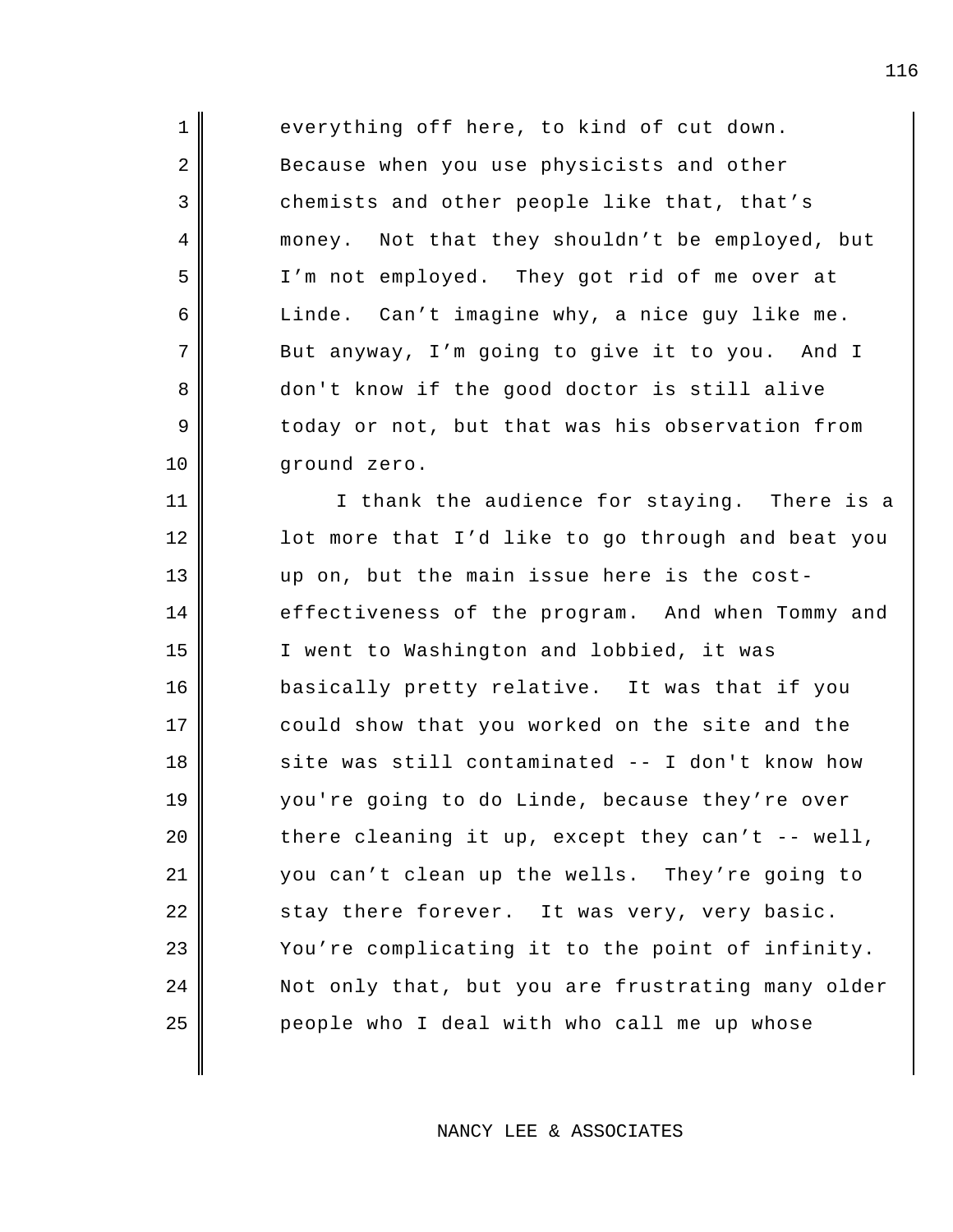1 || mothers, whose fathers died of cancer there. And 2 the thing is so complicated for them because they 3 can't get the information. Linde's one of the 4 fortunate plants around that it still has that, 5 and they still have some union members that know 6 | what the heck was going on there, because my 7 father was President for thirty years there. And 8 he worked, or was in the Manhattan Project, 9 because he was President of the union, had to go 10 || in there because it was -- he's the only one who 11 had security clearance, along with Butch Wall. 12 So he was there. He had the plant operations. 13 || He knew what was going on.

14 But a word of advice. I'm getting short here 15 on patience. And if I do that, I'm going to 16 bring the hammer down on you real hard. And I 17 || will do that, because you are taking money away 18 | from the American taxpayers, and you are taking 19 || money away from people who actually deserve it. 20 | I have a veteran that's wearing a bag now who 21 fought in the Pacific campaign. He was a marine. 22 And he's suffering terrible. And I don't know 23 | how long he's going to last, and that's not  $24$  right.

25 DR. NETON: Okay, thank you for those

NANCY LEE & ASSOCIATES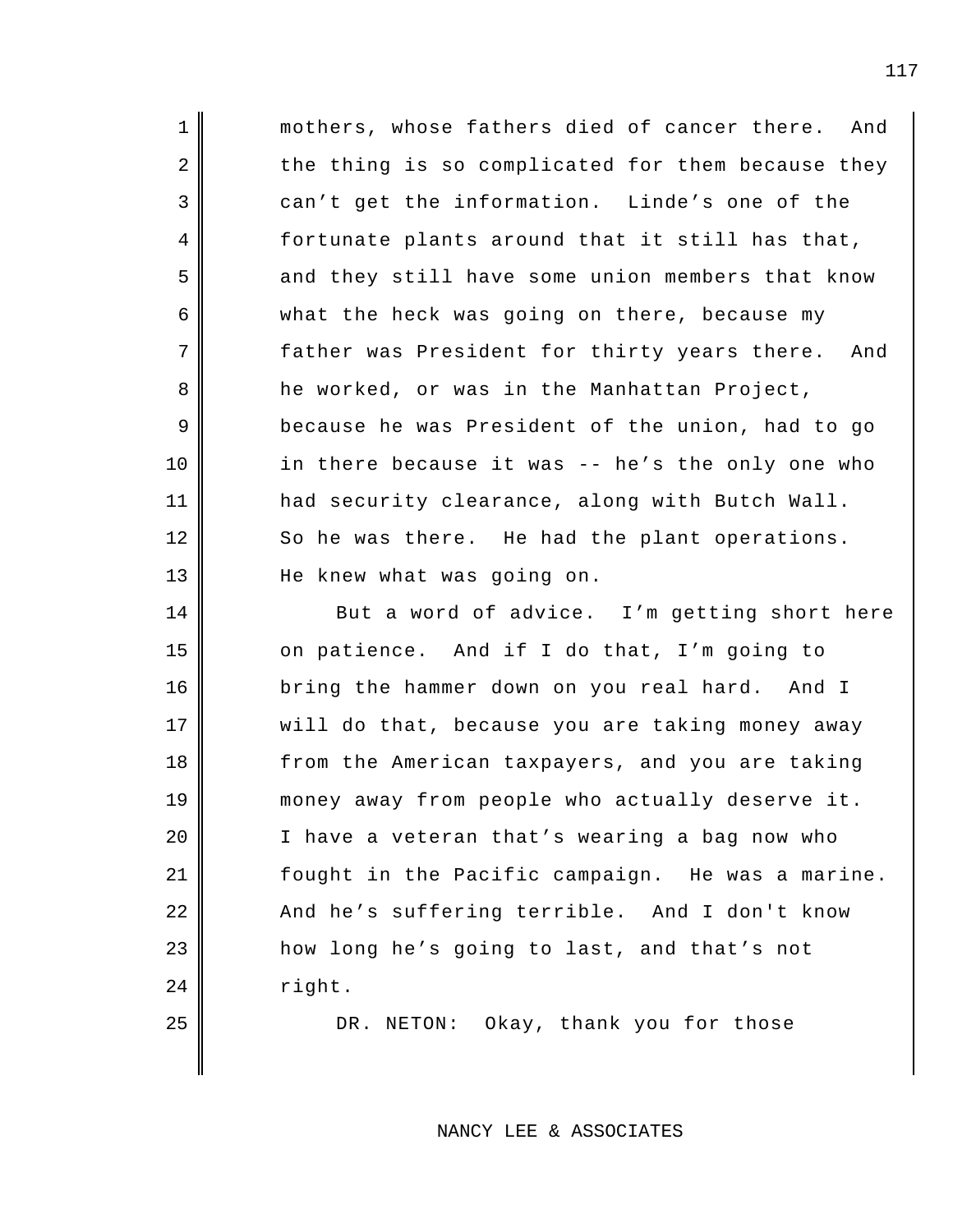| $\mathbf 1$ | comments. We've pretty much run out of time         |
|-------------|-----------------------------------------------------|
| 2           | here, we've used up our allotted time for -         |
| 3           | MR. RAUCH: Excuse me, I have one more               |
| 4           | comment to make.                                    |
| 5           | DR. NETON: Okay, this is the last --                |
| 6           | MR. RAUCH: This is a specific comment on            |
| 7           | the proposed rule.                                  |
| 8           | DR. NETON: It needs to be fairly quick.             |
| 9           | We're over our time.                                |
| 10          | MR. RAUCH: With regard to Special Cohort at         |
| 11          | the gaseous diffusion plants, there's been a        |
| 12          | description of this standard as a bright line       |
| 13          | standard of proof, and that is the standard         |
| 14          | that's been employed there is if they worked at a   |
| 15          | site for more than 250 days and were employed in    |
| 16          | job categories which monitored or should have       |
| 17          | been monitored with dosimetry badges for            |
| 18          | radiation exposure.                                 |
| 19          | I think this is sort of what Ralph is getting       |
| 20          | Here we have a designated group for which<br>at.    |
| 21          | doses are not known, and they're being included.    |
| 22          | A lot of these plants that operate, for example,    |
| 23          | the ceramics plant at Linde, operated under         |
| 24          | production constraints. They were to produce        |
| 25          | uranium dioxide as fast as they could, okay.<br>The |
|             |                                                     |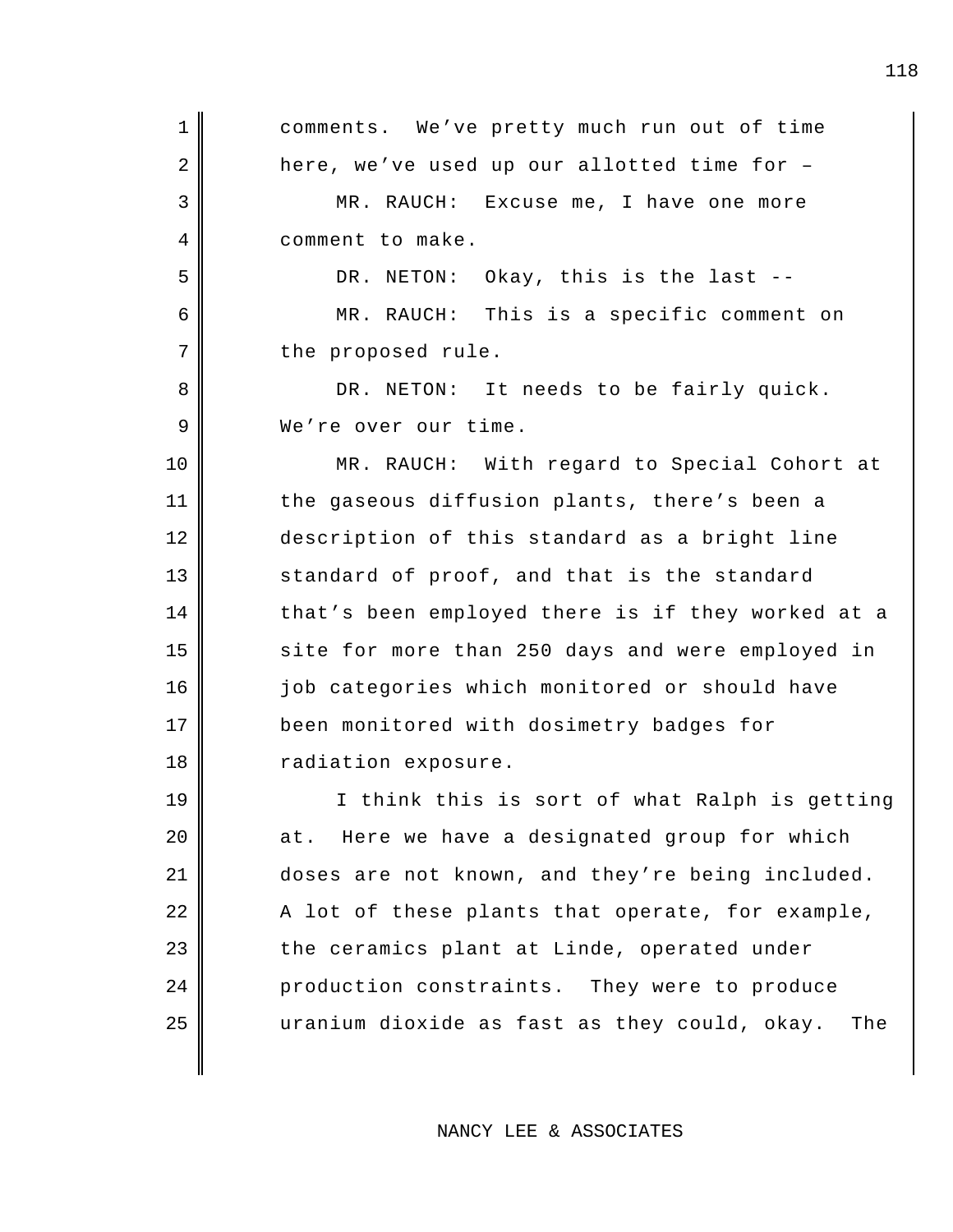1 || monitoring that was done was minimal, absolutely 2 || minimal, as far as we can determine. At places 3 like Harshaw, where there was some monitoring 4 done, the exposures were terrible. 5 DR. NETON: We need to wrap it up here. 6 MR. RAUCH: So my point is a rational point, 7 that let's stop the politics, okay. And let's 8 provide awards to the exposed workers at these  $9 \parallel$  sites during the covered period under the war --10 under the Act and their survivors, and their 11 survivors, their grandchildren; and let's expand 12 the program to cover people like Ralph and Tom, 13 who worked in these facilities that weren't 14 || monitored. 15 By the way, I should point out as a matter, a 16 point of law, that under UMTRCA Linde was not  $17$  | included as a designated site because it had  $-$ -18 the material was licensed by the State of New 19 York. 20 | DR. NETON: Okay, I think --21 MR. RAUCH: That license was terminated 22 | illegally in 1996, okay. In other words, because 23 there was supposedly control being exercised over  $24$   $\parallel$  that site -- let me just finish, sir, because 25 || it's a very important legal point that any

NANCY LEE & ASSOCIATES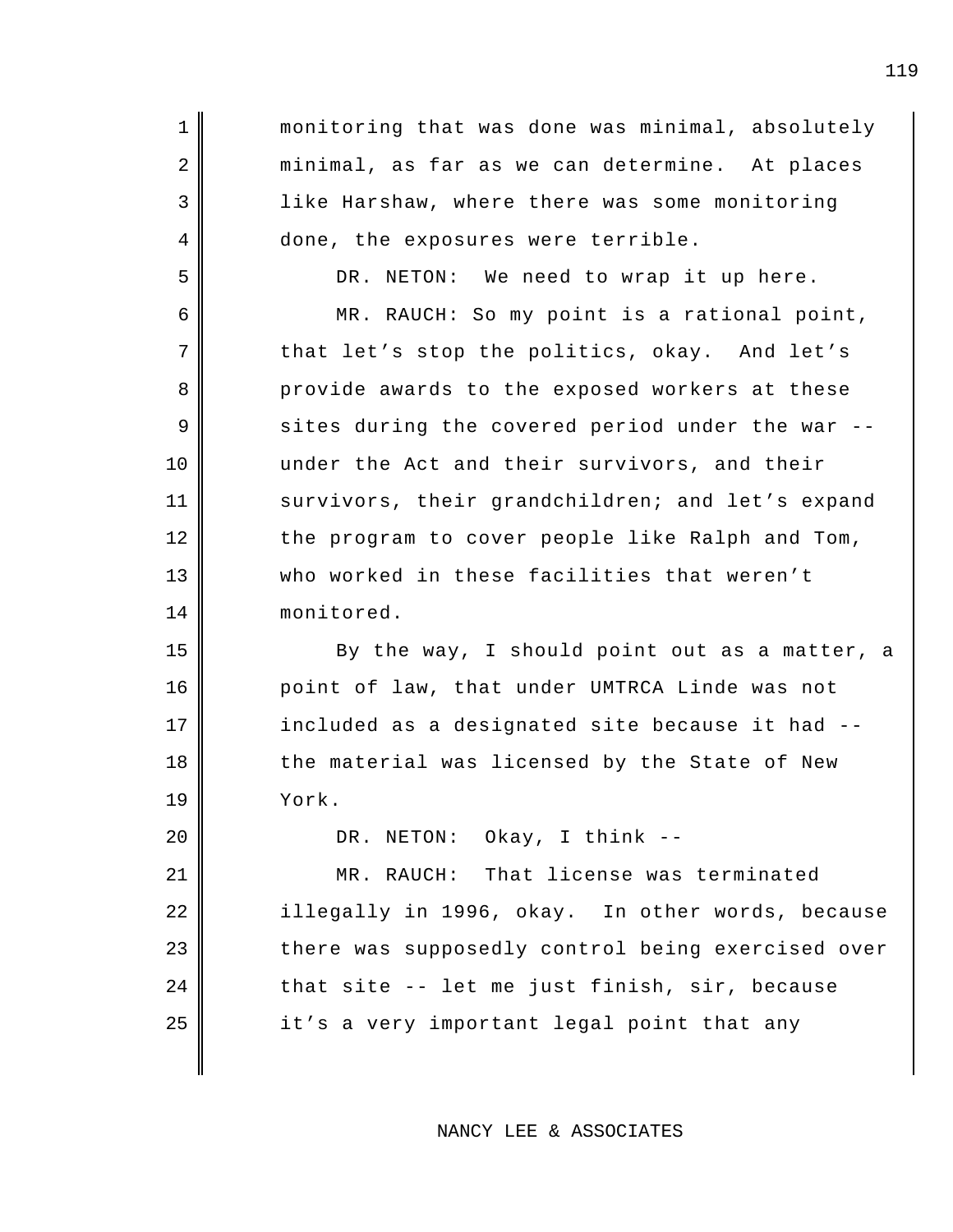1 attorneys that may want to pick up on this may 2 want to follow. Because that site had a license 3 from the State of New York Department of Labor, 4 that was the excuse. A licence is supposedly 5 control of the material so that people, workers  $6 \parallel$  and the public, is not adversely affected. 7 That's the sole purpose of a license. Sole 8 purpose of a license. That's the legal reason 9 for having a license.

 Because that facility had a license in 1978 when UMTRCA was passed, the Uranium Mill Tailings 12 | Radiation Control Act, the Linde site was not designated for clean-up because they felt there was adequate control by the license. We went to 15 the Department of Labor. The Department of Labor told us that that license was just for record keeping purposes. We've interviewed a number of workers. The workers told us that the people weren't monitored. The buildings were not 20 adequately signed, according to New York Code 38, 21 and yet supposedly there was a license.

22 Well, in 1996 the Department of Labor, State 23 | cf New York, in its infinite wisdom, decided to 24 || just terminate that license for that FUSRAP 25 uranium material -- terminated it without meeting

NANCY LEE & ASSOCIATES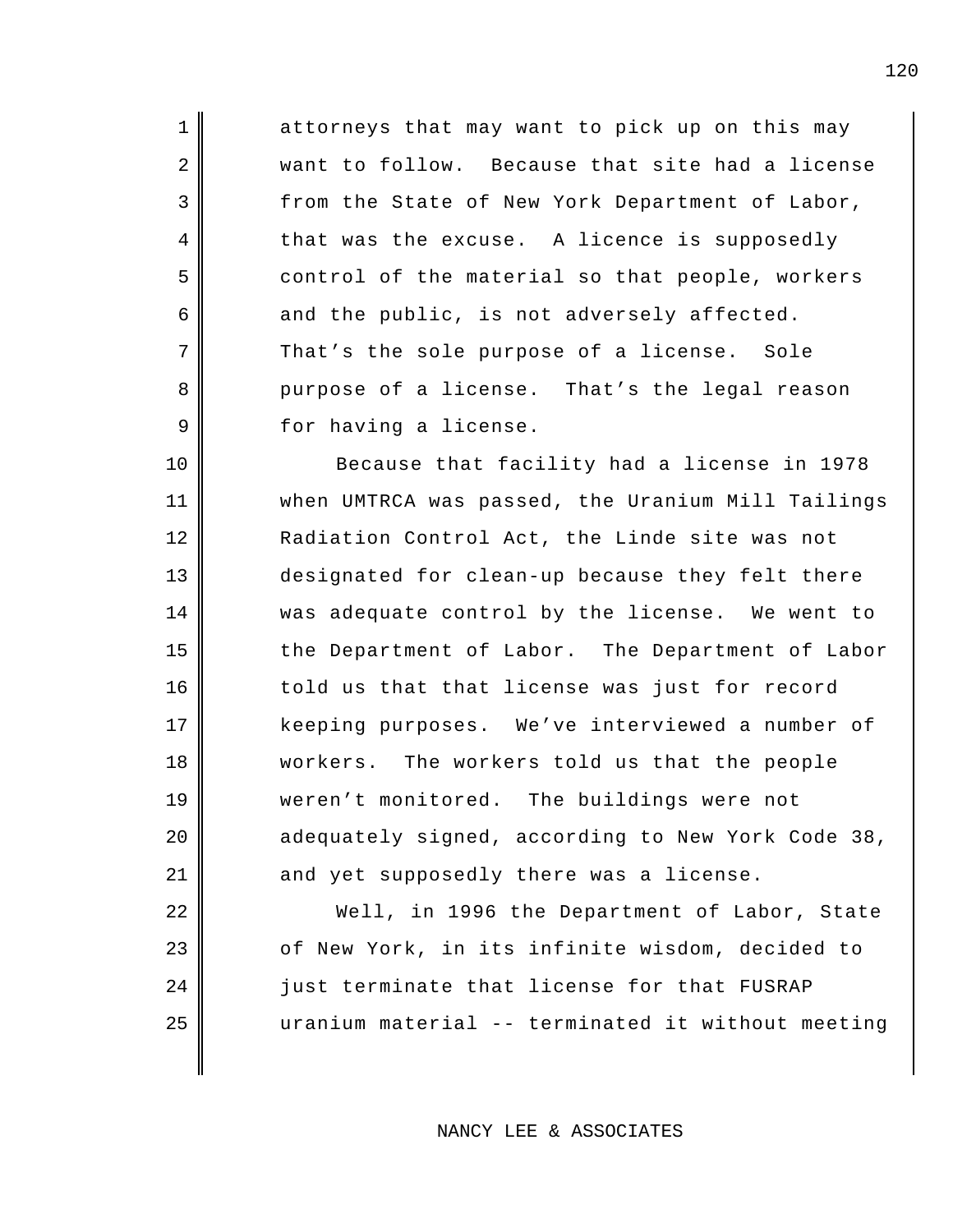1 || the decommissioning standards of their own code 2 Tule. Okay, they terminated it. This is for 3 your own information, Dr. Katz. They terminated 4 that license, illegally terminated it, and said 5 that because DOE was cleaning it up now they  $6 \parallel$  didn't have to continue to license.  $7$  This is the kind of government you have, 8 people. The license was to control the material  $9 \parallel$  and protect the workers. It didn't. In that 10 non-contracted period from 1950 all the way up 11 | through the nineties, people were exposed there. 12 We don't know what their exposure was. We know  $13$  the site is heavily contaminated. 14 Thank you. 15 DR. NETON: Okay, thank you. Thank you for 16 those comments. 17 We are definitely out of time now, so we need 18 to conclude our formal meeting here. I would  $19$  encourage anyone that wants to stick around,

20 || NIOSH staff will be available for answering any 21 || questions for a brief period of time after this 22 | meeting is over.

23 || Again, we thank you for coming here tonight. 24 We appreciate you taking the time to provide us 25 comments and input on this proposed rule. That